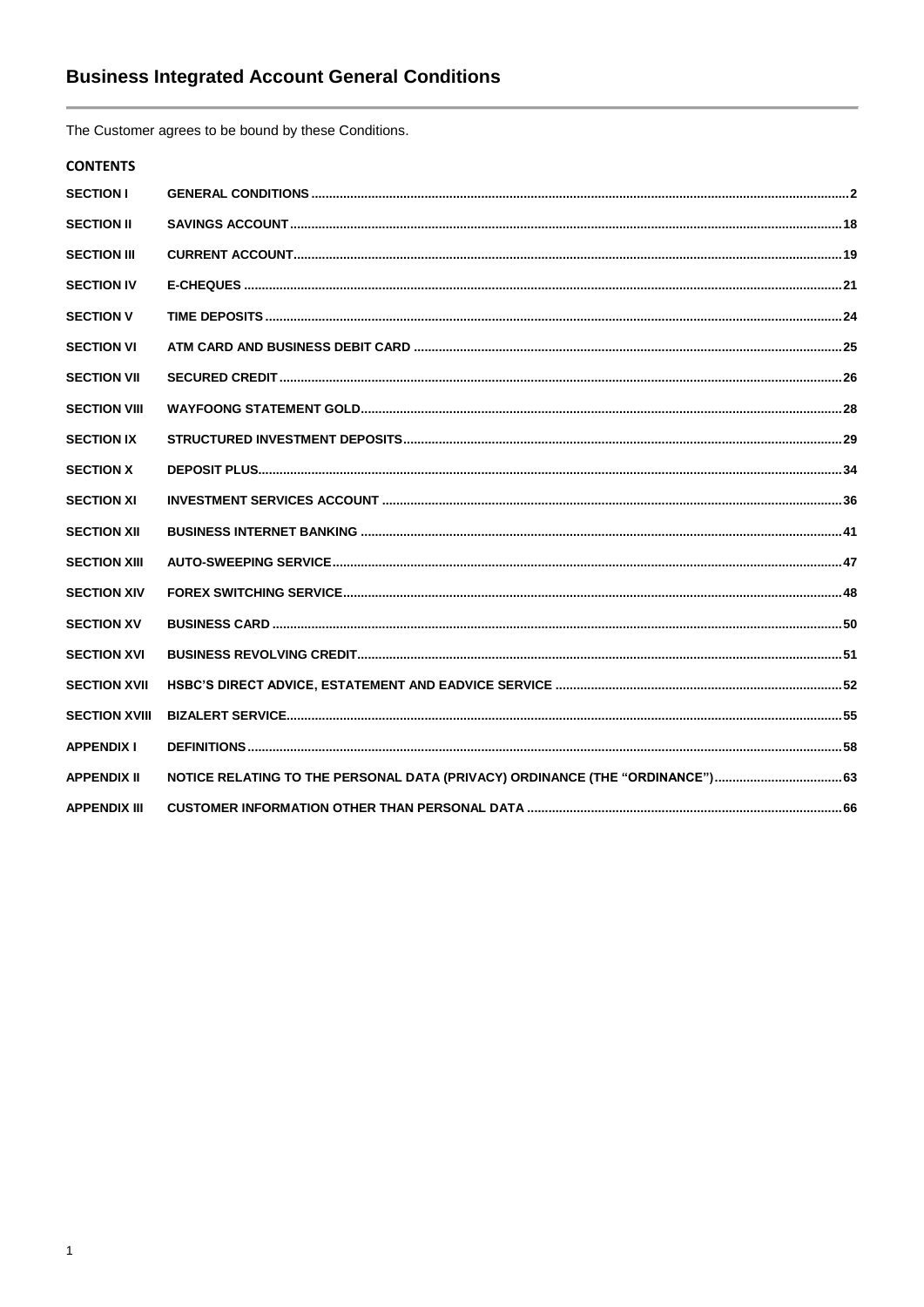# <span id="page-1-0"></span>**Section I General Conditions**

## **1 Interpretation**

- 1.1. Capitalised terms used in these Conditions are defined in Appendix I.
- 1.2. Unless the context otherwise requires, any reference in these Conditions to:
	- (a) a "**Section**", "**Sub-Section**", "**Clause**" or "**Appendix**" shall be construed as a reference to a section, sub-section or clause of these Conditions or an appendix hereto;
	- (b) these Conditions or any other agreement or document shall be construed as a reference to the same as amended, varied or supplemented from time to time; and
	- (c) a statute shall be construed as a reference to the same as amended or re-enacted from time to time.
- 1.3. Section, Sub-section, Clause and Appendix headings used herein are for ease of reference only.

# **2 Accounts and Services**

- 2.1 All Accounts and Services are offered on terms specified by the Bank. The Bank may do any of the following without prior notice:
	- (a) introduce new or new types of Accounts or Services;
	- (b) vary, suspend or withdraw any Accounts or Services (including not accepting a deposit); or
	- (c) specify or vary the scope or extent of any Accounts or Services.
- 2.2 Unless otherwise specified by the Bank, all Services are provided by, and all Accounts are maintained with, the Bank. Where any Services or Accounts are to be provided by or maintained with any third party, the Customer may be required to accept specific conditions and the provisions of any mandate(s) applicable thereto as required by the third party.

### **3 Instructions**

#### *Customer's responsibilities*

- 3.1 The Customer must comply with all Applicable Regulations in using the Services, an Account or in conducting transactions or activities under these Conditions.
- 3.2 Neither the Customer, nor to the knowledge of the Customer, any director, officer, agent, employee, affiliate or other person acting on behalf of the Customer or any of its/their subsidiaries is aware of or has taken any action, directly or indirectly, that would result in a violation by such persons of<br>any applicable anti-bribery law, including but not limited to, the Corrupt Practices Act of 1977 (the "**FCPA**"). Furthermore, the Customer and, to the knowledge of the Customer, its/their affiliates have conducted their businesses in compliance with the UK Bribery Act, the FCPA and similar laws, rules or regulations and have instituted and maintained policies and procedures designed to ensure, and which are reasonably expected to continue to ensure, continued compliance therewith. None of the Accounts or Services will be used, directly or indirectly, for any payments that could constitute a violation of any applicable anti-bribery law.
- 3.3 The Customer may only open an Account or utilise a Service by issuing an Instruction in a form and by means acceptable to the Bank.

### *Bank's rights and responsibilities*

- 3.4 The Bank has the right to do any of the following:
	- (a) accept or refuse an Instruction; or
	- (b) prescribe any condition for accepting an Instruction, without giving any reason.
- 3.5 The Bank is not liable for any loss, cost or damage of any kind incurred or suffered by the Customer as a result of the Bank exercising any of the rights referred to in Conditions 3.4 (a) or (b) of this Section I.
- 3.6 The Bank will only act on an Instruction if it reasonably believes the Instruction was given or authorised by the Customer. The Bank is not liable if that belief is incorrect. The Customer will be bound by that Instruction as understood and executed by the Bank in good faith, even if:
	- (a) the Instruction is incorrect, false or unclear; or
	- (b) the Instruction was not given or authorised by the Customer.
- 3.7 Subject to Conditions 3.4 to 3.6 of this Section I, the Bank will act on an Instruction as soon as reasonably practicable following receipt.

### **4 Use of Accounts and Services**

### *General requirements*

- 4.1 If the Customer does not specify an Account for a transaction, the Bank may credit or debit (as applicable) any Savings Account of the Customer.
- 4.2 An inward remittance may not be credited to an Account or accrue interest on the date it is received, if the Bank does not receive the applicable payment advice before the relevant cut-off time. No interest will accrue on any inward remittance before the funds are actually credited into the Account.
- 4.3 The Bank may pay to the Customer an amount withdrawn from an Account through any one of the following methods:
	- (a) cash payment in the currency of the Account;
	- (b) cheque drawn by the Bank in the currency of the Account; or
	- (c) cash payment or cheque denominated in HKD, and converted (if necessary) from the relevant Foreign Currency equivalent at the Bank's prevailing buying rate.

*Cheques and other monetary instruments*

- 4.4 The Customer is solely responsible for ensuring that all Items provided to the Bank are in order and that the details of Items are accurate and complete.
- 4.5 Before depositing any Items with the Bank using any means or channels offered or accepted by the Bank, a Customer should ensure that such Item is in order on the face thereof, including, without limitation, that the Item is appropriately dated and signed, and that the amounts in both words and figures matched.
- 4.6 Where the Customer is required to advise, complete or enter details of the Items when depositing the same with the Bank, the Customer agrees that it is the Customer's sole responsibility to ensure that such details being advised, completed or entered by the Customer are accurate and complete and that the Bank is entitled to rely upon the same in issuing receipts. Such receipts issued shall for all purposes be issued subject to subsequent verification by the Bank in its normal course of business. In the event of any discrepancy between the receipts and the outcome of the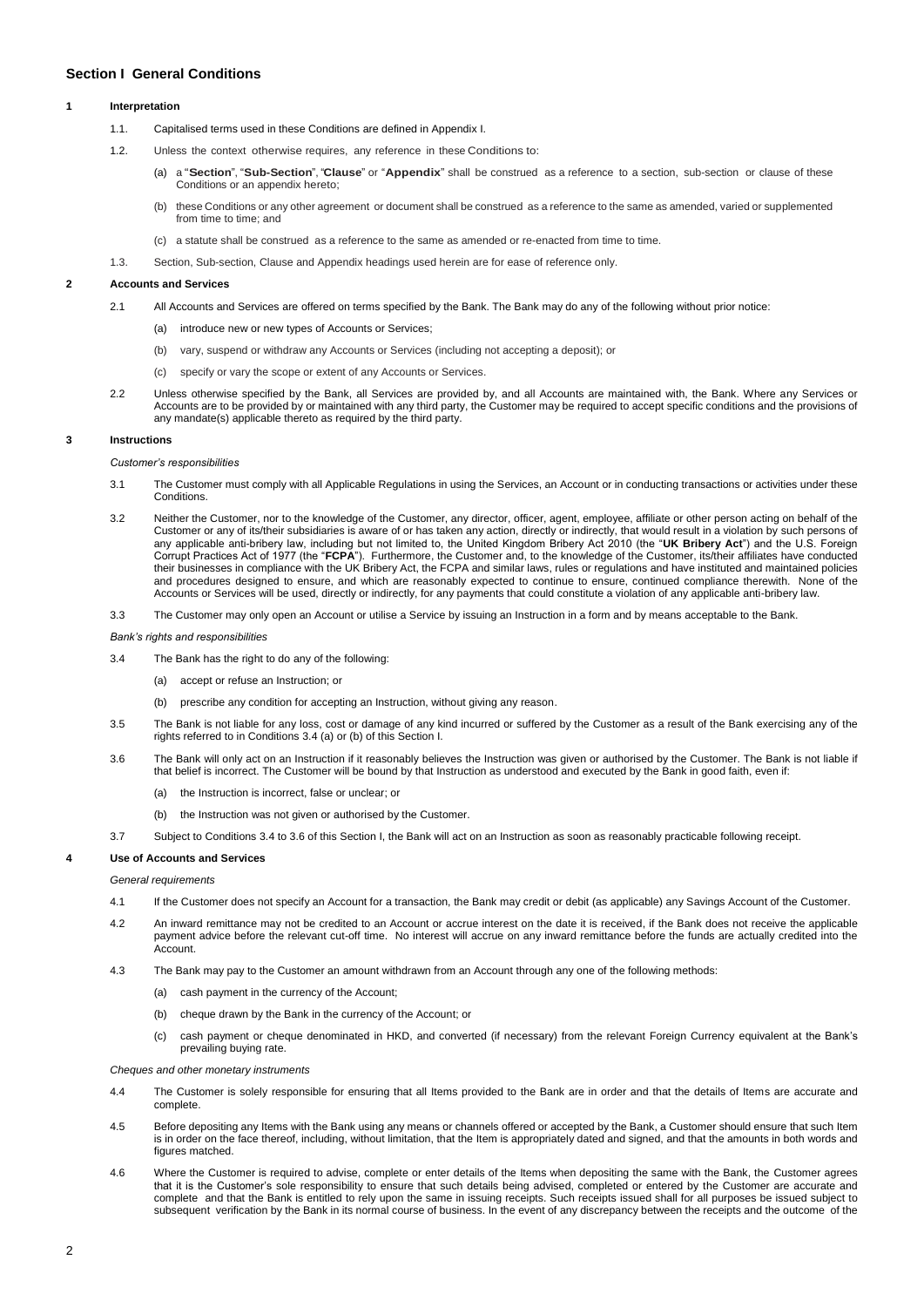Bank's verification, the outcome of the Bank's verification shall be final and binding on the Customer and the Bank shall be entitled to adjust the Accounts accordingly by debiting or crediting the same as the case may be.

4.7 All inward remittances, cheques and monetary instruments are accepted for deposit into an Account subject to final payment and the Bank is entitled not to make the proceeds available until they have been cleared. The Bank reserves the right to charge the Accounts concerned with the appropriate amounts if, for whatever reason, any Items are subsequently returned unpaid or partially paid or where the remittance amounts are not eventually received. If the inward remittance or any Items (including the payment pursuant to the standing instructions of another person) is in a currency not supported by the Bank, the Bank has the right to convert it into Hong Kong dollar or any other currency supported by the Bank at the prevailing buying exchange rate before depositing it into an Account.

*Standing instructions and direct debit arrangements*

4.8 The Bank may reverse any credit received under a standing instruction if a condition of the standing instruction is not fulfilled - this may occur for example, if there are insufficient funds in the transferor's account.

## *Suspending Account mandates*

- 4.9 The Bank has the right to suspend any Account mandate if any of the following occurs:
	- (a) there is a dispute between the Customer and any of its authorised signatories or directors (as applicable);
	- (b) the Bank reasonably believes that such Account mandate is not valid; or
	- (c) the Bank reasonably believes that the Customer is not the true owner of the credit balances or any other assets held in the relevant Account.

## *Inactive Accounts and zero balances*

- 4.10 If an Account has been inactive or has had a zero balance, in each case for a period determined by the Bank, the Bank has the right to:
	- (a) restrict or impose conditions for accessing the Account;
	- (b) close the Account; or
	- (c) impose a service charge at its discretion without prior notice.

# **5 Bank-Customer Relationship**

- 5.1 The Bank is the debtor and the Customer is the creditor of any deposit placed by the Customer with the Bank.
- 5.2 The Bank is the bailee and the Customer is the bailor of any Item held by the Bank in safe custody for the Customer.
- 5.3 The Customer confirms that the Customer is acting as principal in relation to the Services and the Master Account, including all Accounts.
- 5.4 Other types of relationships may arise between the Bank and the Customer, depending on the Services provided.

# **6 Foreign Currency Transactions**

*General requirements*

- 6.1 Unless the Bank specifies otherwise in these Conditions, if the conversion of one currency into another currency is required or appropriate under these Conditions, that conversion will take effect at the Bank's prevailing exchange rate at the time of conversion or such other rate as agreed between the Bank and the Customer. Any exchange rate provided by the Bank at any other time may differ from the rate at which the Bank effects the conversion and is for reference only.
- 6.2 Before carrying out a currency conversion transaction, the Bank may require the Customer to provide information or documentation to prove that such transaction is in compliance with all Applicable Regulations, including those issued by any regulatory authority, governmental agency (including tax authority), clearing or settlement bank, exchange or industry or self-regulatory body from time to time – the Bank has the right to refuse to carry out a currency conversion transaction if the Bank is not satisfied with the information or documentation provided by the Customer for such purpose.

## *Foreign Currency cheques*

- 6.3 In respect of all Foreign Currency cheques accepted by the Bank in the payment or settlement of any transaction, the Bank may do any of the following:
	- (a) in accepting cheques drawn on banks abroad, decide which cheques to purchase and which to send for collection;
	- (b) require repayment from an Account holder or debit an Account with the value of the cheque, using the higher of the Bank's prevailing selling rate and the original buying rate, plus any charges, if (i) any cheque purchased is dishonoured, or (ii) any cheque is required to be repaid or refunded;
	- (c) debit a deposit account with any overseas charges; or
	- (d) process a cheque received after the relevant cut-off time during the next Business Day.
- 6.4 Where the Bank purchases any cheques, the Bank shall credit the deposit account (using the Bank's prevailing buying rate) with the proceeds immediately, under advice to the deposit account holder, and subject to having recourse to the deposit account holder in the event of dishonour. The purchase of cheques may be subject to the condition that the proceeds credited to the deposit account cannot be withdrawn for a period as determined by the Bank taking into account the required clearing time for cheques in question and which will be specified in the credit advice to be sent to the deposit account holder in confirmation of the transaction. Where the Bank sends a cheque for collection, this will be done subject to the rules contained in ICC Publication No. 522 and the proceeds of the cheque will only be credited to the deposit account once payment is received from the bank abroad.

### *US Dollar transactions*

- 6.5 Transactions denominated in US Dollars may be cleared or settled through the US Dollar Clearing System established in Hong Kong.
- 6.6 The US Dollar Clearing System is subject to the US Dollar Clearing House Rules and the USD Operating Procedures. The Hong Kong Monetary Authority does not owe any duty and will not incur any liability to the Customer or any other person in respect of any claim or Loss (including without limitation, loss of business, loss of business opportunity, loss of profit, special, indirect or consequential loss) (even if the Hong Kong Monetary Authority knew or ought reasonably to have known of their possible existence), of any kind or nature directly or indirectly from or as a result of:
	- (a) anything done or omitted to be done by the Hong Kong Monetary Authority bona fide or by the settlement institution of the US Dollar Clearing System, Hong Kong Interbank Clearing Limited or any member of the US Dollar Clearing House in the management, operation or use (including without limitation, the termination and/or suspension of the settlement institution, the US Dollar clearing facilities or any such member) of the US Dollar Clearing House or the US dollar clearing facilities or any part of any of them; or
	- (b) without prejudice to Condition 6.2 of this Section I, the giving of any notice, advice or approval in relation or pursuant to, the US Dollar Clearing House Rules and the US Dollar Operating Procedures referred to therein (in each case, as the same may be modified from time to time).

### *Currency conversions*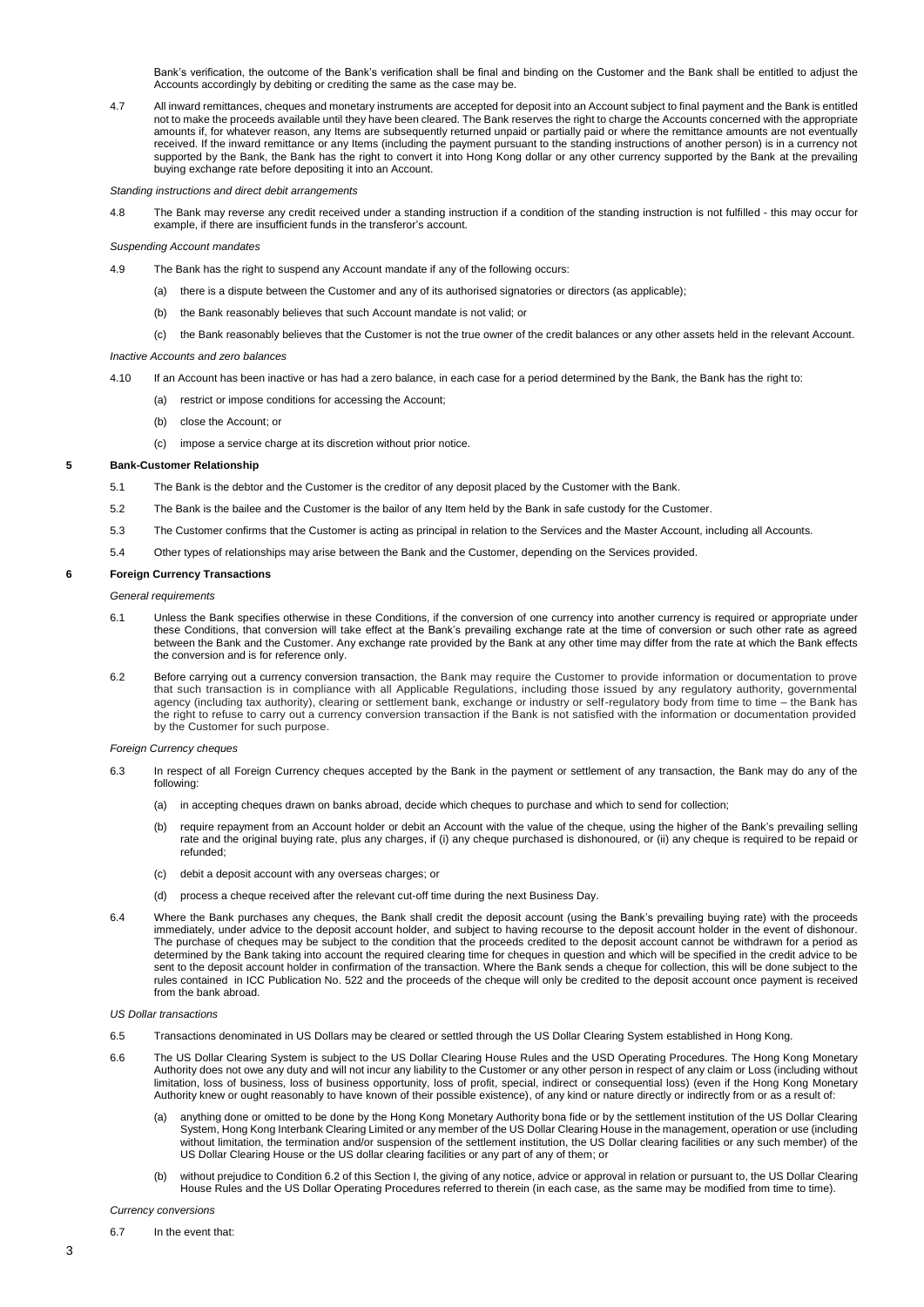- (a) the Customer debits any account (the "**original account**") maintained with the Bank and denominated in a particular currency (the "**original currency**") to purchase a different currency (the "**new currency**"):
	- (i) to effect any remittances in the new currency; and/or
	- (ii) for any other transactions; and
- (b) any of the purchases, remittances or transactions referred in paragraphs (a)(i) and (ii) of this Condition 6.7 or any instruction relating thereto is cancelled, rejected or returned,

then the Bank will convert the new currency back to the original currency at the Bank's prevailing buying rate or the Bank's original selling rate, whichever is lower, and deposit the resulting sum into the original account without notice.

6.8 The Bank is fully authorised to deduct any charges from the original account for the currency exchange referred to in Condition 6.7 of this Section I and the Customer shall be solely liable for all losses, costs, expenses and charges of any kind resulting therefrom.

# **7 Funds Transfers (including proxy ID registration, direct debit authorisation and use of QR code services)**

*Definitions*

7.1 Capitalised terms used in this Condition 7 shall have the meanings set out below. If any capitalised term used in this Condition 7 is not defined below, that capitalised term has the meaning set out in Appendix 1.

"**Addressing Service**" means a service provided by HKICL as part of HKICL FPS to facilitate customers of Participants to use predefined Proxy ID instead of account number to identify the destination of a payment or funds transfer instruction and other communications for the purpose of HKICL FPS.

"**Bank Services**" means the services (including the QR Code Services) provided by the Bank to customers from time to time to facilitate payments and funds transfers using HKICL FPS and the Addressing Service, eDDA Service and any other services and facilities provided by HKICL in connection with the Faster Payment System from time to time.

"**Default Account**" means the account maintained by the Customer with the Bank or any other Participant and set as the default account for receiving payment or funds using HKICL FPS or (if and to the extent specified or permitted by the rules, guidelines and procedures of HKICL) for debiting payment or funds using HKICL FPS.

"**eDDA**" means a direct debit authorisation set up by electronic means using HKICL FPS.

"**eDDA Service**" means a service provided by HKICL as part of HKICL FPS to facilitate customers of Participants to set up direct debit authorisation.

"**FPS Identifier**" means a unique random number generated by HKICL FPS to be associated with the account of a customer of a Participant.

"**HKICL**" means Hong Kong Interbank Clearing Limited and its successors and assigns.

"**HKICL FPS**" or "**Faster Payment System**" means the Faster Payment System and related facilities and services provided, managed and operated by HKICL from time to time for (i) processing direct debits and credits, funds transfers and other payment transactions and (ii) exchanging and processing instructions relating to eDDA Service and Addressing Service.

"**Participant**" means a participant of HKICL FPS which may be a bank or other financial institution, a retail payment system operator, a licensed stored value facility, or any other person accepted by HKICL as a participant of HKICL FPS from time to time.

"Proxy ID" means the identifiers which may be accepted by HKICL for registration in the Addressing Service to identify the account of a customer of a Participant, including the mobile phone number or email address of the customer, or the FPS Identifier.

"**QR Code Services**" means the QR code and the associated payment and funds transfer services provided by the Bank to customers from time to time.

"**Regulatory Requirement**" means any law, regulation or court order, or any rule, direction, guideline, code, notice or restriction (whether or not having the force of law) issued by any regulatory authority, governmental agency (including tax authority), clearing or settlement bank or exchange, or industry or self-regulatory body, whether in or outside Hong Kong, to which HKICL, the Bank or any other Participant or the respective affiliates or group companies, or the Customer is subject or are expected to comply with from time to time.

*Scope of Bank Services and conditions for use*

- 7.2 (a) The provisions of this Condition 7 apply to the Bank's services relating to funds transfer, including the services the Bank provides in relation to the Faster Payment System. The provisions of other Conditions continue to apply to the Bank Services to the extent that they are relevant and not inconsistent with the provisions of this Condition. Unless otherwise specified, the provisions of this Condition prevail if there is any inconsistency between them and the provisions of the other Conditions with respect to the Bank Services.
	- (b) The Bank provides the Bank Services to customers to facilitate payment and funds transfer using the Faster Payment System and the Addressing Service, eDDA Service and any other services and facilities provided by HKICL in connection with the Faster Payment System from time to time. The Bank has the right to set or vary from time to time the scope of the Bank Services and the conditions and procedures for using the Bank Services. In order to use the Bank Services, the Customer has to accept and follow these conditions and procedures.
	- (c) The Bank may provide the Bank Services to facilitate payment and funds transfer in any currency specified by the Bank from time to time, including Hong Kong dollars and Renminbi.
	- (d) In order to enable the Bank to handle an instruction for the Customer in relation to payment or funds transfer using HKICL FPS, the Customer has to provide or input the necessary information and complete the process by such means or in such manner prescribed by the Bank from time to time.
	- (e) All payment or funds transfer transactions using HKICL FPS will be processed, cleared and settled under the interbank clearing and settlement arrangements including without limitation the arrangements in relation to the Faster Payment System agreed by the Participants and HKICL from time to time.
	- (f) The Bank reserves the right to suspend or terminate the Bank Services in whole or in part at any time without giving notice or reason.
	- (g) By requesting the Bank to register any Proxy ID for the Customer in the HKICL FPS or to set up any eDDA for the Customer using the HKICL FPS, or by initiating any payment or funds transfer using the HKICL, the Customer agrees to be bound by all the provisions of this Condition 7.

### *Addressing Service - registration and amendment of Proxy ID and related records*

- 7.3 (a) In order to use the Addressing Service to receive payment or funds transfer using HKICL FPS, the Customer has to register its Proxy ID in the HKICL FPS. The Bank has discretion as to whether to offer the FPS Identifier as Proxy ID to the Customer.
	- (b) Registration and amendment of Proxy ID and related records in the HKICL FPS must be done in accordance with the applicable rules, guidelines and procedures imposed by HKICL from time to time. In order to enable the Bank to register or amend Proxy ID or any related records for the Customer, the Customer has to provide or input the necessary information and complete the registration process by such means or in such manner prescribed by the Bank from time to time.
	- (c) At any time where the same Proxy ID is registered by the Customer for more than one account (whether maintained with the Bank or with any other Participant), the Customer must set one account as the Default Account. By instructing the Bank to set or change the Default Account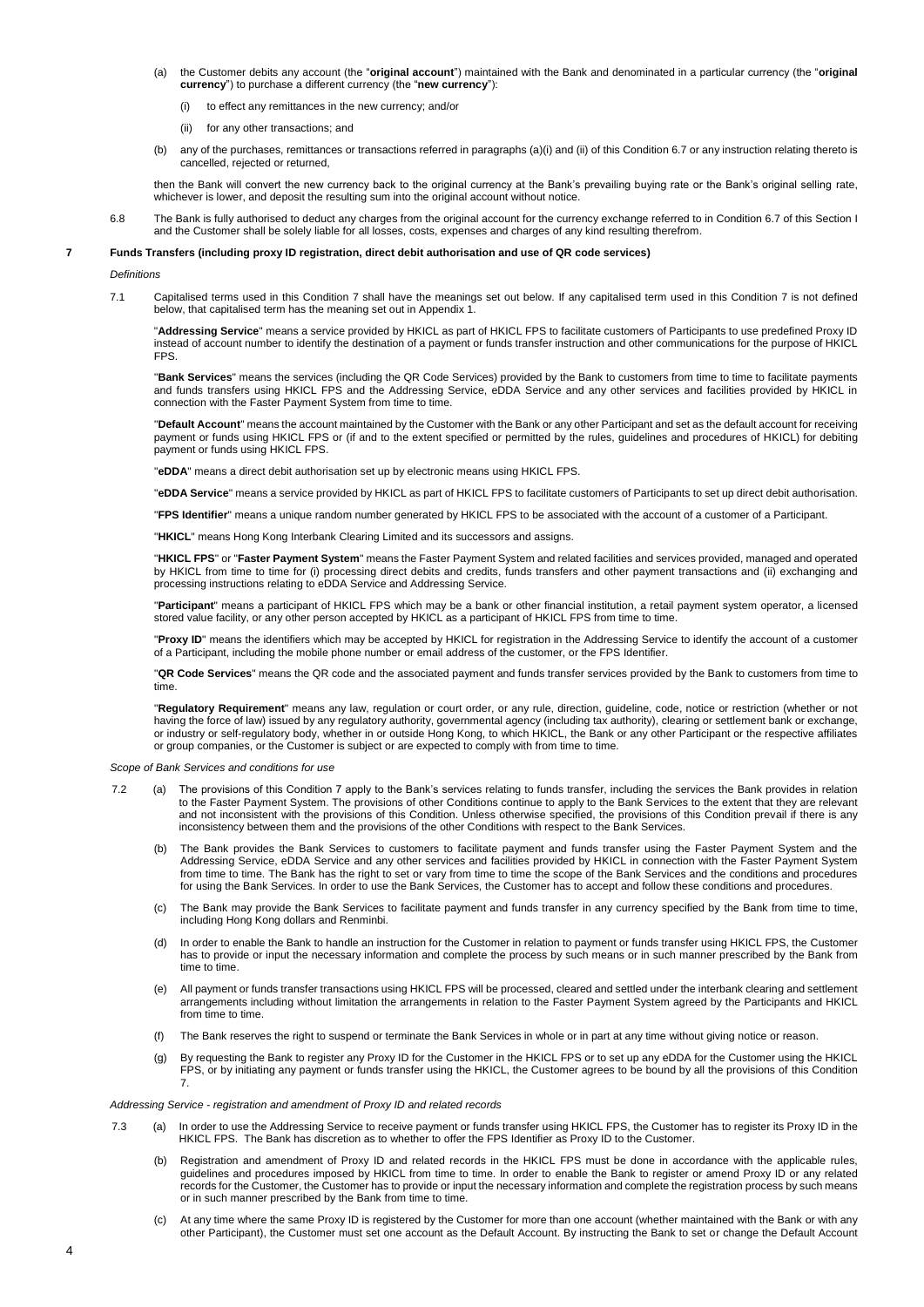for the Customer, the Customer consents and authorises the Bank to submit the request on behalf of the Customer to HKICL FPS to override the existing Default Account registered in HKICL FPS.

### *eDDA Service*

- 7.4 (a) In order to enable the Bank to handle a request for the Customer in relation to eDDA setup, the Customer has to provide or input the necessary information and complete the process by such means or in such manner prescribed by the Bank from time to time. The prescribed process may include requiring the relevant parties to set up the eDDA using their respective account numbers or customer identification numbers or codes. For the avoidance of doubt, a Proxy ID is not intended for verifying eDDA setup. Any amendment of a Proxy ID and the related records or termination of a Proxy ID after an eDDA setup will not affect that eDDA. In the circumstances, the Bank will not be notifying the Customer of any changes to the Proxy ID in connection with the eDDA once it has successfully been set up.
	- (b) Where the Customer has set up a direct debit authorisation (including an eDDA) on an Account but no debit is made pursuant to that authorisation for a significant period of time, the Bank has the right to cancel the direct debit authorisation without prior notice to the Customer even if that authorisation has not expired or is not subject to an expiry or termination date.

#### *QR Code Services*

- 7.5 (a) Using the QR Code Services and the Customer's responsibility
	- The QR Code Services allow the Customer to scan a QR code provided by the Bank or by another person to automatically capture the payment or funds transfer data without the need for manually entering the data. Any QR code provided by another person must meet the specifications and standards prescribed by HKICL in order to be accepted. The Customer is fully responsible for ensuring that the captured data is accurate and complete before confirming any payment or funds transfer instruction. The Bank is not responsible for any error contained in such payment or funds transfer data.
	- (ii) The QR Code Services can be used on a mobile device running an operating system supported and specified by the Bank from time to time.
	- (iii) Updates to the QR Code Services may be issued periodically through the supplying app store for the mobile app. For some devices, updates will be downloaded automatically. For other devices, the Customer will need to download the updates itself. Depending on the update, the Customer may not be able to use the QR Code Services until the latest version has been downloaded. The Customer is fully responsible for ensuring the latest version has been downloaded to the Customer's mobile device for the purpose of using the QR Code **Services**
	- (iv) The QR Code Services are intended for use by the Bank's Customers only. The Bank has the right to cancel the Customer's account for the mobile app and/or block the Customer from accessing the QR Code Services if the Bank discovers that the Customer is not eligible to use the QR Code Services.
	- (v) The QR Code Services are not intended for use in any jurisdiction where their use would be contrary to any law or regulation of that jurisdiction or where the Bank is not licensed or authorised to provide the QR Code Services.
	- (vi) The Customer must comply with all applicable laws and regulations that govern its download of the mobile app, or access or use of the mobile app or the QR Code Services.
	- (b) Security
		- (i) The Customer must not use the QR Code Services on any device or operating system that has been modified outside the mobile device or operating system vendor supported or warranted configurations. This includes devices that have been "jail-broken" or "rooted". A jail broken or rooted device means one that has been freed from the limitations imposed on it by the Customer's mobile service provider and the phone manufacturer without their approval. The use of the QR Code Services on a jail broken or rooted device may compromise security and lead to fraudulent transactions. Use of the QR Code Services in a jail broken or rooted device is entirely at the Customer's own risk and the Bank will not be liable for any losses or any other consequences suffered or incurred by the Customer as a result.
		- (ii) The Customer is fully responsible for all instructions or requests given by it or any other person authorised by it during the use of the QR Code Services.
		- (iii) The Customer is fully responsible for ensuring that the information shown or stored on its mobile device is kept secure.
		- (iv) If the Customer knows or suspects that any other person knows its security details, or has used or tried to use them, or if the Customer's mobile device is lost or stolen, the Customer must notify the Bank as soon as reasonably practicable.
	- (c) The Bank's responsibility and restriction of liability
		- (i) While the Bank makes commercially reasonable efforts to provide the QR Code Services, the Bank is not liable for any failure to provide the QR Code Services.
		- The QR Code Services are provided on an "as is" basis with no representation, guarantee or agreement of any kind as to their functionality. The Bank cannot guarantee that no viruses or other contaminating or destructive properties will be transmitted or that no damage will occur to the Customer's mobile device in the use of the QR Code Services. The Bank is not responsible for any loss the Customer may incur as a result of its use of the QR Code Services.
		- (iii) The Customer understands and agrees that:
			- (1) The Customer uses the QR Code Services at its sole risk. To the maximum extent permitted by law, the Bank expressly disclaims all warranties and conditions of any kind, whether express or implied.
			- (2) The Customer downloads or obtains any material or information through the use of the QR Code Services at its sole risk and discretion. The Customer is solely responsible for any damage to its computer or other device or loss of data resulting from downloading, obtaining or using such material or information.
		- (iv) For the avoidance of doubt, nothing above is intended to exclude or restrict any condition, warranty, right or liability which may not be lawfully excluded or restricted.

# *Collection and use of Customer Information*

- 7.6 (a) For the purposes of using the Bank Services, the Customer may be required to provide the Bank with the personal data and other information (as applicable) relating to one or more of the following persons from time to time:
	- (i) the Customer;
	- (ii) the recipient of any payment or funds transfer to be made by the Customer, or the counterparty of any eDDA to be set up by the Customer; and
	- (iii) where the Customer is a company, a corporation, or a sole proprietorship or partnership firm or any other unincorporated body, any of its directors, officers, employees, authorised persons and representatives,

all personal data and information provided to the Bank or compiled by the Bank from time to time in connection with the Bank Services are collectively referred to as "Customer Information".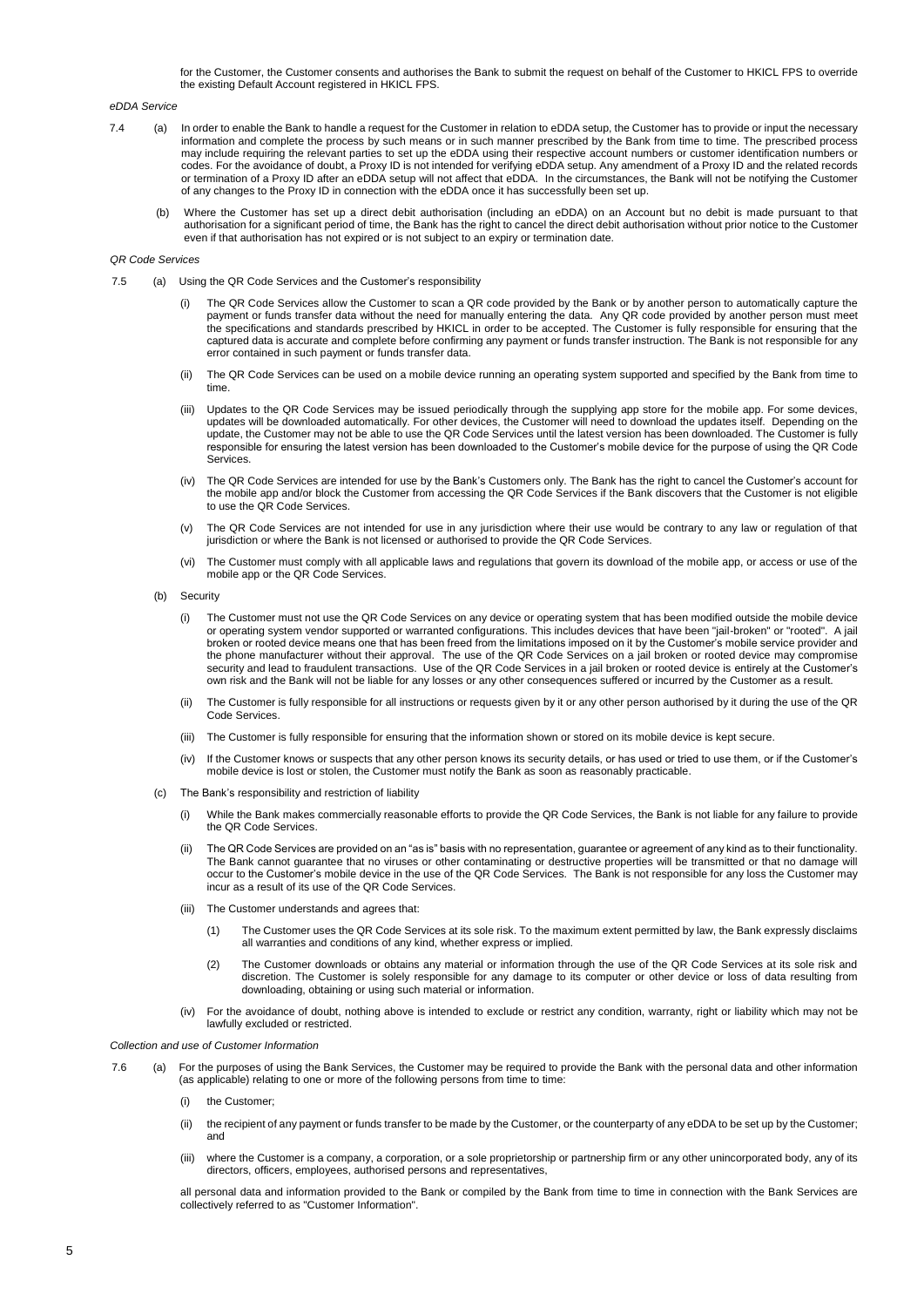- (b) The Customer agrees (and, where applicable, for and on behalf of each of its directors, officers, employees, authorised persons and representatives) that the Bank may collect, use, process, retain or transfer any of the Customer Information for the purposes of the Bank Services. These purposes include without limitation one or more of the following:
	- (i) providing the Bank Services to the Customer, maintaining and operating the Bank Services;
	- (ii) processing and executing the Customer's instructions and requests in relation to the Bank Services from time to time;
	- (iii) disclosing or transferring the Customer Information to HKICL and other Participants for their use for the purpose of the operation of HKICL FPS;
	- (iv) meeting the requirements to make disclosure under any Regulatory Requirements; and
	- (v) purposes relating to any of the above.
- (c) The Customer understands and agrees that the Customer Information may be further disclosed or transferred by HKICL, the Bank or any other Participants to their customers and any other third parties who are users of HKICL FPS for the purposes of providing and operating the Bank Services.
- (d) If the Customer Information includes personal data or other information of any person other than the Customer (including any persons specified in Conditions 7.6(a)(ii) or 7.6(a)(iii) above), the Customer confirms that it will obtain and has obtained the consent from such person regarding the use (including disclosure and transfer) of his/her personal data and other information by HKICL, the Bank and the other Participants as specified in this Condition.

### *Customer's responsibilities*

7.7 (a) Present genuine owner or authorised user of Proxy ID and accounts

The Customer can only register its own Proxy ID for its own accounts or set up eDDA for its own accounts. The Customer must be the present genuine owner or authorised user of each Proxy ID and each account provided to the Bank for registration in the Addressing Service and the eDDA Service. By instructing the Bank to register any Proxy ID or any account for the Customer in relation to the Faster Payment System, the Customer confirms that it is the present genuine owner or authorised user of the relevant Proxy ID or account. This is particularly important for mobile phone numbers as they may be recycled.

(b) Proxy ID

Any Proxy ID to be registered by the Customer for the Addressing Service must satisfy any applicable requirements imposed by HKICL from time to time.

- (c) Correct information
	- (i) The Customer has to ensure that all the information provided by the Customer for registration or amendment of Proxy ID (or any related records) or for any eDDA setup is correct, complete, up-to-date and not misleading. The Customer has to notify the Bank as soon as reasonably practicable of any changes or updates to such information by such means or in such manner specified by the Bank from time to time.
	- (ii) The Customer is fully responsible for using the correct and up-to-date Proxy ID and related records in giving each payment or funds transfer instruction. The Customer is solely liable for and will hold the Bank harmless from any incorrect payment or transfer effected by the Bank and HKICL FPS due to incorrect or outdated Proxy ID or related records.
	- (iii) The Customer acknowledges that the Bank, other Participants and HKICL have the right to deregister any Proxy ID that is no longer correct or up-to-date in accordance with available information without the Customer's consent.
- (d) Timely updates

The Customer is fully responsible for giving instructions and information changes or updates to the Bank on a timely basis for amending its Proxy ID (or related records) or any eDDA setup, including without limitation changing its Default Account, or terminating any Proxy ID or eDDA. The Customer acknowledges that keeping its Proxy ID, eDDA and all related records up-to-date is critical for ensuring effective execution of payment and funds transfer instructions and for avoiding incorrect payment or transfer due to incorrect or outdated Proxy ID, eDDA or related records.

(e) Change of Default Account

If an account is terminated as the Default Account by the Customer or by the relevant Participant for any reason (including suspension or termination of the account), the system of HKICL will automatically assign the most recently registered record in the Addressing Service that is associated with the same Proxy ID to be the Default Account. If the Customer wishes to set another account as the Default Account, the Customer has to change the registration through the Participant where it maintains that other account.

- (f) Transactions binding on the Customer
	- (i) For any payment or funds transfer, once the Customer confirms the details of a transaction and submit instruction to the Bank, such instruction and any resulting transaction is final, irrevocable and binding on the Customer.
	- (ii) For any Proxy ID registration or eDDA setup, once the Customer submits an instruction to the Bank, such instruction is irrevocable and binding on the Customer. The Customer may amend or cancel any Proxy ID or eDDA setup in accordance with the procedures and requirements prescribed by the Bank from time to time.
- (g) Use Bank Services responsibly
	- The Customer must use the Bank Services in a responsible manner. In particular, the Customer has to comply with the following obligations:
	- The Customer must comply with all Regulatory Requirements that govern its use of the Bank Services, including collecting, using and handling the personal data and other information relating to any other person in compliance with the Regulatory Requirements protecting data privacy. The Customer must not use the Bank Services for any unlawful purposes or any purposes other than those authorised or contemplated in the rules, guidelines and procedures of HKICL.
	- (ii) In sending remarks or messages to be displayed to recipients or counterparties of its payment or funds transfer instructions or eDDA setup using HKICL FPS, the Customer should mask the name or other data of such recipients or counterparties to prevent unauthorised display or disclosure of any personal data or confidential data.
	- (iii) the Customer should not repeatedly cancel the registration and request for generation of another FPS Identifier in an attempt to generate a number or value that it desires.
- (h) Other obligations regarding payments and funds transfers

Any instruction given by the Customer in relation to the Bank Services will be handled by the Bank in accordance with this Condition 7 and the applicable provisions in these Conditions. The Customer has to comply with the other obligations with respect to payments, funds transfers and direct debit authorisations, including without limitation maintaining sufficient funds in the relevant accounts for settling payment and funds transfer instructions from time to time.

The Customer is responsible for its authorised persons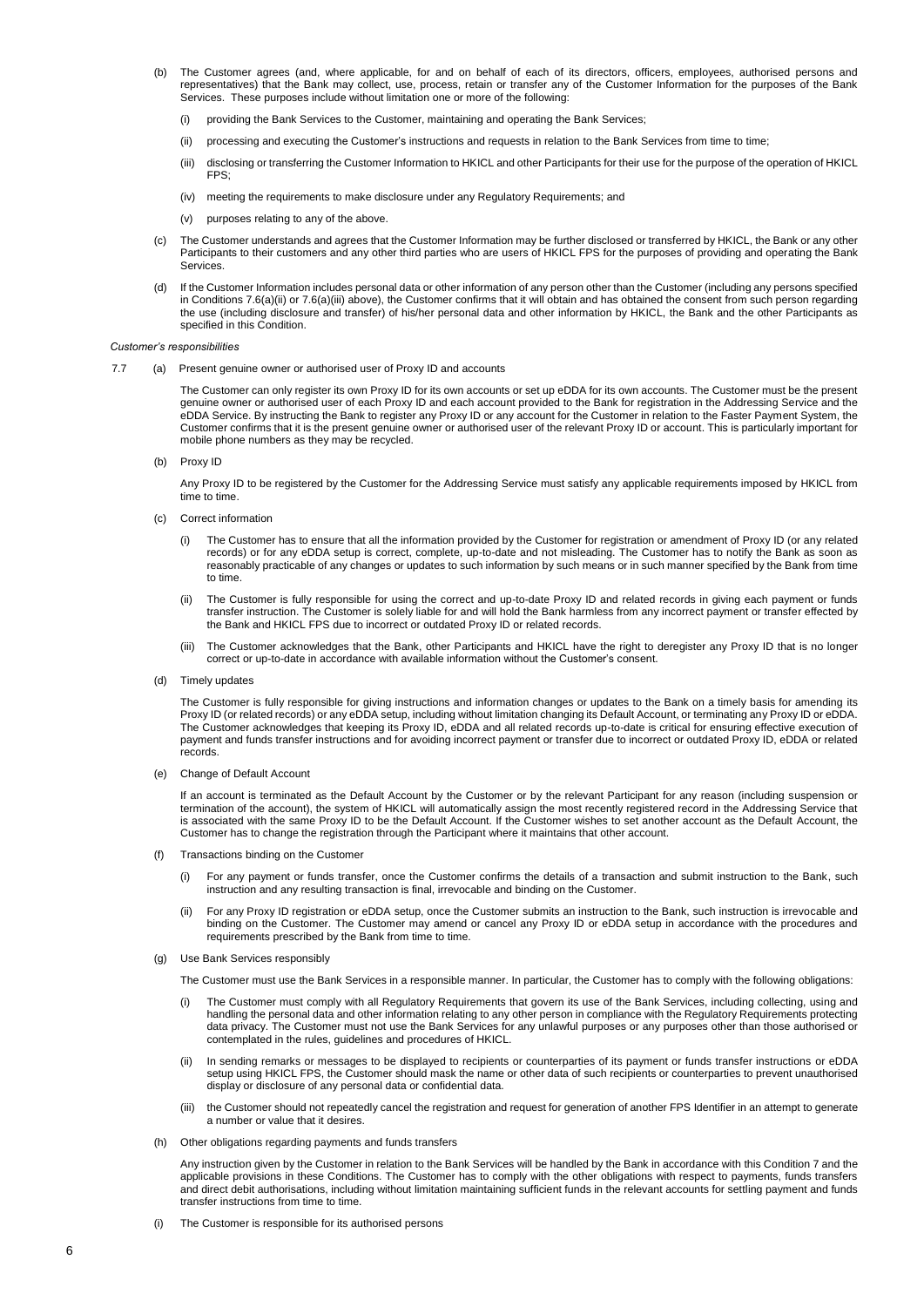Where the Customer authorises any other person to give instructions or requests to the Bank in connection with the use of the Bank Services (whether the Customer is a company, a corporation, or a sole proprietorship or partnership firm or any other unincorporated body):

- (i) the Customer is responsible for all the acts and omissions of each person authorised by the Customer;
- (ii) any instruction or request received by the Bank, believed by the Bank in good faith to be given by the Customer or any person authorised by the Customer, will be irrevocable and binding on the Customer; and
- (iii) the Customer is also responsible for ensuring that each person authorised by it will comply with the provisions of this Condition 7 that are applicable to him/her when acting on its behalf.

## *Bank's responsibilities regarding HKICL FPS*

7.8 Where a funds transfer is effected through HKICL FPS, the Bank will process and submit the Customer's instructions and requests to HKICL FPS in accordance with the applicable rules, guidelines and procedures imposed by HKICL from time to time. HKICL FPS has the right to process and execute the Customer's Instructions and requests in such sequence or manner as HKICL considers appropriate. The Bank has no control over the operation of HKICL FPS nor the timing on which the Customer's instructions or requests are executed by HKICL FPS. Where the Bank receives status update notifications involving any of the Customer's Proxy ID (or related records) or eDDA setup or any other matter relating to HKICL FPS from or through HKICL FPS from time to time, the Bank will notify the Customer accordingly by such means and at such time as the Bank considers appropriate.

#### *Limitation of liability regarding HKICL FPS*

- 7.9 Without limiting or reducing the effect of Conditions 7.8 and 22 of this Section I:
	- (a) the Bank is not liable for loss, damage or expense of any kind which the Customer or any other person may incur or suffer arising from or in connection with the use of the Bank Services or the processing or execution of instructions or requests given by the Customer in relation to the Bank Services or HKICL FPS, except to the extent that any loss, damage or expense incurred or suffered is direct and reasonably foreseeable arising directly and solely from the Bank's gross negligence or wilful default or that of the Bank's officers, employees or agents;
	- (b) for clarity, the Bank is not liable for loss, damage or expense of any kind which the Customer or any other person may incur or suffer arising from or in connection with one or more of the following:
		- (i) the Customer's failure to comply with its obligations relating to the Bank Services; and
		- (ii) any delay, unavailability, disruption, failure, error of or caused by HKICL FPS, or arising from any circumstances beyond the Bank's reasonable control; and
	- (c) in no event will the Bank, its affiliates or group companies, its licensors, and the respective officers, employees and agents of the foregoing parties be liable to the Customer or any other person for any loss of profit or any special, indirect, incidental, consequential or punitive loss or damages (whether or not they were foreseeable or likely to occur).

*Customer's responsibilities regarding funds transfer*

- 7.10 The Customer may only effect a funds transfer (local or overseas) with the Bank by issuing an Instruction in the form and by means acceptable to the Bank from time to time (e.g. electronic clearing, TT, RTGS or HKICL FPS). If the Customer desires a funds transfer to occur on a particular date, that date must be clearly stated in the Instruction.
- 7.11 The Customer (and not the Bank) is responsible for ensuring the Customer has suitable information about the following matters:
	- (a) any exchange control or restriction which may be imposed by Applicable Regulations; and
		- (b) any charges which may be imposed by a correspondent or beneficiary bank or any other bank or a Participant.
- 7.12 The Customer must ensure that the beneficiary account information provided to the Bank is correct and complete and satisfies the verification procedures adopted by the beneficiary bank. The Bank will not verify the beneficiary account information.

#### *Bank's rights regarding funds transfered*

- 7.13 Unless otherwise specified by the Bank, the Bank may do any of the following:
	- (a) refuse an Instruction to effect a funds transfer;
	- (b) effect a funds transfer Instruction using any routing arrangement at the Bank's discretion;
	- (c) send the funds transfer either in words or in code;
	- (d) convert the currency of the funds transfer, if the beneficiary account is in a currency that is different from the remitting currency;
	- (e) effect the funds transfer through a correspondent or beneficiary bank or a Participant other than that specified by the Customer this may be required, for example, by operational circumstances or Applicable Regulations;
	- (f) if the beneficiary of a payment does not maintain an account with an HSBC Group member or HSBC agent, pay that beneficiary other than by funds transfer, and in accordance with the accepted banking practice in the place where payment is to be received; or
	- (g) effect the funds transfer on the basis of a provisional exchange rate, subject to adjustment when the actual exchange rate is ascertained, and debit or credit any difference between the provisional rate and the actual rate to a Customer account.
- 7.14 While the Bank will endeavour to give effect to the Customer's requests regarding charges relating to the funds transfer, the Customer understands that the Bank only has discretion regarding its own charges. Where the Customer has requested to pay overseas charges or other bank's charges, the Bank will communicate such request but whether the beneficiary can receive the full amount of the funds transferwill depend on the practice adopted by the correspondent bank and/or beneficiary bank and/or the Participant involved, which is beyond the Bank's control and the Bank cannot be held responsible or liable for the same.

*What the Bank is not responsible for*

- 7.15 The Bank is not responsible for any of the following:
	- (a) any Loss, delay, Error, omission or alteration of the message which may occur in the transmission of a funds transfer Instruction;
	- (b) any misinterpretation by the recipient of the message in a funds transfer Instruction;
	- (c) processing a funds transfer Instruction on the day of the Bank's receipt, if the Bank's remittances department does not receive it before the relevant cut-off time;
	- (d) the funding arrangement requirements of the settlement banks; or
	- (e) the availability of the relevant services including, for example, the availability of the clearing system of the applicable currency and the location of the correspondent or beneficiary bank or the Participant.
- 7.16 The matters referred to in Conditions 7.15(c) to (e) of this Section I may mean that the Customer's Account will be debited before the day on which payment in respect of a funds transfer is received by the beneficiary bank. The Bank is not responsible for any interest expense or Loss incurred or suffered by the Customer or any other person resulting from that debit.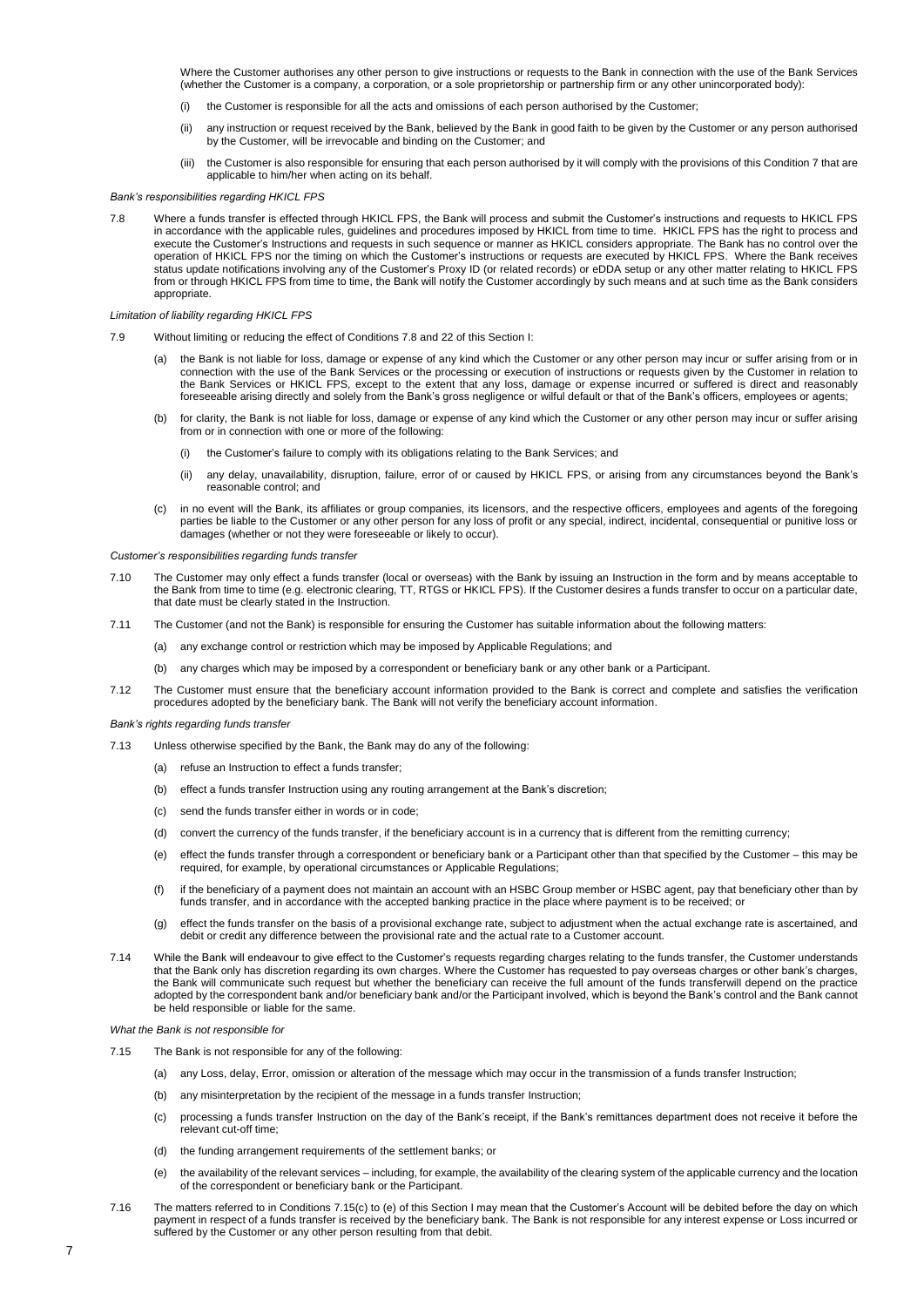## *Communications with the correspondent or beneficiary bank or the Participant*

- 7.17 The Bank will endeavour to communicate to the correspondent bank, beneficiary bank or the Participant (as applicable) each of the following:
	- (a) any payment condition the Customer specifies in a funds transfer Instruction;
	- (b) any message to the beneficiary the Customer specifies in a funds transfer Instruction; and
	- (c) any Customer's request to pay the Customer's charges or overseas charges.
- 7.18 However, the Bank is not responsible or liable for any Loss arising from any of the following:
	- (a) a failure to satisfy the payment condition referred to in Condition 7.17(a) of this Section I the Bank may effect payment whether or not that payment condition is satisfied;
	- (b) failure by the correspondent bank, beneficiary bank or the Participant to communicate or act on any message referred to in Condition 7.17(b) of this Section I;
	- (c) the outcome of the Customer's request in Condition  $7.17(c)$  of this Section I; or
	- (d) a rejection by a beneficiary bank or a Participant of any payment request, for whatever reason.

### *Overriding right of refusal to process*

- 7.19 The Bank has the overriding right to refuse to process or effect, without notice, payments of funds transfer, if the Bank reasonably believes any one of the following has occurred:
	- (a) there are insufficient available funds in the Account specified in the Customer's Instruction from which payment is to be made;
	- (b) any information given in the relevant Instruction is incorrect, incomplete or unclear;
	- (c) the relevant Instruction or processing of the relevant Instruction would breach any Applicable Regulations; or
	- (d) the Customer has specified additional Instructions or requests relating to the funds transfer, and those additional Instructions or requests are not acceptable to the Bank.

### *Anti-money laundering and anti-terrorist financing*

- 7.20 The Customer acknowledges that, in processing a funds transfer Instruction, the Bank may be required by Applicable Regulations concerning antimoney laundering and anti-terrorist financing activities to disclose personal data or other information about the Customer. The information disclosed may include the originating account number and the Customer's name, address, date of birth, personal or corporate identity document number and other unique references about the Customer.
- 7.21 In connection with any disclosure required to be made under Condition 7.20 of this Section I:
	- (a) the Customer expressly authorises the Bank to make the required disclosure to any correspondent or beneficiary bank or Participant, the payee or any Authority the Bank considers appropriate; and
	- (b) the Customer expressly authorises each correspondent bank or beneficiary bank or Participant to make the required disclosure to any other correspondent bank or beneficiary bank or Participant, the payee or any Authority that correspondent bank or beneficiary bank or Participant considers appropriate.

### *Stop payment Instructions*

- 7.22 The Bank is not required to process any stop payment Instruction received by the Bank, including when the Customer's Account has not been debited when the Bank receives that Instruction.
- 7.23 The Bank may at its discretion process a stop payment Instruction using its commercially reasonable efforts. The Bank will notify the Customer whether the Bank has successfully executed that stop payment Instruction as soon as reasonably practicable following the date the Bank receives such Instruction. The Bank will not be able to process any stop payment Instruction for any funds transfer in which the Customer's Account has already been debited.

## **8 Account Packages**

- 8.1 The Bank may do any of the following:
	- (a) allocate to a Customer, vary or withdraw from a Customer, an Account Package or the Features of an Account Package which are typically made by reference to pre-designated criteria made available by the Bank to the Customer;
	- (b) designate one or more Account Package(s) with different Features, which may include enhanced services, preferential terms, preferential interest rates and/or special promotions on other accounts;
	- (c) allocate (but without any obligation to do so) an Account Package to a Customer holding a current Master Account either at the request of the Customer or at the Bank's sole discretion; or
	- (d) at any time and from time to time vary or entirely withdraw an Account Package, either at the request of the Customer or at the Bank's sole discretion.
- 8.2 The allocation or withdrawal of an Account Package to or from a Customer or the variation of an Account Package so allocated, whether at the request of a Customer or at the Bank's sole discretion, will be made by reference to pre-designated criteria, subject always to the final decision of the Bank. These criteria may include, without limitation, the value of assets deposited by the Customer with the Bank and/or the amount of credit facilities granted by the Bank to the Customer from time to time and are subject to changes at the Bank's discretion. The most updated criteria and other details concerning the Account Packages are available from the Bank upon request.
- 8.3 Upon exercising any right referred to in Condition 8.1 of this Section I, the Bank will notify the Customer using means as it shall deem reasonable.
- 8.4 The Customer is solely responsible for ensuring that all the criteria for maintaining an Account Package and the terms and conditions for enjoying the Features in that Account Package are fully satisfied and observed. However, the Customer's fulfilment of all such criteria and terms and conditions does not prejudice the Bank's overriding right to allocate, vary or withdraw an Account Package.
- 8.5 Neither the variation of an Account Package nor the termination of any Features will affect these Conditions or any other Conditions of those Features, which will in each case continue to bind the Customer until all obligations and liabilities owing by the Customer to the Bank with respect to such Features have been fully repaid and satisfied. All applicable provisions of these Conditions and other Conditions governing the use of any new or additional Features that the Customer enjoys as a result of the variation of the Account Package, will bind the Customer.
- 8.6 The Bank is not liable or responsible for any Loss incurred by, or inconvenience caused to, a Customer, as a result of any allocation or withdrawal of an Account Package to or from a Customer or any variation of an Account Package.
- 8.7 The Bank's records are conclusive as to the Account Package allocated to a Customer, except for manifest error.
- 8.8 The withdrawal of an Account Package does not affect the Customer's use or operation of the Master Account or of any other Account, unless the Bank confirms otherwise to the Customer.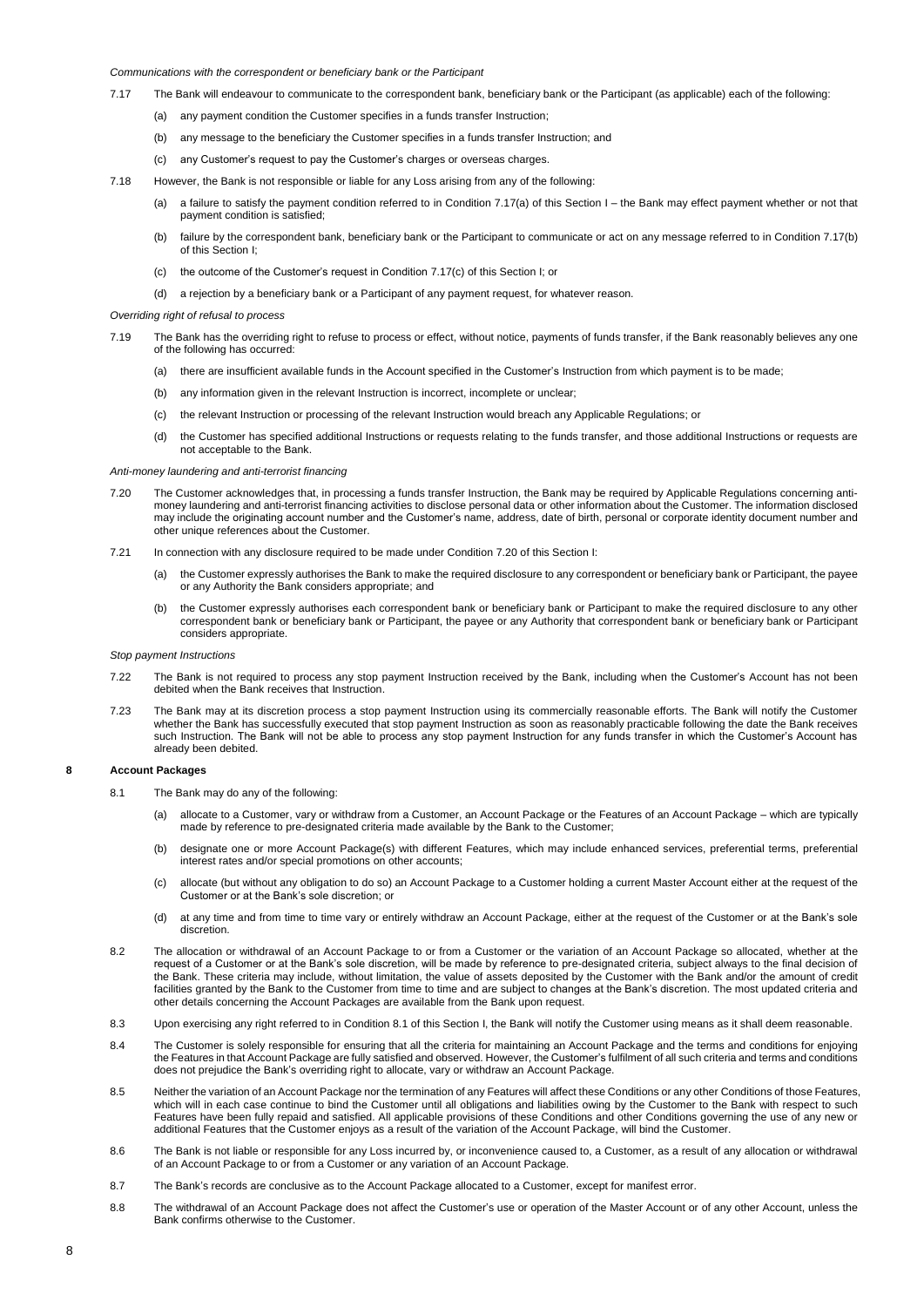### **9 Consolidated Statements**

- 9.1 The Bank will provide a Consolidated Statement to a Customer on a monthly basis (or such other intervals as may be determined by the Bank from time to time) unless the Customer has notified the Bank that it does not require a Consolidated Statement. However, the Bank is not required to provide a Consolidated Statement if there is no transaction, no account balance and no accrued interest in the Master Account during the relevant period.
- 9.2 A Customer's Consolidated Statement will include information on its Services, Accounts and Account Package. A Consolidated Statement may also include information on other services, products or accounts of the type selected by or relating to the Customer which are maintained with, or provided by, the Bank or any of its subsidiaries, under the same identification documents as the Master Account.
- 9.3 The Customer must notify the Bank of any alleged Error in a Consolidated Statement within 90 days following the Bank's delivery of that Consolidated Statement. If the Bank does not receive any such notice from the Customer within that period:
	- (a) that Consolidated Statement will be treated as correct, conclusive and binding on the Customer; and
	- (b) the Customer will be treated as having waived any right to raise an objection or pursue a remedy against the Bank in relation to that Consolidated Statement.
- 9.4 The Bank may provide copies of the Consolidated Statement or any other information on or relating to the Master Account to any one or more directors or partners of the Customer, or such other Persons the Bank reasonably believes are members of the governing body of the Customer, and the Bank may charge the Customer an administrative fee for doing so.
- 9.5 The Customer will be considered as having received a Consolidated Statement:
	- (a) on the day of personal delivery to the Customer;
	- (b) on the day the Bank posts it to the Customer;
	- (c) on the day the Bank emails it to the Customer; or
	- (d) on the day the Bank places it in the Customer's online internet banking profile if it is made available there.

### **10 Joint Accounts**

- 10.1 Each Joint Signatory is jointly and severally liable with each other Joint Signatory for the obligations and liabilities under each Account maintained by them, each Service utilised by them and under these Conditions.
- 10.2 If a Joint Signatory is authorised to operate an Account singly, the Bank may do each of the following:
	- (a) comply with any Instruction or other directions given by any Joint Signatory for or in connection with that Account (unless the Bank agrees or decides otherwise) - this includes for example, an Instruction to close that Account; and
	- (b) treat the Instruction for a forward date transaction last received by the Bank as the final Instruction for that transaction.
- 10.3 Upon any Joint Signatory accepting the Conditions governing an Account or Service, each other Joint Signatory will be bound by those Conditions.
- 10.4 Each Joint Signatory is bound by these Conditions and such other terms and conditions governing the relevant Account or Service, even if either of the following deficiencies exist, and whether or not the Bank knows or ought to have known about them:
	- (a) a Joint Signatory intended to be bound by these Conditions or such other terms and conditions is not in fact bound; or
	- (b) any of these Conditions or any other terms and conditions are invalid or unenforceable against a Joint Signatory or any other Person.
- 10.5 The Bank may deal separately with any Joint Signatory on any matter without limiting or reducing the Bank's rights, powers and remedies against another Joint Signatory. This may include either of the following, for example:
	- (a) varying or discharging any liability to any extent; or
	- (b) granting time or other indulgence or making other arrangements.
- 10.6 Any notice under these Conditions to any Joint Signatory will be treated as effective notice to all Joint Signatories.
- 10.7 Without limiting or reducing the effects of any other Condition, the Bank is authorised to disclose to all Joint Signatories:
	- (a) any information about an Account this may relate to a period the Account is not maintained in the Joint Signatories' joint names; and
	- (b) any personal data and other information relating to, or provided by, any Joint Signatory.

## **11 Bank's Right of Lien and Set-Off**

- 11.1 The liabilities the Customer owes the Bank at any time may:
	- (a) be actual or contingent, present, future or deferred, primary or collateral;
	- (b) be owed by the Customer solely or jointly with any other Person; and
	- (c) include fees, expenses or interest.
- 11.2 Without limiting or reducing any of the Bank's rights under these Conditions, in law or under any agreement, the Bank is entitled without prior notice to the Customer, to do the following (or any of them):
	- (a) debit any liabilities owed by the Customer to the Bank (including any fees, expenses or interest) from any Account, irrespective of whether there are sufficiently available funds, overdrafts or other facilities in the relevant Account;
	- (b) withhold, combine or consolidate the balance in the Accounts;
	- (c) set-off or transfer any money (in the form of credit balance or credit facility) standing to the credit of any Account, in or towards the settlement of any liabilities owed by the Customer to the Bank in connection with the Services or under these Conditions; and
	- (d) refuse to repay the Customer any amount in any currency standing to the credit of the Accounts when due or on demand by the Customer, to the extent such amount is equal to or less than the liabilities owed by the Customer to the Bank.
- 11.3 If any debit referred to in Condition 11.2(a) of this Section I causes the relevant Account to be overdrawn, the Customer is liable to repay the outstanding amount to the Bank on demand, together with fees, expenses and interest accruing on the outstanding amount at the rate set by the Bank.
- 11.4 If the Bank makes a demand referred to in Condition 11.3 of this Section I, the amount demanded will remain outstanding to the Bank on substantially the Conditions in force immediately before the Bank made the demand or on such other conditions considered appropriate by the Bank.
- 11.5 The Bank's rights under this Condition 11 shall not be affected by the death or legal incapacity of the Customer or any person(s) comprising the Customer.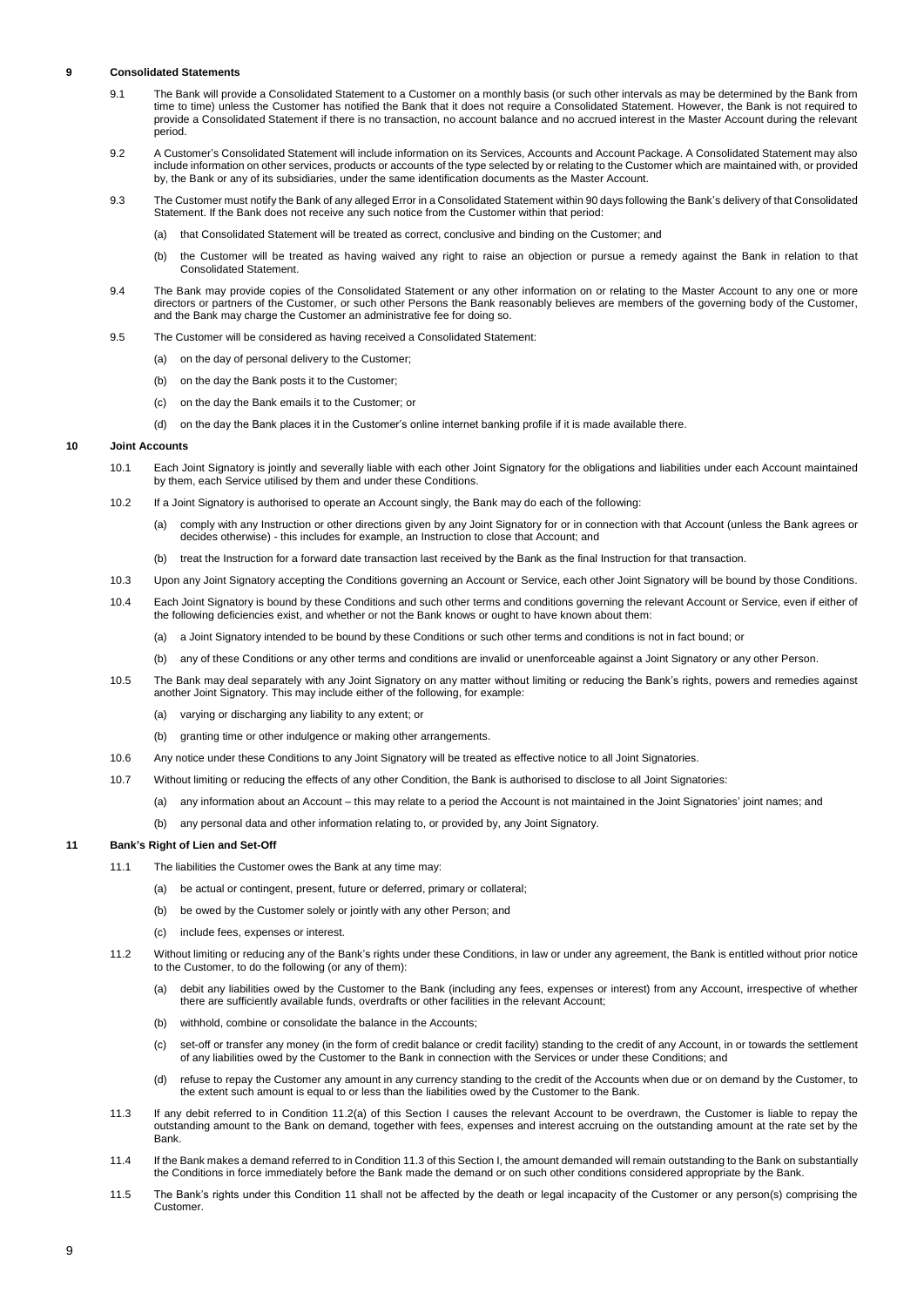11.6 The Customer acknowledges and agrees that, at any time, the liabilities the Bank owes the Customer will not exceed the net amount of any credit balance or credit facility standing to the credit of any Account after deducting or providing for the total of all liabilities the Customer owes the Bank.

### **12 Sole Proprietorships**

- 12.1 This Condition 12 applies to a Customer which is a sole proprietor. This Condition 12 does not apply to any other type of Customer.
- 12.2 The Bank is authorised to do all of the following:
	- (a) honour and comply with all cheques, promissory notes and other orders drawn, and all bills accepted on behalf and in the name of the sole proprietor, whether its Current Account is in credit or is overdrawn;
	- (b) comply with all directions given for, or in connection with, the Master Account, on behalf of the sole proprietor, including a direction to close the Master Account: and
	- (c) accept and act upon all receipts for money deposited with or owing by the Bank on the Master Account.
- 12.3 Subject to other applicable Conditions, the sole proprietor or any other authorised person according to the Business Integrated Account Opening Form, may do any of the following:
	- (a) withdraw any securities or other property of, or deposited in the name of, the sole proprietor;
	- (b) borrow any money from the Bank in the name or on behalf of, the sole proprietor; and
	- (c) secure in any manner any securities, money or property of, or deposited in the name of, the sole proprietor.
- 12.4 The Person authorised for the purposes of Condition 12.3 of this Section I or the Business Integrated Account Opening Form, may be changed upon notice in writing received and in the form required by the Bank, duly signed by the sole proprietor.

## **13 Partnerships**

- 13.1 This Condition 13 applies to a Customer which is a partnership. This Condition 13 does not apply to any other type of Customer.
- 13.2 The Bank is authorised to do all of the following:
	- (a) honour and comply with all cheques, promissory notes and other orders drawn, and all bills accepted on behalf and in the name of the partnership, whether its Current Account has a credit balance or is overdrawn;
	- (b) comply with all directions given for, or in connection with, the Master Account, on behalf of the partnership, including a direction to close the Master Account; and
	- (c) accept and act upon all receipts for money deposited with or owing by the Bank on the Master Account.
- 13.3 Subject to other applicable Conditions, the partnership or any other authorised person according to the Business Integrated Account Opening Form may do any of the following:
	- (a) withdraw any securities or other property of, or deposited in the name of, the partnership;
	- (b) borrow any money from the Bank in the name or on behalf of, the partnership; and
	- (c) secure in any manner any Securities, money or property of, or deposited in the name of, the partnership.
- 13.4 The Person authorised for the purposes of Condition 13.3 of this Section I or the Business Integrated Account Opening Form, may be changed upon notice in writing received and in the form required by the Bank, duly signed by all the partners in the partnership.
- 13.5 The Bank may treat the partners or last partner, for the time being, of the partnership, as having full power to carry on the business of the Customer and to deal with its assets freely.
- 13.6 The partnership will not be treated as being dissolved for any reason until the relevant authority has been revoked in writing by any partner or the legal personal representatives or trustees of any partner, in each case comprising the partnership.
- 13.7 These Conditions prevail over any contrary agreement between any of the partners in the partnership, including any such agreement known to the **Bank**
- 13.8 The partners in the partnership are jointly and severally liable for each of the following:
	- (a) all directions given on behalf of the partnership; and
	- (b) the repayment of all borrowings from the Bank, together with interest, costs, charges and expenses.

# **14 Companies**

- 14.1 This Condition 14 applies to a Customer which is a company. This Condition 14 does not apply to any other type of Customer.
- 14.2 The Customer warrants that neither it nor any of its shareholders has issued any bearer shares.
- 14.3 The Customer will notify the Bank promptly if it or any of its shareholders issues any bearer shares or converts any shares to bearer form.
- 14.4 If the Customer is incorporated in Hong Kong or registered as a non-Hong Kong company at the Companies Registry in Hong Kong, the Bank has the right to conduct a search on the Customer at the Companies Registry. If there is any discrepancy between any search result and any information provided by the Customer, the Bank has the right to take necessary action. Such action may include:
	- (a) not opening an Account for the Customer; or
	- (b) if the Customer has already opened an Account with the Bank, requiring rectification of such discrepancy or limiting the use of, suspending or terminating the Account or any Services.

## **15 Phone Banking Service**

*Scope*

- 15.1 This Condition 15 only applies to the Phone Banking Service. All agreements, terms and conditions governing the respective accounts, cards, services and products accessible or covered by the Phone Banking Services, including in the other Conditions, also apply to the Phone Banking Service, unless the Bank otherwise agrees. However, this Condition 15 prevails over such agreements and terms and conditions to the extent of any inconsistency between them.
- 15.2 The Bank may do any of the following at any time and without prior notice:
	- (a) specify or vary the scope, features or conditions of the Phone Banking Service; or
	- (b) revoke the Customer's right to give Telephone Instructions.
- 15.3 If the Customer wishes to use the Phone Banking Service, it must provide the Bank with Telephone Instructions on the Customer's accounts and cards.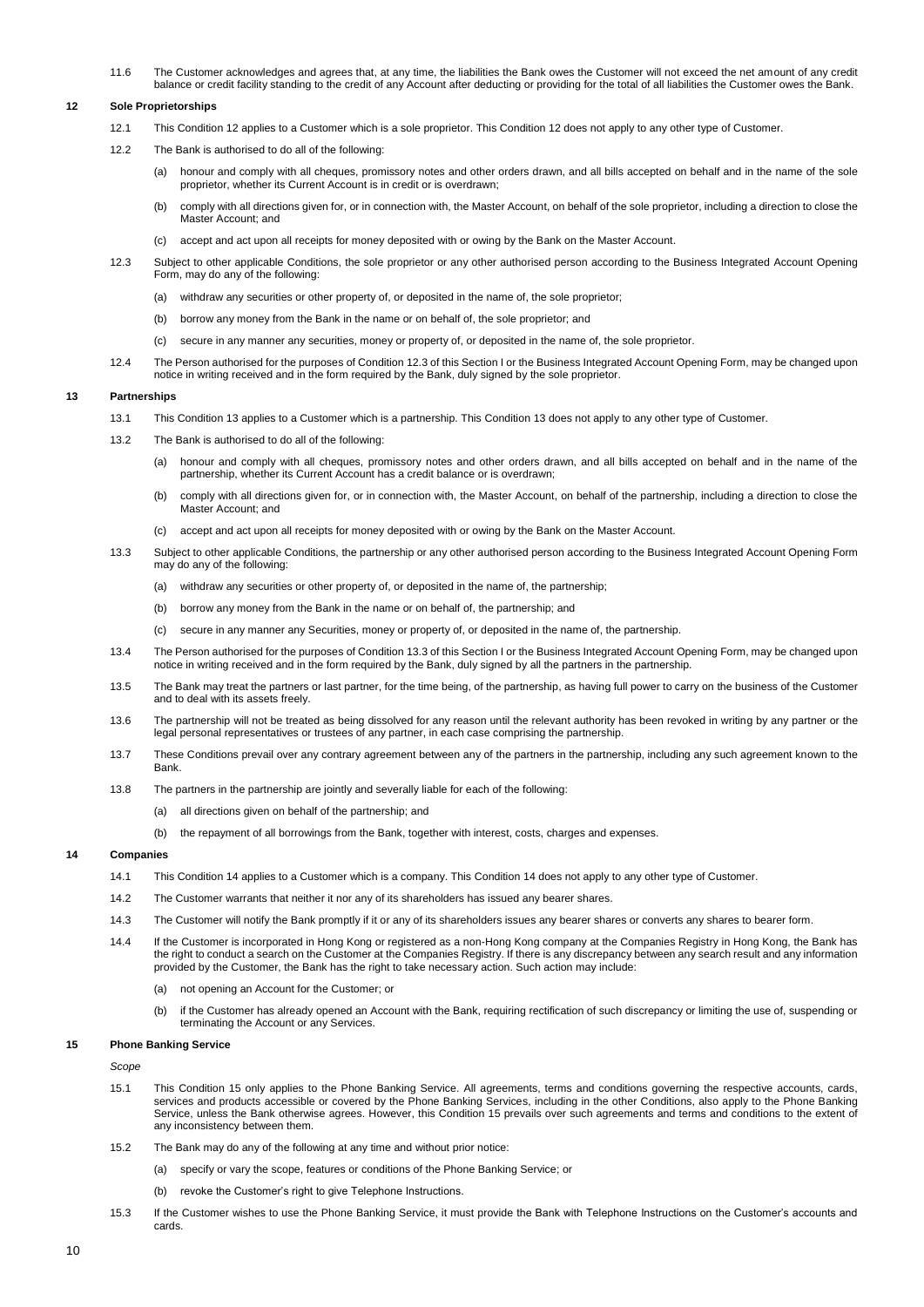- 15.4 All Authorised Phonebanking Service Users may use the Phone Banking Service and give Telephone Instructions singly, even if the signing authority or signing arrangement applicable to the relevant Debit Account, Credit Account or other account prescribes a different signing authority or arrangement.
- 15.5 The Customer may designate the Credit Accounts and the Debit Accounts on which the Phone Banking Service is to be used, provided that designation is made in the manner and form acceptable to the Bank. By designating a Debit Account, the Customer confirms that each Debit Accountholder of that Debit Account:
	- (a) has authorised the Customer to debit that Debit Account by using the Phone Banking Service;
	- (b) agrees with, and agrees to be bound by, any Telephone Instructions purported to be given by the Customer; and
	- (c) has accepted the provisions of this Condition 15.
- *Limitation of Bank's liability*
- 15.6 The Bank:
	- (a) is authorised to act on Telephone Instructions given using the Customer's PIN;
	- (b) has no duty to verify the identity of the person using the Customer's PIN or that person's authority to give Telephone Instructions;
	- (c) is not liable for acting in good faith on the basis of a Telephone Instruction given using the Customer's PIN, even if that Telephone Instruction was not authorised by the Customer;
	- (d) is not required to process a Telephone Instruction immediately or on the same day of the Bank's receipt of such Instruction;
	- (e) is not liable for any delay or failure in effecting a Telephone Instruction;
	- (f) is not required to, but may, act on a Telephone Instruction if there are no sufficient funds or available credit facilities;
	- (g) is not required to notify the Customer or any Debit Accountholder before acting on a Telephone Instruction;
	- (h) may exclude any joint account from the Phone Banking Service; and
	- (i) is not responsible for notifying any person of the Phone Banking Service.
- 15.7 The Bank's decisions on whether to effect a Telephone Instruction and on the timing of effecting a Telephone Instruction, are final and binding on the Customer and on each Debit Accountholder.
- 15.8 If a personal account of the Authorised Phonebanking User is designated as a Credit Account, the Customer should be aware that a higher amount cannot be transferred from an Account to the aforesaid personal account without the Customer's prior knowledge. The Bank will not be held liable in acting on a Telephone Instruction emanating from an Authorised Phonebanking User instructing the Bank to transfer funds to his or her personal account (whether or not designated as a Credit Account) and is under no obligation to make any enquiries in relation thereto.

### *Customer's responsibilities*

- 15.9 Neither the Customer nor any Authorised Phonebanking User may:
	- (a) allow any other Person to use its PIN (whether voluntarily or not); or
		- (b) keep a record of its PIN in any way that may enable another Person to use it.
- 15.10 The Customer and each Authorised Phonebanking User must do each of the following:
	- (a) keep its PIN strictly confidential;
	- (b) promptly report to the Bank any Loss, theft, disclosure or unauthorised use of the Customer's PIN;
	- (c) (together with each relevant Debit Accountholder), ensure that there are sufficient funds or available credit facilities in the relevant Debit Account to effect a Telephone Instruction;
	- (d) (together with each relevant Debit Accountholder), repay and indemnify the Bank for any overdraft, advance or credit created by effecting a Telephone Instruction;
	- (e) immediately notify the Bank if a Debit Account is converted to a joint account with a joint signing arrangement; and
	- (f) immediately notify a Debit Accountholder, the holder of a Credit Account and each other Person with whom the Customer effects a transaction or fund transfer using the Phone Banking Service, of the details of that transaction or fund transfer.
- 15.11 Any exchange rate or interest rate quoted by the Bank in response to a Telephone Instruction is for reference only, unless the rate is confirmed by the Bank for a transaction. A rate confirmed by the Bank and accepted by the Customer for a transaction through the Phone Banking Service will be binding on the Customer and each relevant Debit Accountholder, even if the Bank has previously quoted a different rate.

### **16 Drop & Go Counter Service**

*Scope*

- 16.1 The Drop & Go Counter Service enables the Customer to submit applicable documents and items at "Drop & Go Counters" accepted by the Bank for its processing (the "**Drop & Go Counter Service**"). The scope of the Drop & Go Counter Service shall be determined and notified (via such means of communication as the Bank shall decide) by the Bank from time to time. This Condition 16 only applies to the Drop & Go Counter Service.
- 16.2 The Customer must use the Drop & Go Counter Service in accordance with the Bank's guidelines and directions from time to time.
- 16.3 If the Bank accepts deposits of banknotes, coins or cheques:
	- (a) the Bank is only responsible for those deposits once the Bank has received, counted and verified those banknotes, coins or cheques (as applicable) in accordance with the Bank's practice and to the Bank's satisfaction; and
	- (b) the Bank will only credit to the Customer's Account those banknotes, coins or cheques that the Bank has received, counted and verified to the Bank's satisfaction.
- 16.4 The following decisions are final and binding on the Customer:
	- (a) the Bank's decision as to how to account for any discrepancy between the details specified in a pay-in-slip and the banknotes, coins or cheques accompanying that pay-in-slip which are received by the Bank; and
	- (b) the Bank's decision to not accept any banknotes, coins or cheques deposited.

*Customer's responsibility*

16.5 The Customer must ensure that all documents and items submitted under the Drop & Go Counter Service are complete, accurate and properly signed. The Bank has the right to not process any document or item if it is incomplete, inaccurate or improperly signed.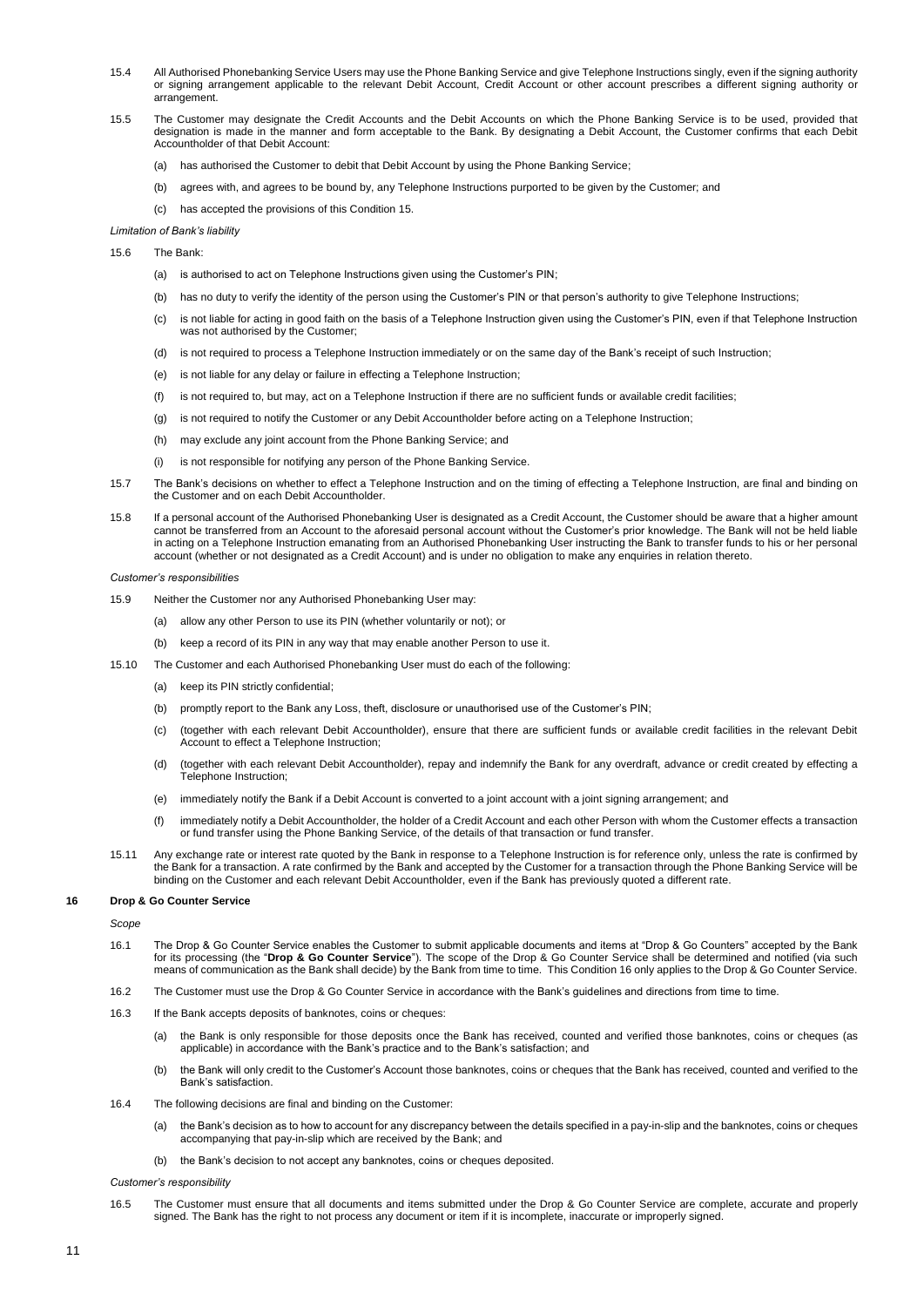- 16.6 The Bank is not liable for any loss, damage or expense of any kind which the Customer or any other person incurs or suffers in relation to the Customer's use of the Drop & Go Counter Service which is provided in accordance with the Customer's Instructions. In addition, the Bank is not liable for either:
	- (a) the Bank's decision to not process, or to delay processing, any Instruction or item deposited (or part of it); or
	- (b) the Customer's default in performing its obligations under this Condition 16 or under any Applicable Regulations.

### **17 Communication Address and Change of Customer's Particulars**

- 17.1 The Customer warrants that all particulars given to the Bank are, to the best of the Customer's knowledge, accurate. The Bank may use any contact information provided by the Customer and kept on the Bank's records (including without limitation, the Customer's registered office, postal address, telephone number, email address, and fax number) to communicate with the Customer (whether through letters, telephone calls, SMS, fax, email or other means).
- 17.2 The Bank may stop sending the Customer any communication if, in the Bank's opinion, such communication will likely fail to reach the Customer.
- 17.3 These Conditions and any communications delivered personally, sent by post, facsimile transmission, telex or email shall be deemed to have been received by the Customer (where delivered personally) at the time of personal delivery or on leaving it at the address last notified in writing by the Customer to the Bank, (where sent by post) 48 hours after posting if such address is in Hong Kong and seven days after posting if such address is outside Hong Kong or (where sent by facsimile transmission, telex or email) immediately after transmitting to the facsimile or telex number or email address last notified in writing by the Customer to the Bank. Communications sent by the Customer to the Bank shall be treated as delivered to the Bank on the day of actual receipt.
- 17.4 All communications sent by the Customer to the Bank must be in the form, and must be sent by means, acceptable to the Bank. The Bank is not required to act on any communication if it is not in the form or sent by means acceptable to the Bank and is not liable for any Loss of any kind incurred or suffered by the Customer as a result of the Bank consequently refusing to act on any such communication.
- 17.5 The Customer must notify the Bank of any change of any of the following (in such manner as may be prescribed or accepted by the Bank from time to time):
	- (a) its address or contact details;
	- (b) its directors, shareholders, partners or controllers (as applicable);
	- (c) its legal status; or
	- (d) its constitutional documents.
- 17.6 This Condition 17 does not limit or reduce the effect of any other Condition that apply to either:
	- (a) the issuing of Consolidated Statements, transaction advice or confirmation by the Bank to the Customer; or
	- (b) the giving of Instructions by the Customer to the Bank.

### **18 Charges and Interest**

*General*

- 18.1 The Bank may charge the Customer fees for providing a Service or maintaining an Account (including without limitation charges where the credit balance of any account falls below the minimum deposit amount specified by the Bank) from time to time as the Bank at its sole discretion thinks fit.
- 18.2 The Customer will be notified of the relevant fees at the time the Account is opened, Service requested or an Instruction takes effect. The Bank has the right to charge a fee at the Bank's discretion for closing an Account. A list of Bank fees is available upon request at any of the Bank's branches.
- 18.3 The Customer is required to pay all costs and expenses reasonably incurred by the Bank in connection with the Services or an Account from time to time. Those costs or expenses may include applicable taxes, duties or levies payable in respect of the Customer's assets or expenses for preserving or enforcing the Bank's rights in connection with the Services or Accounts.
- 18.4 The Bank may use one or more members of the HSBC Group or any other Person to assist the Bank in providing Services to the Customer or fulfilling the Customer's requirements. The Customer further agrees that the Bank may pay such Persons remuneration of any nature (whether fees, commissions, rebates or other payments) for the services provided by them to the Bank. The Bank may also pay remuneration to members of the HSBC Group or other Persons in return for introducing the Customer to the Bank. The payment of such remuneration by the Bank does not affect the amount of fees or charges payable by the Customer to the Bank in connection with the Services or an Account (including fees of any collection agent employed by the Bank or legal fees in demanding, collecting, suing or recovering any outstanding or overdue amount).
- 18.5 The Bank may accept from any manager, stockbroker, underwriter or any other person (whether or not a member of the HSBC Group) any rebate or payment of brokerage, commission, fee, incentive, discount or other benefits arising out of, or in connection with, the provision of the Services, including any amount payable to the Bank in respect of a transaction involving the purchase or sale of any securities or other assets for the Customer. The Bank is entitled to retain those amounts for the Bank's own account and benefit absolutely.

### *Calculation of interest*

- 18.6 Interest on an Account accrues:
	- (a) on a daily basis;
	- (b) on the credit balance in the Account; and
	- (c) at the interest rate specified by the Bank at the Bank's discretion;
	- (d) in the case of HKD, compounded at such intervals as may be specified by the Bank.
- 18.7 Interest rates applicable from time to time on an Account will be displayed at the Bank's premises, published on the Bank's website and/or advertised in the media. If the interest rate is above zero, interest is payable by the Bank to the Customer and will become a credit entry to that Account at the end of each calendar month (or at such other interval set by the Bank)..
- 18.8 The Bank has the right to set or vary without prior notice, any minimum credit balance in an Account for interest to accrue. No interest will accrue if the credit balance in the Account falls below the minimum credit balance set by the Bank.

18.9 If an Account is closed during an interest period for any reason, interest will accrue only up to the last calendar day before the day of closure.

*Insufficient funds*

- 18.10 If the Customer gives the Bank an Instruction to pay to, or withdraw from, a Customer's Account which is a Savings Account, or a HKD, US Dollar or Renminbi Current Account and:
	- (a) there are insufficient funds in that Account; or
	- (b) if such Instruction was executed, the Customer's Account would be overdrawn or exceed an existing overdraft limit,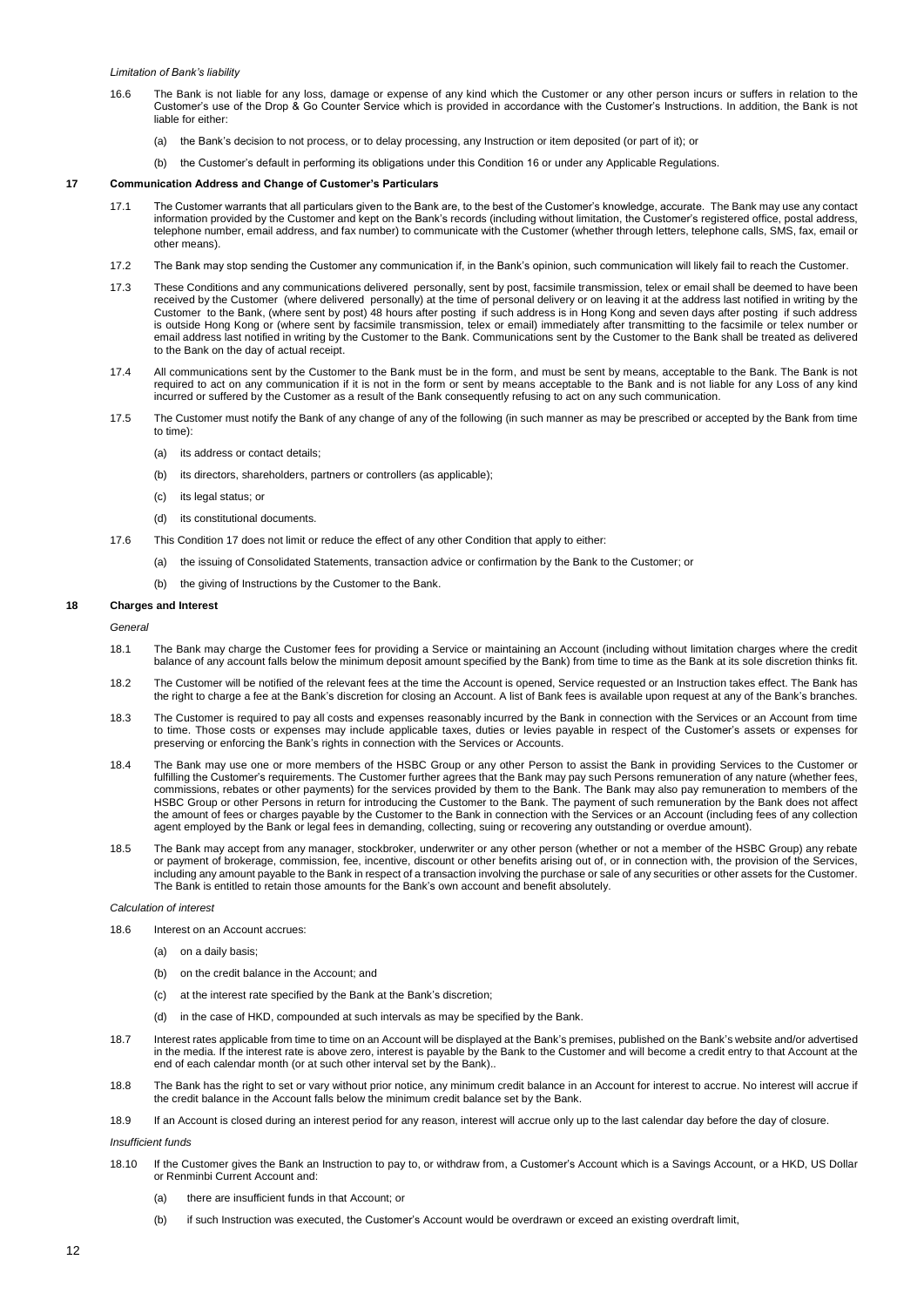the Bank will treat that Instruction as a request for an unauthorised overdraft.

### 18.11 The Bank may:

- (a) refuse the Customer's request referred to in Condition 18.10 of this Section I and impose a service charge for considering and refusing that request; or
- (b) agree to that request and provide the Customer with an overdraft or an increase to the Customer's existing overdraft. The amount of that overdraft or increase will be subject to the Bank's prevailing interest rate and calculated on a daily basis. The Bank may charge an arrangement fee for any overdraft or increase.

# **19 Collection and Disclosure of Customer Information**

### 19.1 **Definitions**

Capitalised terms used in this Condition 19 have the meanings set out in this Condition 19. If a capitalised term used in this Condition 19 is not defined below, that capitalised term has the meaning set out Appendix I.

**"Authorities"** includes any local or foreign judicial, administrative, public or regulatory body, any government, Tax Authority, securities or futures exchange, court, central bank or law enforcement body, self-regulatory or industry bodies or associations of financial service providers or any of their agents with jurisdiction over any part of the HSBC Group.

**"Compliance Obligations"** means obligations of the HSBC Group to comply with each of the following:

- (a) any Laws, international guidance or internal policies or procedures;
- (b) any demand from Authorities or reporting, disclosure or other obligations under Laws; or
- (c) Laws requiring the HSBC Group to verify the identity of its customers.

**"Connected Person"** means a person or entity (other than the Customer) whose information, including Personal Data or Tax Information, is provided by the Customer, or on the Customer's behalf, to any member of the HSBC Group, or which is otherwise received by any member of the HSBC Group in connection with the provision of the Services.

A "**Connected Person**" may include a guarantor, a director or officer of a company, partners or members of a partnership, any Substantial Owner, Controlling Person, beneficial owner, trustee, settlor or protector of a trust, account holder of a designated account, payee of a designated payment, the Customer's representative, agent or nominee, or any other person or entity with whom the Customer has a relationship that is relevant to the Customer's relationship with the HSBC Group.

**"Controlling Persons"** means individuals who exercise control over an entity. For a trust, the "Controlling Persons" will include the settlor, the trustees, the protector, the beneficiaries or class of beneficiaries, and any other person who exercises ultimate effective control over the trust, and for entities other than a trust, the "Controlling Persons" will be persons in equivalent or similar positions of control.

**"Customer Information"** means in relation to a Customer or a Connected Person, all or any of the following:

- (a) Personal Data;
- (b) information about the Customer or Connected Person, or either of their accounts or transactions;
- (c) information about the use of the Bank's products or services by the Customer or Connected Person;
- (d) information about the relationships of the Customer or Connected Person with the HSBC Group; or
- (e) Tax Information.

**"Financial Crime"** means money laundering, terrorist financing, bribery, corruption, tax evasion, fraud, evasion of economic or trade sanctions, or any acts or attempts to circumvent or violate any Laws relating to any of those matters.

**"Financial Crime Risk Management Activity"** means any action to meet Compliance Obligations relating to, or in connection with, the detection, investigation or prevention of Financial Crime that the Bank or members of the HSBC Group may take.

**"Laws"** include any local or foreign law, regulation, judgment or court order, voluntary code, sanctions regime, agreement between any member of the HSBC Group and an Authority, or agreement or treaty between Authorities applicable to the Bank or a member of the HSBC Group.

**"Personal Data"** means any information relating to an individual from which such individual can be identified.

**"Services"** includes each of the following:

- (a) the opening, maintaining and closing of the Customer's accounts;
- (b) the provision of credit facilities or other banking products and services, processing applications, credit and eligibility assessment;
- maintaining the Bank's overall relationship with the Customer, including marketing services or products to the Customer, market research, insurance, audit and administrative purposes.

**"Substantial Owners"** means any individuals entitled to more than 10% of the profits of or with an interest of more than 10% in an entity, directly or indirectly.

**"Tax Authorities"** means Hong Kong or foreign tax, revenue or monetary authorities.

**"Tax Information"** means documentation or information about the Customer's tax status or the tax status of a Connected Person.

Reference to the singular includes the plural (and vice versa).

## 19.2 **Collection, Use and Sharing of Customer Information**

- (a) This Condition 19.2 explains how the Bank will use information about the Customer and Connected Persons. The Notice relating to the Personal Data (Privacy) Ordinance which applies to the Customer, each Connected Person and other individuals (the **"Notice"**) also contains important information about how the Bank and the HSBC Group will use such information and the Customer should read this Condition 19 in conjunction with the Notice. The Bank and members of the HSBC Group may use Customer Information in accordance with this Condition 19 and the Notice. The Notice is attached to these Conditions as Appendix II.
- (b) Customer Information will not be disclosed to anyone (including other members of the HSBC Group), other than where any of the following occurs:
	- (i) the Bank is legally required to disclose;
	- (ii) the Bank has a public duty to disclose;
	- (iii) the Bank's legitimate business purposes require disclosure;
	- (iv) the disclosure is made with the data subject's consent; or
	- it is disclosed as set out in this Condition 19 or the Notice.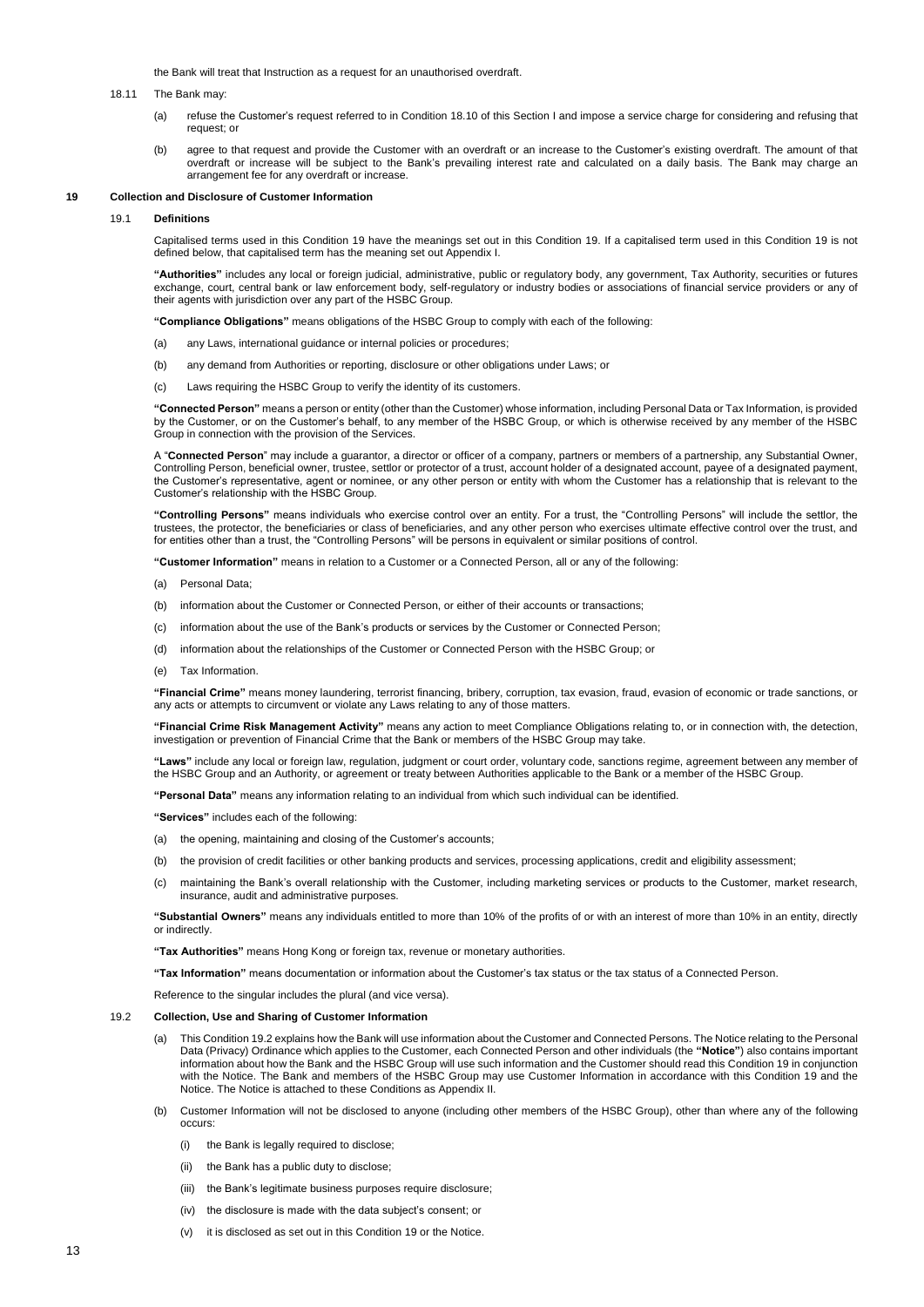#### *Collection*

(c) The Bank and other members of the HSBC Group may collect, use and share Customer Information. Customer Information may be requested by the Bank or on behalf of the Bank or the HSBC Group, and may be collected from the Customer directly, from a person acting on behalf of the Customer, from other sources (including from publicly available information), and it may be generated or combined with other information available to the Bank or any member of the HSBC Group.

*Use*

- (d) The Bank and members of the HSBC Group may use, transfer and disclose Customer Information:
	- (i) in connection with the purposes set out in this Condition 19 or Appendix III (Customer Information other than Personal Data);
	- (ii) as set out in the Notice (applicable to Personal Data); or
	- (iii) in connection with matching against any data held by the Bank or the HSBC Group for whatever purpose (whether or not with a view to taking any adverse action against the Customer),

(Conditions 19.2(d)(i) to (iii) of this Section I are collectively referred to as the **"Purposes"**).

## *Sharing*

(e) The Bank may (as necessary and appropriate for the Purposes) transfer and disclose any of Customer Information to the recipients set out in the Notice (who may also use, transfer and disclose such information for the Purposes) and Appendix III (Customer Information other than Personal Data).

## *Customer's Obligations*

- The Customer agrees to inform the Bank promptly and in any event, within 30 days in writing if there are any changes to Customer Information supplied to the Bank or a member of the HSBC Group from time to time, and to respond promptly to any request for Customer Information from the Bank or a member of the HSBC Group.
- The Customer confirms that every Connected Person whose information (including Personal Data or Tax Information) has been (or will be) provided to the Bank or a member of the HSBC Group has (or will at the relevant time have) been notified of and agreed to the processing, disclosure and transfer of their information as set out in this Condition 19, Appendix II (Notice relating to the Personal Data (Privacy) Ordinance) and the Notice (as each may be amended or supplemented by the Bank from time to time). The Customer will advise any such Connected Persons that they have rights of access to, and correction of, their Personal Data.
- (h) The Customer consents and will take such steps as are required from time to time for the purposes of any applicable data protection law or secrecy law to permit the Bank to use, store, disclose, process and transfer all Customer Information in the manner described in these Conditions. The Customer agrees to inform the Bank promptly in writing if the Customer is not able or has failed to comply with the obligations set out in Conditions 19.2(f) or (g) of this Section I in any respect.
- Where any of the following occurs:
	- (i) the Customer or any Connected Person fails to provide promptly Customer Information reasonably requested by the Bank;
	- (ii) the Customer or any Connected Person withholds or withdraws any consents that the Bank may need to process, transfer or disclose Customer Information for the Purposes (except for purposes connected with marketing or promoting products and services to the Customer); or
	- (iii) the Bank or a member of the HSBC Group has suspicions regarding Financial Crime or an associated risk,
	- the Bank may do any of the following:
		- (A) refuse to provide new Services to the relevant Customer;
		- (B) refuse to continue to provide all or part of the Services to the relevant Customer;
		- (C) terminate its relationship with the relevant Customer;
		- (D) take actions necessary for the Bank or a member of the HSBC Group to meet the Compliance Obligations; or
		- (E) block, transfer or close the relevant Customer's accounts where permitted under local Laws.
- If the Customer fails to promptly supply the Customer's, or a Connected Person's, Tax Information or accompanying statements, waivers or consents, as may be requested, then the Bank may make its own judgment with respect to the Customer's status or that of the Connected Person, including whether the Customer or a Connected Person is reportable to a Tax Authority. This may require the Bank or other person to withhold amounts as may be legally required by any Tax Authority and to pay such amounts to the appropriate Tax Authority.

## 19.3 **Financial Crime Risk Management Activity**

- (a) For the purposes of Condition 19.3(b) of this Section I, a "**Financial Crime Risk Management Activity**" includes each of the following:
	- (i) screening, intercepting and investigating any instruction, communication, drawdown request, application for Services, or any payment sent to or by the Customer, or on the Customer's behalf;
	- (ii) investigating the source of, or intended recipient of, funds;
	- (iii) combining Customer Information with other related information in the possession of the HSBC Group; or
	- (iv) making further enquiries as to the status of a person or entity, whether they are subject to a sanctions regime, or confirming the identity and status of the Customer or that of Connected Person.
- (b) The Bank and HSBC Group's Financial Crime Risk Management Activity may lead to the delay, blocking or refusing the making or clearing of any payment, the processing of the Customer's instructions or application for Services or the provision of all or part of the Services. To the extent permissible by law, neither the Bank nor any member of the HSBC Group will be liable to the Customer or any third party in respect of any Loss (however it arose) that was suffered or incurred by the Customer or a third party, or caused in whole or in part in connection with the undertaking of a Financial Crime Risk Management Activity.

### 19.4 **Tax Compliance**

- (a) The Customer acknowledges that the Customer is solely responsible for understanding and complying with its tax obligations (including tax payments or filing of returns or other required documentation relating to the payment of all relevant taxes) in all jurisdictions in which those obligations arise and relating to the opening and use of accounts or Services provided by the Bank or members of the HSBC Group. Each Connected Person acting in its capacity as a Connected Person (and not in its personal capacity) makes the same acknowledgement in its own regard.
- (b) Certain countries may have tax legislation with extra-territorial effect regardless of the Customer or Connected Person's place of domicile, residence, citizenship or incorporation. Neither the Bank nor any member of the HSBC Group provides tax advice. The Customer is advised to seek independent legal and tax advice. Neither the Bank nor any member of the HSBC Group has responsibility in respect of the Customer's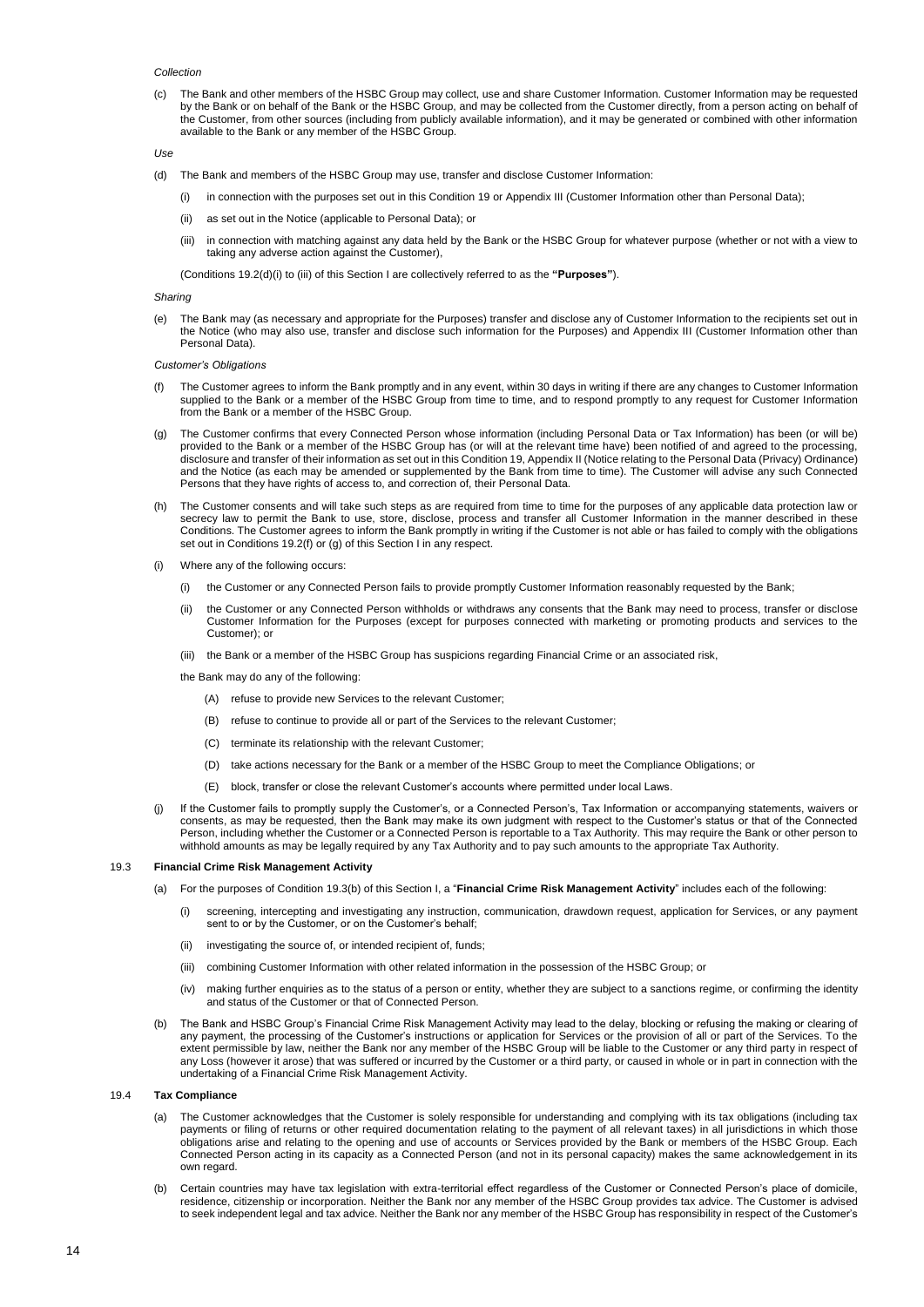tax obligations in any jurisdiction which may arise including any that may relate specifically to the opening and use of account(s) and Services provided by the Bank or members of the HSBC Group.

# 19.5 **Miscellaneous**

- (a) In the event of any conflict or inconsistency between any provisions in this Condition 19 and those in or governing any other service, product, business relationship, account or agreement between the Customer and the Bank, the provisions in this Condition 19 will prevail.
- (b) If all or any part of the provisions of this Condition 19 become illegal, invalid or unenforceable in any respect under the law of any jurisdiction, that will not affect or impair the legality, validity or enforceability of such provision in any other jurisdictions or the remainder of this Condition 19 in that jurisdiction.
- (c) This Condition 19 will continue to apply notwithstanding any termination by the Bank or a member of the HSBC Group of the provision of any Services to the Customer, or the closure of any of the Customer's accounts.

# **20 Termination or Suspension of Services or Accounts**

- 20.1 The Customer may terminate the Services or an Account by giving the Bank prior written notice of such period acceptable to the Bank.
- 20.2 Subject to Condition 20.4 of this Section I, the Bank may, upon giving the Customer prior notice (save under exceptional circumstances when termination may be made without notice) with or without cause, terminate:
	- (a) all or any part of the Services;
	- (b) the Master Account; or
	- (c) an Account.
- 20.3 This Condition 20 does not limit or reduce the Bank's termination right under any other Condition.
- 20.4 If the Bank believes that any events set out in Condition 20.5 of this Section I (each an **"Event of Default"**) has occurred, the Bank has the right to suspend or terminate all or any part of the Services or an Account with immediate effect.
- 20.5 For the purposes of Condition 20.4 of this Section I, the "Events of Default" are:
	- (a) the Customer breaches or fails to perform or observe these Conditions this may include for example, the Customer's failure to settle any transaction or to pay any amount due or perform any other obligations in relation to the Services or Account; or
	- (b) the Bank believes or has reason to suspect that any of the following has occurred:
		- (i) the Bank has not been given a valid mandate;
		- (ii) the Customer is not the true owner of the Account; or
		- (iii) the Customer does not have authority to operate the Account.

#### **21 Variation of Conditions**

- 21.1 The Bank has the right to vary these Conditions (including fees and charges) and any other conditions governing any Services or any Account at any time by notifying the Customer. The Bank will notify the Customer of any variation applying to the Customer by displaying that variation at:
	- (a) the Bank's premises;
	- (b) the Consolidated Statements; or
	- (c) in any other manner the Bank considers appropriate.
- 21.2 The Customer will be bound by a variation to these Conditions and other conditions applying to any Account or Service, unless the Bank has received notice from the Customer to close the relevant Account or terminate the relevant Service with effect before the date on which that variation is to take effect.
- 21.3 The Bank has no obligation to notify a Customer of any variation referred to in Condition 21.2 of this Section I that does not apply to that Customer.

### **22 Limitation on Liability**

- 22.1 The Bank is not liable for any loss, cost or damage of any kind incurred or suffered by the Customer as a result of any interruption, delay or failure (whether total or partial) in providing any of the Services or the Bank's equipment or facilities to the Customer or performing the Bank's duties and obligations in respect of the Services to the extent attributable to any cause or circumstance that is beyond the Bank's reasonable control or the reasonable control of the Bank's agents or nominees.
- 22.2 In no circumstance is the Bank responsible to the Customer or any other person for:
	- (a) any loss of profit or interest, indirect or consequential loss arising from or in connecting with the Bank providing, or failure or delay in providing, the Services; or
	- (b) the Customer's failure to provide complete, accurate and up-to-date information requested by the Bank in discharging its regulatory or legal duties (including but not limited to the Customer's failure to provide Customer Financial Information).

### **23 Customers' Indemnity**

- 23.1 Except as set out in Condition 23.3 of this Section I, the Customer will indemnify and reimburse:
	- (a) the Bank;
	- (b) the Bank's agents and nominees; and
	- (c) the Bank's officers and employees,

in each case for all Claims or Losses which any Person referred to in paragraph (a), (b) or (c) of this Condition 23.1 incurs or suffers as a result of, or in connection with any of the following:

- (i) the Customer's use of the Services or the Bank providing the Services to the Customer, maintaining an Account for the Customer, or effecting any transactions for or with the Customer;
- (ii) the Bank's decision not to process any Instruction or the Bank's delay or failure to act on an Instruction in part or in full for any reason;
- (iii) any fluctuation in the price of the relevant asset between the time the Bank receives an Instruction and the time the Bank acts on it;
- (iv) any default by the Customer in performing the Customer's obligations under these Conditions or the Applicable Regulations;
- (v) any other default by the Customer relating to the Services or an Account;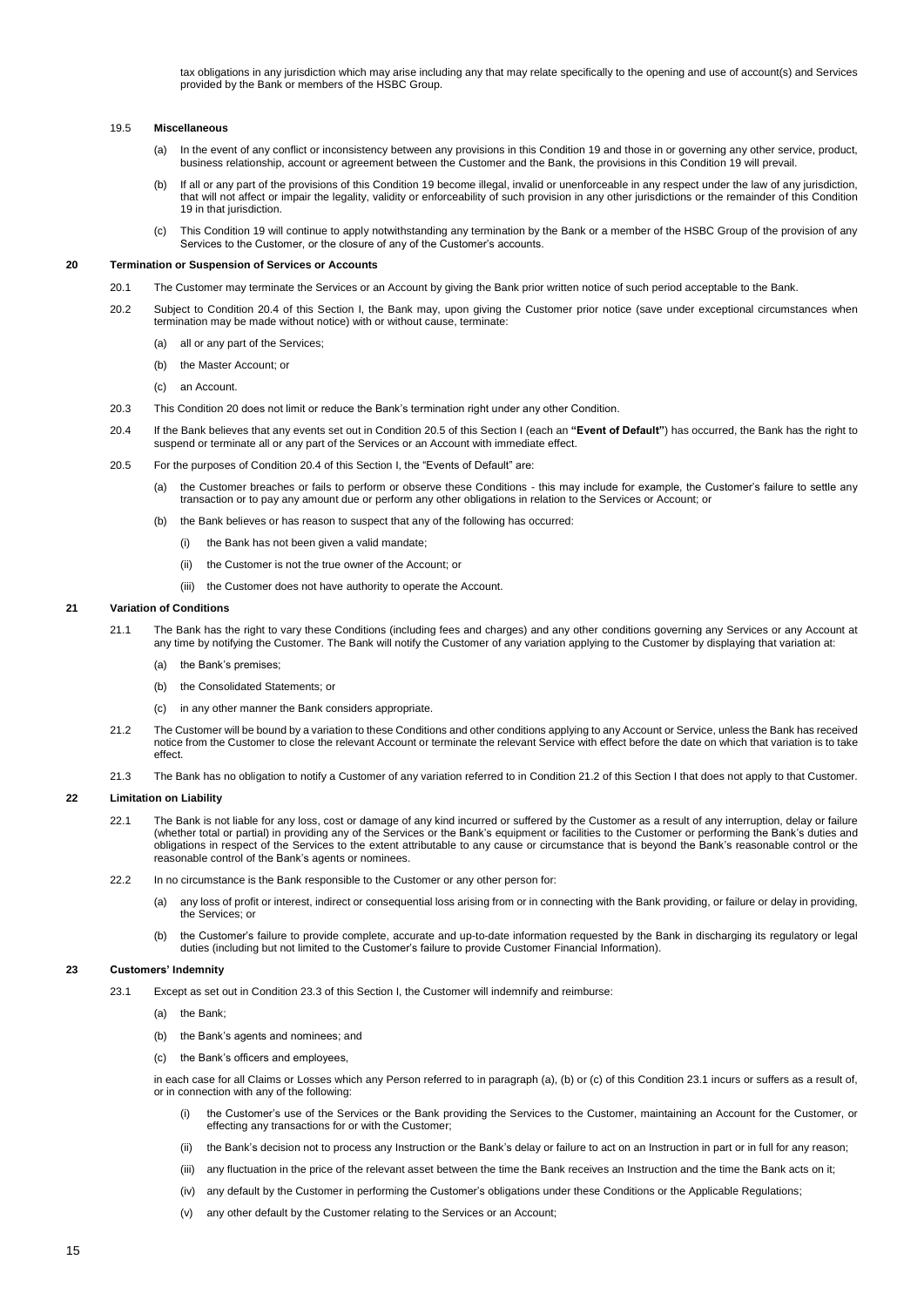- (vi) the preservation or enforcement of the Bank's rights or exercise of the Bank's powers in connection with the Services or an Account;
- (vii) the Bank acting or not acting on Telephone Instructions; and
- (viii) the Bank providing the Drop & Go Counter Service to the Customer.
- 23.2 The indemnity referred to in Condition 23.1 of this Section I will continue after the termination of:
	- (a) any Service;
	- (b) any Account;
	- (c) these Conditions; or
	- (d) an ATM Card or credit card.
- 23.3 If it is proved that a Claim or Loss (as applicable) was caused by the gross negligence or wilful default of:
	- (a) the Bank;
	- (b) the Bank's agents or nominees; or
	- (c) the Bank's officers or employees,

the Customer is not liable under Condition 23.1 of this Section I, to the extent such Claim or Loss is reasonably foreseeable and arises directly and solely from such gross negligence or wilful default.

## **24 Miscellaneous General Provisions**

### *Collection and recovering of debts*

24.1 The Bank has the right to employ any person to assist the Bank in collecting and recovering any outstanding or overdue amount owing by the Customer to the Bank. Such person may be a collection agent or another service provider appointed by the Bank.

### *Recording*

- 24.2 In the course of providing the Services, the Bank (or any of the Bank's agents or nominees) may record and monitor Instructions or communications with the Customer by tape, video or other means. The Bank has the right to destroy such recordings after such period as the Bank considers appropriate.
- 24.3 The Bank may collect, store and analyse recordings of the Customer's voice to generate a "voice print" that is unique to the Customer. The Bank may use such voice print to identify the Customer when the Customer calls the Bank or when the Customer uses the Services provided by the Bank.

### *Microfilming or scanning*

24.4 The Bank has the right to destroy any document or record relating to the Customer, an Account or any of the Services after microfilming or scanning it. The Bank also has the right to destroy any microfilmed or scanned document or record after such period of time as the Bank considers appropriate.

## *Additional terms and conditions governing Accounts and Services*

24.5 In addition to these Conditions, other terms and conditions may apply to different types of Accounts or Services. Copies of such terms and conditions are available upon request at any of the Bank's branches. Such other terms and conditions will prevail to the extent of any inconsistency between them and these Conditions.

### *Appointment of agent or nominee*

- 24.6 The Bank may appoint any other person as the Bank's agent or nominee to perform any of the Services for the Customer. Such person includes any service provider or sub-contractor acting in its capacity as the Bank's agent or nominee. For that purpose:
	- (a) the Bank may delegate any of its powers to that person; and
	- (b) the Customer authorises the Bank to disclose or transfer any information relating to the Customer, an Account or the Services to that person.

#### *Authorised Persons*

24.7 Any Person authorised by the Customer to use or administer an Account or Service on behalf of the Customer is authorised by the Customer to accept the terms and conditions relating to that Account or Service. The Customer agrees to be bound by such terms and conditions.

#### *Assignment by the Bank or by the Customer*

- 24.8 The Bank may at any time assign or transfer any or all of its rights or obligations to any person without the Customer's agreement.
- 24.9 The Customer is not allowed to assign or transfer any of its rights or obligations to any person, except with the Bank's prior written agreement.

## *Staff's remuneration*

24.10 The remuneration for the Bank's sales staff is determined based on the staff's overall performance with reference to a wide range of factors, and is not determined solely on his financial performance. Sales staff's remuneration is subject to review from time to time, for the purpose of encouraging the building of deep, long-lasting and mutually valuable relationships with customers.

### *Tax Indemnity and gross-up*

- 24.11 All payments or amounts payable to the Bank or receivable by the Bank in connection with the Services or in respect of an Account (including fees, costs, charges, interest and expenses) are exclusive of value added, sales, use, goods and services, business, stamp or any similar taxes or duties that may be applicable. All payments or amounts payable to the Bank or receivable by the Bank will be clear and free of any deduction or withholding or payment for or on account of Tax or a similar charge for any present or future Taxes or charges. If a deduction or withholding or payment for or on account of Tax or a similar charge is required by applicable laws or regulations, the Customer must increase the payment to the Bank or pay the Bank an additional amount to ensure receipt by the Bank of the full amount which the Bank would have received had no deduction or withholding or payment for or on account of Tax or a similar charge been required. The Customer will upon the Bank's request, deliver promptly evidence satisfactory to the Bank that the Customer has complied with applicable deduction or withholding or payment obligations. The Customer holds the Bank harmless and agrees to fully indemnify the Bank on demand for all consequences of any failure to comply with such obligations including any claim which may be made against the Bank by any authorities.
- 24.12 The Customer shall indemnify the Bank against, and pay to the Bank an amount equal to, any loss, liability or cost which the Bank determines will be or has been (directly or indirectly) suffered for or on account of Tax in connection with the Services or in respect of an Account, together with any interest, penalty, cost or expense incurred in connection therewith.
- 24.13 Without limiting or reducing any of the Bank's rights in law, the Bank is entitled without prior notice to the Customer to debit any amount payable by the Customer to the Bank under Conditions 24.11 or 24.12 of this Section I from any account irrespective of whether there are sufficient available funds, overdraft or other facilities in the relevant account.
- 24.14 Conditions 24.11 to 24.13 of this Section I will continue to be effective following the termination of the Services, these Conditions or any Account.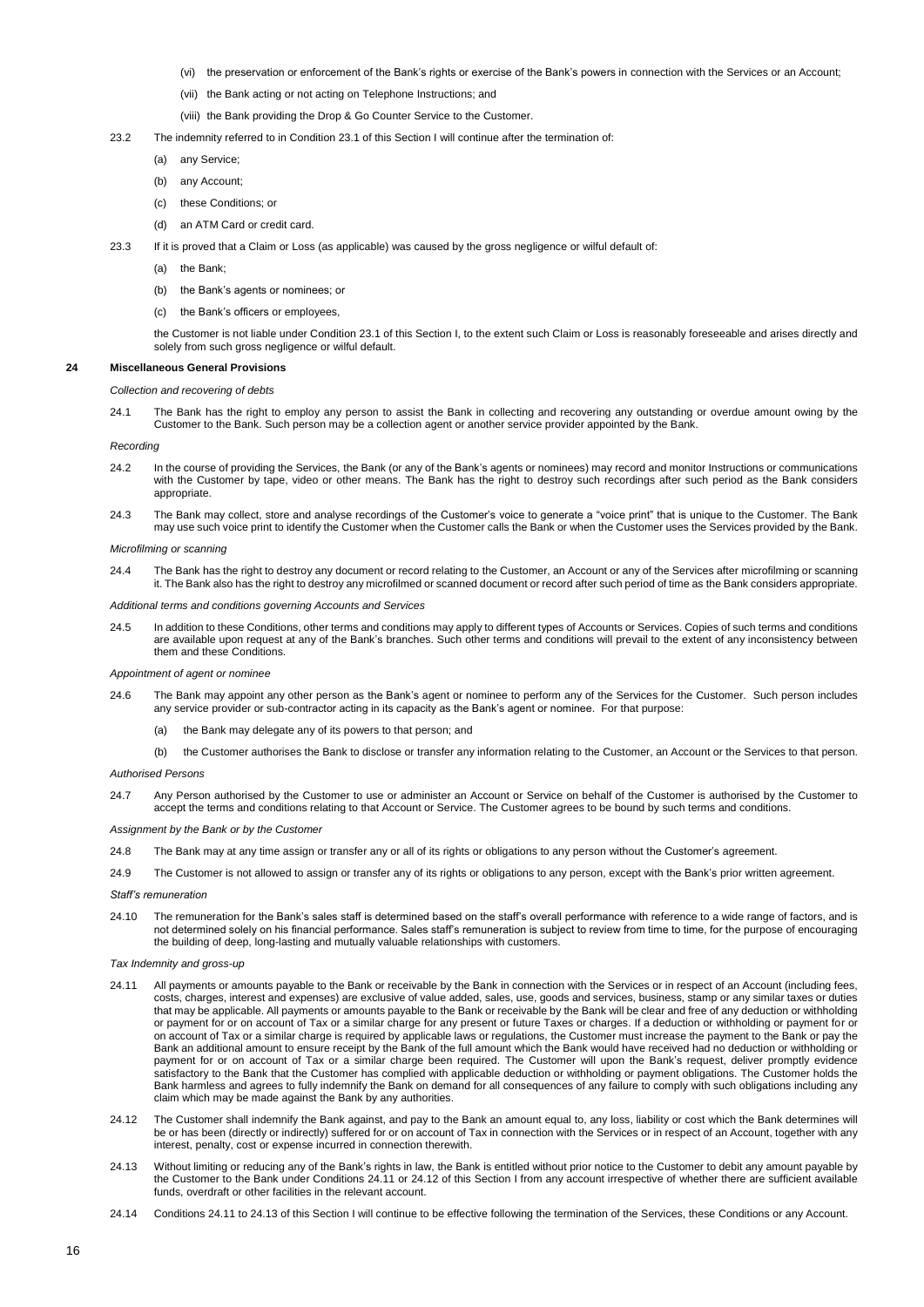## *Bank's By-laws and practices*

24.15 All Services and Accounts, the interest thereon, service charges and other matters relating thereto, shall be governed, in addition to these Conditions, by the Rules of Hong Kong Association of Banks and the Bank's by-laws, regulations and practices, brought to the attention of the Customer by display, the Consolidated Statement, advertisement or otherwise, as the foregoing are in effect from time to time.

### *Waivers and remedies*

24.16 No failure or delay by the Bank in exercising any right, power or privilege hereunder shall operate as a waiver thereof, nor shall any single or partial exercise preclude any other or further exercise thereof or the exercise of any other right, power or privilege. Any remedies provided to the Bank herein are not intended to be exclusive of any other remedy and each and every remedy shall be cumulative and in addition to every other remedy given hereunder or now or hereafter existing at law or in equity, by statute or otherwise.

### *Loss of seal*

24.17 In the event of loss of the identity document, seal or chop used for giving Instructions to the Bank in respect of or the use of the Services, the Customer must immediately notify the Bank in writing. The Bank will not be responsible for any payment made prior to receiving such written notice.

## *Partial invalidity*

24.18 If any provision in these Conditions is declared or adjudged to be illegal, invalid or unenforceable under any law, such illegality, invalidity or unenforceability will not affect any of the other provisions in these Conditions, which will remain in full force, validity and effect.

## *Third party rights*

24.19 No person other than the Customer or the Bank has any right under the Contracts (Rights of Third Parties) Ordinance (Cap. 623) of the Laws of Hong Kong to enforce or enjoy the benefit of any of the provisions of these Conditions.

### *Governing law*

24.20 These Conditions are governed by, and will be construed according to, Hong Kong law.

### *Jurisdiction*

- 24.21 The Customer submits to the non-exclusive jurisdiction of the Hong Kong courts.
- 24.22 These Conditions may be enforced in the courts of any competent jurisdiction.

### *Sanctions*

- 24.23 The Customer represents and confirms that neither (i) the Customer, (ii) any of the Customer's subsidiaries, nor (iii) any of the Customer's directors, officers, employees, agents or affiliates or that of any of the Customer's subsidiaries, is an individual or entity ("**Person**") that is, or is owned or controlled by Persons that are:
	- (a) the subject of any sanctions administered or enforced by the US Department of the Treasury's Office of Foreign Assets Control, the US Department of State, the United Nations Security Council, the European Union, Her Majesty's Treasury, the Hong Kong Monetary Authority or any other relevant sanctions authorities (collectively, "**Sanctions**"); or
	- (b) located, organised or resident in a country or territory that is, or whose government is, the subject of Sanctions, including the Crimea region, Cuba, Iran, North Korea, Sudan and Syria.
- 24.24 The Customer agrees that the Customer will not, directly or indirectly, use the funds in any Account or any financing provided by the Bank, or lend, contribute or otherwise make available such funds to any subsidiary, joint venture partner or other Person:
	- (a) to fund any activities or business of or with any Person, or in any country or territory, that, at the time of such funding, is, or whose government is, the subject of Sanctions; or
	- (b) in any other manner that would result in a violation of Sanctions by any Person.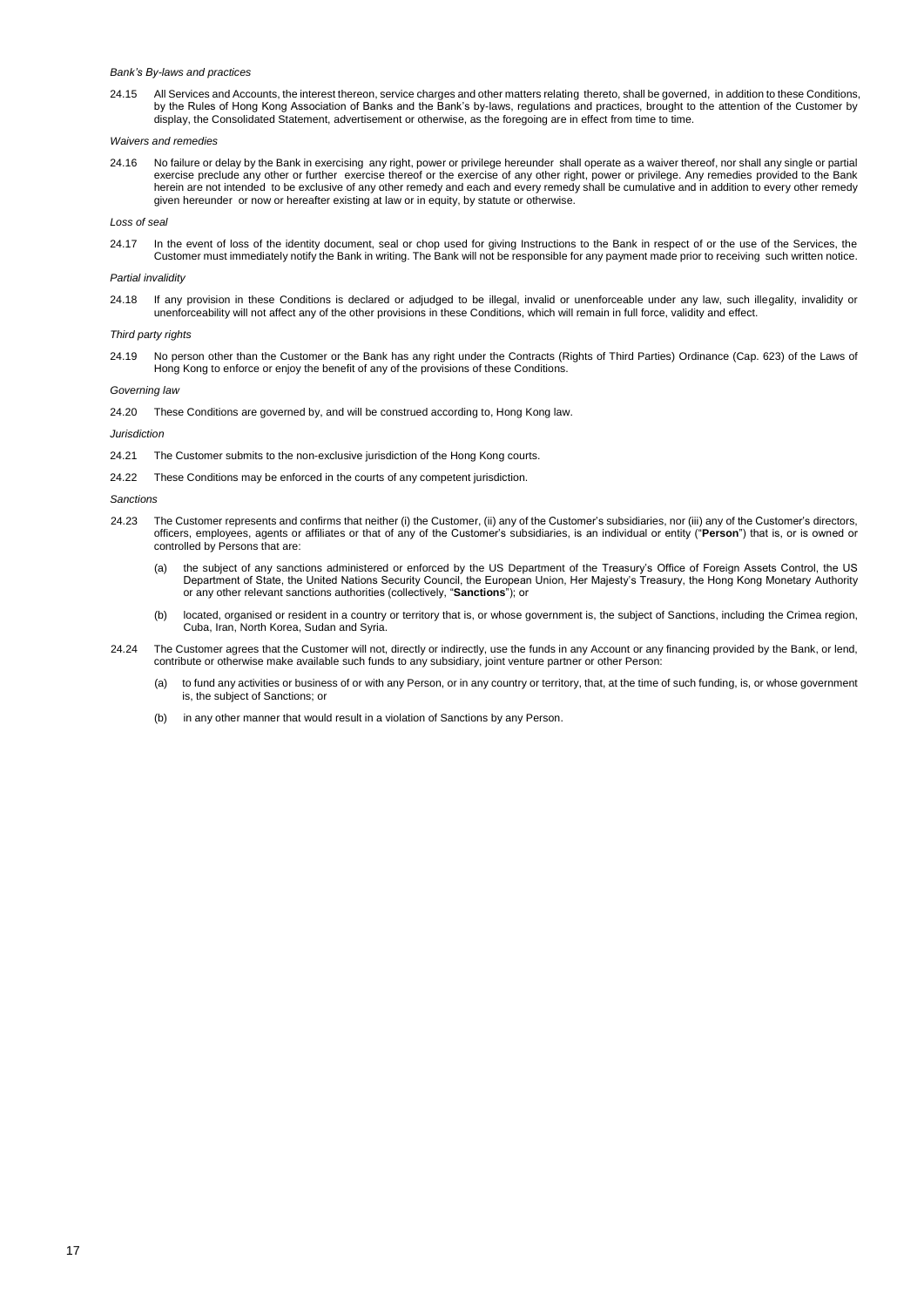# <span id="page-17-0"></span>**Section II Savings Account**

## **1 General**

This Section II applies, and only applies, to the Customer's use and maintenance of a Savings Account. All Conditions set out in Section I also apply to the Customer's use and maintenance of a Savings Account, unless the Bank otherwise agrees. This Section II prevails over the Conditions in Section I to the extent of any inconsistency between them (save for Condition 19 (Collection and Disclosure of Customer Information) of Section I).

# **2 Interest**

*General*

Conditions 18.6 (Calculation of interest) to 18.11 (Insufficient funds) of Section I apply to each Savings Account maintained by the Customer.

*Interest on HKD or Foreign Currency accounts*

- 2.1 Interest on a Savings Account denominated in HKD will be credited on a monthly basis, or on such other basis specified by the Bank.
- 2.2 Interest on a Savings Account denominated in a Foreign Currency will be credited on a half-yearly basis, or on such other basis specified by the Bank.

## **3 Withdrawals**

- 3.1 Withdrawals from a Savings Account may be made on demand at the counter in the hours during which the Bank's Savings Department is open for business, provided satisfactory identification or appropriate authority is produced.
- 3.2 Cheque withdrawals from a Savings Account are not permitted.
- 3.3 A withdrawal from a Foreign Currency Savings Account in cash denominated in a Foreign Currency is subject to seven (7) days' prior notice to the Bank and availability of the currency in question.

## **4 Cheque Deposits**

- 4.1 If a cheque deposited in a Savings Account is denominated in a currency which is different to that of the currency of that Savings Account and that cheque is subsequently returned, the Bank may debit that Savings Account with an amount calculated, at the Bank's discretion, using either:
	- (a) the Bank's prevailing buying or selling rate; or
	- (b) the original buying or selling rate, which may be different to the rate applying at the time of crediting that Savings Account.
- 4.2 If there are insufficient funds in that Savings Account, the Bank is entitled to debit the relevant amount from any other Account or accounts maintained with the Bank by, and held in the name of, the Customer.

### **5 Commission**

The Bank will charge commission for notes denominated in a Foreign Currency either deposited to, or withdrawn from, the Savings Account if the amounts deposited or withdrawn exceed the daily limit set by the Bank at any time. Additionally, the Bank reserves the right to levy a charge for any deposit to, or withdrawal from, the Savings Accounts of notes denominated in a Foreign Currency (regardless of the amount).

### **6 Renminbi Savings Account**

- 6.1 If the Bank reasonably suspects that any Renminbi note credited to a Renminbi Savings Account is counterfeit, the Bank may, without notice to the Customer:
	- (a) debit that Account or any other account held by the Customer with the Bank, with the aggregate amount of such note; and
	- (b) inform the relevant authority and disclose to them all such information relating to the same, including the name, contact number and address of the Customer deemed appropriate by the Bank.
- 6.2 The Customer must keep the Bank at all times indemnified against all actions, claims, proceedings, losses, damages, costs and expenses which may be brought against the Bank or suffered or incurred by the Bank arising out of, or in connection with, the matters referred to in Condition 6.1 of this Section II.
- 6.3 The Bank will not accept coins as deposits into the Renminbi Savings Account.
- 6.4 No Renminbi overdraft facilities will be offered in respect of the Renminbi Savings Account.

# **7 Payments to Third Parties**

Any payment made by the Bank to a person producing satisfactory identification or a withdrawal form purporting to be signed, sealed or chopped as authorised by the Customer will have the same effect as if made to the Customer and will absolve the Bank from all liabilities to the Customer or to any other party.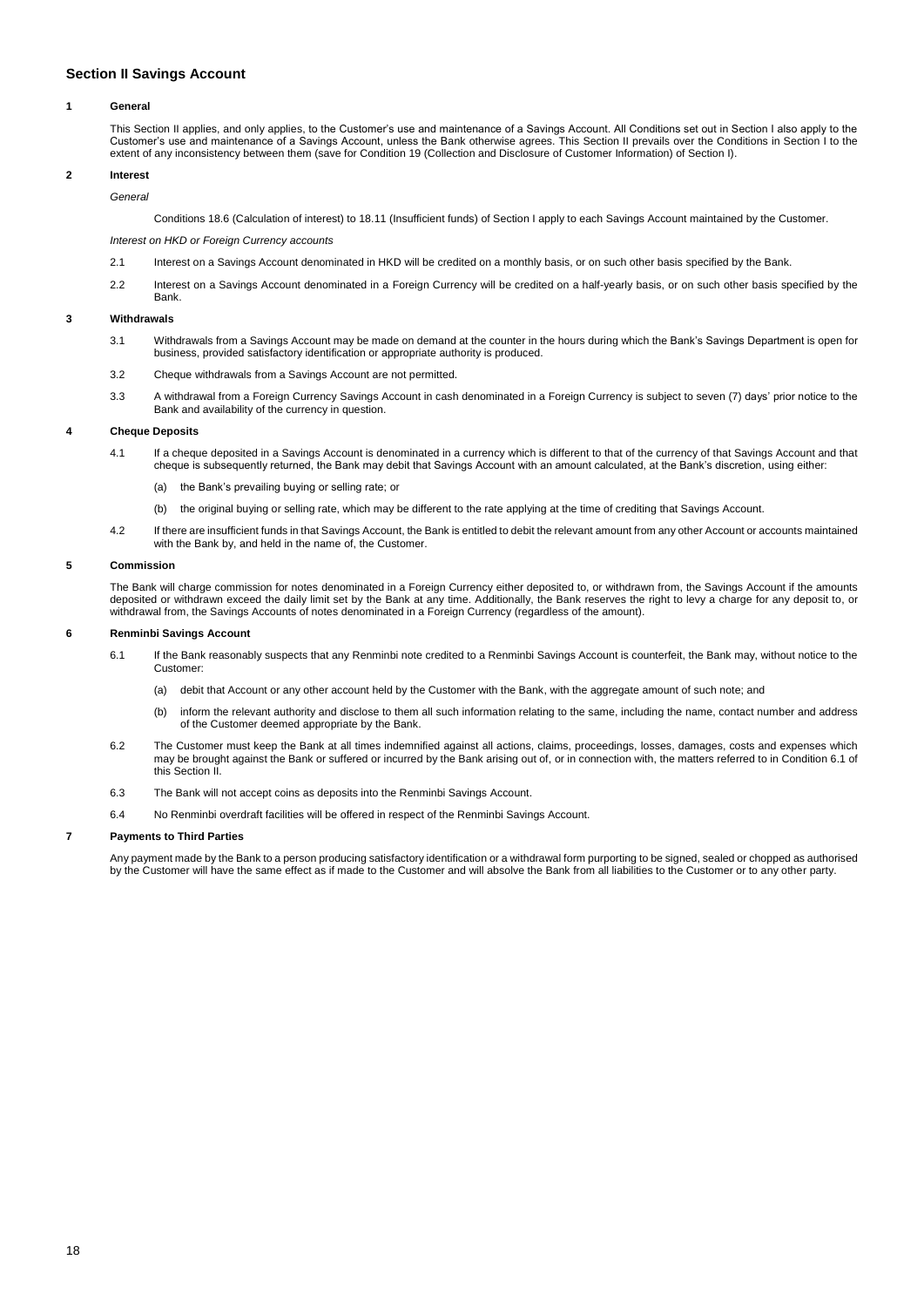# <span id="page-18-0"></span>**Section III Current Account**

## **1 General**

This Section III applies, and only applies, to the Customer's use and maintenance of a Savings Account. All Conditions set out in Section I also apply to the Customer's use and maintenance of a Savings Account, unless the Bank otherwise agrees. This Section III prevails over the Conditions in Section I to the Extent of any inconsistency between them (save for Condition 19 (Collection and Disclosure of Customer Information) of Section I).

## **2 Interest**

Unless otherwise specified by the Bank, no interest (whether at a rate above or below zero) will accrue on a Current Account.

# **3 Handling cheques with care**

*Customer's obligation to handle cheques with care*

- 3.1 A cheque book will be issued to the Customer upon opening a HKD Current Account
- 3.2 The Customer is responsible for safekeeping the Customer's cheque books and cheques from loss, theft or unauthorised use. The Customer should take appropriate security measures including lock and key.
- 3.3 All cheques must be drawn in the currency of the Current Account (HKD).
- 3.4 The Customer may apply for a cheque book for the Customer's Current Account by presenting a duly completed and signed cheque book application form to the Bank or by any other means acceptable to the Bank. The Bank has the right to not issue a cheque book. The Bank will deliver a cheque book by post to the Customer's address on the Bank's records (or by such other means as determined by the Bank). The Bank is not responsible for any delay or loss caused by any means of delivery.
- 3.5 Before using a new cheque book, the Customer must check the cheque serial numbers, account number and the Customer's name printed on the cheques and the total number of cheques. The Customer must report any irregularity to the Bank as soon as reasonably practicable.
- 3.6 The Customer must delete the words "*or bearer*" and cross a cheque if the Customer intends to deliver it other than in person.
- 3.7 The Customer must be careful in drawing a cheque to ensure that it is correct. The Customer must not draw a cheque in any manner that may allow it to be altered or may facilitate fraud or forgery. In particular, the Customer must:
	- (a) write the amount in the spaces provided on the cheque, both in words and figures as close to each other and to the left hand margin as possible, leaving no space for inserting other words or figures;
	- (b) add the word "only" after stating the amount in words and use only Arabic numerals to state the amount in figures;
	- (c) write and sign the cheque with non-erasable ink or ball-point pen in Chinese or English;
	- (d) sign the cheque so that the Customer's signature matches the specimen signature on the Bank's record;
	- (e) confirm any alteration on the cheque by the Customer's full signature the Customer agrees that the Bank is not responsible for any loss arising from an alteration which cannot be readily detected by the Bank; and
	- (f) comply with the conditions printed on the inside cover of a cheque book and any other conditions in force.
- 3.8 The Customer must report any loss, theft or unauthorised use of a signed cheque or a cheque book to the Bank in writing as soon as reasonably practicable.

### *Bank's authorisations*

- 3.9 The Customer agrees and authorises the Bank to do each of the following:
	- (a) record a cheque drawn by the Customer in electronic or other form as the Bank considers appropriate;
	- (b) allow the cheque after payment to be retained by the collecting bank or Hong Kong Interbank Clearing Limited for a period specified in the rules relating to the operation of the clearing house for the related currency, and to be destroyed by the collecting bank or Hong Kong Interbank Clearing Limited after that period; and
	- (c) contract with collecting banks, Hong Kong Interbank Clearing Limited and other persons in relation to the arrangements and matters set out in Conditions 3.9(a) and (b) of this Section III.

# **4 Return Cheques**

### *Bank's rights*

- 4.1 The Bank has the right to not pay a cheque in each of the following cases:
	- (a) if there are insufficient funds in the Account;
	- (b) if there is an error on the cheque; and
	- (c) for any other reason the Bank considers appropriate.
- 4.2 If either of the circumstances referred to in Condition 4.1(a) or (b) of this Section III occurs, the Bank has the right to return the relevant cheque and impose a service charge.

### *Insufficient funds*

4.3 Conditions 18.10 and 18.11 (Insufficient funds) of Section I apply to each Current Account maintained by the Customer.

### **5 Stop payment order**

- 5.1 The Customer must give the Bank a clear Instruction if the Customer wishes to stop payment of a cheque. The Bank has no obligation to act on the Customer's Instruction if the Bank does not receive it in time to enable the Bank to stop payment.
- 5.2 The Customer must clearly identify the cheque in the Customer's Instruction by quoting the cheque number. If the Customer quotes any other detail instead of the cheque number, the Bank has no obligation to, but may, act on the Customer's Instruction at the Bank's discretion without being liable. If the Customer quotes any other detail in addition to the cheque number, the Bank is not responsible for checking whether that detail conforms with the corresponding detail on the cheque in question.
- 5.3 The Bank has no obligation to act on an Instruction to stop payment if the Bank is unable to verify its authenticity. However, that does not restrict the Bank from acting on an Instruction at the Bank's discretion if the Bank believes in good faith that it is given or authorised by the Customer. In any case, the Bank is not liable and the Customer will be bound by that Instruction if the Bank acts on it even if it is incorrect, false or unclear or was not given or authorised by the Customer. The Customer should confirm an Instruction as soon as reasonably practicable in a manner accepted by the Bank.

## **6 OD Protection**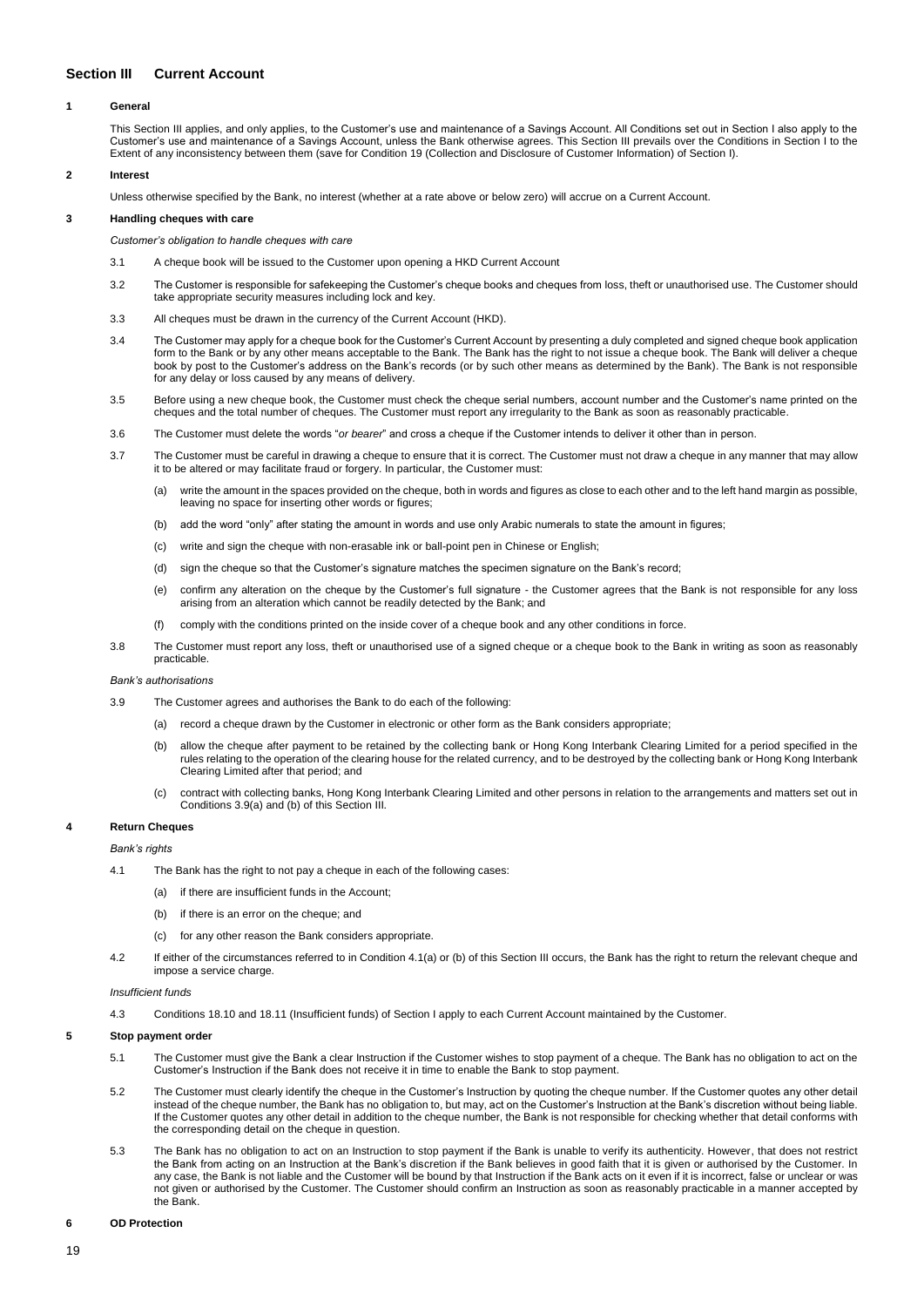If an overdraft protection facility ("**OD Protection**") with a pre-defined limit is granted to the HKD Current Account, the Customer agrees that:

- 6.1 the OD Protection may be granted, revised and cancelled at any time at the Bank's sole discretion without notice;
- 6.2 the pre-defined limit of the OD Protection is subject to variation by the Bank;
- 6.3 interest on the OD Protection will accrue at the rate determined by the Bank and will be payable monthly by debiting the HKD Current Account; and
- 6.4 the Bank has the overriding right at any time to demand immediate repayment of any debit balance (plus interest) created under the OD Protection.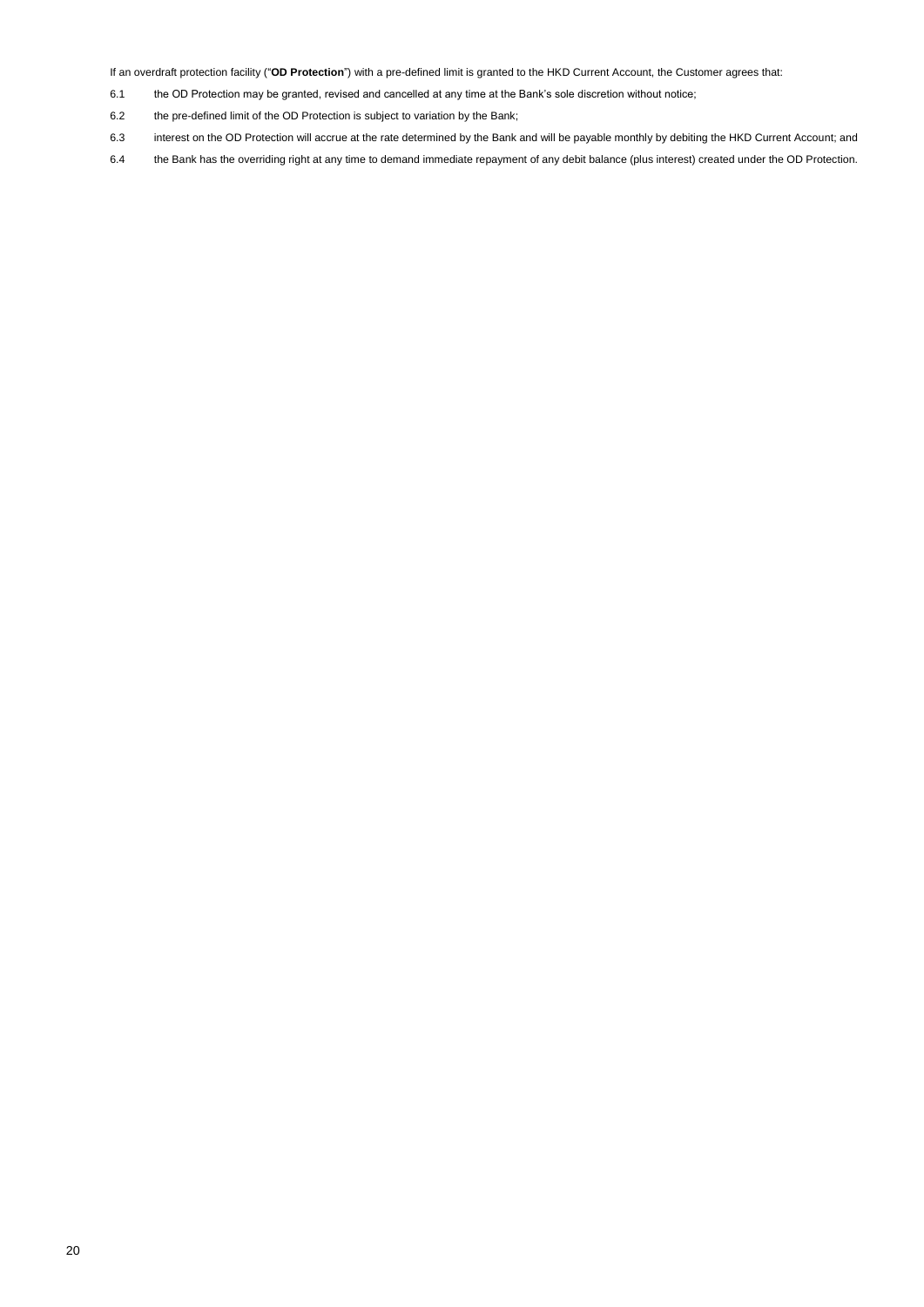# <span id="page-20-0"></span>**Section IV e-Cheques**

## **1 General**

This Section IV applies, and only applies, to the Customer's use of the e-Cheques Services. All Conditions set out in Section I also apply to the Customer's use of the e-Cheques Services, unless the Bank otherwise agrees. The other provisions of these Conditions which apply to paper cheque or generally to the Bank's services continue to apply to e-Cheques and the Bank e-Cheques Services to the extent that they are relevant and not inconsistent with the provisions in this Section IV. This Section IV prevails over the Conditions in Section I to the extent of any inconsistency between them (save for Condition 19 (Collection and Disclosure of Customer Information) of Section I).

### **2 Definitions**

Capitalised terms used in this Section IV have the meanings set out in this Condition 2. If any capitalised term used in this Section IV is not defined in this Condition 2, that capitalised term has the meaning set out in Appendix 1.

"**Bills of Exchange Ordinance**" means the Bills of Exchange Ordinance (Cap. 19) of the Laws of Hong Kong, as may be amended from time to time.

"**Clearing House**" means Hong Kong Interbank Clearing Limited and its successors and assigns.

"**Customer**" means each customer to whom the Bank provides e-Cheques Services and, where the context permits, includes any person authorised by the customer to sign e-Cheques on its behalf from time to time.

"**Deposit Channel**" means any channel offered by the Bank for presentment of e-Cheques for deposit.

"**e-certificate**" means a certificate recognised by the Clearing House for the purpose of issuing e-Cheques that are issued by a certification authority acceptable to the Bank.

"**e-Cheque**" means a cheque (including a cashier's order), issued in the form of an electronic record (as such term is defined in the Electronic Transactions Ordinance (Cap. 553) of the Laws of Hong Kong with an image of the front and back of the e-Cheque or e-cashier's order (as the case may be). e-Cheques may be issued in HKD, US Dollars or Renminbi or in any other currency specified by the Bank from time to time.

"**e-Cheque Drop Box**" or "**e-Cheque Drop Box Service**" means an electronic drop box provided by the Clearing House that accepts presentment of e-Cheques in respect of which an e-Cheque Drop Box user must register an e-Cheque Drop Box Account with the Clearing House before presenting e-Cheques to a Payee Bank Account, as this term may be amended in accordance with the e-Cheque Drop Box Terms.

"**e-Cheque Drop Box Account**" means a user account for the e-Cheque Drop Box Service, and for which each user must register with the Clearing House before using the e-Cheque Drop Box for presenting e-Cheques for deposit into a Payee Bank Account, as this term may be amended in accordance with the e-Cheque Drop Box Terms.

"**e-Cheque Drop Box Terms**" means all the terms and conditions prescribed by the Clearing House from time to time for governing the e-Cheque Drop Box Service provided by the Clearing House and the use of the e-Cheque Drop Box Service.

ques Deposit Services" means the service offered by the Bank for depositing e-Cheques.

"**e-Cheques Issuance Services**" means the service offered by the Bank for issuing e-Cheques (including any services relating to e-certificates).

Cheques Services" means collectively, the e-Cheques Issuance Services and the e-Cheques Deposit Services.

"**Industry Rules and Procedures**" means the rules and operating procedures governing the handling of e-Cheques adopted by the Clearing House and the banking industry from time to time.

"**Payee Bank**" means the bank at which a Payee Bank Account is held.

"**Payee Bank Account**" means, in respect of each e-Cheque presented for deposit using the e-Cheques Deposit Services, the bank account of the payee of the e-Cheque maintained with the Bank into which the e-Cheque is to be deposited, which may be a sole name or a joint name account of the payee acceptable by the Bank for the purposes of e-Cheque Deposit Services.

"**Payer Bank**" means the bank which digitally signed an e-Cheque created by its customer.

### **3 Nature and Scope of e-Cheques Services**

- 3.1 The Bank may provide e-Cheques Services at the Bank's discretion. If the Bank provides e-Cheques Services to the Customer, the Customer may issue e-Cheques and deposit e-Cheques. In order to use the e-Cheques Services, the Customer has to provide such information and documents and accept such terms and conditions which may be required or prescribed by the Bank and the Clearing House respectively from time to time. The Customer may also be required to sign forms and documents prescribed by the Bank from time to time.
- 3.2 e-Cheques Issuance Services allow the Customer to issue e-Cheques drawn on the Bank, in accordance with Condition 4 of this Section IV.
- 3.3 e-Cheques Deposit Services allow the Customer and other persons to present e-Cheques (whether payable to the Customer or any other holder of the Payee Bank Account) for deposit with the Bank (as Payee Bank), using the e-Cheque Drop Box Service offered by the Clearing House or using the Deposit Channels, in accordance with Condition 5 of this Section IV.
- 3.4 The Bank may provide e-Cheques Services relating to e-Cheques that are issued in any currency specified by the Bank from time to time, including HKD, US Dollars or Renminbi.
- 3.5 The Bank has the right to set or vary from time to time the terms and conditions for using the e-Cheques Services. These terms and conditions may include the following (or any of them):
	- (a) the service hours of the e-Cheques Services (including cut-off times for issuing, countermanding or presenting e-Cheques);
	- (b) any maximum total amount or total number of e-Cheques which the Customer may issue in any specified period; and
	- (c) any fees and charges payable by the Customer for the e-Cheques Services.

#### **4 e-Cheques Issuance Services**

4.1 This Condition 4 only applies if the Customer maintains an online internet banking profile with the Bank.

*Format of and steps for issuing an e-Cheque*

- 4.2 The Customer is required to issue an e-Cheque in the format with such layout specifications and following the steps and inputting the details prescribed by the Bank from time to time. The Customer is not allowed to add to, remove from or modify the contents, format, layout or image of an e-Cheque.
- 4.3 Each e-Cheque must be signed by the Customer (as payer) and by the Bank (as Payer Bank) with the each of their respective digital signatures in the sequence set by the Bank, except that the payer's digital signature may not be required for an e-Cheque that is a cashier's order.
- 4.4 Where the Customer draws an e-Cheque on a joint account, the Customer is solely responsible for ensuring that the e-Cheque is digitally signed by such person(s) following such signing arrangement as authorised by the joint account holders for signing e-Cheques from time to time.
- 4.5 The Customer is solely responsible for ensuring that each e-Cheque is digitally signed on the Customer's behalf by such person(s) following such signing arrangement as authorised by the Customer for signing e-Cheques from time to time.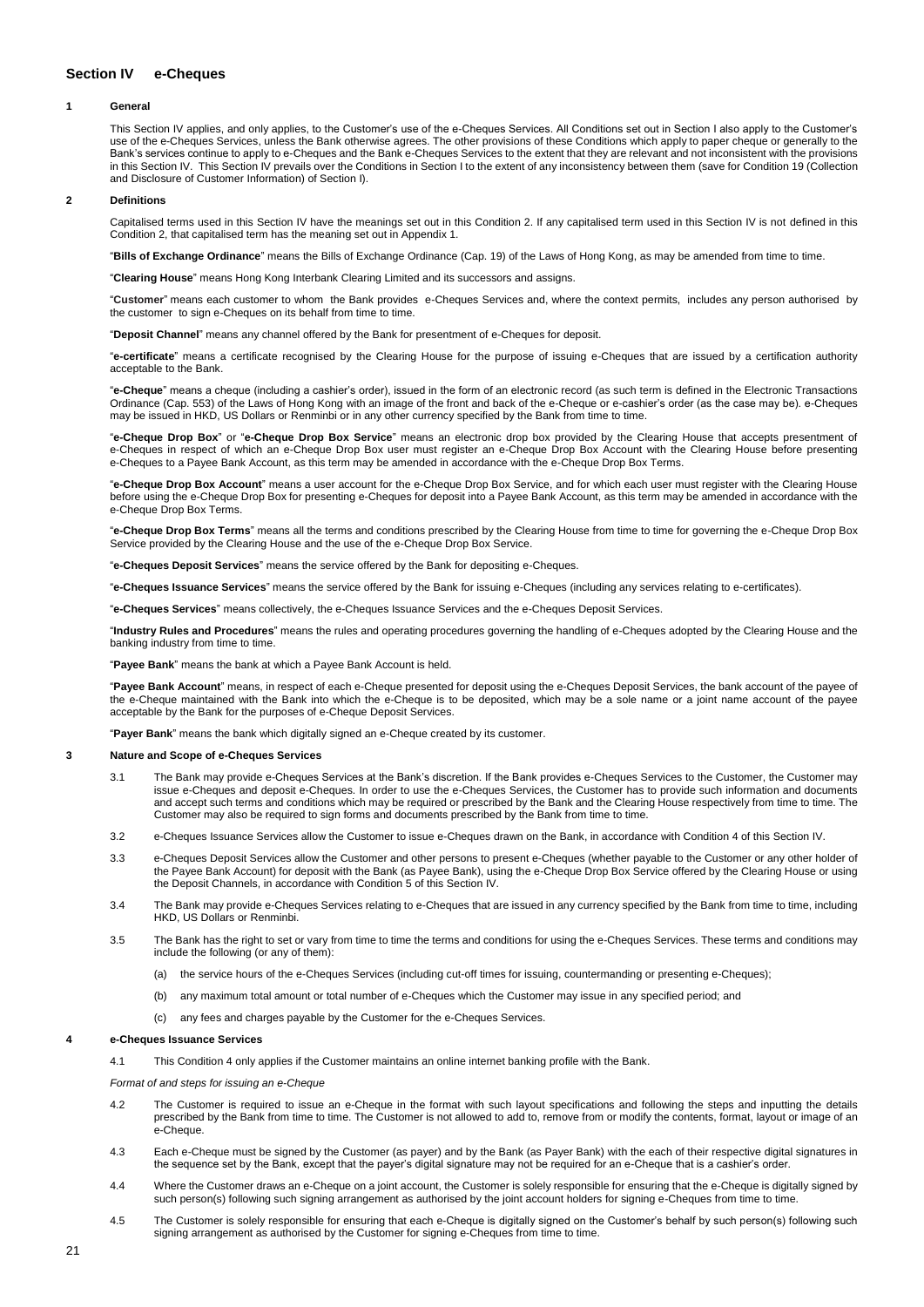#### *e-certificate*

- 4.6 The Customer's digital signature on an e-Cheque must be produced by an e-certificate that is valid (and not expired or revoked) at the time of producing that digital signature.
- 4.7 The Customer's digital signature on an e-Cheque may be produced by either a general purpose e-certificate or a specific usage e-certificate.
- 4.8 If the Bank provides such services and the Customer chooses to produce the Customer's digital signatures by a general purpose e-certificate, the Customer is required to maintain a valid general purpose e-certificate on an on-going basis in compliance with Condition 4.6 of this Section IV.
- 4.9 The Bank may provide services relating to the specific usage e-certificate at the Bank's discretion. The Bank's services may include applying for, holding, maintaining, renewing, revoking and managing (or any of the above) a specific usage e-certificate on the Customer's behalf. If the Bank provides such services and the Customer chooses to produce the Customer's digital signatures by a specific usage e-certificate, the Customer directs and authorises the Bank to:
	- (a) provide such services in the scope and manner set by the Bank from time to time, which may include holding the specific usage e-certificate and the corresponding key and password for the Customer, and effect and produce the Customer's digital signatures on e-Cheques on the Customer's behalf as instructed by the Customer from time to time; and
	- (b) take all necessary steps (including providing all necessary information and personal data to the certification authority issuing the specific usage e-certificate) for the purposes relating to the specific usage e-certificate.
- 4.10 In applying for a specific usage e-certificate for the Customer, the Bank is entitled to rely on the information provided by the Customer. The Customer is solely responsible for providing the Bank with correct and up-to-date information. If the Bank obtains a specific usage e-certificate based on incorrect or outdated information provided by the Customer, the Customer is still bound by any e-Cheque signed by digital signatures produced by that e-certificate.
- 4.11 An e-certificate is issued by the relevant certification authority. The Customer is bound by the terms and conditions specified by that certification authority in relation to the Customer's e-certificate. The Customer is solely responsible for performing the Customer's obligations under those terms and conditions.
- 4.12 Any Customer Delegates authorised by the Customer to use or administer the online internet banking profile maintained by the Customer with the Bank from time to time is authorised to accept the terms and conditions specified by the relevant certification authority for and on behalf of the Customer and the Customer agrees to be bound by such terms and conditions as accepted by such person on the Customer's behalf.

#### *Sending e-Cheques to payees*

- 4.13 Once the Customer confirms the issue of an e-Cheque, the Bank will generate the e-Cheque file. The Customer may download the e-Cheque file for delivery to the payee itself. Alternatively, the Bank may send the e-Cheque file to the payee by electronic means on the Customer's behalf, if the Bank offers this service.
- 4.14 The Customer should not issue an e-Cheque (or instruct the Bank to issue an e-Cheque on the Customer's behalf) to a payee unless the payee agrees to accept e-Cheques. The Customer is solely responsible for each of the following:
	- (a) before issuing an e-Cheque (or instructing the Bank to issue an e-Cheque on the Customer's behalf) to a payee, informing the payee that the payee may agree or decline to accept the e-Cheque;
	- (b) using secured electronic means and taking appropriate email encryption and other security measures in sending the e-Cheque file; and
	- (c) providing the Bank with correct and up-to-date contact information of a payee to enable the Bank to send the e-Cheque file to the payee by electronic means on the Customer's behalf, if the Bank offers this service.
- 4.15 The e-Cheque file will be regarded as having been delivered to the payee upon the Bank's sending it to the payee by electronic means using the payee's contact information provided by the Customer. The Bank does not have any duty to verify whether the payee has actually received the e-Cheque file. The Customer is advised to check with the payee whether the payee actually receives the e-Cheque file, whether it was sent by the Customer or by the Bank.

### *Waiver of presentment requirements*

4.16 Each e-Cheque is only required to be presented by sending it in the form of an electronic record in accordance with the Industry Rules and Procedures. The Bank is entitled to pay each e-Cheque against presentation of its electronic record in that manner without requesting any other form of presentation. Without reducing the effect of Condition 4.2 of this Section IV and Conditions 6.2 to 6.5 of this Section IV, the Customer expressly accepts the waiver of presentment requirements set out on an e-Cheque from time to time.

# **5 e-Cheques Deposit Services**

### *General*

5.1 The e-Cheques Deposit Services may allow presentment of e-Cheques for deposit with the Bank (as Payee Bank) using the e-Cheque Drop Box Service provided by the Clearing House or using the Bank's Deposit Channels.

### *e-Cheque Drop Box Service*

- 5.2 The e-Cheque Drop Box Service is provided by the Clearing House. The Customer is bound by the e-Cheque Drop Box Terms in relation to the Customer's use of the e-Cheque Drop Box Service. The Customer is solely responsible for performing the Customer's obligations under the e-Cheque Drop Box Terms.
- 5.3 In order to use the e-Cheque Drop Box Service, the Customer is required by the e-Cheque Drop Box Terms to register an e-Cheque Drop Box Account with one or more Payee Bank Account for presenting e-Cheques. The Customer is allowed by the e-Cheque Drop Box Terms to register an e-Cheque Drop Box Account with a Payee Bank Account that is the Customer's same-name account or an account other than the Customer's same-name account. The Customer is responsible for the presentment of all e-Cheques by the Customer or any other person using the Customer's e-Cheque Drop Box Account (including presentment of any e-Cheques to a Payee Bank Account other than the Customer's same-name account).
- 5.4 Any issue relating to the use of the e-Cheque Drop Box Service should be handled in accordance with the e-Cheque Drop Box Terms. The Bank may (but has no obligation to) provide reasonable assistance to the Customer. In particular, the Bank does not have the electronic record or image of any e-Cheque deposited using the e-Cheque Drop Box Service. On the Customer's request, the Bank may (but has no obligation to) provide the date, e-Cheque amount, e-Cheque number, payee name and any other information agreed by the Bank relating to an e-Cheque deposited using the Customer's e-Cheque Drop Box Account.
- 5.5 The Bank gives no representation or guarantee, whether express or implied, relating to the availability, quality, timeliness or any other aspect of the e-Cheque Drop Box Service provided by the Clearing House. Unless otherwise stated in the e-Cheque Drop Box Terms, the Customer bears the responsibilities and risks relating to the use of the e-Cheque Drop Box Service. The Bank is not liable for loss, damage or expense of any kind which the Customer or any other person may incur or suffer arising from or in connection with the use of the e-Cheque Drop Box Service.

### *The Bank Deposit Channels*

5.6 The Bank's Deposit Channels are available in: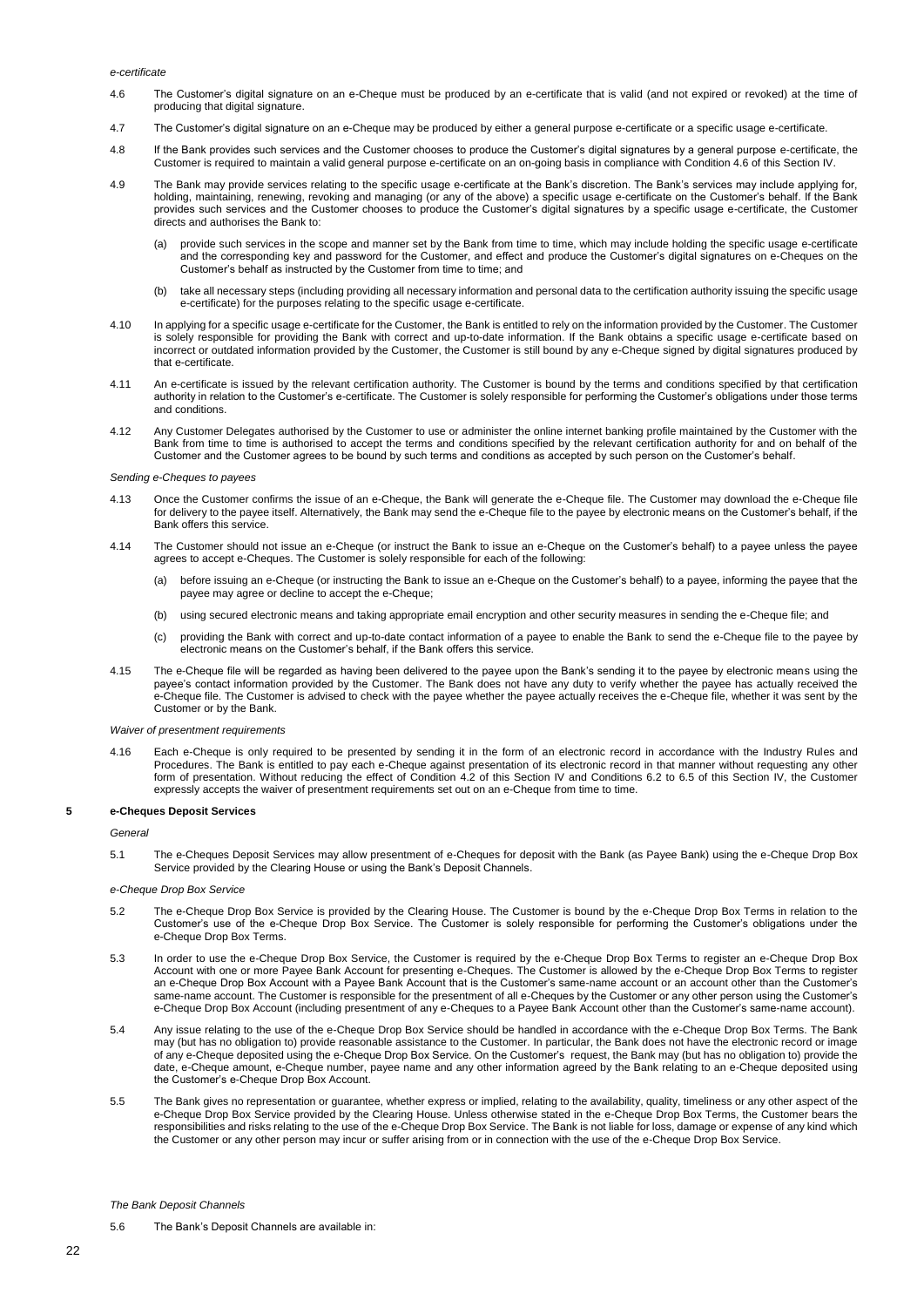- (a) the Bank's public website; and
- (b) the Customer's online internet banking profile maintained with the Bank.
- 5.7 Any e-Cheques presented using the Bank's Deposit Channels after the applicable daily cut-off time on a Business Day will be treated as having been received by the Bank on the next Business Day.
- 5.8 After presentment of an e-Cheque using the Bank's Deposit Channels, there are other validations and procedures in relation to presentment, clearing and settlement of an e-Cheque and the acceptance by the Bank of an e-Cheque presented using the Bank's Deposit Channels itself does not guarantee clearing and settlement.
- 5.9 The Bank will only credit to a Payee Bank Account such e-Cheques presented to the Bank using the Bank's Deposit Channels after verification and validation to the Bank's satisfaction, and the Bank's decision is final and binding on the Customer.
- 5.10 The Customer will ensure that an e-Cheque presented to the Bank using the Bank's Deposit Channels is complete, accurate, virus free and in a prescribed format acceptable to the Bank from time to time. The Bank has the right not to accept an e-Cheque presented to the Bank using the Deposit Channels without giving any reason.
- 5.11 The Bank has the right to charge or vary the fees relating to the use of the Bank's Deposit Channels. The Bank will give the Customer prior notice of new fees or any variation of fees. The Bank may collect fees from the Customer in such manner and at such intervals as the Bank may specify.
- 5.12 In addition to these Conditions, by using the Bank's Deposit Channels, the Customer will be considered to have accepted the applicable terms and conditions published on:
	- (a) the Bank's public website; and
	- (b) the Customer's online internet banking profile maintained with the Bank,

and will be bound by each of them.

- 5.13 The Bank may specify or vary from time to time:
	- (a) the available Deposit Channels without notice; and
	- (b) the terms governing the use of any Deposit Channel.

### **6 Handling of e-Cheques, Associated Risks and the Bank's Liabilities**

## *Handling of e-Cheques*

- 6.1 The Customer understands that the Bank and other banks have to follow the Industry Rules and Procedures in the handling, processing, presentment, payment, collection, clearance and settlement of e-Cheques drawn by the Customer or payable to the Customer. Accordingly, the Bank is entitled to pay and collect e-Cheques for the Customer in the following manner, even if the Bills of Exchange Ordinance (Cap. 19) of the Laws of Hong Kong may not expressly provide for presentment of e-Cheques or may specify another manner for presentment of cheques:<br>may not expressly provide for presentment of e-Cheques or may specify another manner for presentment of chequ
	- (a) pay any e-Cheque drawn by the Customer on the Bank upon presentment of that e-Cheque to the Bank in accordance with the Industry Rules and Procedures; and
	- (b) collect any e-Cheque payable to the Customer by presenting that e-Cheque to the Payer Bank in accordance with the Industry Rules and Procedures.

### *Limitation of the Bank's liability*

- 6.2 Without limiting or reducing the effect of Condition 22 (Limitation on liability) of Section I, except as set out in Condition 6.3 of this Section IV, the Bank is not liable for any Loss which the Customer or any other person may incur or suffer arising from or in connection with the use of the e-Cheques Services or the handling, processing, presentment, payment, collection, clearance or settlement of e-Cheques issued by the Customer or presented by the Customer or any other person using the Deposit Channels provided by the Bank to the Customer.
- 6.3 If it is proved that any event in Condition 6.2 of this Section IV was caused by the negligence or wilful default of:
	- (a) the Bank;
	- (b) the Bank's agents or nominees; or
	- (c) the Bank's officers or employees or that of the Bank's agents or nominees,

then the Bank will be liable for any loss and damage the Customer incur or suffer that is direct and reasonably foreseeable arising directly and solely from such negligence or wilful default.

- 6.4 For the avoidance of doubt, the Bank is not liable for any Loss which the Customer or any other person may incur or suffer arising from or in connection with any of the following:
	- (a) use of the e-Cheque Drop Box Service by the Customer or any other person, or the e-Cheque Drop Box Terms;
	- (b) the Customer's failure to comply with the Customer's obligations relating to the e-Cheques Services, including the Customer's obligation to safeguard against the issuance of e-Cheques by unauthorised persons;
	- (c) presentment of any e-Cheque issued by the Customer or payable to the Customer in accordance with the Industry Rules and Procedures, despite the provisions of the Bills of Exchange Ordinance; or
	- (d) any failure or delay in providing the e-Cheques Services, or any error or disruption relating to the e-Cheques Services, caused by or attributed to any circumstance beyond the Bank's reasonable control.
- 6.5 In no event will the Bank be liable to the Customer or any other person for any loss of profit or any special, indirect, consequential or punitive loss or damages.

*Customer's confirmation*

6.6 The Customer accepts the restriction of liabilities and disclaimers imposed by the Bank and the Clearing House in relation to the e-Cheques Services and the services provided by the Clearing House respectively. The Customer accepts and agrees to bear the risks and the liabilities for issuing and depositing e-Cheques.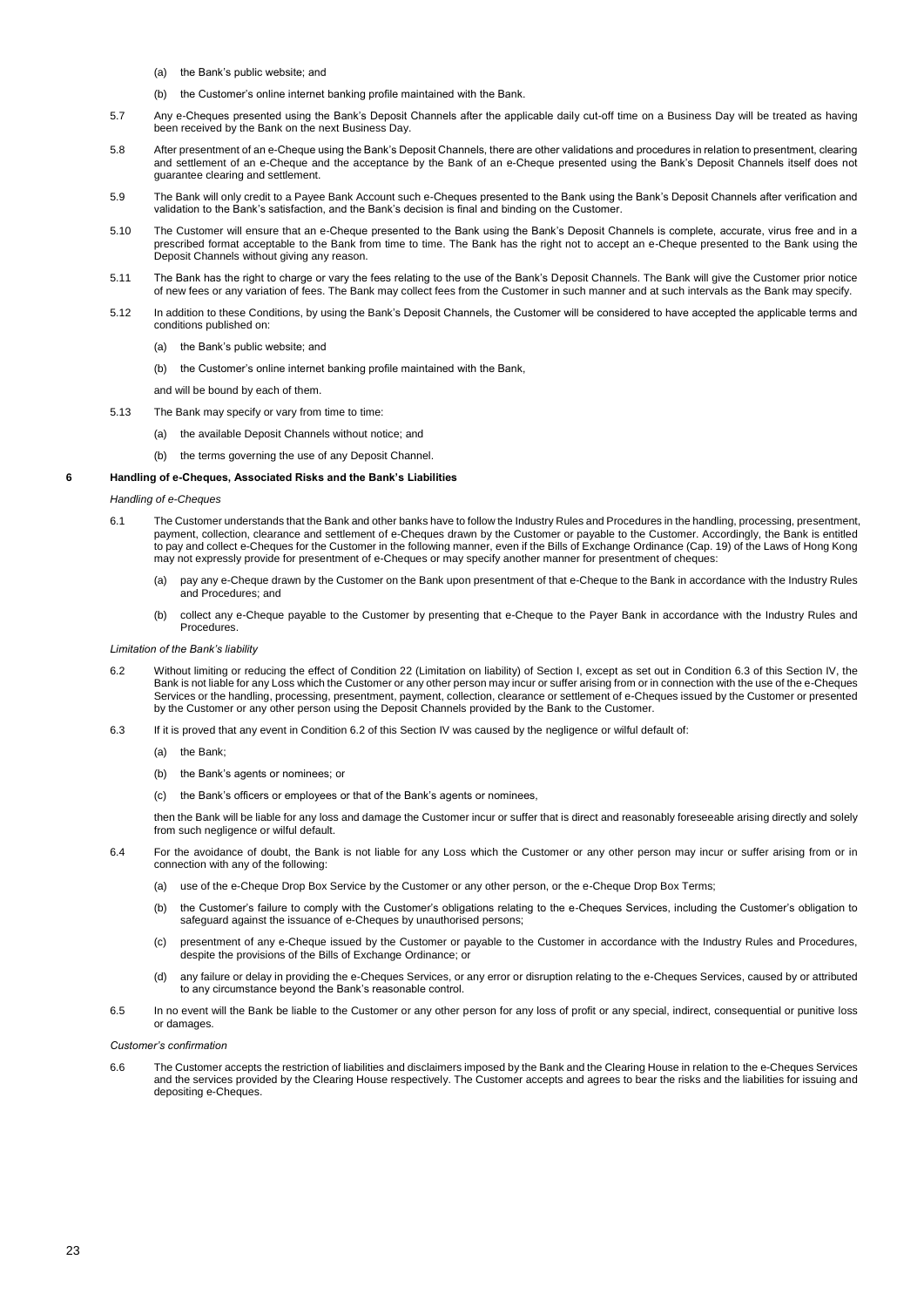# <span id="page-23-0"></span>**Section VTime Deposits**

## **1 General**

This Section V applies, and only applies, to Time Deposits held by the Customer with the Bank. All Conditions set out in Section I also apply to Time Deposits held by the Customer with the Bank, unless the Bank otherwise agrees. This Section V prevails over the Conditions in Section I to the extent of any inconsistency between them (save for Condition 19 (Collection and Disclosure of Customer Information) of Section I).

## **2 Placement of Time Deposits**

- 2.1 A Time Deposits Account will be taken to be opened for the purposes of these Conditions when the Customer first places a Time Deposit with the **Bank**
- 2.2 All Time Deposits placed with the Bank (except the first Time Deposit) will be deposited into the Time Deposits Account referred to in Condition 2.1 of this Section V.
- 2.3 A Time Deposit may only be placed:
	- (a) in such currencies;
	- (b) with such minimum initial deposit; and
	- (c) with respect to such range of maturity dates,
	- as determined by the Bank from time to time.
- 2.4 If a cheque deposited in, and credited to, a Time Deposits Account, is denominated in a currency that is different to that of the Time Deposits Account and that cheque is subsequently returned, the Bank may debit that Time Deposits Account with an amount calculated, at the Bank's discretion, using:
	- (a) the Bank's prevailing buying or selling rate; or
	- (b) the original buying or selling rate, which may differ from the rate applicable at the time of crediting that Time Deposits Account.
- 2.5 If there are insufficient funds in the Time Deposits Account referred to in Condition 2.4 of this Section V, the Bank is entitled to debit the amount concerned from any other account maintained by, and held in the name of, the Customer, including, without limitation, any other Account.

## **3 Interest**

- 3.1 The Bank reserves the right to vary the interest rate applicable from time to time on a Time Deposit at the Bank's sole discretion, as displayed in the Bank's premises, published on the Bank's website and/ or advertised in the media.
- 3.2 Interest on a Time Deposit will accrue to the day prior to maturity of the Time Deposit and is payable on the due date.
- 3.3 If the interest rate is above zero, interest is payable by the Bank to the Customer and may be either withdrawn or added to the principal on a Business Day
- 3.4 Notwithstanding Conditions 3.1 to 3.3 of this Section V, accrued interest on deposits which are not less than a prescribed amount and which are for a term of not less than eighteen (18) months, will be paid by the Bank at the end of each calendar half-year on those dates determined by the Bank. Monthly interest may be paid by the Bank upon request by the Customer on HKD deposits of not less than a prescribed amount for a prescribed term, as determined by the Bank.
- 3.5 Details of accrued interest and the amount of tax deducted (if applicable) will be advised each time a Time Deposit is withdrawn or renewed.
- 3.6 Interest on call deposits is calculated daily based on the prevailing rate at the end of the day, except that interest for the day upon which the call deposits are placed with the Bank will be calculated based on the interest rate printed on the deposit confirmation.

### **4 Withdrawal and Renewal of Time Deposits**

- 4.1 At the request of the Customer, the Bank may at its discretion repay a Time Deposit before the due date. However, if there is such early repayment, the Bank:
	- (a) is not required to pay any interest on the relevant Time Deposit;
	- (b) may recover a handling charge and the additional cost (if any) of obtaining funds in the market for the remaining period of the relevant Time Deposit;
	- (c) may cancel such repayment if there is a lack of funds or if the appropriate handling fee levied exceeds the amount of the relevant Time Deposit; and
	- (d) may deduct any sums already paid to the Customer by way of interest and to the Government by way of taxation (if applicable) from the principal sum before repayment of the balance.
- 4.2 Deposits which fall due on a day which is not a Business Day in Hong Kong or in the country of the Foreign Currency concerned are payable on the next Business Day, except when such extension exceeds the maximum period for deposits acceptable to the Bank or as regulated from time to time, in which case the deposits are payable on the immediately preceding Business Day.
- 4.3 All placements, renewals and withdrawals of Time Deposits are accepted subject to the transaction date and hours set by the Bank from time to time.
- 4.4 Any Instructions regarding disposal of funds at maturity and any amendments thereto must be given at least one (1) Business Day prior to the date of maturity. The Customer may give the Bank an Instruction directly or through local bankers in writing or by such other means acceptable to the Bank.
- 4.5 Where automatic renewal Instructions are given for Time Deposits and the Bank accepts such Instructions, the prevailing rate of interest applied will be the rate of interest (whether above or below zero) applicable on the due date at such time as the Bank at its sole discretion decides. Even if the Bank has accepted an Instruction to renew automatically, the Bank has the right unilaterally to cease to act on the Instruction at any time without giving reason.
- 4.6 If no disposal instructions are received by the due date, interest on the due date and thereafter will accrue on the principal amount only. The interest will accrue at the Bank's daily savings deposit rates applicable during the period on and after the due date in respect of the relevant currency concerned. If the Bank's daily savings deposit rates are above zero, accrued interest payable by the Bank will be credited into the relevant account on a Business Day only when instructions to credit are received.
- 4.7 Withdrawals in Foreign Currency cash are subject to seven (7) days' prior notice and availability of the currency in question.
- 4.8 The Bank will charge commission for Foreign Currency notes deposited to, or withdrawn from, the Time Deposits Account, if the amounts deposited or withdrawn (as applicable) exceed the daily limit set by the Bank from time to time. Additionally, the Bank reserves the right to levy a charge for deposit to or withdrawal from (as applicable), the Time Deposits Account of Foreign Currency notes (regardless of the amount).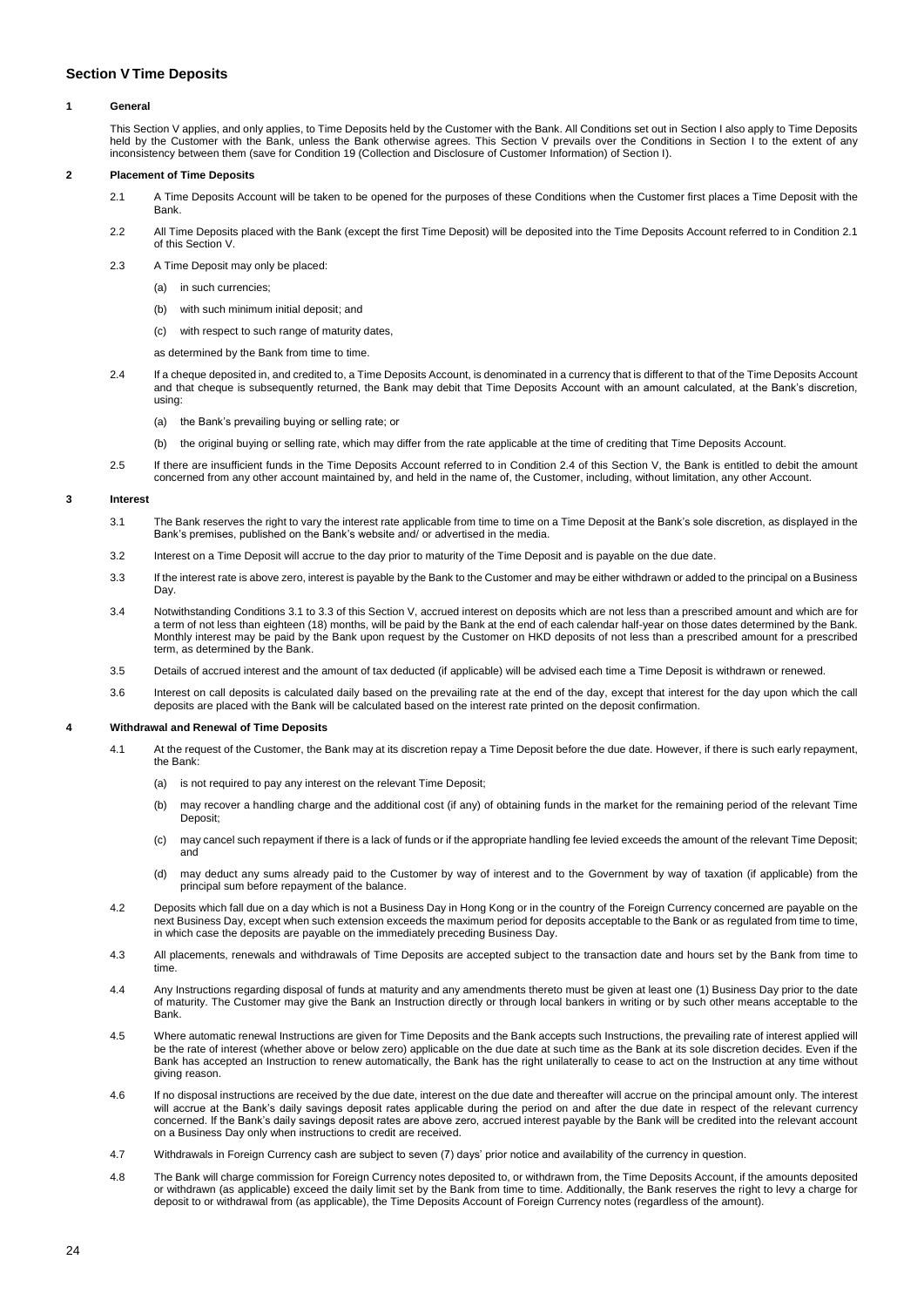# <span id="page-24-0"></span>**Section VI ATM Card and Business Debit Card**

## **1 General**

This Section VI applies, and only applies, to the Customer's use of a Card. All Conditions set out in Section I also apply to the Customer's and/or its Cardholder's use of a Card, unless the Bank otherwise agrees. This Section VI prevails over the Conditions in Section I to the extent of any inconsistency between them (save for Condition 19 (Collection and Disclosure of Customer Information) of Section I).

# **2 Card**

- 2.1 All references to **"Card"** in this Section VI include ATM Cards, Business Debit Cards, or both (as applicable).
- 2.2 The Card is and will be at all times, the property of the Bank. The Bank reserves the right to, at its discretion do any of the following at any time without notice:
	- (a) withdraw the Card; or
	- (b) add to, delete from or vary the scope of any of the services thereby offered.
- 2.3 The loss or theft of the Card should be reported to the Bank immediately and confirmed in writing as soon as possible. The Customer will be responsible for all transactions effected by use of the Card until such notification. The Bank may debit any Account with any cost incurred in issuing a replacement Card.
- 2.4 When the Bank executes its rights under Condition 21 of Section I to add to, delete, or vary any of the Conditions under this Section VI, the use of the Card after the date upon which that change is to take effect (as specified in the Bank's notice), will constitute acceptance without reservation by the Customer of such changes. If the Customer does not accept any proposed changes, the Card must be returned to the Bank prior to the date upon which such changes are to take effect.

### **3 Liabilities of Card Transactions**

- 3.1 Subject to Condition 2 of this Section VI, the Customer will be responsible for all transactions effected through the use of the Card, whether authorised by the Customer or not and whether effected by the Cardholder or not.
- 3.2 The relevant Account will be debited with the amount of any withdrawal, transfer or other transaction effected by use of the Card. The Customer will maintain sufficient funds in the Accounts to meet any such transactions. Transactions which are effected in currencies other than HKD will be debited to the relevant Account after converting those transactions into HKD at the prevailing rate determined by the Bank on the day of conversion.
- 3.3 The PIN is strictly confidential and should not be disclosed to any third party under any circumstance or by any means, whether voluntary or otherwise. The Customer should not keep any written record of any PIN in any place or manner which may enable a third party to use its Card.
- 3.4 Cash or cheques deposited with any ATM by use of the Card will be credited to the relevant Account, subject to subsequent verification by the Bank in its normal course of business. The statement issued by the ATM at the time of deposit only represents what the Customer purports to have deposited and will not bind the Bank. Cheques will be accepted for collection only and the proceeds will not be available until they have been cleared.
- 3.5 The Bank will not be liable for any consequential or indirect damages arising from or related to the use of the Card.
- 3.6 The relevant Account will be debited with such charges as the Bank may from time to time consider reasonable in respect of the Card. The Bank will give notice of the latest charges to the Customer or Cardholder (as applicable) in such manner as the Bank considers appropriate.
- 3.7 The Bank may disclose in strict confidence to other institutions (whether within or outside Hong Kong), such information concerning the Card and the Accounts as may be necessary or appropriate in connection with its participation in any electronic fund transfer network or generally to facilitate its provision of any and all services relating to the Card.
- 3.8 Through ATMs or other means, the Bank may provide information about products, services and banking facilities offered by the Bank, other members of the HSBC Group or those selected third parties which the Bank thinks may interest the Customer. The information accessible by the Customer and the Cardholder may include, among other things, indicative facility limits, indicative pricing or business terms that may be applicable to the Customer. Additional terms and conditions may apply to these products, services and banking facilities.
- 3.9 For the purposes of this Section VI, all references to "**Accounts**" will include all accounts accessible by the Card.
- 3.10 The Customer will maintain a record of the name and identification of the Cardholder of each Card issued to the Customer and will produce such record to the Bank on demand. The Customer undertakes to ensure that the Cardholders agree to the foregoing and will comply with all these Conditions to the extent applicable, as if each of them were the Customer.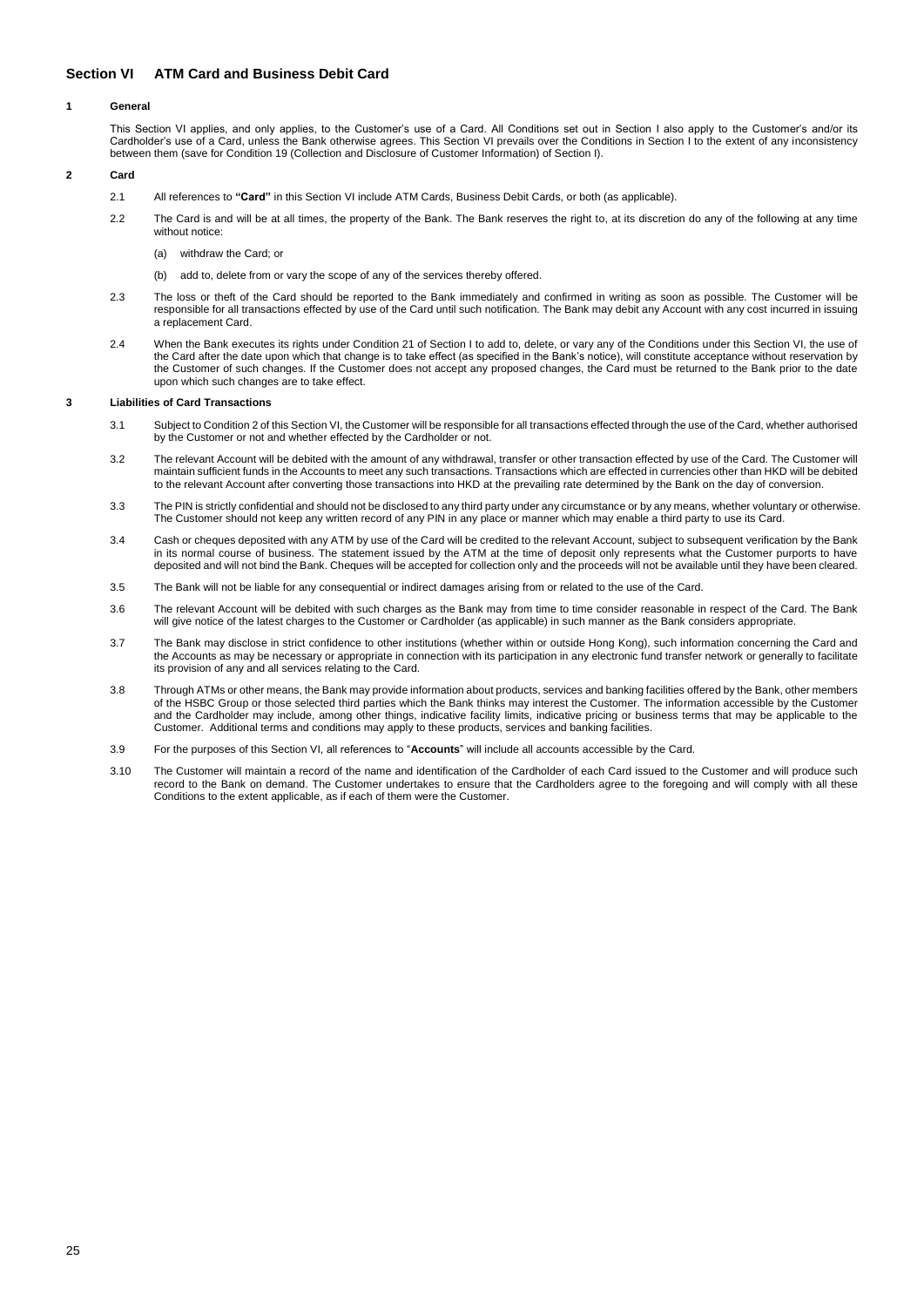# <span id="page-25-0"></span>**Section VII Secured Credit**

## **1 General**

This Section VII applies, and only applies, to the Customer's use of a Secured Credit. All Conditions set out in Section I also apply to the Customer's use of a Secured Credit , unless the Bank otherwise agrees. This Section VII prevails over the Conditions in Section I to the extent of any inconsistency between them (save for Condition 19 (Collection and Disclosure of Customer Information) of Section I.

# **2 Overview**

- 2.1 Any Secured Credit is made available at the Bank's sole discretion and is subject to these Conditions and any other terms and conditions specified by the Bank from time to time. The availability and utilisation of the Secured Credit is also subject to the completion and production of any other agreements, documents, applications and evidence which may be required by the Bank from time to time.
- 2.2 If a Secured Credit is granted to the Customer, the Customer will be notified by a confirmation letter which will set out (among others):
	- (a) the credit limit, or the basis upon which the credit limit is calculated (or both);
	- (b) the applicable interest rate, or the basis upon which the interest rate is calculated (or both); and
	- (c) any other terms for granting the Secured Credit.

Such notification by letter constitutes a binding agreement as regards the granting of the Secured Credit, on the terms and conditions listed in that letter (as varied from time to time).

- 2.3 The Bank reserves the overriding right at any time to demand immediate repayment of the Secured Credit outstanding at that time and the right to reduce or withdraw the Secured Credit. In addition, the Bank has an unrestricted discretion to cancel or suspend, or determine whether or not to permit drawings, in relation to the Secured Credit.
- 2.4 An annual non-refundable service fee on the current overdraft limit calculated at the rate to be determined by the Bank from time to time, will be debited annually at the Bank's absolute discretion from the account to which the Secured Credit has been granted.
- 2.5 Interest on the Secured Credit will accrue at the rate or rates determined and will be subject to variation from time to time by the Bank at its absolute discretion and will be payable monthly to the debit of the account to which the Secured Credit has been granted.
- 2.6 The Customer will notify the Bank as soon as possible of any difficulty in repaying any amount outstanding under the Secured Credit.
- 2.7 The Secured Credit is subject to the Bank's review at any time.

### **3 Security over Customer's Assets**

- 3.1 In consideration of the Bank providing the Services and granting or continuing to make available the Secured Credit, the Customer, as beneficial owner, hereby charges, pledges and assigns the Secured Assets to the Bank as a continuing security for the payment by the Customer of the Secured Indebtedness. For the avoidance of doubt, no security will be created if no Secured Credit is granted by the Bank to the Customer.
- 3.2 In this Section VII:
	- (a) "**Ceiling Limit**" means the maximum principal amount of the Secured Credit:
		- (i) as elected by the Customer and accepted by the Bank; or
		- (ii) if no such election has been made, as prescribed by the Bank from time to time.
	- (b) "**Secured Assets**" means:
		- (i) subject to Condition 3.2(b)(ii) below, all assets and property of the Customer which stand to the credit of the Master Account at any time of and up to an amount equal to the Secured Assets Value, comprising, without limitation, deposits (including renewals and extensions thereof), money, interest on such deposits and money (irrespective of the currency of denomination and any change therein), gold and any other precious metal and commodity, stocks, shares, bonds, notes, options and other money market, debt and financial instruments, whether negotiable, bearer or otherwise, investments and securities of all kinds, all rights and benefits attached or accruing thereto and the proceeds thereof; and
		- (ii) (if the value of the assets and property (as conclusively determined by the Bank) in the Master Account at any relevant time exceeds the Secured Assets Value at that time), a portion of the assets and property in the Master Account of and up to the Secured Assets Value at that time comprising assets and property in accordance with the order of priority as specified in the Business Integrated Account Secured Credit Interest Rate and Loan Ratio Table, as amended and notified by the Bank to the Customer from time to time.
	- (c) "**Secured Assets Value**" means the value determined by the Bank to be appropriate to secure the Ceiling Limit from time to time in accordance with the loan-to-asset ratio specified and notified by the Bank to the Customer from time to time.
	- (d) "**Secured Indebtedness**" means all money (including interest, fees, charges, costs and expenses), in whatever currency, which are now or may at any time hereafter be or become, from time to time, due or owing to the Bank by the Customer in respect of the Secured Credit made available to the Customer and which the Customer hereby agrees is payable on demand. Any statement of account signed as correct by any of the Bank's duly authorised officers will be conclusive evidence of the Secured Indebtedness.
- 3.3 The Customer hereby irrevocably and by way of security appoints the Bank to be the Customer's attorney and in the name of and on the Customer's behalf and as the Customer's act or deed or otherwise, without any reference to or consent from the Customer, to execute all documents and to do all things as may be required for the full exercise of all or any of the powers conferred on the Bank under this Section VII or as the Bank may deem expedient in connection with the Secured Assets. This power of attorney is coupled with an interest and is irrevocable and will remain irrevocable as long as any Secured Indebtedness remains outstanding. The Customer ratifies and confirms and agrees to ratify and confirm any agreement, act or thing which any attorney appointed under this Condition 3.3 may lawfully execute, seal, deliver or do.
- 3.4 The Customer undertakes at all times to maintain in the Master Account assets and property of a value (according to the determination of the Bank) that exceeds or equals the value determined by the Bank to be appropriate to secure the amount of Secured Indebtedness from time to time in accordance with the loan-to-asset ratio specified and notified by the Bank to the Customer from time to time.
- 3.5 The Customer hereby undertakes, during the continuance of the security created hereunder, to maintain absolute title to the Secured Assets and not, without the Bank's prior written consent, to withdraw, sell, dispose of or deal with or to charge, pledge, assign otherwise encumber or grant or suffer to arise any third party rights over or against any of the Secured Assets, except in the Bank's favour.
- 3.6 If the Customer creates or purports to create any security (whether fixed or floating) over the Secured Assets or any part thereof in breach of Condition 3.5 of this Section VII or if any person levies or attempts to levy any form of process against the Secured Assets or any part thereof, the security created by Condition 3.1 of this Section VII, to the extent that it may be a floating charge, will automatically and without notice from the Bank crystallize and operate as a fixed charge instantly when such event occurs.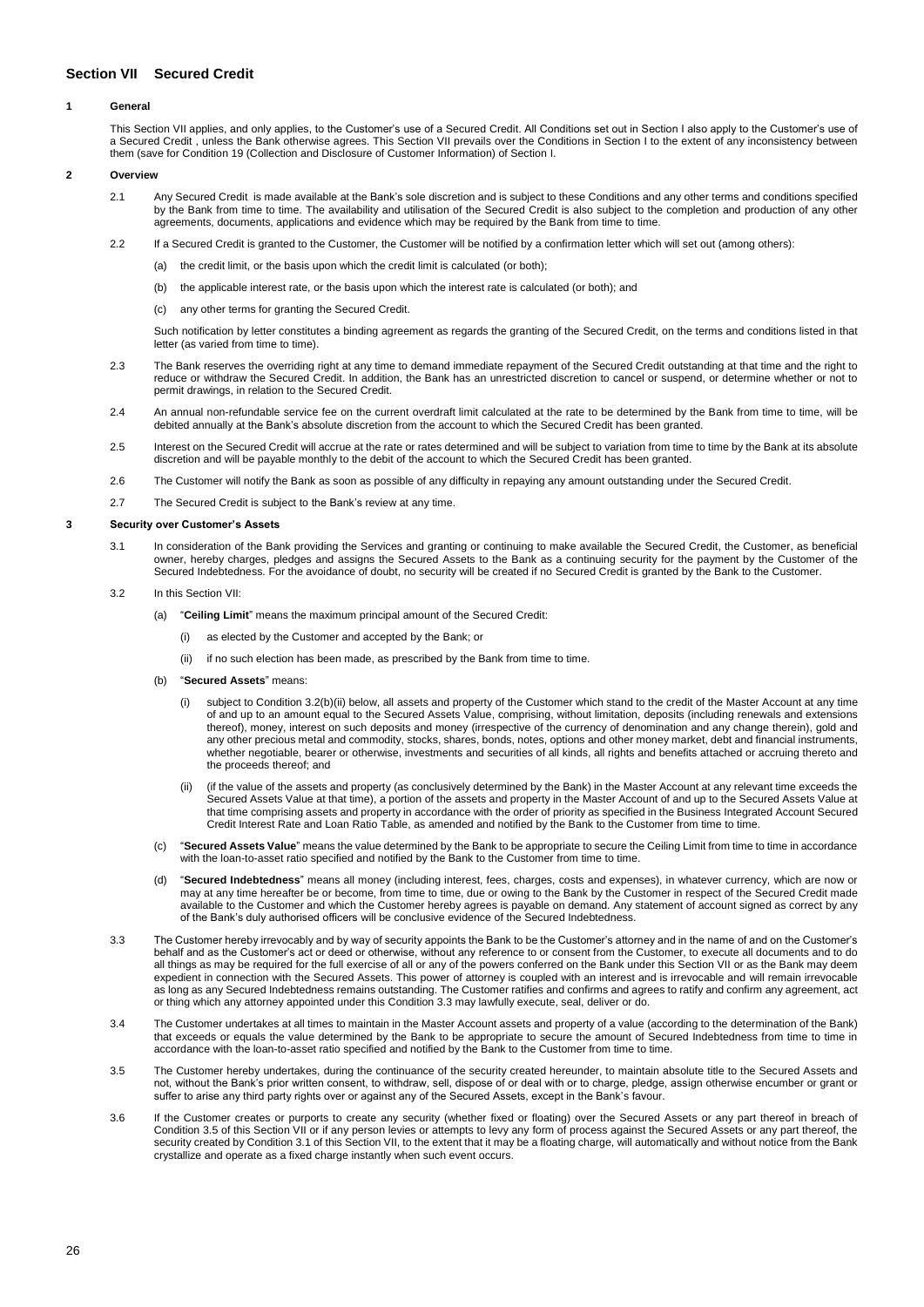## **4 Further Assurances**

- 4.1 The Customer undertakes, if and when required by the Bank, to execute such further documents or do such agreements, assurances, acts and things as the Bank will require in respect of the Master Account to:
	- (a) secure the Secured Indebtedness;
	- (b) perfect, protect or improve any security created or intended to be created by Condition 3 of this Section VII; or
	- (c) facilitate the exercise or proposed exercise by the Bank of any of its rights under this Section VII.
- 4.2 The Customer undertakes to pay the Bank, on demand, all the Bank's expenses (including legal and out-of-pocket expenses) of reasonable amount and reasonably incurred by the Bank in contemplation of, or in connection with, the preservation, enforcement or exercise of any rights under this Section VII.
- 4.3 Payments by the Customer will be made to the Bank as specified by the Bank without any set-off, counterclaim, withholding or condition of any kind except that, if the Customer is compelled by law to make such withholding, the sum payable by the Customer will be increased so that the amount actually received by the Bank is the amount it would have received if there had been no withholding.

## **5 Enforcement of Security**

- 5.1 If:
	- (a) the Customer has failed to pay any Secured Indebtedness on demand or is in default under any of these Conditions;
	- (b) the Customer is unable or admit inability to pay debts as they become due;
	- (c) any proceedings in or analogous to the bankruptcy, insolvency or composition of the Customer are commenced; or
	- (d) legal process is levied or enforced against any of the Customer's assets,

the Bank may, without notice, legal process or any other action with respect to the Customer, realise or sell the Secured Assets or any of them, at any time and in any way which the Bank may deem expedient, free from and discharged from all the Customer's trusts, claims, rights of redemption and equities, in or towards settlement of the Secured Indebtedness. The Customer will not have any right or claim against the Bank in respect of any loss arising out of such realisation or sale, howsoever such loss may have been caused.

- 5.2 Without prejudice to Condition 3 of this Section VII and insofar as the security created by Condition 3.1 of this Section VII is a floating charge, the Bank may, without prejudice to the above, convert the floating charge into a specific fixed charge at any time and from time to time by notice in writing to the Customer.
- 5.3 The proceeds of the realisation or sale of Secured Assets may be placed by the Bank to the credit of a suspense account with a view to preserving the Bank's rights to prove for the whole of the Bank's rights against the Customer in the event of any proceedings in or analogous to bankruptcy, insolvency, winding-up, liquidation or composition and may also be applied by the Bank to such account, obligation or liability of the Customer as the Bank may, at the Bank's sole discretion, from time to time conclusively determine.
- 5.4 If the currency of any Secured Indebtedness is not the currency in which the Secured Assets or any of them are denominated, the conversion will be calculated at the Bank's spot buying rate of exchange (as conclusively determined by the Bank) for the currency for which the Customer is liable against the currency in which the relevant Secured Assets are denominated.
- 5.5 No payment to the Bank (whether under any judgment or order of any court or otherwise) will discharge an obligation in respect of the Secured Indebtedness unless and until the Bank has received payment in full in the currency in which such obligation was incurred and, to the extent that the amount of any such payment will, on actual conversion into such currency, fall short of such obligation expressed in that currency, the Bank will have a further separate cause of action against the Customer and will be entitled to enforce the security hereunder to recover the amount of such shortfall.

## **6 Nature of Security**

- 6.1 The security created under Condition 3.1 of this Section VII is a continuing security and will cover and secure the ultimate balance of the Secured Indebtedness from time to time owing to the Bank by the Customer on each separate account or in any manner whatsoever, notwithstanding the Customer's death, bankruptcy, incapacity, winding-up, liquidation, insolvency or the Bank's receipt of notice of any such occurrence or any settlement of account or other matter whatsoever.
- 6.2 The security created under Condition 3.1 of this Section VII is in addition to and may be enforced notwithstanding any guarantee, indemnity, assurance, pledge, lien, bill, note, mortgage, charge, debenture, security or other right, power or remedy now or hereafter held by or available to the Bank.
- 6.3 Any release, discharge or settlement between the Bank and the Customer is conditional upon no security, disposition or payment to the Bank by the Customer or any other person being avoided, reduced or repaid pursuant to any provisions or enactments relating to bankruptcy, liquidation, winding-up, insolvency or circumstances analogous thereto and, for such purpose, will be entitled to retain this instrument for such period as the Bank may determine and, if such condition will not be fulfilled, the Bank will be entitled to enforce the security hereunder subsequently as if such release, discharge or settlement had not occurred.
- 6.4 If more than one person comprises the Customer, Condition 3.1 of this Section VII creates a security in the Secured Assets to the full extent of their respective interests therein and none of such persons will be entitled to any rights or remedies of a surety as regards the Customer's obligations.
- 6.5 Any statutory restriction on the right of consolidating mortgage securities contained in any law in force in Hong Kong will not apply to this security.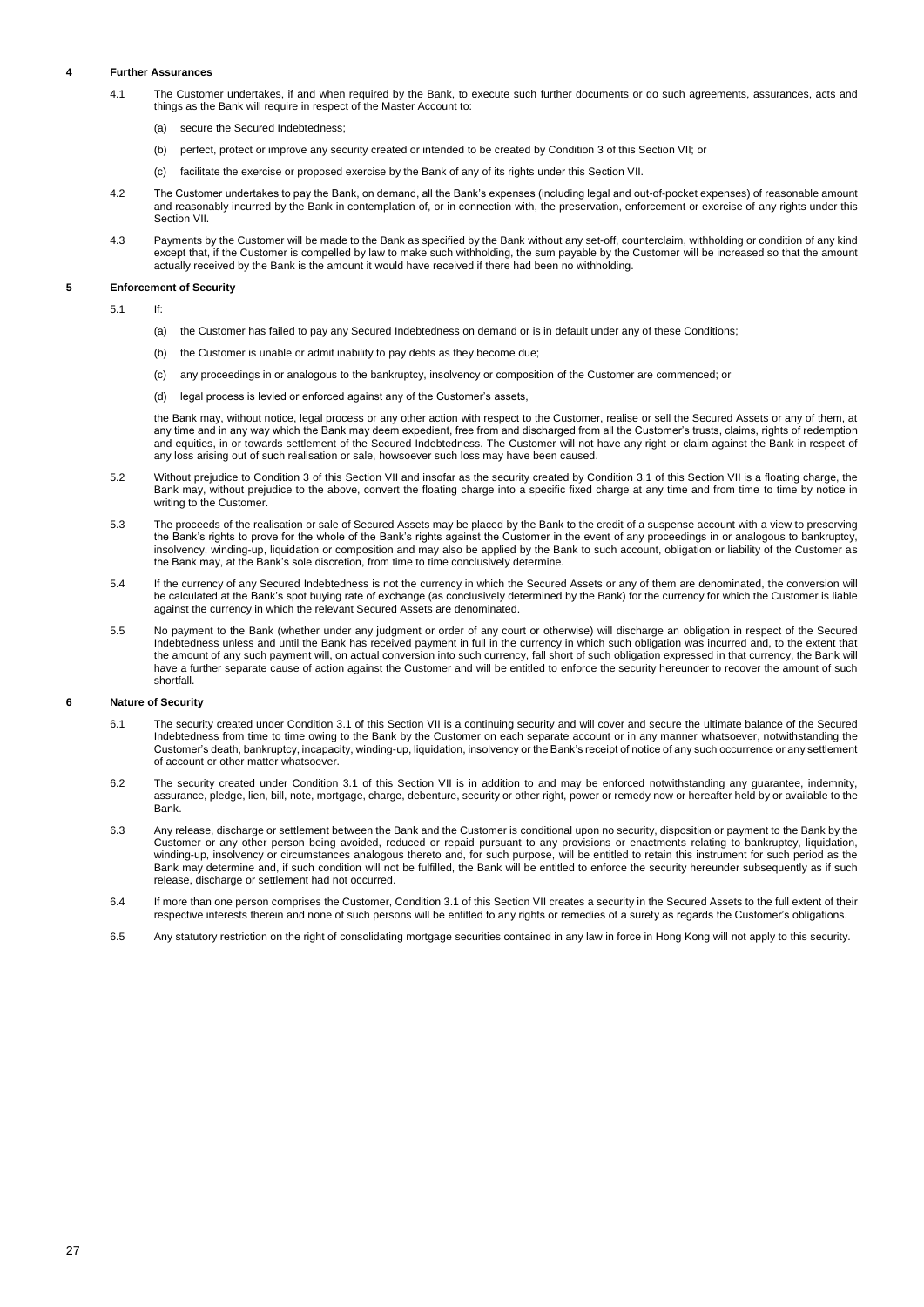# <span id="page-27-0"></span>**Section VIII Wayfoong Statement Gold**

## **1 General**

- 1.1 This Section VIII applies, and only applies, to the Customer's purchase, sale or other use of Wayfoong Statement Gold. All Conditions in Section I also apply to the Customer's purchase, sale or other use of Wayfoong Statement Gold, unless the Bank otherwise agrees. This Section VIII prevails over the Conditions in Section I to the extent of any inconsistency between them (save for Condition 19 (Collection and Disclosure of Customer Information) of Section I).
- 1.2 The Customer should read the provisions of this Section VIII together with the Wayfoong Statement Gold product key facts statement and product sheet, which are available upon request from any of the Bank's branches.

### **2 Purchase of Wayfoong Statement Gold**

- 2.1 The Customer should give Instructions to purchase Wayfoong Statement Gold in such form and manner set by the Bank from time to time. Each purchase Instruction should be for not less than one (1) unit of Wayfoong Statement Gold or in whole multiples thereof.
- 2.2 The price per unit at which the Customer makes each purchase of Wayfoong Statement Gold should be the prevailing price for purchase of per mace of gold that the Bank conclusively determines at the time the Bank executes the relevant purchase Instruction. Such price is binding on the Customer and is recorded on the receipt relating to the purchase. Any price quoted by the Bank at any other time is for reference only and is valid only at the exact time that it is quoted. The Bank will effect a purchase Instruction, if time permits, during the Business Day of receipt of the Customer's purchase Instruction. However, if a purchase Instruction is to be settled by the Customer by cheque, the Bank will effect that purchase Instruction, if time permits, during the Business Day on which the cheque is cleared.
- 2.3 A purchase of Wayfoong Statement Gold will be settled by:
	- (a) an immediate direct debit of the Customer's Current Account or Savings Account or any other account designated by the Customer; or
	- (b) full payment by the Customer in cash, by cheque or by cashier's order on the same Business Day as execution of the purchase Instruction.
- 2.4 The Customer agrees that if the amount of any cheque tendered as payment for a purchase Instruction is insufficient on clearance to purchase the units of Wayfoong Statement Gold specified in the Instruction, the Bank has the right to purchase less units of Wayfoong Statement Gold with the amount of the cleared cheque. The Bank will account to the Customer for any amount of money remaining after that purchase. The Bank is not liable to the Customer for purchasing less units of Wayfoong Statement Gold in that case.
- 2.5 By giving a purchase Instruction, the Customer confirms that the Customer has full right, power and authority to purchase the Wayfoong Statement Gold specified in that Instruction.

### **3 Sale of Wayfoong Statement Gold**

- 3.1 The Customer should give Instructions to sell the Wayfoong Statement Gold held in the Customer's Wayfoong Statement Gold Account in such form and manner set by the Bank from time to time. The Customer should specify in each sale Instruction the Wayfoong Statement Gold Account designation and the number of units of Wayfoong Statement Gold to be sold.
- 3.2 Each sale Instruction is irrevocable. The details specified in the form setting out a sale Instruction are conclusive evidence as to the number of units of Wayfoong Statement Gold to be sold in that transaction in the absence of manifest error.
- 3.3 The price per unit at which the Customer makes each sale of Wayfoong Statement Gold should be the prevailing price for sale of per mace of gold that the Bank conclusively determines at the time the Bank executes the relevant sale Instruction. Such price is binding on the Customer and is recorded on the receipt relating to the sale. Any price quoted by the Bank at any other time is for reference only and is valid only at the exact time that it is quoted
- 3.4 The proceeds of a sale of Wayfoong Statement Gold will, if time permits, be paid to the Customer on the same Business Day as execution of the sale Instruction. Payment may be made by direct credit to the Customer's Current Account or Savings Account or any other account designated by the Customer. Payment may also be made in cash, by cheque or by cashier's order as specified by the Customer in the sale Instruction.

### **4 Customer's indemnity**

Where the law or any governmental agency or regulatory authority imposes any tax, levy or penalty with respect to the Customer's Wayfoong Statement Gold Account or the purchase or sale of Wayfoong Statement Gold and:

- 4.1 the Bank is liable to pay or withhold any tax, levy or penalty for the Customer as a result of the Customer's failure to pay or withhold it;
- 4.2 the Bank is liable to pay any tax, levy or penalty as a result of the Customer's breach or non-compliance with the Customer's obligations in connection with the Customer's establishment or operation of the Customer's Wayfoong Statement Gold Account or the Customer's use of the related services;
- 4.3 the Bank is liable to pay any tax, levy or penalty as a result of the Customer's breach or non-compliance with any legal or regulatory requirement applicable to the Customer; or
- 4.4 the Bank is liable to pay any tax, levy or penalty in connection with the establishment or operation of the Customer's Wayfoong Statement Gold Account or the purchase or sale of Wayfoong Statement Gold on the Customer's behalf in any other case,

the Customer shall pay and indemnify the Bank against such liability in each case.

## **5 Risk and other disclosures relating to investment in Wayfoong Statement Gold**

- 5.1 The Customer accepts the risks and disclosures set out in this Condition 5.
- 5.2 The gold market is volatile and in particular:
	- (a) the value of the Customer's investment in Wayfoong Statement Gold may go down as well as up it is possible that a loss will be incurred from an investment in Wayfoong Statement Gold;
	- (b) investment in Wayfoong Statement Gold is subject to investment risk and is not insured by any governmental agency this risk includes the possible loss of the principal invested;
	- (c) gold prices have to rise over the purchase price in order to provide a return equal to that of income-producing assets; and
	- (d) Wayfoong Statement Gold Account does not represent a deposit of money and provides no yield or interest.
- 5.3 The Bank does not make, and should not be considered as having made, any representation of any kind on the performance of Wayfoong Statement Gold. The Customer should make each decision to purchase or sell Wayfoong Statement Gold based on the Customer's own judgment. The Customer should not rely on any advice, view or information provided by the Bank or any other member of the HSBC Group.
- 5.4 At no time is the Customer able to take delivery of gold from the Bank. The operation of the Customer's Wayfoong Statement Gold Account is restricted to purchase and sale of units of Wayfoong Statement Gold. When the Customer wishes to close the Wayfoong Statement Gold Account, the Customer may only do so by selling the units of Wayfoong Statement Gold in the Wayfoong Statement Gold Account and receiving the proceeds of sale.
- 5.5 If the Bank accepts any means of giving Instructions not bearing an original signature (e.g. by telephone), the Customer will be bound by each purchase or sale Instruction given by such means. The Customer will be bound by the transaction executed by the Bank at the price the Bank notifies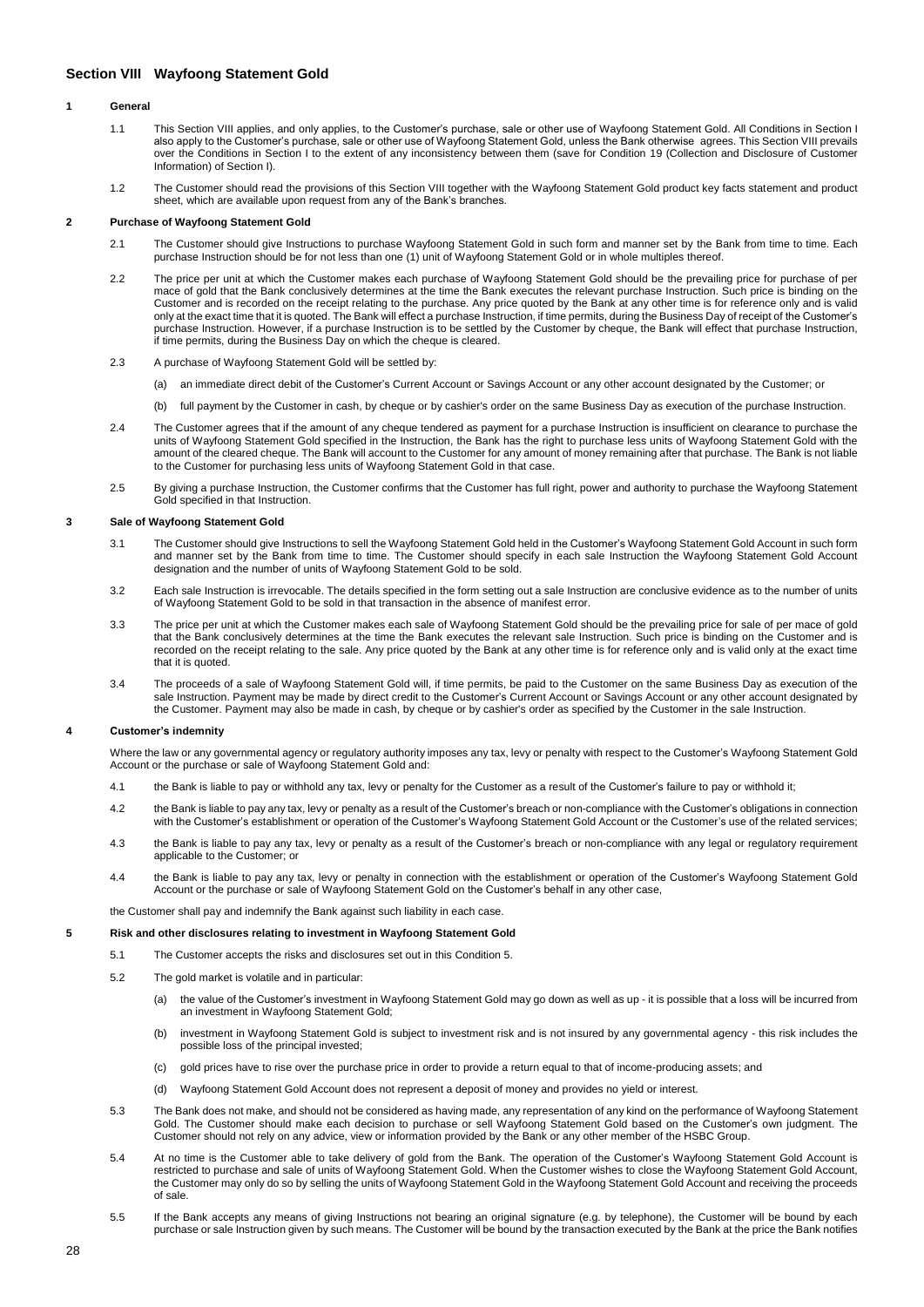the Customer using such means (e.g. in the course of the telephone communication). In the case of a purchase Instruction, the Customer must make payment in accordance with Condition 2.3(a) of this Section VIII. In the case of a sale Instruction, the proceeds of sale will be paid to the Customer in accordance with Condition 3.4 of this Section VIII.

- 5.6 The Bank may close the Customer's Wayfoong Statement Gold Account by giving the Customer not less than thirty (30) days' prior notice (or such shorter period subject to the approval by the Securities and Futures Commission of Hong Kong). The Customer could suffer a loss from the sale of the units of Wayfoong Statement Gold upon account closure, depending on the price of gold at the time of account closure.
- 5.7 If the Customer needs to convert the units of Wayfoong Statement Gold held in the Customer's Wayfoong Statement Gold Account to another currency, the Customer may suffer a loss due to foreign exchange rate fluctuations.
- 5.8 If by virtue of or arising out of the purchase or sale of units of Wayfoong Statement Gold in accordance with the Conditions in this Section VIII any profit, commission, fee, benefit or other advantage shall accrue to the Bank or any member of the HSBC Group, the Bank or such member is entitled to retain the same for the Bank's or its own benefit.
- 5.9 The units of Wayfoong Statement Gold held in the Customer's Wayfoong Statement Gold Account is subject to both the actual and perceived measures of the Bank's credit worthiness and there is no assurance of protection against default by the Bank in respect of the Bank's repayment obligations.
- 5.10 The Customer accepts that this Condition 5 explains some principal risks but is not an exhaustive list of all possible risks associated with investment in Wayfoong Statement Gold.
- 5.11 The Bank has the right to vary the provisions of this Condition 5 at the Bank's discretion from time to time upon giving the Customer not less than thirty (30) days prior notice. The Customer will be bound by a variation if the Bank does not receive notice from the Customer to close the Wayfoong Statement Gold Account with effect before the date on which that variation takes effect.

## **6 Use of Wayfoong Statement Gold for discharging the Customer's liability**

- 6.1 The Customer authorises the Bank to appropriate from the Customer's Wayfoong Statement Gold Account such units of Wayfoong Statement Gold as may be required to discharge the Customer's liability to the Bank from time to time. The Bank has a lien over the Wayfoong Statement Gold in the Customer's Wayfoong Statement Gold Account. The lien stands as a continuing security for the payment by the Customer of any liability whether actual or contingent, present or future (including any fees, expenses or interest) owing by the Customer to the Bank.
- 6.2 If the Customer fails to pay any amount due to the Bank within five (5) Business Days after the Bank demands payment, the Bank has the right to sell all or any of the units of Wayfoong Statement Gold in the Customer's Wayfoong Statement Gold Account at any time and in any way which the Bank considers appropriate as if the Bank has received a sale Instruction. The Bank may apply the proceeds of sale in or towards settlement of any amount owing by the Customer to the Bank after deducting the costs and expenses of reasonable amounts and reasonably incurred by the Bank in relation to the sale.

## **7 Termination of Wayfoong Statement Gold Account**

- 7.1 If the Customer's Wayfoong Statement Gold Account is to be closed at any time by the Customer or by the Bank, the Bank will sell the units of Wayfoong Statement Gold in the Wayfoong Statement Gold Account. The proceeds of sale will be paid to the Customer in accordance with Condition 3.4 of this Section VIII. The Wayfoong Statement Gold Account will be closed afterwards.
- 7.2 Subject to the Bank's records, the balance entry in the Customer's Wayfoong Statement Gold Account shall confirm that the Bank holds for the Customer the units of Wayfoong Statement Gold described in that entry.

### **8 Recording**

The Bank may record Instructions or communications with the Customer in connection with the Customer's Wayfoong Statement Gold Account. The Customer consents to such recording and accepts that such recording may be used to resolve any question relating to such Instructions or communications.

### **9 Communications**

If any notice, demand or other communication is sent to the Customer by post, the Customer will be considered as having received such notice, demand or other communication twenty-four (24) hours after posting it to the address last notified in writing by the Customer.

# <span id="page-28-0"></span>**Section IX Structured Investment Deposits**

## **1 General**

This Section IX applies, and only applies, to the Customer's purchase, sale or other use of a SID Deposit. All Conditions in Section I also apply to the Customer's purchase, sale or other use of a SID Deposit, unless the Bank otherwise agrees. This Section IX prevails over the Conditions in Section I to the extent of any inconsistency between them (save for Condition 19 (Collection and Disclosure of Customer Information) of Section I).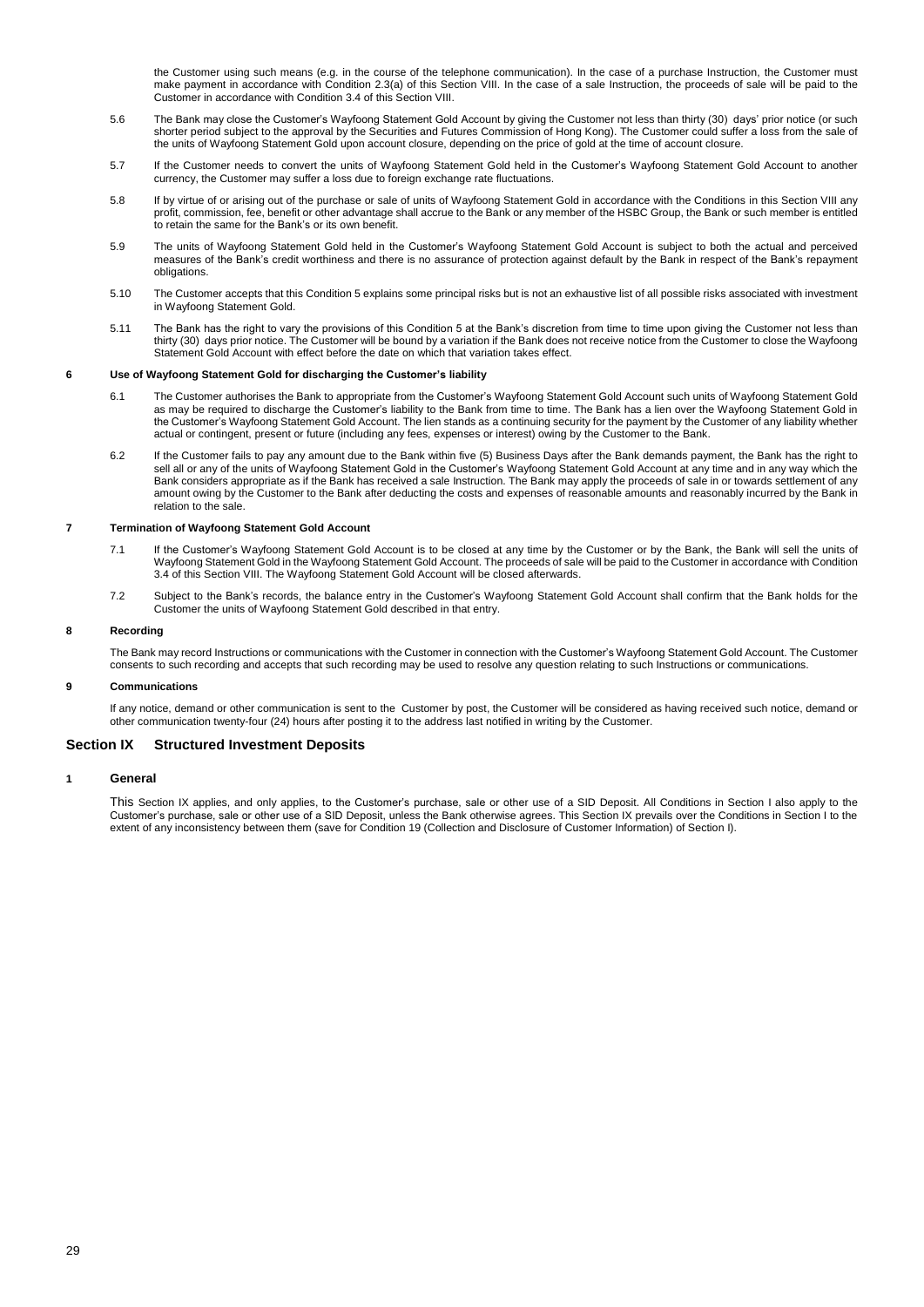## **Sub-Section (A) – General Terms & Conditions for Structured Investment Deposits**

# **1 General Provisions**

- 1.1 The conditions set out in this Sub-Section (A) govern all SID Deposits. In addition, Supplemental Conditions where appropriate apply to each relevant type of SID Deposit which the Bank makes available. An Appendix to such Supplemental Conditions and/or the SID Conditions sets out the methodology for determining the Redemption Amount, Return and/or other similar factors in respect of the relevant SID Deposit. Where the Customer places a deposit which is accepted as a SID Deposit by the Bank, a confirmation in respect of the SID Deposit setting out details such as the principal amount of the SID Deposit, and incorporating by reference the relevant Appendix, will be issued to the Customer.
- 1.2 It is anticipated that in addition to any Supplemental Conditions and Appendices set out herein or herewith, further Supplemental Conditions and further Appendices, all of which supplement and form a part of these Conditions, will be produced from time to time.
- 1.3 These Conditions, each set of Supplemental Conditions, and each Appendix (as well as the form of any confirmation used) are subject to change as per these Conditions.
- 1.4 In the event of any conflict, the documentation will govern in the following order:
	- (a) the relevant confirmation;
	- (b) the relevant Appendix;
	- (c) the relevant Supplemental Conditions;
	- (d) the SID Conditions; and
	- (e) the Conditions.

### **2 SID Deposits**

- 2.1 SID Deposits may be made in such currencies as the Bank may allow, with such minimum initial deposit and in multiples of such minimum amounts as the Bank may decide, from time to time.
- 2.2 SID Deposits are to be placed for such SID Deposit Periods as the Bank may allow from time to time.
- 2.3 Funds in respect of a SID Deposit must be received before the Cut-off Time for the relevant SID Deposit Period. Subject to the terms hereof, such funds will be held in an interest-bearing account as a Time Deposit to which the relevant terms hereof will apply, until the relevant SID Deposit Date. Details of interest rates payable will be available upon request. Once funds have been received for the purposes of making a SID Deposit, they may not be withdrawn except in accordance herewith. Subject to the terms hereof, the Reserved Amount will on the SID Deposit Date be placed as a SID Deposit.
- 2.4 No SID Deposit (including the principal amount of any such SID Deposit and any Return or Redemption Amount payable in respect of such SID Deposit) can or will be automatically renewed for any subsequent SID Deposit Period.
- 2.5 The Bank reserves the right, in its sole discretion, on or before a SID Deposit Date either not to accept any funds received (including any Reserved Amount), or to accept only part of such funds, as a SID Deposit (whether or not funds are accepted in whole or in part from any other customer as such SID Deposit). In the event of such non-acceptance, the Bank will notify the Customer as soon as practicable and any funds received but not accepted as a SID Deposit will be placed in the Disposal Account.

### **3 Withdrawal of SID Deposits**

- 3.1 A SID Deposit, or any part thereof, may not be withdrawn without the Bank's consent prior to the SID Maturity Date relating to the current SID Deposit Period.
- 3.2 Where the Bank permits the Customer to redeem a SID Deposit prior to the relevant SID Maturity Date ("**Early Redemption**"), the terms on which such Early Redemption will be permitted will be set out in the relevant Appendix. Note that it is likely that the Return upon such Early Redemption will be lower than if the SID Deposit had been kept in place until the relevant SID Maturity Date (and may be negative).
- 3.3 The Bank will have the discretion to uplift a SID Deposit or any part thereof prior to the SID Maturity Date, and (subject to the deduction of such break costs or the addition of such proportion of the Return or Redemption Amount, as the Bank will conclusively determine to be deductible or to have accrued, which may result in a figure less than the original principal amount of the SID Deposit) place the relevant funds in the Disposal Account or otherwise on interest bearing deposit if it determines, in its sole discretion, that this is necessary or appropriate to protect any right of the Bank to combine accounts or set off, or any security interest, or to protect the Customer's interests.

### **4 Return and Redemption Amount**

- 4.1 Interest may not be paid on a SID Deposit at a predetermined rate. Instead, a Return calculated in accordance with the relevant Supplemental Conditions (and/or the relevant Appendix), will be payable on maturity.
- 4.2 In relation to certain types of SID Deposit, the total amount repayable on maturity is expressed as a Redemption Amount. Such Redemption Amount may, in certain circumstances, depending upon the capital protection provisions which may be applicable, be greater than or less than the original principal amount of the SID Deposit.
- 4.3 The Bank will notify the Customer of the amount of the Return or Redemption Amount payable on or in respect of a SID Deposit as soon as practicable after the SID Maturity Date.

## **5 Calculations and Determinations**

All rates, fixings and values required for the purposes of calculating a Return or Redemption Amount, and all other matters to be ascertained or established in respect of any SID Deposit, will be as conclusively determined by the Bank acting in a reasonable manner in accordance with prevailing market practices.

### **6 Participation Rate**

The Participation Rate (if applicable), which (if applicable) may be different for each type of SID Deposit and for each choice of calculation of Return or Redemption Amount available to Customers, represents the percentage of the increase or decrease (as the case may be), if any, of the underlying index(es) or other reference(s), of which the Customer will receive the benefit over the SID Deposit Period and which is to be used in calculating the Return or Redemption Amount in accordance with the relevant formula set out in the relevant Supplemental Conditions and/or the relevant Appendix. It will be affected by a number of variables such as interest rates, currency exchange rates, market volatility and dividend/coupon yield and will therefore change for each SID Deposit Period.

#### **7 Fees**

The Bank reserves the right to impose service fees, facility fees and/or other charges from time to time as the Bank in its absolute discretion thinks fit. The Bank will notify the Customer of any fees or charges imposed (or of any changes to such fees or charges) at least one (1) month in advance. Such fees will not apply in respect of a specific SID Deposit already placed with the Bank during the term of that SID Deposit.

### **8 Tax**

Any Return, Redemption Amount and/or interest will be paid subject to any deduction or withholding in respect of tax required to be made by law. The amount of tax deducted (if applicable) will be advised each time any Return, Redemption Amount and/or interest is paid.

#### **9 Waiver**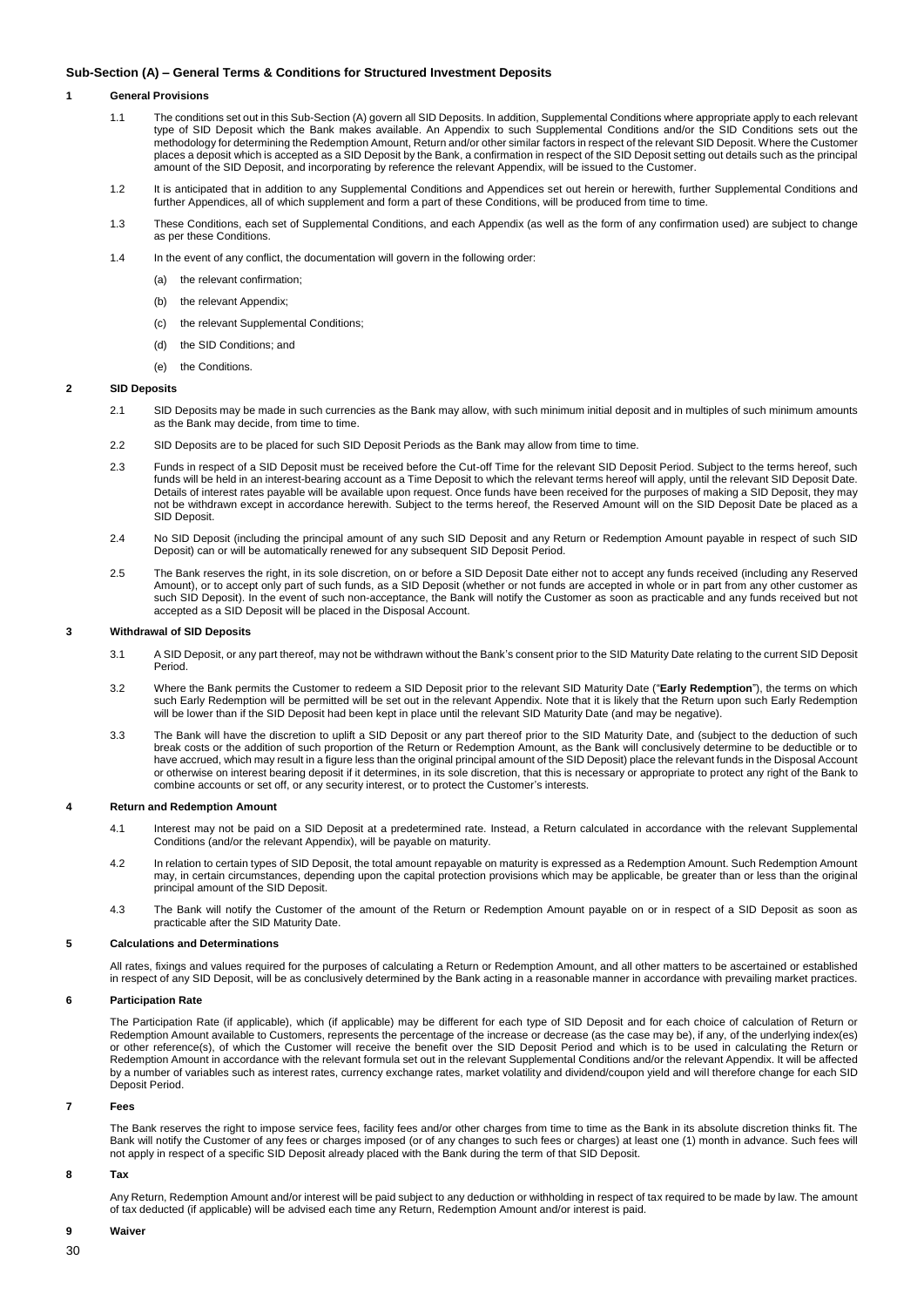No act or omission by the Bank will affect its right, powers or remedies hereunder or any further or other exercise of such rights, power or remedies.

# **10 Business Days**

If any payment or calculation to be made or other action to be taken hereunder by the Bank and/or the Customer would otherwise fall on or by reference to a day which is not a Business Day, unless otherwise provided in the relevant Supplemental Terms, Appendix or Confirmation, it will be postponed until (or, as appropriate, by reference to) the first succeeding Business Day.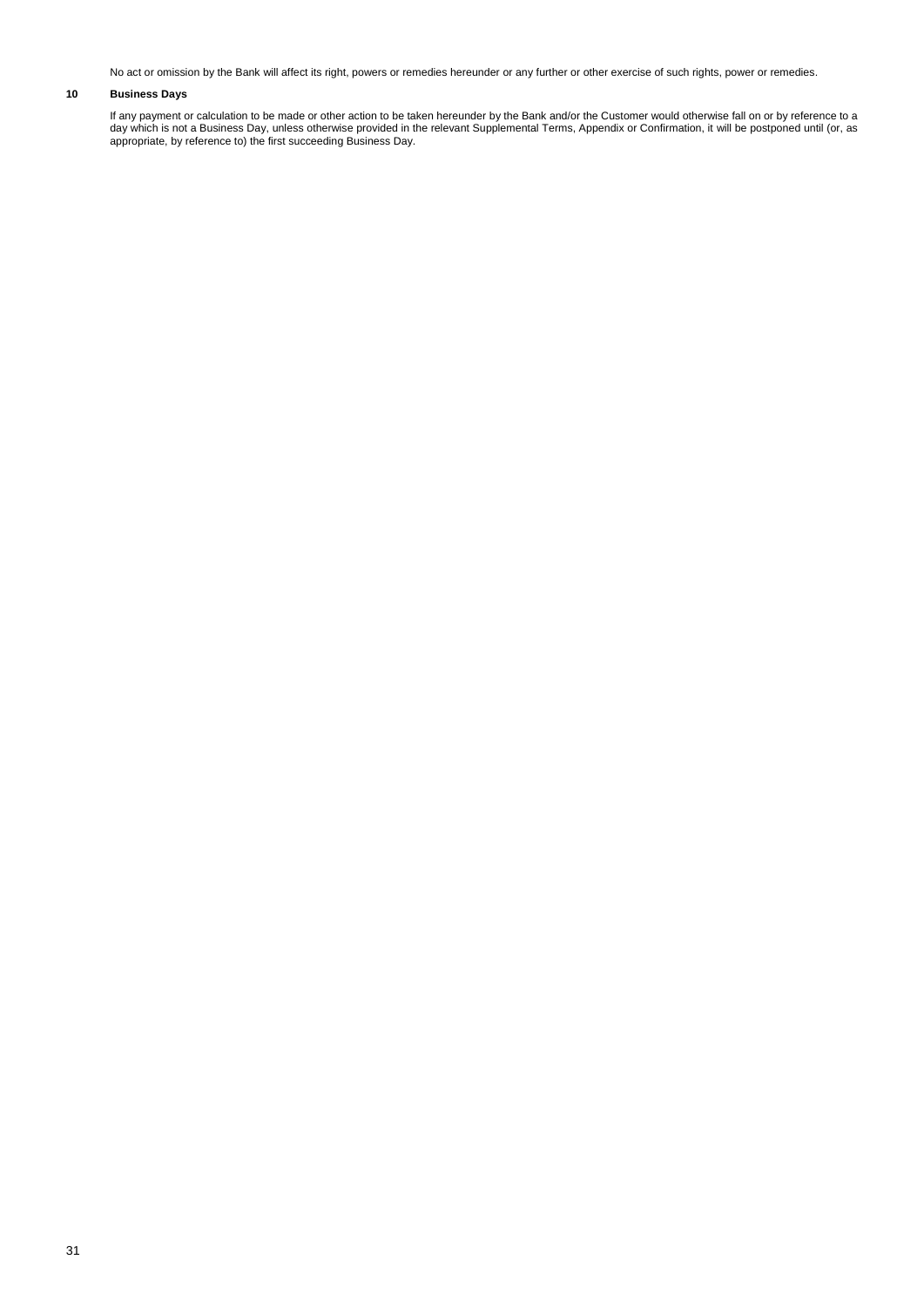## **Sub-Section (B) – Supplemental Terms & Conditions for Currency-Linked Structured Investment Deposits**

# **11 Return and Redemption Amount**

The Redemption Amount will be calculated in accordance with the terms of the relevant Appendix to these Supplemental Conditions and be payable on the SID Maturity Date.

# **12 Interest**

- 12.1 Interest on a SID Deposit in respect of any SID Deposit Period, if stated to be payable in the relevant Appendix to these Supplemental Conditions, will be calculated in accordance with the terms of the relevant Appendix setting out the structure selected by the Customer from those made available by the Bank from time to time, and will be payable on the SID Maturity Date.
- 12.2 Interest will accrue from and including the SID Deposit Date to but excluding the SID Maturity Date at the applicable Interest Rate per annum on the basis of the actual number of days that have elapsed during such period and in accordance with the prevailing market practices.

### **13 Risk disclosure**

- 13.1 The Return in relation to a SID Deposit will depend on the exchange rate movements of the relevant currencies prevailing at the fixing time(s) during or in respect of the relevant SID Deposit Period or such other period or periods as specified in the relevant Appendix. The foreign exchange rate(s) may go up or down during such period and this will affect the Return. The Return may be less than that which would have been payable on a time deposit for the same period and it is possible that no amount by way of return will be payable at all.
- 13.2 The Customer must be prepared to risk the interest that the Customer might otherwise have earned on money invested on a deposit and, in the case of a SID Deposit which is not 100% capital protected, the principal amount of the SID Deposit to the extent not so protected.
- 13.3 If the Customer have any concerns about SID Deposits, the Customer should consult the Customer's professional advisers.

## **14 Capital protection**

The principal amount of SID Deposits under these Supplemental Conditions is (unless otherwise stated in the relevant Appendix) fully (i.e. 100%) capital protected on maturity. Subject to any provisions to the contrary in respect of Early Redemption, or early withdrawal by the Bank, and unless otherwise stated in the relevant Appendix, if the Return, calculated on maturity under the relevant formula in the Appendix, would be negative, it will not be deductible from the principal amount and, instead, will be deemed to be nil.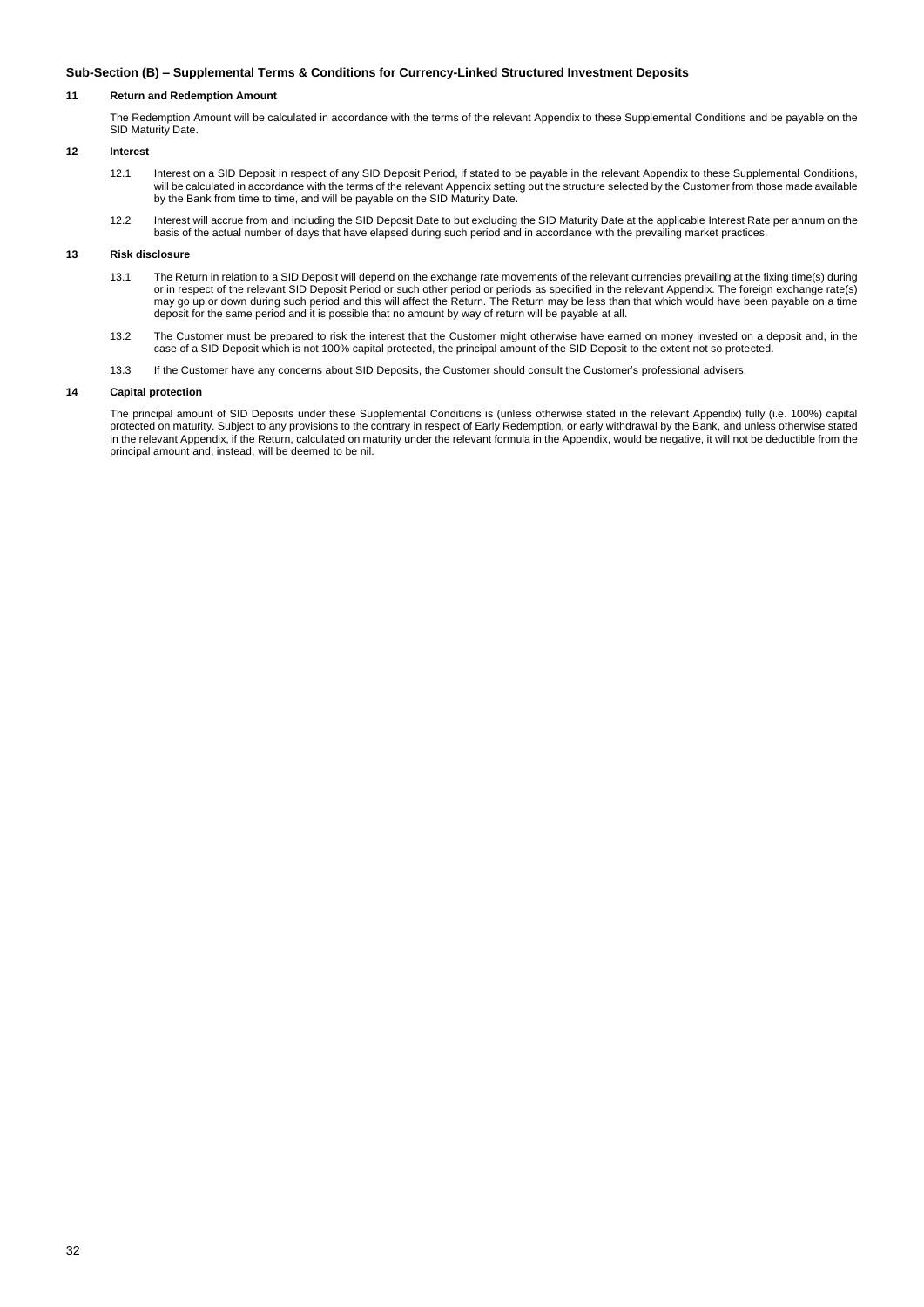## **Sub-Section (C) – Supplemental Terms & Conditions for Interest Rate-Linked Structured Investment Deposits**

## **15 Redemption Amount**

The Redemption Amount in respect of a SID Deposit will be calculated in accordance with the terms of the relevant Appendix and will be payable on the SID Maturity Date or such other day or days as specified in the relevant Appendix.

# **16 Interest**

- 16.1 Interest on a SID Deposit in respect of any SID Deposit Period, if stated to be payable in the relevant Appendix, will be calculated in accordance with the terms of the relevant Appendix setting out the structure selected by the Customer from those made available by the Bank from time to time, and will be payable on the SID Maturity Date of the Deposit or at such other time or times as specified in the relevant Appendix.
- 16.2 Unless otherwise stated in the relevant Appendix, interest will accrue from and including the SID Deposit Date to but excluding the SID Maturity Date at the applicable Interest Rate per annum on the basis of the actual number of days that have elapsed during such period and in accordance with the prevailing market practices.
- 16.3 Where Interest Rate on a SID Deposit is calculated by reference to HIBOR, LIBOR or other reference rate (as such terms may be defined in the relevant Appendix) and the rate is not available for whatever reason, it will be conclusively determined by the Bank in good faith and in a commercially reasonable manner.

# **17 Risk Disclosure**

- 17.1 The Return in relation to a SID Deposit will depend on the interest rate movements of the relevant currencies prevailing at the fixing time(s) during or in respect of the relevant SID Deposit Period or such other period or periods as specified in the relevant Appendix. The interest rate(s) may go up or down during such period and this will affect the Return. The Return may be less than that which would have been payable on a time deposit for the same period and it is possible that no amount by way of return will be payable at all.
- 17.2 The Customer must be prepared to risk the interest that the Customer might otherwise have earned on money invested on a deposit and, in the case of a SID Deposit which is not 100% capital protected, the principal amount of the SID Deposit to the extent not so protected. If the Customer have any concerns about this product, the Customer should consult the Customer's professional advisers.

## **18 Capital Protection**

The principal amount of SID Deposits under these Supplemental Conditions is (unless otherwise stated in the relevant Appendix) fully (i.e.100%) capital protected on maturity. Subject to any provisions to the contrary in respect of Early Redemption, or early withdrawal by the Bank, and unless otherwise stated in the relevant Appendix, if the Return, calculated on maturity under the relevant formula in the Appendix, would be negative, it will not be deductible from the principal amount and, instead, will be deemed to be nil.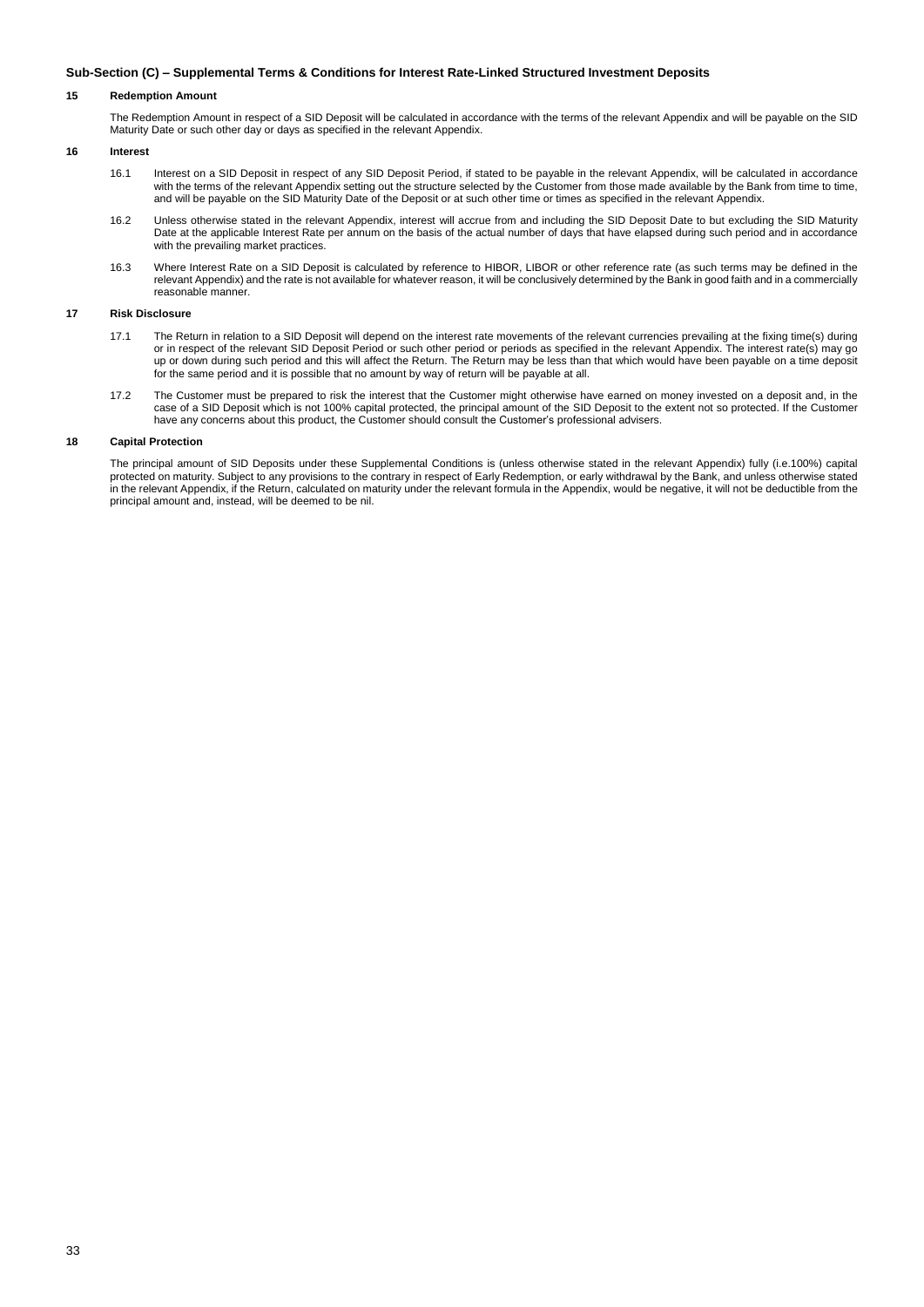# <span id="page-33-0"></span>**Section X Deposit Plus**

### **1 General**

- 1.1 This Section X applies, and only applies, to Time Deposits and Deposit Plus deposits ("**Deposits**"). All Conditions in Section I also apply to Deposits, unless the Bank otherwise agrees. This Section X prevails over the Conditions in Section I to the extent of any inconsistency between them (save for Condition 19 (Collection and Disclosure of Customer Information) of Section I).
- 1.2 The Conditions in this Section X are supplemental to the Conditions for Time Deposits ("**Time Deposit Terms**") in force from time to time and, which, together with the Time Deposit Terms, will apply to all Deposits.
- 1.3 In the event of any conflict between the Conditions in this Section X and the Time Deposit Terms, the Conditions in this Section X will prevail for the purposes of the Deposits.

# **2 Deposits**

- 2.1 Deposits may be made in such currency as the Bank may agree at its absolute discretion. The Bank may impose such additional conditions in relation to any Deposit as the Bank thinks fit in respect of the Deposit Currency and/or the Linked Currency, such additional terms to be contained in the relevant Confirmation.
- 2.2 Each Deposit must be of not less than the minimum amount specified by the Bank from time to time.
- 2.3 The terms of each Deposit will be subject to the terms of each separate Confirmation to be issued in respect of each Deposit. The terms of each Confirmation will be read with these Conditions and the Time Deposit Terms and will be deemed to form a single agreement between the Bank and the Customer. In the event of any conflict between these Conditions, the Time Deposit Terms and a Confirmation, the terms of the Confirmation will prevail.
- 2.4 Any repayment of a Deposit (whether on maturity or otherwise) as provided in Condition 3 of this Section X will be paid to the credit of an account with the Bank in Hong Kong unless the Bank will at its sole discretion agree to the contrary.

# **3 Returns and Currency of Deposit**

- 3.1 On the Maturity Date the Bank will pay to the Customer for value on the Maturity Date, subject as provided below, for the credit of such account with the Bank as the Customer will have nominated in any disposal instructions (or if the Customer has not nominated an account or the nominated account has been closed, such other account of the Customer as the Bank will decide), the principal amount of the Deposit and interest thereon calculated in accordance with Conditions 3.2 and 3.3 of this Section X.
- 3.2 Interest will be calculated on the principal amount of the Deposit on the basis of the number of days in the Interest Period (or which have elapsed prior to any breaking of the Deposit for whatever reason) and the relevant Interest Year.
- 3.3 Interest will accrue at the rate specified in the relevant Confirmation.
- 3.4 The Deposit and interest payable thereon will be repaid in the Deposit Currency where:
	- (a) the Final Exchange Rate is less than or equal to the Conversion Rate, if the Relevant Rate specified in the relevant Confirmation is the amount of the relevant Linked Currency for one unit of the relevant Deposit Currency; or
	- (b) the Final Exchange Rate is greater than or equal to the Conversion Rate, if the Relevant Rate specified in the relevant Confirmation is the amount of the relevant Deposit Currency for one unit of the relevant Linked Currency.
	- The Deposit and interest payable thereon will be repaid in the Linked Currency where:
	- (a) the Final Exchange Rate is greater than the Conversion Rate, if the Relevant Rate specified in the relevant Confirmation is the amount of the relevant Linked Currency for one unit of the relevant Deposit Currency; or
	- (b) the Final Exchange Rate is less than the Conversion Rate, if the Relevant Rate specified in the relevant Confirmation is the amount of the relevant Deposit Currency for one unit of the relevant Linked Currency.

### **4 Withdrawals**

A Deposit may not be withdrawn prior to its Maturity Date without the consent of the Bank. The Bank may at its absolute discretion refuse to give such consent, or impose such conditions as the Bank may determine for the withdrawal of such Deposit, such conditions to include (without limitation) the deduction of such breakage costs as the Bank will determine conclusively acting in good faith. Such breakage costs will include the costs, expenses, liabilities or Losses incurred or suffered by the Bank as a consequence of breaking its hedge, or funding from other sources in respect of the Deposit and/or in respect of the Linked Currency and therefore the total amount repaid on withdrawal may be less than the principal amount of the Deposit.

# **5 No Renewal**

There can be no automatic renewal of Deposits.

### **6 Representations and Warranties**

Any Customer which is a body corporate hereby represents and warrants that it has the authority and power to enter into these Conditions and to make the Deposit, that it has taken all necessary corporate steps to authorise the execution hereof and that the terms hereof are legally binding upon it and are fully enforceable against it.

#### **7 Waiver**

No act or omission by the Bank will affect its rights, powers or remedies hereunder or any further or other exercise of such rights, powers or remedies.

### **8 Force Majeure**

If the Bank is prevented from, hindered or delayed by reason of force majeure or act of state, in the performance of any of its obligations under these Conditions or any Confirmation, the Bank will not be under any liability to the Customer for any loss, damage, cost or expense incurred by the Customer due to the inability or failure of the Bank to perform any such obligation.

# **9 Invalidity, Illegality or Unenforceability**

In the event that any one or more of the provisions contained in these Conditions or any Confirmation should be held invalid, illegal or unenforceable in any respect, the validity, legality and enforceability of the remaining provisions hereof or thereof will not in any way be affected or impaired thereby.

## **10 Certificates**

The Bank's certificate as to the amount of any sum payable by the Bank or to the Bank pursuant hereto will be conclusive save in the case of manifest error.

# **11 Tax**

Any return, principal and/or interest will be paid subject to any deduction or withholding in respect of tax required to be made by law. The amount of tax deducted (if applicable) will be advised each time any return, principal and/or interest is paid.

# **12 Risk Disclosure Statement**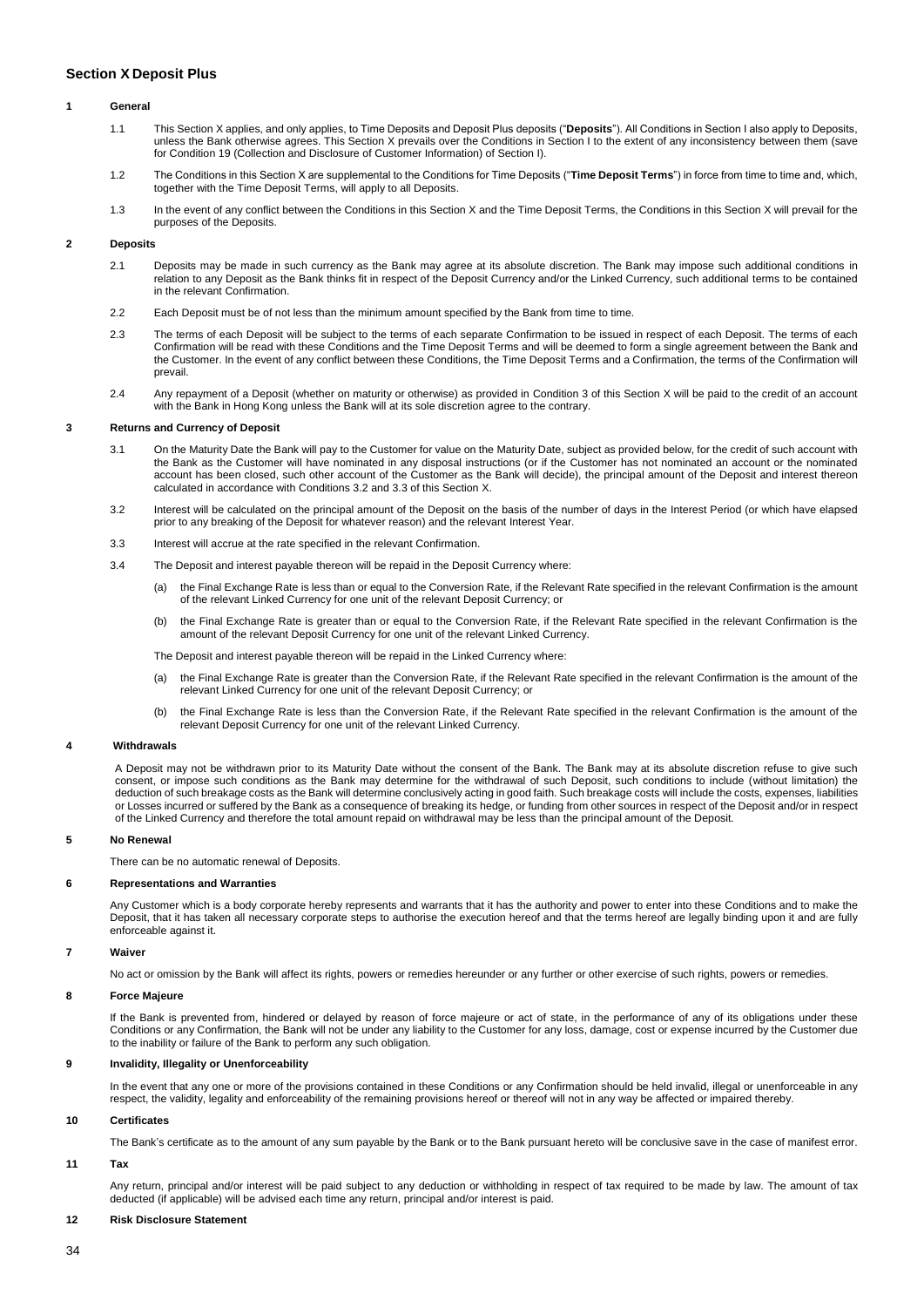The net return on the Deposit will depend upon market conditions prevailing at the Fixing Time on the Fixing Date. The Customer must be prepared to risk any loss as a result of depreciation in the value of the currency paid. Such loss may offset the interest earned on the deposit and may even result in losses to the principal amount of the Deposit. If the Customer has any concerns about this product the Customer should consult its professional advisers.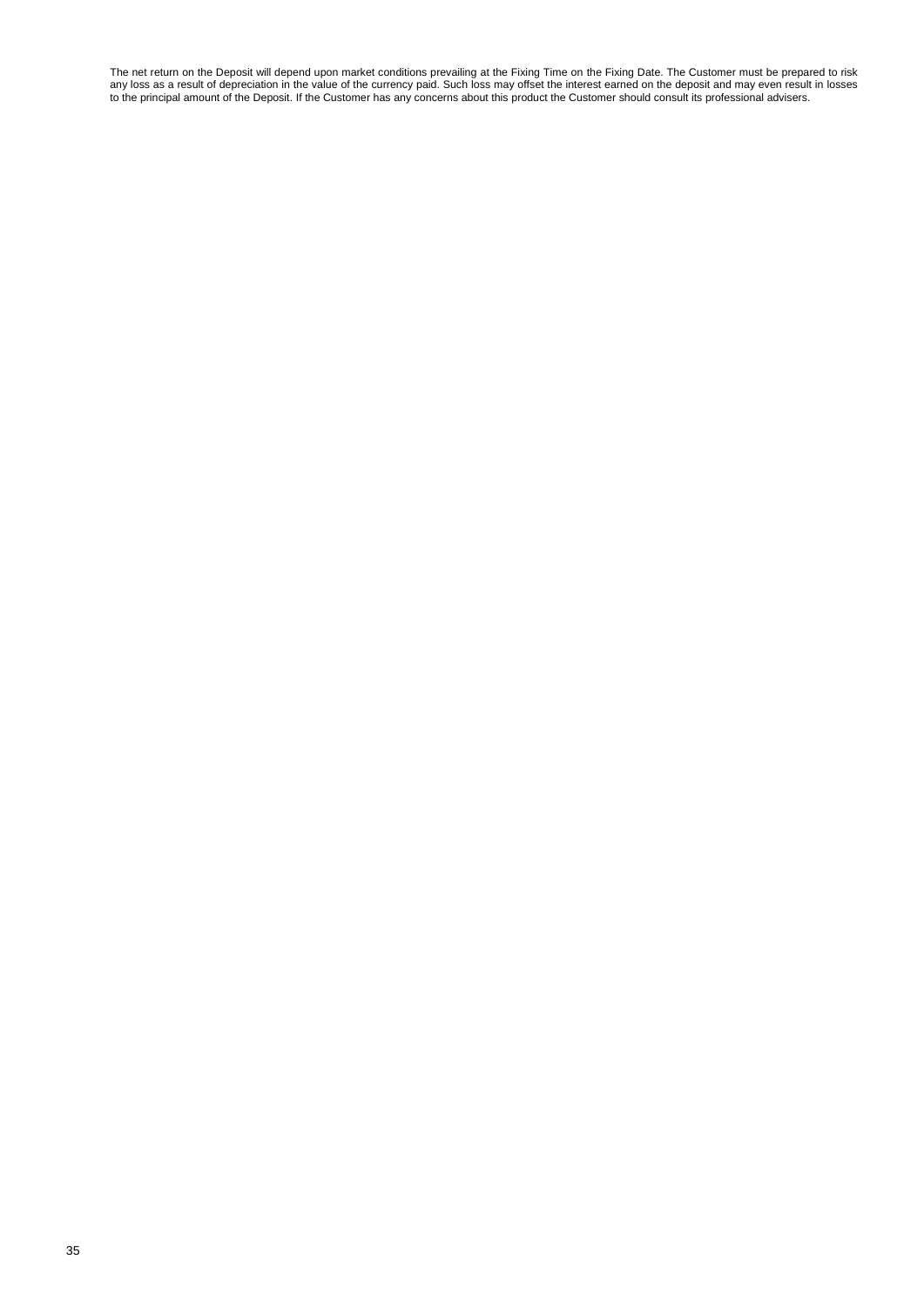# <span id="page-35-0"></span>**Section XI Investment Services Account**

### **1 Authority**

The Bank is hereby appointed and authorised by the Customer on the conditions set out below, as may be amended from time to time, to provide the Services. This Authority may be revoked at any time by the Customer pursuant to Condition 15 (Termination of Investment Services Account) of this Section XI.

# **2 Investment Services**

- *Scope of Investment Services*
- 2.1 In relation to the purchase and/or sale of any product:
	- (a) the Bank may solicit the sale of or recommend a product to the Customer in accordance with Conditions 2.5(a) or (c) of this Section XI; and/or
	- (b) the Customer may enter into the transaction without or inconsistent with any solicitation or recommendation from the Bank in accordance with Condition 2.5(d) of this Section XI.
- 2.2 The Bank does not provide advisory services and therefore does not assume any advisory duty of care or obligation in the solicitation of the sale or recommendation of any product other than to ensure reasonable suitability as set out in Conditions 2.5(a) and (c) of this Section XI.
- 2.3 Making available to the Customer any advertisements, marketing or promotional materials, market information or other information relating to a product or service shall not, by itself, constitute solicitation for the sale or recommendation of any product or service.
- 2.4 Unless otherwise specified in these Conditions or in the other terms and conditions in relation to any product:
	- (a) the Bank does not advise on personalised asset allocation, investment portfolio and investment strategy; and
	- (b) the Bank does not have any obligation to make available any service or provide advice in relation to the purchase or sale of products which the Bank does not distribute or offer to its customers.

*Transactions entered into with the Bank to buy or sell products*

- 2.5 (a) If the Bank solicits the sale of or recommends any Financial Product to the Customer, the Financial Product must be reasonably suitable for the Customer having regard to its Customer Financial Information.
	- (b) No other provision of these Conditions or any other documents the Bank may ask the Customer to sign and no statement the Bank may ask the Customer to make derogates from Condition 2.5(a) of this Section XI.
	- (c) If the Bank solicits the sale of or recommends any investment product not being a Financial Product (other than an insurance product) to the Customer, the Bank will also ensure that the product is reasonably suitable for the Customer based on the Bank's suitability assessment. In its assessment, the Bank will take into account the Customer's financial situation, investment experience and/or investment objectives, if it is required by applicable regulatory requirements.
	- (d) If the Customer enters into a transaction with the Bank to buy and/or sell a product without or inconsistent with any solicitation or recommendation from the Bank, the Bank will not have any obligation or duty to assess whether or ensure that the product is suitable for the Customer. The Customer acknowledges and agrees that it is the Customer's sole responsibility to assess and to satisfy the Customer that the transaction is appropriate for the Customer.
	- Except as set out in Condition 10.4 of this Section XI, the Bank is not liable for any loss (including indirect or consequential loss), cost or damage of any kind incurred or suffered by the Customer or any other person with respect to or arising out of any transactions which fall under Condition 2.5(d) of this Section XI.
- 2.6 By entering into a transaction with the Bank to buy or sell a product, the Customer confirms that any information the Customer provides to the Bank (including its Customer Financial Information) is complete, accurate and up-to-date. When the Bank assesses suitability, the Bank will rely on the Customer's confirmation.
- 2.7 Before the Customer enters into a transaction with the Bank to buy and/or sell a product, the Customer should:
	- (a) consider the Customer's own circumstances and understand the product's features, conditions and risks, and the Customer should contact the Bank if the Customer has any questions on the product;
	- (b) note that the Bank has no ongoing responsibility to ensure that a product the Bank has solicited the sale of or recommended to the Customer remains suitable for the Customer;
	- (c) note that if circumstances relating to the Customer, such product, such product's issuer or general market conditions change, such product may no longer be suitable for the Customer; and
	- (d) note that the Bank does not provide legal, tax or accounting advice on the Customer's investments, and the Customer should therefore consider obtaining independent professional advice (including legal, tax and accounting advice) about the Customer's investments where necessary.
- 2.8 Conditions 2.5 to 2.7 of this Section XI take effect on 8 June 2017 ("**Effective Date**"), and apply to:
	- (a) any solicitation and/or recommendation of a product the Bank makes to the Customer on or after the Effective Date, provided that the Customer enters into a transaction with the Bank to buy and/or sell such product following the Bank's solicitation and/or recommendation; and
	- (b) any transaction the Customer enters into with the Bank to buy and/or sell a product without or inconsistent with any solicitation or recommendation from the Bank on or after the Effective Date.

*Refusal to perform investment services*

- 2.9 The Bank is hereby appointed and authorised to perform all or any of the following investment services but reserves the right to refuse to do so if, in its opinion, there are grounds for such refusal:
	- (a) to purchase or subscribe for any type of Securities or other investment in accordance with the Customer's Instructions;
	- (b) to sell or otherwise dispose of Securities and to deal with the proceeds, in each case in accordance with the Customer's Instructions;
	- (c) to deliver the documents of title and any other instruments relating to such Securities to the Customer or to the order of the Customer in accordance with any Instruction but at the risk of the Customer; and
	- (d) to provide credit facilities from time to time at the discretion of the Bank.

*Bank as custodian*

2.10 In the event the Bank performs custodian services, the Bank holds any Securities as custodian only and is not responsible for giving any advice or recommendation in respect of such holdings, nor is the Bank liable to the Customer for any depreciation in value of any Securities and investment.

**3 Custodian Services**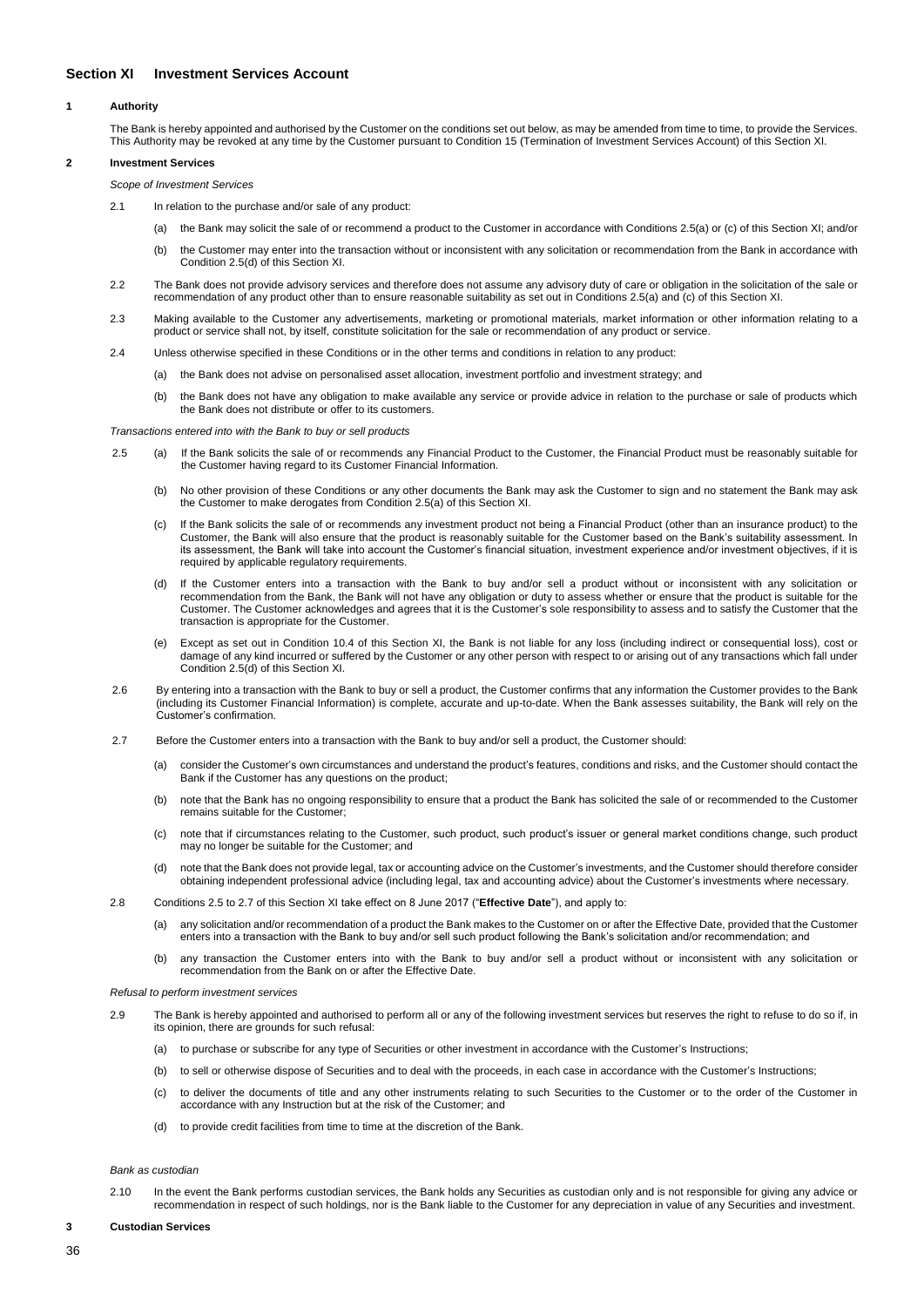- 3.1 The Bank is hereby appointed and authorised to perform all or any of the following custodian services but reserves the right to refuse to do so if, in its opinion, there are grounds for such refusal:
	- (a) to hold or to arrange for Securities to be held in safe custody;
	- (b) to hold bearer instruments in that form and to register other instruments in the name of the Bank or any other person appointed by it;
	- (c) where Securities are registered in the name of the Bank or any other person appointed by it and have been deposited under these Conditions, to notify the Customer of information received by the Bank which requires action to be taken by the Customer in relation to such Securities and to request, collect, receive and make payments or distributions attributable to such Securities arising from acquisition, ownership, disposal, conversion, exchange or otherwise.
- 3.2 In providing the Investment Services, the Bank will:
	- (a) maintain a Cash Account and a Securities Account or accounts and will credit all income and proceeds derived from the Securities to the Cash Account; and
	- (b) maintain records which identify the Securities which records will segregate such Securities from other assets held by the Bank for its own account and for the account of other customers.
- 3.3 No Security may be deposited with the Bank under these Conditions unless it is either:
	- (a) beneficially owned by and registered in the name of the Customer (or jointly by all of them where there is more than one person making up the Customer) or is accompanied by such transfer documents and/or Instructions as the Bank may require to transfer the beneficial ownership to the Customer (or jointly to all of them where there is more than one person making up the Customer); and
	- (b) in addition to any transfer documents and/or Instructions required by Condition 3.3(a) of this Section XI, the Securities for depositing will also be accompanied by such transfer documents and Instructions as the Bank may require to enable the Bank to transfer such Securities into the name of the Bank or the Bank's nominee; and
	- (c) any fees, expenses, duties or other sums payable in respect of any transfer under Condition 3.3(a) and/or Condition 3.3(b) of this Section XI will be payable by the Customer and will be fees and expenses payable under Condition 12 of this Section XI. The Bank may refuse to accept the deposit of any Securities until such sums have been paid.
- 3.4 All Securities delivered, purchased or held pursuant to these Conditions will be held in the name of the Bank, as nominee, or by the Bank's nominee or the CCASS nominee for one or more accounts of the Bank as a CCASS participant as the Bank in its complete discretion may deem fit. For the purposes of settlement of any purchase or sale of any Securities and/or for the purposes of transacting any Corporate Action, the Bank may transfer Securities between such entities.

### **4 Provision of Services**

- 4.1 The Bank is authorised, at its discretion, to take such steps as it may consider expedient to enable it to provide the Investment Services and to exercise its powers under these Conditions, including the right:
	- (a) to comply with any law, regulation, order, directive, notice or request of any government agency (whether or not having the force of law) requiring the Bank to take or refrain from action and nothing herein will remove, exclude or restrict any rights of the Customer under such law;
	- (b) on behalf of the Customer, to withhold and/or make payment of any taxes or duties payable on or in respect of the Securities;
	- (c) not to notify the Customer of any Corporate Action information received by the Bank referred in Condition 3.1(c) of this Section XI;
	- (d) in the absence of or delay in receiving Instructions from the Customer in response to a notification and request in accordance with Condition 3.1(c) of this Section XI, to act or refrain from acting in accordance with the default option as specified in the notification and request;
	- (e) to co-mingle the Securities with the property of other owners;
	- (f) to return to the Customer Securities which may not have the same serial number or identification as those originally deposited with or received by the Bank; and
	- (g) to participate in and to comply with the rules and regulations of any depository and system which provides central clearing and settlement facilities in respect of Securities and to hold the Securities in any such depository or system without the Bank incurring any liability for any acts or omissions on the part of the manager or operator of such system or depository.
- 4.2 Where any Securities are held in the Bank's name or the name of any nominee of the Bank, unless the Bank receives an Instruction (which will be deemed to include the default option specified in any notification and request for Instructions), the Bank will not attend any meeting or exercise any voting or other rights including the completion of proxies.
- 4.3 The Bank may appoint any other person as its nominee or agent to perform any of the Investment Services on its behalf and may delegate any of its powers under these Conditions to such person but, in such a case, the Bank will remain liable for the negligence or wilful default of any such appointee as if no such appointment had been made.
- 4.4 In performing the Investment Services, the Bank will exercise the same degree of care as it exercises in respect of its own property save as may otherwise be provided in these Conditions.
- 4.5 The Bank is authorised to disclose any information it has concerning the Customer, any Securities and the Investment Services to any other person appointed by it in connection with the Investment Services.
- 4.6 Where the Bank accepts foreign listed Securities, the Bank will have no duty to ascertain the nationality of the owner of the Securities or whether Securities deposited are approved for foreign ownership unless specifically instructed by the Customer.

### **5 Reports Statements and Information**

- 5.1 The Bank will provide the Customer with such reports and statements concerning the Securities at least on a monthly basis and on request by the Customer.
- 5.2 The Bank and the Customer hereby undertake to notify the other in the event of any material change to any information provided to the other in connection with this Investment Services Account.
- 5.3 After effecting a securities transaction, the Bank will make available the essential features of the transaction as soon as reasonably possible through such means or mediums provided by the Bank from time to time. The Customer will check the essential features of the securities transaction by himself through such means or mediums provided by the Bank. The Customer accepts that the Bank is not obliged to confirm with the Customer the essential features of the securities transaction otherwise than in accordance with the foregoing.
- 5.4 The Bank will provide a contract note to the Customer in accordance with applicable regulatory requirements after effecting a securities transaction. Where the contract note refers to a settlement date, if settlement cannot take place on that date because a gale warning or black rainstorm warning is in force on that date, the settlement date will be deferred to the next trading day.

## **6 Instructions**

6.1 The Bank is authorised but not obliged to act on Instructions given, or purported to be given by the Customer or any of them where the Customer comprises more than one person. Instructions may be given during the times advised by the Bank to the Customer which the Bank may vary from time to time.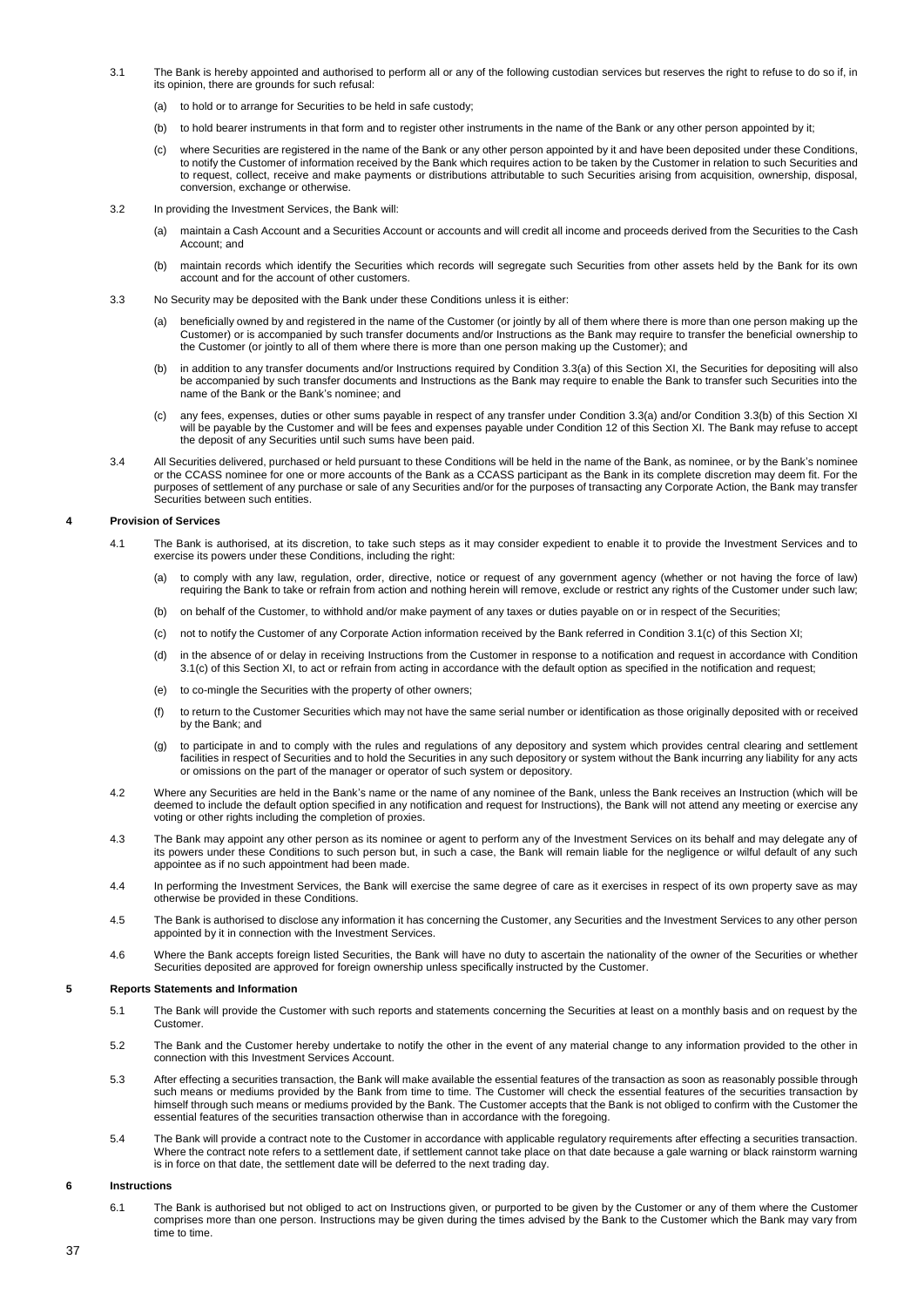- 6.2 The Bank may, at its discretion, accept Instructions reasonably believed by it to have emanated from the Customer in which case, if it acts in good faith on such Instructions, such Instructions will be binding on the Customer and the Bank will not be liable for doing so, whether or not the Instructions were given by the Customer and the Bank will not be under any duty to verify the identity of the person(s) giving those Instructions.
- 6.3 The Bank will not be under any obligation to accept any Instruction to purchase any Securities unless:
	- (a) there are sufficient monies held in cleared funds and/or due to be received under any sale of Securities transaction(s) to the credit of the Cash Account to meet any purchase price together with any estimated expenses to be incurred in connection with such purchase; or
	- (b) there are sufficient available credit facilities provided by the Bank to meet such purchase price and expenses and all terms and conditions relating to such facilities have or will have been satisfied in the opinion of the Bank.
- 6.4 The operation of the Cash Account, in particular the manner in which and the times during which credits to and withdrawals from the Cash Account may be made, may be subject to restrictions as advised by the Bank to the Customer which the Bank may vary from time to time.
- 6.5 The Bank will not be under any obligation to act on any Instruction to sell any Securities unless sufficient amount of such Securities are held in the Bank's nominee name, or that of the Bank's nominee and/or due to be credited to the Securities Account under any purchase transaction(s) which are not subject to any charge, lien or other security interest in favour of any person including the Bank.
- 6.6 Any Instruction for the purchase or sale of any Securities will only be accepted if it is for completion on the day of Instruction if it is received before the relevant 'cut-off' time as provided in Condition 6.7 of this Section XI. Where for whatever reason such Instruction has not been executed (or any unexecuted part of any such Instruction in the case of a partially executed Instruction), it will be deemed to lapse at the expiry of the trading date specified in any such Instruction. If the date of Instruction is a public holiday, the Bank will execute the Instruction on the first Business Day thereafter.
- 6.7 Any Instruction for the sale or purchase of any Securities for execution on the date of Instruction must be received before any relevant 'cut-off' time in respect of any relevant exchange or market.
- 6.8 All other Instructions will be given so as to allow the Bank sufficient time to comply.

## **7 Bank's Duties – Instructions**

The Bank will act on Instructions as soon as reasonably possible but will not be liable for any loss, damage or expense or consequential loss, damage or expense suffered by the Customer (including without limitation any loss, damage or expense suffered or incurred as a result of any change in the price of any Securities between the time of giving or receipt of any Instruction to or by the Bank and the time at which such Instruction is acted on) by virtue of any delay in acting on any Instruction or any partial completion of or failure or inability to act on any Instruction for whatsoever reason unless such delay is caused by the Bank's negligence (including without limitation any failure or error of any computer or electronic system or equipment).

## **8 Purchase and Sale Instruction**

- 8.1 On receipt of any Instruction to purchase Securities pursuant hereto the Bank acting in good faith will forthwith calculate the sums required to meet such purchase Instruction plus an estimate of the sums required to meet any tax, duty or other expenses in connection with such purchase. Following such calculation the following provisions will apply:
	- (a) The Bank will be entitled to set off over an amount equivalent to such sum available in the Cash Account or any other account maintained by the Customer or any of them with the Bank (in the form of credit balance and/or credit facility) against all actual or contingent liabilities incurred by the Bank as a consequence of the said Instruction including any liability to pay the purchase price and other expenses to any third party.
	- (b) Until completion of the said purchase the Customer will not be entitled to withdraw all or any part of the said amount and the said amount will not constitute a debt owed by the Bank to the Customer.
	- (c) The Customer hereby charges the said amount in favour of the Bank as security for the Bank's actual or contingent liabilities in respect of the said purchase monies and anticipated purchase expenses.
- 8.2 On receipt of any Instruction to sell Securities pursuant hereto, the Bank will be entitled to debit the Securities Account with the relevant Securities on or (at the Bank's sole discretion) at any time before completion of the said sale. The Customer acknowledges that the Customer will not be entitled to withdraw or in any way deal with all or any part of such relevant Securities (which will be held on trust for the Bank) until completion of the said sale.

### **9 Cancellation of Instructions**

The Bank will not be obliged to act on any Instruction for cancellation, variation or amendment of any Instruction already given to the Bank nor be responsible or liable to the Customer for any loss or expense suffered or incurred by the Customer if the original Instruction has already been completed or in the opinion of the Bank, the Bank has insufficient time or is unable to act on such Instruction to cancel, vary or amend the original Instruction.

## **10 Limitations on Liability and Indemnity**

- 10.1 The provision of the Investment Services does not constitute the Bank a trustee and the Bank will have no trust or other obligations in respect of the Securities except those contained in these Conditions.
- 10.2 The Bank is under no duty to examine or verify the validity of the ownership of or title to any Securities and will not be liable in respect of any defect in ownership or title.
- 10.3 Neither the Bank nor any of its market information providers will be liable for any taxes or duties payable on or in respect of the Securities nor for the management of or any diminution in the value of the Securities.
- 10.4 The Bank will not be liable for losses of any kind which may be incurred by the Customer as a result of the provision of the Services by the Bank in accordance with Instructions or the Customer's failure to provide complete, accurate and up-to-date information requested by the Bank in discharging its regulatory or legal duties (including but not limited to the Customer Financial Information under Condition 2.5 of this Section XI); nor, in any other case (including without limitation any delay, error or failure in making available the essential features of a securities transaction as provided in Condition 5.3 of this Section XI), unless due to the negligence or wilful default of the Bank or any other person appointed by it or their respective officers or employees.
- 10.5 The Customer will indemnify the Bank, its market information providers, any other person appointed by it and their respective officers and employees against all claims, liabilities, damages, losses, costs and expenses of any kind which may be incurred by any of them and all actions or proceedings which may be brought by or against any of them in connection with the provision of the Investment Services and/or as a result of any default by the Customer in the performance of these Conditions (including without limitation to the generality of the foregoing, any costs incurred or actions or proceedings brought as a result of the Customer failing to maintain sufficient Securities in the Securities Account) and/or the enforcement of these Conditions and/or the Customer's failure to provide complete, accurate and up-to-date information requested by the Bank in discharging its regulatory or legal duties (including but not limited to the Customer Financial Information under Condition 2.5 of this Section XI) unless due to the negligence or wilful default of the Bank, any other person appointed by it or their respective officers or employees and this indemnity will continue despite the termination of these Conditions.
- 10.6 The Bank may at its discretion and subject to any conditions it may require agree to include in the Securities, Securities which are not fully paid. Where such Securities are included in the Securities, the Customer will indemnify the Bank and any other person appointed by the Bank against all claims, liabilities, damages, costs and expenses of any kind which may be incurred by them as a result. In particular (but without limitation) the Customer agrees to pay to the Bank on demand or as specified by the Bank the amount of any call received by the Bank or any such person in respect of any such Securities:
	- It is the Customer's sole responsibility to handle and/or fulfil any local, overseas or worldwide tax issues, liabilities and/or obligations under all applicable laws (including, without limitation, tax reporting, filing relevant tax return(s), paying any applicable tax and dealing with any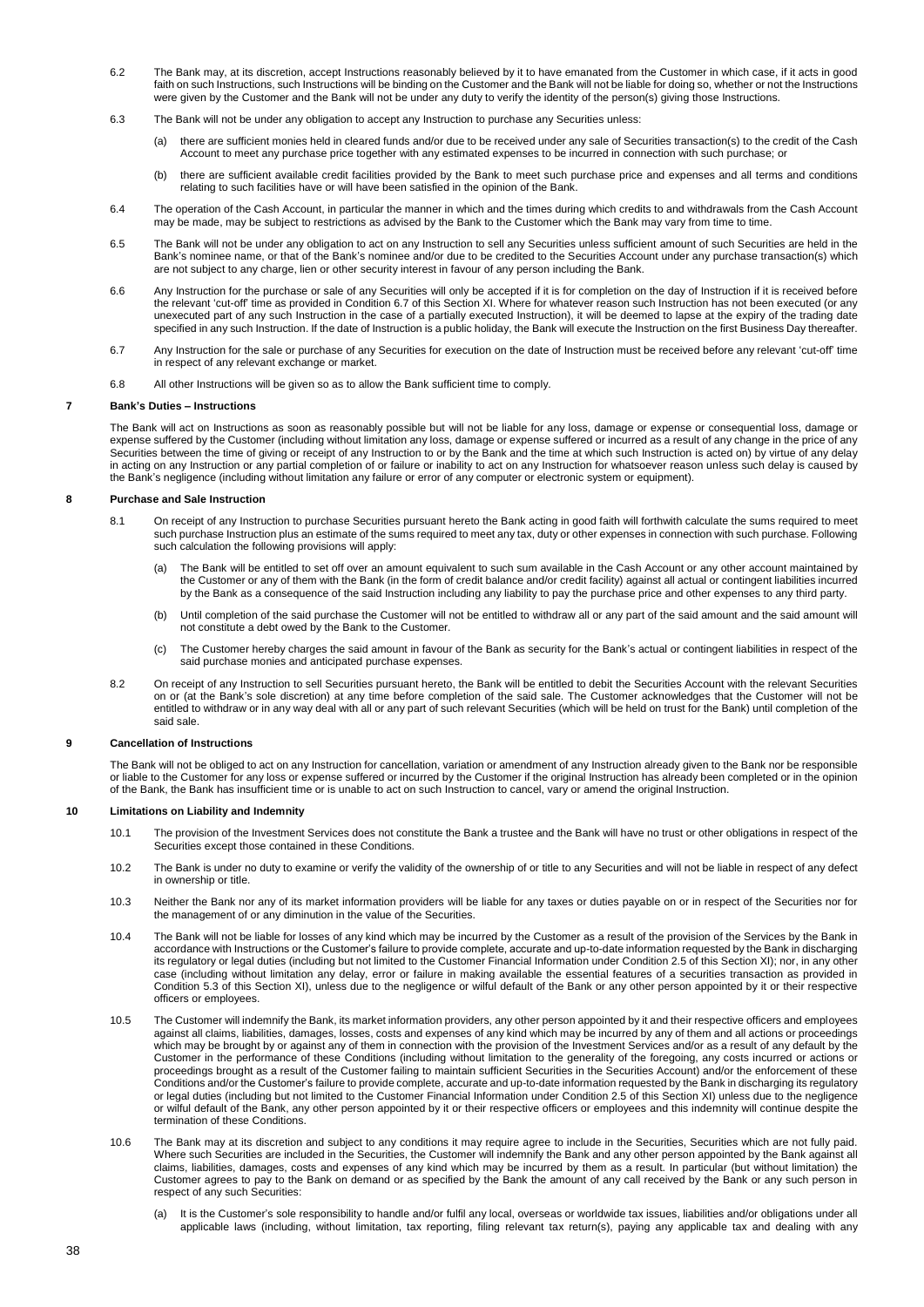application for Tax Reclaim Arrangement) arising from or in connection with trading, holding, disposing of or otherwise dealing with Securities or investment via the Bank. Customers must seek independent professional advice from their own tax advisors to determine their tax position, liabilities and obligations in relation to the relevant Securities or investments. The Bank assumes no responsibility for advising on or handling such tax issues, liabilities and/or obligations nor will the Bank provide any service or assistance in this regard. In this Condition 10.6, **"Tax**  Reclaim Arrangement" means any tax refund, tax concession, tax differences reclaim, preferential tax treatment or the like, including any tax credit or refund or a reduced tax rate or preferential tax treatment on interest, dividend, or any other distribution, proceeds or gains from any investment or transaction contemplated under this Section XI and any tax differences reclaim as a result of any change of nationality or domicile or tax residency.

- (b) In particular, the Customer agrees and accepts that, unless otherwise specified by the Bank, in no circumstances will the Bank or any of its nominees, custodians and/or agents be under any obligation or responsibility to apply for, or assist in the application for, any Tax Reclaim Arrangement that may be available to the Customer. The Customer agrees and accepts that neither the Bank nor its nominees, custodians and/or agents will be held liable for the loss of Tax Reclaim Arrangement or any other losses, damages, costs and/or expenses incurred or suffered by the Customer in this regard.
- (c) Notwithstanding the above but without prejudice to the full force of the foregoing provisions, if the Bank so requests at its absolute discretion, the Customer will complete, provide information, sign and file any tax forms, certificates or documents which the Bank or any of its nominees, custodians and/or agents is required by any tax authority of any applicable jurisdiction to submit in respect of the Customer in connection with any investment or transaction made on behalf of the Customer pursuant to these Conditions. The Customer agrees to cooperate with the Bank, its nominees, custodians and/or agents and provide the necessary information and assistance to them or any of them for such purposes.

### **11 Customer Representations and Warranties and Acknowledgements**

- 11.1 The Customer represents and warrants as follows:
	- (a) that the Customer is not resident or incorporated in a country where there is any restriction on the Customer's purchase of any Securities. If the Customer becomes resident in any such country or is otherwise subject to such restrictions, the Customer will inform the Bank immediately and will if so required by the Bank sell or redeem any such restricted Securities;
	- (b) that the Customer when purchasing or dealing in any Securities will ensure that the Customer is not subject to, and is not acting on behalf of any person who is subject to any prohibition against the purchase or dealing in any such Securities; and
	- (c) that the Customer is acting as principal in relation to the Investment Services.
- 11.2 The Customer acknowledges the following risk disclosure statements:
	- (a) Risk of Securities Trading. The prices of Securities fluctuate, sometimes dramatically. The price of a Security may move up or down, and may become valueless. It is as likely that losses will be incurred rather than profit made as a result of buying and selling Securities.
	- (b) Risk of Trading Growth Enterprise Market Stocks. Growth Enterprise Market ("**GEM**") stocks involve a high investment risk. In particular companies may list on GEM with neither a track record of profitability nor any obligation to forecast future profitability. GEM stocks may be very volatile and illiquid. There may be risks arising out of the emerging nature of GEM Companies and the business sectors or countries in which the companies operate. The Customer should make the decision to invest only after due and careful consideration. The greater risk profile and other characteristics of GEM mean that it is a market more suited to professional and other sophisticated investors. Accordingly, the Customer needs to have access to up-to-date information on GEM-listed companies. Current information of GEM stocks may only be found on the internet website operated by The Stock Exchange of Hong Kong Limited. Companies listed on GEM are usually not required to issue paid announcements in gazetted newspapers. This risk disclosure statement does not purport to disclose all the risks and other significant aspects of GEM. The Customer should undertake the Customer's own research and study on the trading of Securities on GEM before commencing any trading activities. The Customer should seek independent professional advice if the Customer is uncertain of or has not understood any aspect of this disclosure statement or the nature and risks involved in trading of GEM stocks.
	- Risk of Client Assets Received or Held Outside Hong Kong. Securities that are foreign listed securities and are held outside Hong Kong are subject to the applicable laws and regulations of the relevant overseas jurisdiction that may be different from the Securities and Futures Ordinance (Cap. 571) of the Laws of Hong Kong and the rules made thereunder in Hong Kong. Consequently, such Securities may not enjoy the same protection as that conferred on Securities received or held in Hong Kong.

### **12 Fees and Expenses**

- 12.1 The Customer will pay fees to the Bank for the provision of the Investment Services as is advised to the Customer by the Bank upon the opening of this Investment Services Account and as may be varied upon 30 days prior notice to the Customer.
- 12.2 The Customer will also pay to the Bank all other expenses incurred by the Bank or any other person appointed by it in the provision of the Investment Services. A certificate as to the nature and amount of such expenses issued by the Bank will be conclusive evidence against the Customer of such expenses.
- 12.3 Without prejudice to any other rights under these Conditions if any of the fees and expenses referred to in Conditions 12.1 and 12.2 of this Section XI or incurred or owing pursuant to these Conditions remain outstanding after they have become due and payable the Bank will be entitled to debit automatically and/or set off against any account of the Customer with the Bank in or towards settlement.

### **13 Power to Debit**

In addition to any other rights the sums payable in respect of any transaction, including the payment of any fee payable to the Bank or any person employed by the Bank may be debited to the Cash Account and in the event that such debiting causes such account to be overdrawn then interest will be payable at such rate as the Bank will determine and will in the absence of agreement to the contrary be repayable on demand. Any sale proceeds, dividend received by the Bank in respect of the Services will be credited to the Cash Account.

## **14 Commission**

The Customer agrees that the Bank may accept from any stockbroker(s) or underwriter(s) or any other third party engaged in any transaction authorised in accordance with these Conditions any rebate or reallowance of any brokerage or commission payable in respect thereof. The Customer further agrees that the Bank will be entitled to retain any interest generated on any payment(s) made by/to the Customer pending transfer to the Cash Account (or any other account maintained by the Customer or any of them with the Bank) or to stockbrokers, underwriters and/or fund houses to effect an Instruction hereunder.

## **15 Termination of Investment Services Account**

- 15.1 The provision of the Services may be terminated by the Bank giving not less than 30 days' notice in writing to the Customer or by the Customer revoking its Authority by giving not less than 30 days' notice in writing to the Bank.
- 15.2 The Bank may also by giving notice in writing to the Customer any time (save in the case of any event referred to in sub-clause (f) below when no such notice need to be given) on the occurrence in the opinion of the Bank of any of the following events exercise any or all of the rights contained in Conditions 15.3 and 15.4 of this Section XI and/or terminate or suspend the Investment Services or any part thereof with immediate effect:
	- (a) any breach of these Conditions by the Customer; or
	- (b) any failure by the Customer or any of them to pay monies of whatever nature when due under these Conditions, to pay any purchase monies when due, or to pay when due any other monies payable by the Customer to the Bank of whatever nature; or
	- (c) the filing of a petition in bankruptcy, winding up or the commencement of any analogous proceedings against the Customer or any of them; or
	- (d) the levying of any attachment against the Cash Account or any of the Securities; or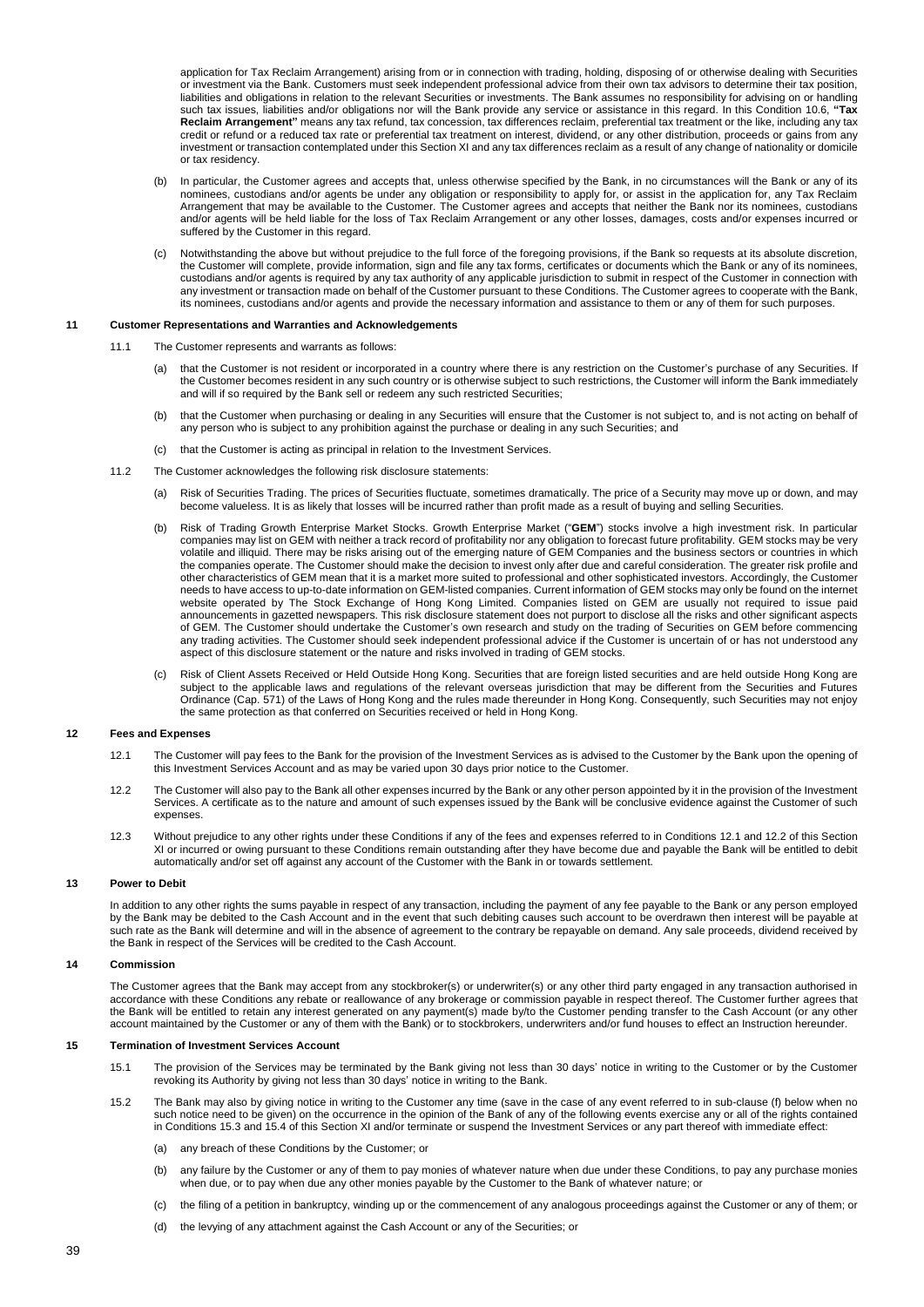- (e) any dispute or proceedings between any of the persons making up the Customer where there is more than one; or
- (f) any other matter or event including any regulatory requirement which in the opinion of the Bank renders termination necessary or advisable in the interests of the Bank.
- 15.3 On the occurrence of any of the events described in Condition 15.2 of this Section XI the Bank may at its discretion:
	- (a) cancel any outstanding Instruction(s); or
	- (b) close any outstanding contracts entered into on behalf of or with the Customer; or
	- (c) exercise any of its rights under Condition 15.4 of this Section XI.
- 15.4 As provided in Conditions 15.2 and 15.3(c) of this Section XI the Bank may at its discretion without prejudice to any other rights under these Conditions or any other agreements:
	- (a) without prior notice to the Customer set off over or withhold any monies held to the credit of the Cash Account or resulting from the sale of any Securities in respect of any other monies due, owing or payable to the Bank by the Customer of whatever nature, including all sums payable pursuant to these Conditions; or
	- (b) without notice to the Customer combine or consolidate the Cash Account with any other account(s) held by the Customer with the Bank.
- 15.5 Any termination of the Investment Services Account and any withdrawals of the Securities, whether or not following termination of the Investment Services Account will be without prejudice to the right of the Bank to settle any transactions entered into or to settle any liability incurred by the Customer under these Conditions or by the Bank on behalf of the Customer prior to termination.

# **16 Prices**

- 16.1 Prices of Securities listed on the Hong Kong Stock Exchange are provided by The Stock Exchange of Hong Kong Limited and prices of unit trusts are provided by the related fund houses. While the Bank and its market information providers endeavour to ensure the accuracy and reliability of the prices quoted, no guarantee as to their accuracy is given and no liability (whether in tort or contract or otherwise) is accepted for any loss or damages arising from any inaccuracies or omissions.
- 16.2 Any price of any Securities quoted by the Bank in response to any enquiry by the Customer is for reference only and will not be binding on the Bank or any of its market information providers. The Bank will be entitled to act on any Instruction for the sale and purchase of any Securities even if the price of such Securities has changed to the disadvantages of the Customer between the time of receipt of such Instruction and the time at which the Bank or its agent completes any such sale or purchase.
- 16.3 No Customer who has obtained quotes of the prices of any Securities from the Bank will:
	- (a) disseminate such quotes (or any part thereof) to any other person;
	- (b) use or permit the use of such quotes (or any part thereof) for any illegal purpose;
	- (c) use such quotes (or any part thereof) other than for the Customer's own personal use; or
	- (d) use such quotes (or any part thereof) in relation to any trading or dealing of Securities otherwise than through the Bank.

### **17 Customer Consent to Lend Securities**

- 17.1 In case the Customer expressly gives consent to the Bank to lend Securities owned by the Customer, the Bank will remain fully liable for the return of equivalent Securities to the Investment Services Account of the Customer free of any encumbrances or liens of any nature.
- 17.2 The term of the Customer's consent to lend Securities under Condition 17.1 of this Section XI will be for a period of twelve (12) months and may be renewed by the Customer's written consent on its anniversary for, in each instance, a further twelve (12) months.

## **18 No Fiduciary Relationship**

Where the bank acts as custodian or has discretion in managing the Customer's assets (if any), notwithstanding any other provisions contained in these Conditions or any other arrangements the Customer has with the Bank, the Customer acknowledges that:

- 18.1 such services provided by the Bank do not constitute a fiduciary relationship between the Bank and the Customer; and
- 18.2 the Bank shall, in no circumstances, be required to undertake any action that could possibly characterise the Bank as a fiduciary to the Customer.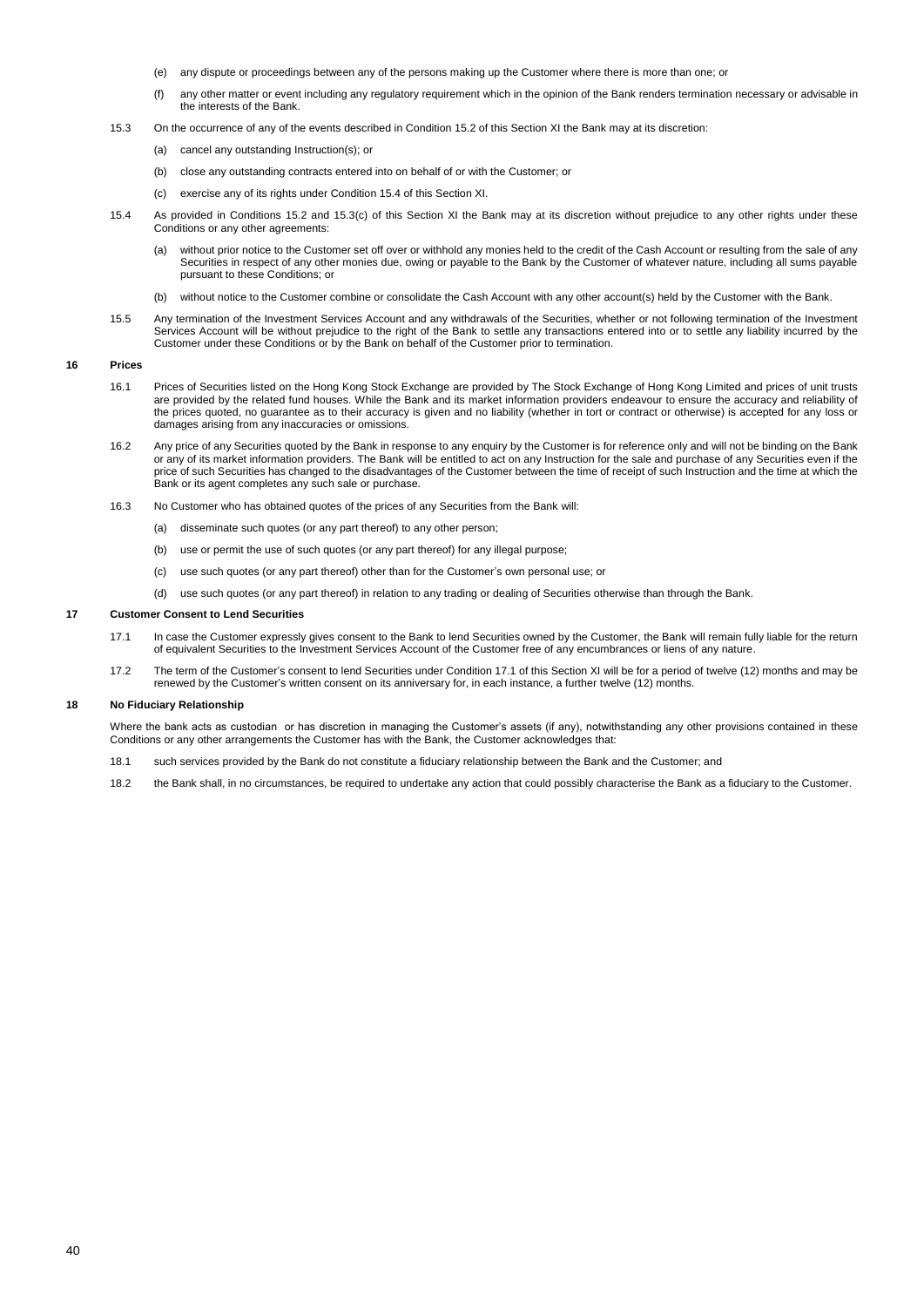# <span id="page-40-0"></span>**Section XII Business Internet Banking**

## **1 General**

1.1 The Business Internet Banking Service will be made available to the Customer subject to these Conditions.

## **2 Business Internet Banking Service**

- 2.1 The Customer, acting through Customer Delegate(s), may access the Business Internet Banking Service through the hsbc.com Site.
- 2.2 The Business Internet Banking Service enables the Customer to view certain accounts Online and to give the Bank instructions Online in relation to certain services that Customers receive from the Bank and certain accounts and products that the Customer has with the Bank. The Bank may also provide certain related or ancillary products and services to the Customer using the Business Internet Banking Service.
- 2.3 The Customer agrees to at all times, in addition to complying with these Conditions, exercise due diligence and good faith in using the Bank's Business Internet Banking and the Bank's Business Internet Banking Service.
- 2.4 If the Bank believes that the Customer or the Customer Delegates have in any way breached these Conditions, the Bank has the right to, without further notice, suspend or terminate the use of Business Internet Banking or Business Internet Banking Service by the Customer and/or any one or more of the Customer Delegates.
- 2.5 The Customer understands that the Services involve no solicitation of the sale or recommendation of, or advice on, any product from the Bank. All transactions that the Customer enters into through the Services are conducted on an execution-only basis and are based on the Customer's own judgment. The Bank does not have any duty to assess or ensure suitability of the products or the transactions that the Customer enters into.
- 2.6 Any solicitation or recommendation or suitability assessment the Bank may have made to or for the Customer in the past in relation to any product through channels outside the Services is valid only as at the time it was made, and the Bank cannot ensure on-going suitability of such product. If the circumstances relating to the Customer, such product or its issuer or market conditions change, the product may no longer be suitable for the Customer. Execution through the Services does not allow the Bank to confirm the validity of any such prior solicitation, recommendation or suitability assessment.
- 2.7 If the Customer wishes to receive a solicitation or recommendation from the Bank, the Customer should contact the Bank and, where relevant, the Bank will conduct a suitability assessment before transacting.

### **3 Registration Procedure**

- 3.1 The procedure for registration of Customer Delegates is set out in the Business Internet Banking Customer Guide.
- 3.2 Failure to follow the procedure for registration of Customer Delegates set out in the Business Internet Banking Customer Guide may result in the Customer or any Customer Delegate being unable to access the Business Internet Banking Service.

## **4 Customer Instructions**

### *Bank's rights and responsibilities*

- 4.1 The Bank will only accept a Customer Instruction if it has been effected through the Business Internet Banking Service using the appropriate Password(s) in accordance with the Business Internet Banking Customer Guide, these Conditions and as otherwise prescribed by the Bank
- 4.2 The Customer authorises the Bank to treat all apparently valid Customer Instructions received by the Bank as instructions properly authorised by the Customer, even if they conflict with the terms of any other mandates given by the Customer at any time concerning the Customer's accounts or affairs. Subject to the Bank's obligations in Condition 4.1 of this Section XII, the Bank is not required to check the authenticity of Customer Instructions or the authority of the person or persons giving them.
- 4.3 If the Customer requests the Bank to cancel or modify a Customer Instruction, the Bank will make all reasonable efforts to comply with the Customer's request. However, the Bank is not liable for any failure to cancel or modify the Customer Instruction if such request is received at a time or under circumstances that render the Bank unable to comply with the Customer's request.
- 4.4 The Bank is entitled to debit the Customer's accounts, wherever they are situated and whenever they are opened, with any amounts that the Bank has paid or incurred in accordance with a Customer Instruction.
- 4.5 The Bank may, in its absolute discretion and without liability, refuse to act on or delay acting on a Customer Instruction if any of the following occurs:
	- (a) it is a request or instruction the effect of which would be to exceed a limit imposed by the Bank upon the Customer generally or upon the Customer Delegate in question;
	- (b) the Bank knows of or suspect a breach of security in respect of or in connection with the operation of one or more of the Customer's account or the Business Internet Banking Service generally; or
	- (c) the Bank has terminated these Condit
- 4.6 In the event that the Bank does not act on or delays acting on a Customer Instruction pursuant to Condition 4.5 of this Section XII, The Bank will notify the Customer of this as soon as is reasonably possible.
- 4.7 As part of certain of the Business Internet Banking Service, the Customer may issue a Customer Instruction requesting the Bank to forward certain information to third parties on its behalf. If the Bank agrees to act on such request, the Bank will use reasonable efforts to forward any such information to the recipient and address specified in the relevant Customer Instruction within a reasonable time of receipt of such Customer Instruction. The Customer must ensure information that the Customer asks the Bank to forward is complete, accurate and will not give rise to any claim against the Bank (including without limitation any claim in defamation, in relation to privacy or for infringement of any other third party rights).
- 4.8 If the Bank agrees that the Customer may communicate with the Bank or the Bank agrees to communicate with the Customer (or any third party) through email, the internet, or any other method (other than via Business Internet Banking), the Customer acknowledges the risks that any such communications may be intercepted, monitored, amended or otherwise interfered with by third parties. The Bank is not responsible or liable to the Customer or any third party in the event of any such occurrence in relation to any communication between the Bank and the Customer (or which appears to have been made on its behalf), or any communication the Customer asks the Bank to enter into with any third party.

*Customer's responsibilities*

- 4.9 The Customer is responsible for the accuracy and completeness of Customer Instructions and for ensuring that they will achieve the Customer's intended purpose. The Bank is not liable for any Loss or delay resulting from the contents of a Customer Instruction being inaccurate or incomplete.
- 4.10 By entering into any transaction through the Services, the Customer confirms that the information the Customer provides to the Bank (including the Customer Financial Information) is complete, accurate and up-to-date and that the Bank will rely on the Customer's confirmation.
- 4.11 Before the Customer enters into a transaction to buy and/or sell a product through the Services, the Customer should:
	- (a) consider the Customer's own circumstances and understand the product features, terms and risks, and the Customer should contact the Bank if the Customer has any question on the product;
	- (b) note that the Bank has no ongoing responsibility to ensure that a product the Bank has solicited that sale of or recommended to the Customer remains suitable for the Customer;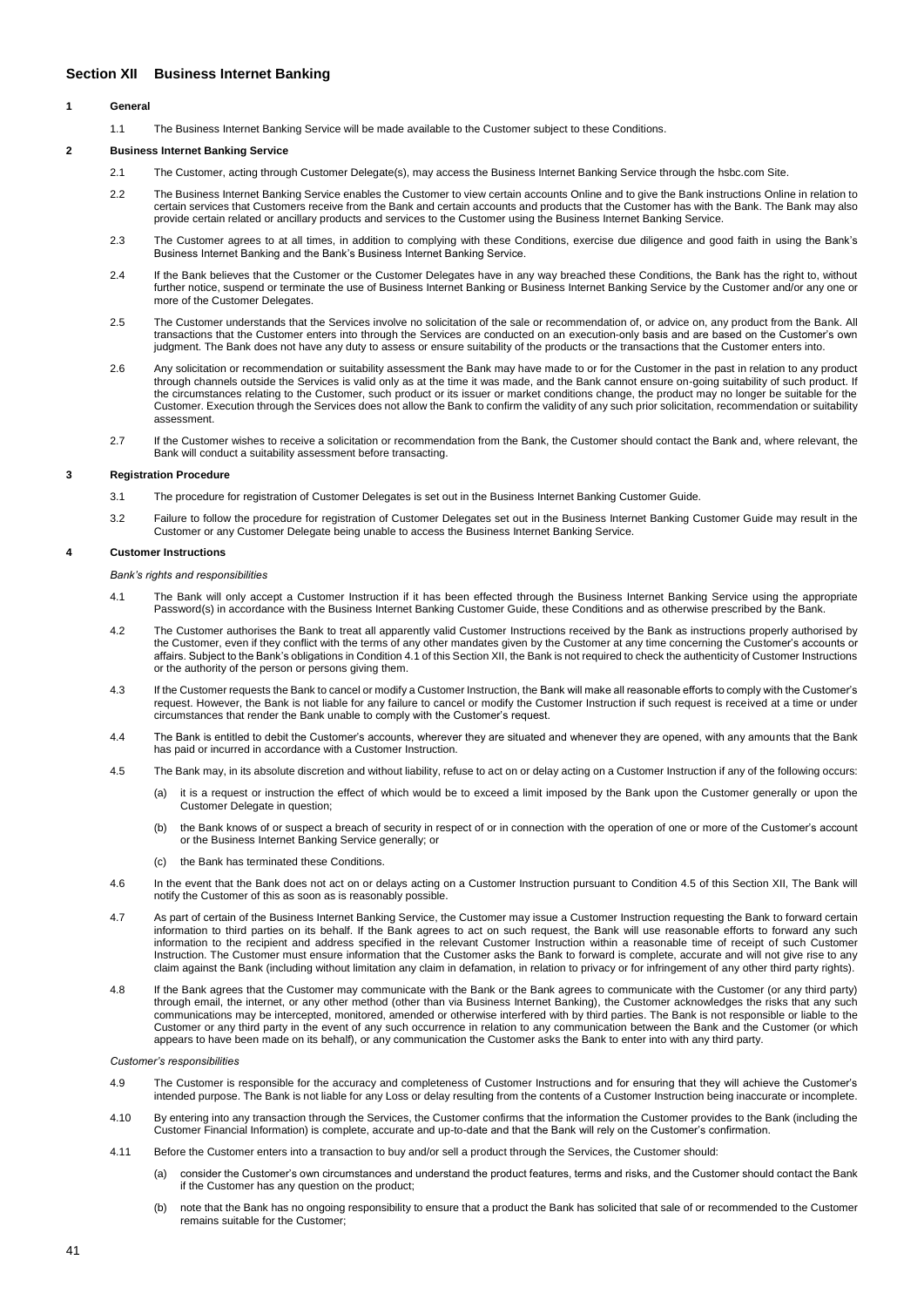- (c) note that if circumstances relating to the Customer, such product, such product's issuer or general market conditions change, such product may no longer be suitable for the Customer; and
- (d) note that the Bank does not provide legal, tax or accounting advice on the Customer's investments, and the Customer should therefore consider obtaining independent professional advice (including legal, tax and accounting advice) about the Customer's investments where necessary.

### *Processing Customer Instructions*

4.12 The Bank may not always be able to carry out a transaction at the same time it receives a Customer Instruction. Some matters may take time to process and certain Customer Instructions may only be processed during normal banking hours even though Business Internet Banking is Online and may be accessible outside such hours.

## **5 Service Interruption**

- 5.1 The Bank may suspend any service provided to the Customer under the Business Internet Banking Service without notice this may occur for example, when there is a suspected breach of security or the Bank needs to suspend the Business Internet Banking Service for maintenance.
- 5.2 The Bank will use reasonable efforts to inform the Customer without undue delay through the Business Internet Banking Service or the Bank's website when service under the Business Internet Banking Service is not available. If the Bank levies any charge to the Customer which is specifically expressed to be for a particular service which is not available (which for the avoidance of doubt will not mean any periodic fee charged for the Business Internet Banking Service), then the Bank will reimburse the Customer this sum. Other than reimbursing any sum as set out above, the Bank will have no further liability to the Customer.
- 5.3 It may be necessary from time to time to suspend some or all of the Business Internet Banking Service for routine, non-routine or emergency maintenance where the Bank considers it necessary to do so. If any such suspension is necessary, the Bank will in so far as is possible provide the Customer with a reasonable period of notice prior to the suspension.

## **6 Transactions with Other Institutions**

- 6.1 The Customer appoints the Bank as the Customer's agent on its behalf to request any Institution to supply Business Internet Banking with information about the Customer and the Customer's accounts and to use Business Internet Banking to instruct an Institution to give effect to Customer Instructions.
- 6.2 Where the Bank passes Customer Instructions to an Institution on the Customer's behalf, the Bank is not responsible for any delay or failure by the Institution in executing those instructions.
- 6.3 Where Business Internet Banking delivers to the Customer any information supplied to the Bank by an Institution, the Bank makes no warranty as to the accuracy or sufficiency of the information provided by that Institution.
- 6.4 In order for an Institution to give effect to a Customer Instruction, the Customer agrees that the Bank may, as the Customer's agent, agree with any Institution that where applicable, the terms of these Conditions will apply between the Customer and that Institution.
- 6.5 The Bank may appoint other parties to provide some or all of the Business Internet Banking Service under these Conditions. The Customer agrees that such parties will have the benefit of any provisions of these Conditions which limit the Bank's liability.

### **7 Security Provisions**

- 7.1 The Customer and all Customer Delegates agree to comply with these Conditions and any other reasonable instructions or recommendations the Bank may issue to the Customer regarding Business Internet Banking security including, without limitation, the security recommendations contained in the Business Internet Banking Customer Guide. The Customer agrees that it is the Customer's sole responsibility to set-up, maintain and regularly review security arrangements concerning access to, and use of, the Business Internet Banking Service, and information stored on the Customer's computing and communications systems, and in particular the Customer's and any of the Customer Delegates' control of Passwords and Digital Certificates and access to Business Internet Banking.
- 7.2 The Customer confirms that the Customer has assessed the security features of Business Internet Banking and has determined that they are adequate to protect each of the Customer Delegate's and the Customer's interests.
- 7.3 The Customer agrees to ensure that each of the Customer Delegates complies with the terms of these Conditions and any security procedures mentioned or referred to in it including, without limitation, the security recommendations contained in the Business Internet Banking Customer Guide.
- 7.4 The Customer must ensure that the Customer Delegates keep their Passwords, Security Device and Digital Certificates secure and secret at all times and take steps to prevent unauthorised use thereof. For example, they must:
	- (a) never write or otherwise record their Passwords in a way that can be understood by someone else except where it is required by the Bank for the registration of a Customer Delegate or for any other reason as set out in the Business Internet Banking Customer Guide;
	- (b) never reveal their Passwords to anyone else including the Bank's staff, except where specifically provided in the Business Internet Banking Customer Guide;
	- (c) destroy any advice from the Bank concerning their Passwords promptly after linking their Business Internet Banking logon details to their hsbc.com Site logon, except where specifically provided in the Business Internet Banking Customer Guide;
	- (d) avoid Passwords which may be easy to guess such as passwords used in connection with third parties;
	- (e) inform the Bank immediately if they believe that a third party may have seen or have had access to their Passwords or access to their Security Device;
	- (f) never record their Passwords on any software which retains their Passwords automatically (for example, any computer screen prompts or 'save password' feature on their Internet browser);
	- (g) ensure that they are not overlooked by anyone or monitored by closed circuit TV and must avoid allowing anyone to identify the keys they are pressing while logging on;
	- (h) change their Password on a regular basis and not alternate between passwords;
	- (i) never personalise their Security Device in such a manner so as to allow or facilitate anyone to link the Security Device to them; and
	- (j) never allow anyone to come into possession or take control of or use their Security Device.
- 7.5 Once they have logged on to Business Internet Banking or the hsbc.com Site the Customer Delegate must not leave at any time the Internet terminal from which they have accessed Business Internet Banking or the hsbc.com Site or let anyone else use the Internet terminal until they have logged off Business Internet Banking and the hsbc.com Site. The Customer will be responsible for ensuring that each Customer Delegate has logged off Business Internet Banking and the hsbc.com Site at the end of any session.
- 7.6 The Customer and the Customer Delegates must not permit Customer Delegates to access Business Internet Banking or the Hsbc.com Site from any computer connected to a local area network (LAN) or any public Internet access device or access point without first making sure that the computer and the network are free of virus, spyware, destructive or disruptive component, malicious code or any other software or component which will or may compromise either the Bank's or the Customer's access to and/or use of the hsbc.com Site, the Bank's Business Internet Banking and the Business Internet Banking Service and that no-one else will be able to observe or copy their access or get access to Business Internet Banking or the hsbc.com Site pretending to be a Customer Delegate.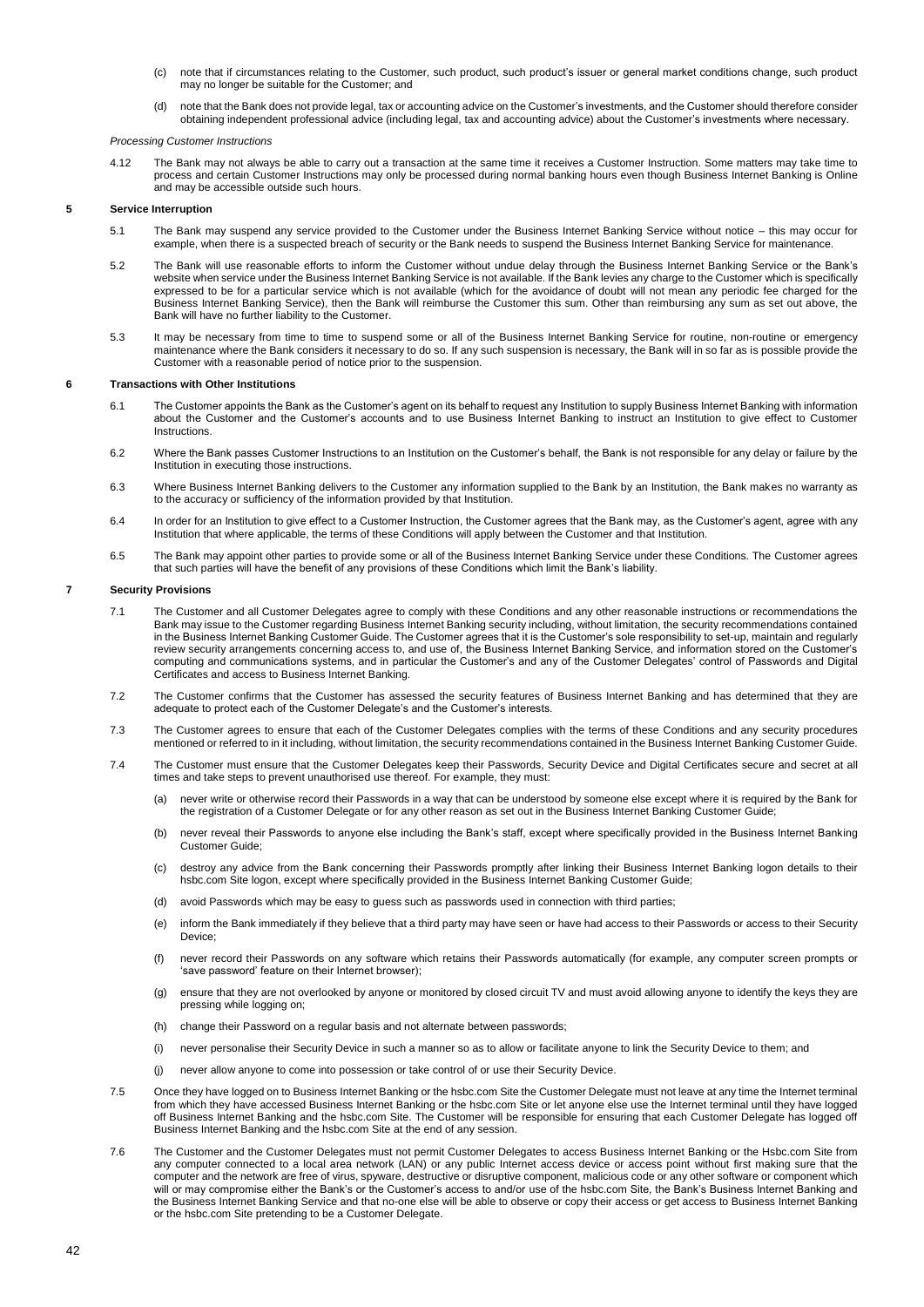- 7.7 The Customer and/or the Customer Delegates must notify the Bank immediately of the following:
	- (a) any unauthorised access to Business Internet Banking, the hsbc.com Site or any unauthorised transaction or instruction which the Customer or any of the Customer Delegates know of or suspect; or
	- (b) if the Customer suspects someone else knows the Password(s) of one or more of the Customer Delegates or has access to their Digital Certificate or Security Device. In the event of any such breach or suspected breach of security the Customer must ensure that all the Customer Delegates change their Passwords (except the Security Code) immediately to one which they have not used before.
- 7.8 The Customer hereby agree to comply immediately with all reasonable requests for assistance from the Bank and/or the police in trying to recover any losses or identify actual or potential breaches of security. The Bank may disclose information about the Customer or the Customer's account to the police or other third parties if the Bank thinks it will help prevent or recover losses.
- 7.9 If the Customer suspects any impropriety on the part of any Customer Delegate in connection with the Business Internet Banking Service or a Customer Delegate leaves the Customer's business, the Customer must ensure that the Primary User immediately takes all steps available to ensure that the Customer Delegate is unable to access the Business Internet Banking Service.
- 7.10 If the Customer suspects any impropriety on the part of the Primary User in connection with the Business Internet Banking Service or the Primary User leaves the Customer's business, the Customer must immediately take steps to replace such Primary User.
- 7.11 Where the Bank provides the Customer and/or the Customer Delegate(s) with or otherwise require the Customer and/or the Customer Delegate(s) to use Digital Certificate(s) in connection with the Customer's access to and/or use of the Bank's Business Internet Banking and/or any Business Internet Banking Service, the Customer and the Customer Delegates are responsible for the security of any of the Digital Certificates held on the memory of the Customer's computers or otherwise held by the Customer or held on the memory of the computers of the Customer Delegates or otherwise held by them. The Customer and the Customer Delegates must ensure that Digital Certificates cannot be accessed, copied or otherwise tampered with. In particular, the Customer and the Customer Delegates must ensure that Digital Certificates are removed from the memory of any computers which leave the Customer's possession at any time or the possession of the Customer Delegates, even temporarily. The Bank will not be liable to the Customer or to third parties for any loss whatsoever arising from the unauthorised copying and/or unauthorised use of any Digital Certificates. Further, neither the Customer nor any Customer Delegate must use any Digital Certificate other than for the purposes of identifying itself to the Bank and must not transmit or otherwise send the Digital Certificate to any party other than the Bank.
- 7.12 The Customer agrees that it is solely responsible for the performance and protection of any browser used in connection with Business Internet Banking including the prompt adoption by the Customer of all security patches and other security measures issued or recommended from time to time by the suppliers of such browsers.
- 7.13 The Customer agrees to keep the Bank indemnified against all actions, proceedings, costs, losses and damage of any kind which the Bank or any other member of the HSBC Group may suffer as a result of the Bank or any member of the HSBC Group, acting on any Customer Instruction in accordance with these Conditions, or as a result of the Customer's failure to comply with the Customer's duties under Condition 8 of this section.

### **8 Information and Information Providers**

- 8.1 The Customer is aware and acknowledges that the Information and Reports and their form, format, mode or method of compilation, selection, configuration, presentation and expression are trade secrets and are confidential and proprietary property of the Bank and the respective Information Providers.
- 8.2 The Customer and the Customer Delegates must not do or attempt to do any of the following:
	- (a) sell, transfer, disclose, assign, convey, lease, sub-licence, share, loan, distribute, transmit, broadcast, cablecast, put in circulation, download, reproduce, duplicate or otherwise provide or disseminate any of the Information and Reports in any form whatsoever;
	- (b) remove, obliterate, erase, relocate or modify in any way any proprietary marking on or appearing with the Information and/or the Reports, including any trademark or copyright notice; or
	- (c) incorporate any of the Information or Reports with any other programmes.
- 8.3 The restrictions on confidentiality in respect of the Information and/or the Reports referred to in Condition 8.2 of this Section XII will not apply where:
	- (a) the disclosure is compelled by law but only to the extent required by law and only after the Customer has given written notice of the requirement to disclose to the Bank; or
	- (b) the Bank has written to agree to the disclosure.
- 8.4 The Customer agrees that all right, title and interest to the Reports and Information and any and all copyright, patent, trademark, service mark, proprietary property, trade secrets and exclusive works remains the Bank's and the Information Provider's exclusive property. Other than accessing the Information and Reports in accordance with these Conditions, the Customer does not have or acquire any right or title to the Information and the Reports. Accordingly the Customer must not represent or act in such a manner to indicate that the Customer has acquired any of the foregoing rights.
- 8.5 An Information Provider can impose its own terms in relation to the Information or Reports that it supplies. Where these terms have been made known to the Customer and the Customer continues to access this Information and/or Reports after the date that these terms, come into effect, the Customer will be considered to have accepted those terms of the Information Provider.
- 8.6 The Information and Reports are available for reference only and not intended for trading or other purposes. Making available any Information or Report to the Customer shall not, by itself, constitute solicitation of the sale or recommendation of any product.
- 8.7 The Customer acknowledges that it is its responsibility to independently determine market prices and rates for trading purposes, to verify any Information and/or Report before acting on it and to seek independent legal, accounting and tax advice in connection with the use of Business Internet Banking, Business Internet Banking Services, the Information and/or the Reports and the terms of these Conditions and other issues which may affect the Customer under all Applicable Regulations.
- 8.8 The Information and Reports are supplied by the Information Provider and the Bank is making this available to the Customer as the Bank receives this from the Information Provider. By making the Information and Reports available, this does not mean or imply that the Bank endorses the content of such materials. The Bank is not responsible for verifying the content of any Information or Reports.
- 8.9 No warranty, representation or guarantee of any kind relating to the Information and/or Reports is given or may be implied and no employee or agent of the Bank or any Information Provider is authorised to give any such warranty, representation or guarantee.
- 8.10 Neither the Bank nor the Information Provider guarantee the accuracy, completeness, reliability, truth or timeliness of any of the Information and Reports or that it is fit for any purpose. Therefore the Bank and the Information Provider are not liable to the Customer or any other person (whether in tort or contract or otherwise) for any Information and/or the Reports made available to the Customer.
- 8.11 The Bank will take reasonable care to ensure that any information provided to the Customer by the Business Internet Banking Service is an accurate reflection of the information contained in the Bank's computer systems or, where the information is provided by a third party, accurately reflects the information the Bank receive from that third party. Due to the nature of the product and circumstances beyond the Bank's control, the Bank does not warrant that the information provided through the Business Internet Banking Service is accurate or error free. Some of the information available through the Business Internet Banking Service may be identified on the screens or in the Business Internet Banking Customer Guides as subject to a disclaimer or other provisions. If the Customer relies on that information, the Customer does so subject to the disclaimer or those provisions.

# **9 Digital Certificate and Security Device**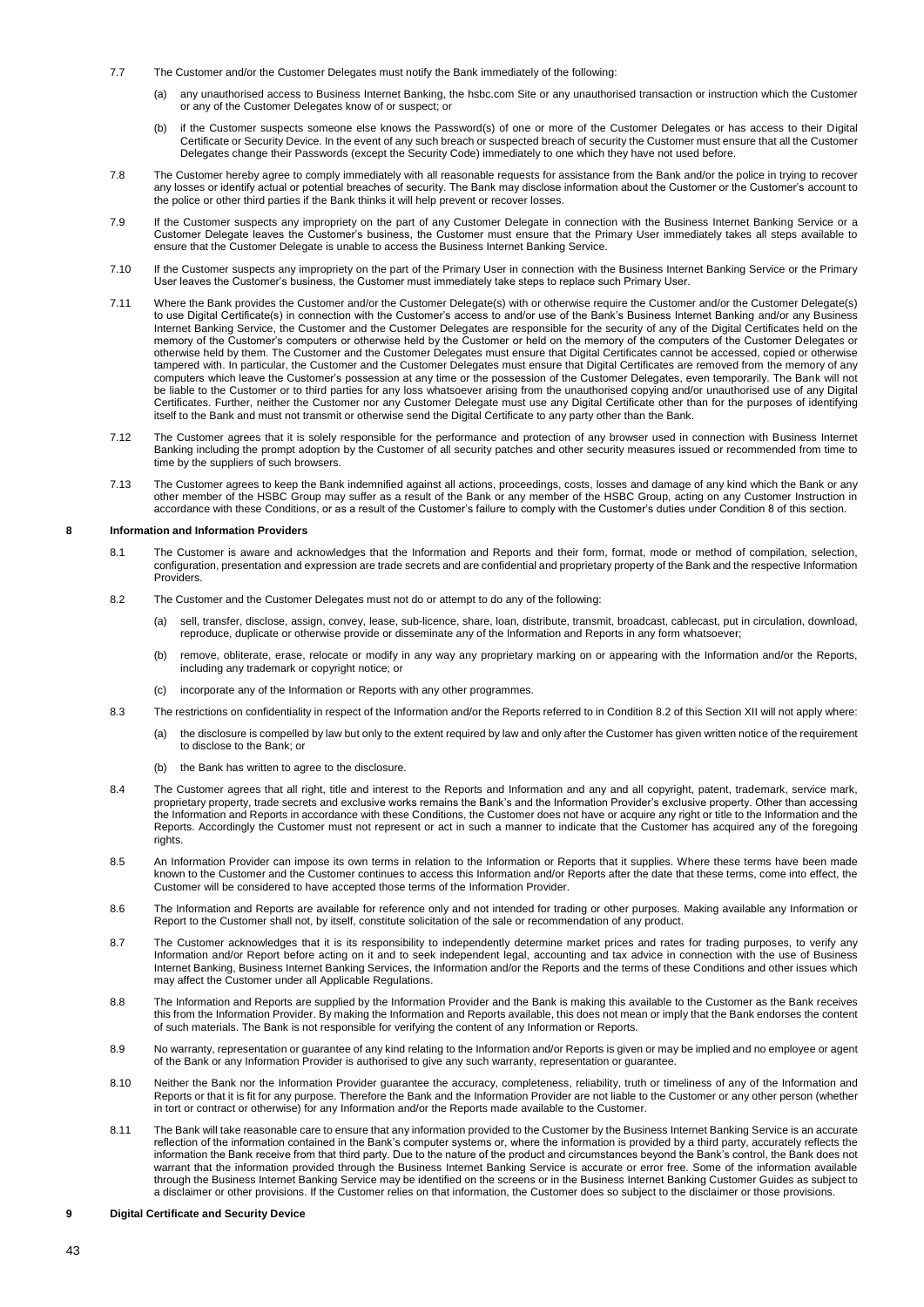- 9.1 Where the Bank requires the Customer and/or any of the Customer Delegate(s) to use Digital Certificates in connection with the Bank's Business Internet Banking and/or any Business Internet Banking Service, the Bank grants the Customer a non-exclusive, non-transferable licence to install and use Digital Certificates on the Internet browsers of such Customer Delegates and this license can be revoked by the Bank at any time with or without notice. Title to and rights in the Digital Certificates belong to the relevant member of the HSBC Group and, except for the specific rights granted to the Customer by this licence, neither the Customer nor any Customer Delegates will acquire any rights whatsoever to the Digital Certificates, which will remain the property of the Bank or relevant member of the HSBC Group.
- 9.2 The Bank will make all reasonable efforts to ensure that any Digital Certificate and Security Device that the Bank provides to the Customer will perform as necessary to permit access to Business Internet Banking as and when required. The Customer and/or the relevant Customer Delegate will notify the Bank immediately if any Digital Certificate and Security Device fails to function correctly.
- 9.3 The Bank will have no liability for breach of any implied term as to satisfactory quality, merchantability or fitness for purpose of any Digital Certificate and Security Device.
- 9.4 The Bank will not be liable for any damage to or reduction in the performance of the Customer's computer system or any part thereof by the installation and/or use of any Digital Certificate.
- 9.5 The Bank will not be liable for any loss or damages incurred or suffered by the Customer or the Customer Delegates arising from or in connection with, whether directly or indirectly, the Customer and their use of the Security Device.

## **10 Fees, Supplementary Terms, Changes to and Termination of the Agreement and Site**

- 10.1 The Customer agrees to pay the Bank's scale of charges (if any) for providing the Business Internet Banking Service as the Bank advises the Customer from time to time including, without limitation, charges for the Security Device. The Bank may vary the Bank's charges and the frequency and dates of payment on giving the Customer not less than thirty (30) days' notice. These charges are in addition to any charges for particular banking or other services the Bank might provide in response to the Customer Instructions through the Business Internet Banking Service.
- 10.2 The Customer is liable for any telephone charges and any charges made by the Customer's Internet service provider as a result of the Customer's use of the Business Internet Banking Service.
- 10.3 The Customer authorises the Bank to debit any of the Customer's accounts with any charges for providing the Business Internet Banking Service.
- 10.4 When the Bank introduces new services under Business Internet Banking, the Bank may provide such new services on supplementary terms which will be notified to the Customer from time to time in accordance with these Conditions.
- 10.5 The hsbc.com Site through which the Customer accesses Business Internet Banking and the Business Internet Banking Service is subject to change by the Bank. Unless the Bank has specifically agreed to give prior notice to the Customer, the Bank may make such changes (including changes to layout) without notification to the Customer.
- 10.6 The Bank may modify the terms of these Conditions upon giving the Customer prior notice by way of display in the Bank's premises or in the Consolidated Statements or by such other method as the Bank may decide.

## **11 The Bank's liability to the Customer**

- 11.1 Subject to Condition 11.6 of this Section XII, the Bank will be liable to the Customer for direct losses suffered by the Customer arising out of the Customer's use of Business Internet Banking or the Business Internet Banking Service where such losses are directly attributable to the Bank's breach of contract, including any breach of Condition 11.3 of this Section XII, or to gross negligence of the Bank, its officers or employees.
- 11.2 The Bank does not exclude or limit liability for loss of interest on the Customer's credit balances or interest incurred on the Customer's debit balances as a result of a Customer Instruction that the bank has processed in breach of the Bank's duties to the Customer under these Conditions. The Bank is not liable for this loss to the extent that it is attributable to the Customer's own neglect or default.
- 11.3 In the case of a breach of the undertaking in Condition 9.2 of this Section XII, the Bank will take all reasonable steps to correct the defect.
- 11.4 The Bank will not be liable to the Customer for any loss or damage arising out of the Customer's use of Business Internet Banking or the Business Internet Banking Service, or caused by any breach of contract, including any breach of Conditions 11.1, 11.2 or 11.3 of this Section XII, or any negligence of the Bank, to the extent that such loss or damage is indirect, consequential or special, whether or not the Bank has been advised of the possibility of such loss or damage.
- 11.5 The Customer agrees that unless the Bank has specifically agreed with the Customer otherwise, the Bank will have no liability whatsoever for (a) any equipment, software or associated user documentation which any party other than the Bank produces or supplies at any time for use in connection with Business Internet Banking or the Business Internet Banking Service including, without limitation, the Security Device or (b) any services through which the Customer accesses Business Internet Banking or the Business Internet Banking Service which are not controlled by the Bank.
- 11.6 Without prejudice to Condition 11.4 of this Section XII, the Bank will not be liable to the Customer for any loss or damage arising out of the Customer's use of Business Internet Banking or the Business Internet Banking Service to the extent that such loss or damage is:
	- (a) a loss of profits;
	- (b) a loss of data; or
	- (c) any loss other than as set out in Conditions 11.1, 11.2 or 11.3 of this Section XII whether or not the Customer has been advised of the possibility of such loss or damage.
- 11.7 For the avoidance of doubt, the provisions of Conditions 11.6(a), 11.6(b) and 11.6(c) of this Section XII will each be construed as a separate exclusion of liability.
- 11.8 Nothing in these Conditions will limit the Bank's liability for death or personal injury or for dishonesty, deceit or fraudulent misrepresentation on the part of the Bank.

## **12 Setting up Business Internet Banking Password**

- 12.1 The Customer may only access Business Internet Banking via the hsbc.com Site. To access the hsbc.com Site, Customer Delegates are required to set up their own personal hsbc.com Site username and Password. Once this has been achieved they can link their Business Internet Banking logon details to their hsbc.com Site logon and thereafter gain access to Business Internet Banking.
- 12.2 The procedure for setting up Customer Delegates with Business Internet Banking Passwords is set out in the Business Internet Banking Customer Guide.

## **13 Resetting Business Internet Banking Password**

Reset procedures may be notified in the Business Internet Banking Guide, via the Business Internet Banking Service or via the Direct Banking Service. The Customer agrees to comply with such reset procedures as are in force from time to time.

## **14 Authority and Indemnity**

14.1 The Customer requests and authorises the Bank from time to time to act upon written instructions or requests to the Bank concerning the administration of Business Internet Banking or the Business Internet Banking Service when signed, or purporting to be signed, as described in Condition 14.3 of this Section XII. Such instructions and requests may include, without limitation, the giving by the Customer to the Bank of requests: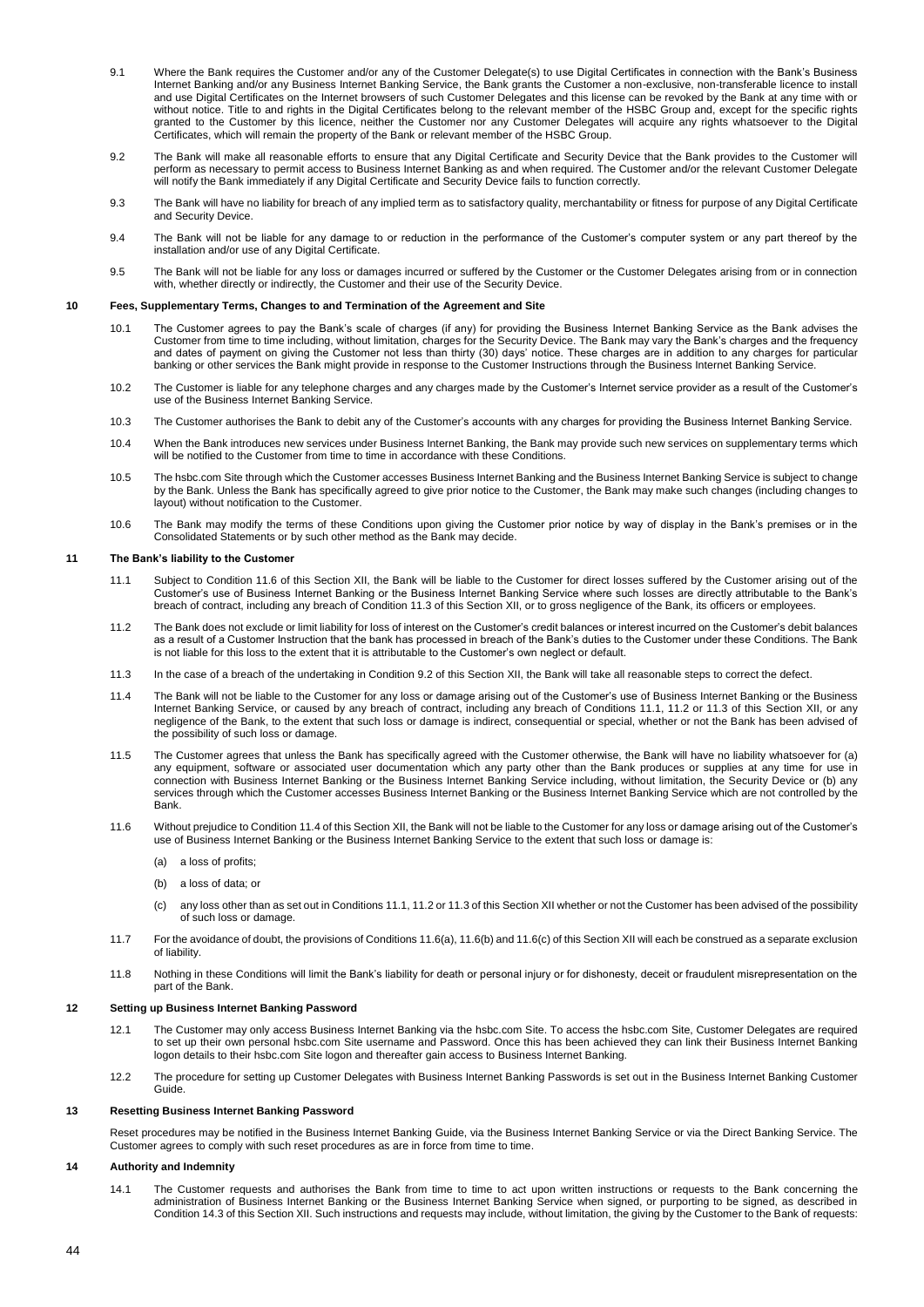- (a) to remove or replace any Primary User;
- (b) to reset any Passwords; or
- (c) to take any action to promote the continued and orderly operation of Business Internet Banking or the Business Internet Banking Service.
- 14.2 The Bank will be entitled to refuse to act on any written instruction or request which is sent by facsimile transmission or other electronic communication in accordance with Condition 14.1 of this Section XII. The Bank agrees however to use reasonable endeavours to inform the Customer if the Bank refuses to so act.
- 14.3 Where any written instruction or request referred to in Condition 14.1 of this Section XII is sent by facsimile transmission or other electronic communication, the customer hereby requests and authorises the Bank from time to time without further authority or notice from the Customer to act upon such instruction or request. In addition the Customer agrees that the Bank will not be liable to the Customer or any third party for any loss or damage suffered by the Customer or any third party arising from the facsimile transmission or other electronic communication being unauthorised or fraudulent and the Customer agrees to keep the Bank fully indemnified against any claims or demands arising therefrom.
- 14.4 The Bank will not be liable for any losses arising as a result of any delays when acting in accordance with written instructions howsoever given pursuant to Condition 13 and Condition 14 of this Section XII.

### **15 Electronic Advertising**

From time to time the Bank may advertise the Bank's own products or Services and those of other companies in the HSBC Group and also those of other parties on the Bank's Internet website(s) (including the hsbc.com Site) through which the Customer accesses the Business Internet Banking Service. If, in relation to other agreements between the Customer and the Bank, the Bank has agreed not to send the Customer any marketing material (or if the Customer does so in the future), the Customer agrees that this restriction will not apply to these electronic advertisements and consent to receiving them when accessing the Bank's Internet website(s) and/or the Business Internet Banking Service.

# **16 Encryption and Viruses**

- 16.1 The Customer should be aware that the Bank uses a very high level of encryption. The use of such levels of encryption may be illegal in jurisdictions outside Hong Kong. It is the Customer's responsibility to ensure that, if outside the Hong Kong, the Customer's ability to use Business Internet Banking is permitted by local law and the Bank will not be liable for any loss or damage suffered by the Customer as a result of not being able to use Business Internet Banking in these jurisdictions.
- 16.2 Business Internet Banking is accessed through the Internet which is a public system over which the Bank has no control. It is therefore the Customer's duty to make sure that any computer or other device which the Customer uses to access Business Internet Banking is free from and adequately protected against computer viruses and other destructive or disruptive components. Neither the Bank, any member of the HSBC Group nor the Information Provider warrants or represents that any information and/or reports obtained through Business Internet Banking are free from virus or other destructive features which may adversely affect the Customer's hardware, software or equipment.
- 16.3 Due to the nature of Business Internet Banking, the Bank will not be responsible for any loss of or damage to the Customer's data, software, computer, computer networks, telecommunications or other equipment caused by the Customer using Business Internet Banking unless such loss or damage is directly and solely caused by the Bank's negligence or deliberate default.

## **17 Termination**

- 17.1 The Bank may terminate these Conditions with prior notice (save under exceptional circumstances when termination may be made without notice) with or without cause. The Customer may terminate these Conditions on not less than thirty (30) days' written notice to the Bank.
- 17.2 Either party may also terminate these Conditions with immediate effect by notice to the other, if the other party commits a material breach of these Conditions or becomes insolvent under the laws of any applicable jurisdiction.
- 17.3 Termination will not affect the rights and remedies of either party accrued to the date of termination nor will it affect any provision of these Conditions (including, without limitation, Conditions 11 and 19 of this Section XII) which is intended to apply after termination.
- 17.4 Upon termination of these Conditions for any reason, the Digital Certificate licence referred in Condition 9.1 of this Section XII terminates. Within seven days of termination the Customer or the Customer Delegates must remove all Digital Certificates held on the memory of the Customer's computers or otherwise held by the Customer. The Customer must ensure that neither the Customer nor any Customer Delegates, employees, agents or representatives do anything on or after termination of these Conditions which will result in the security of Business Internet Banking or the systems or security of any other Business Internet Banking customers, being compromised.
- 17.5 Upon termination of these Conditions under this Section, all provisions of this Section which, in order to give effect to their meaning need to survive termination of these Conditions, will remain in full force and effect. Notwithstanding termination, each party will continue to be bound by these Conditions to the extent that they relate to any obligations or liabilities which remain to be performed or discharged.

## **18 Force Majeure**

Neither party will be liable for delay in performing or failure to perform any of its obligations under these Conditions which is caused by circumstances beyond its reasonable control, including, but not limited to, the failure, malfunction or unavailability of telecommunications, data communications and computer systems and services, war, civil unrest, government action, strikes, lock-outs or other industrial action or trade disputes (whether involving either party's employees or those of a third party). Any delay or failure of this kind will not be deemed to be a breach of these Conditions and the time for performance of the affected obligation will be extended by a period which is reasonable in the circumstances.

# **19 Miscellaneous**

- 19.1 These Conditions are the entire agreement between the parties concerning the use of Business Internet Banking and the Business Internet Banking Service. It supersedes all previous agreements, communications, representations and discussions between the Customer and the Bank relating to Business Internet Banking and/or the Business Internet Banking Service. Neither party will have a right of action against the other arising from any previous agreement, communication, representation and discussion in respect of Business Internet Banking and/or the Business Internet Banking Service, except in the case of fraud. Any other agreements between the Bank and the Customer and/or mandates relating to the conduct of the Customer's accounts will remain unaffected.
- 19.2 Any notice to be given under these Conditions must be communicated by post, through Business Internet Banking or to the Customer's email address most recently notified to the Bank. If by post the notice will be taken to have been received five days after posting by one party to the postal address most recently notified by the receiving party and if through Business Internet Banking or via email five (5) days after transmission of the email.
- 19.3 Where the Customer is a partnership, these Conditions will continue in force unless revoked by notice given by any one partner, notwithstanding any change of name of the partnership, admission of new partner(s) or any partner ceasing to be a member of the partnership by reason of death or otherwise.
- 19.4 The provision of the Business Internet Banking Service in certain countries or territories may be subject to special supplementary terms. Where applicable, the Customer confirms that the Customer has received and read these terms and agree to be bound by them.
- 19.5 The Bank and the Customer both agree to comply with all applicable data protection and other laws to the same or similar purpose in all relevant jurisdictions. The Customer confirms that all employees and other persons whose personal or other data is transmitted, processed or otherwise handled have consented to such transmission, processing or other handling under these Conditions in accordance with these laws, or will do so prior to any such transmission, processing or other handling. The Customer agrees that the Customer will obtain such consent by getting all such employees and other persons to sign an appropriate consent in writing and, upon request, to provide to the Bank's copies of all such consents. The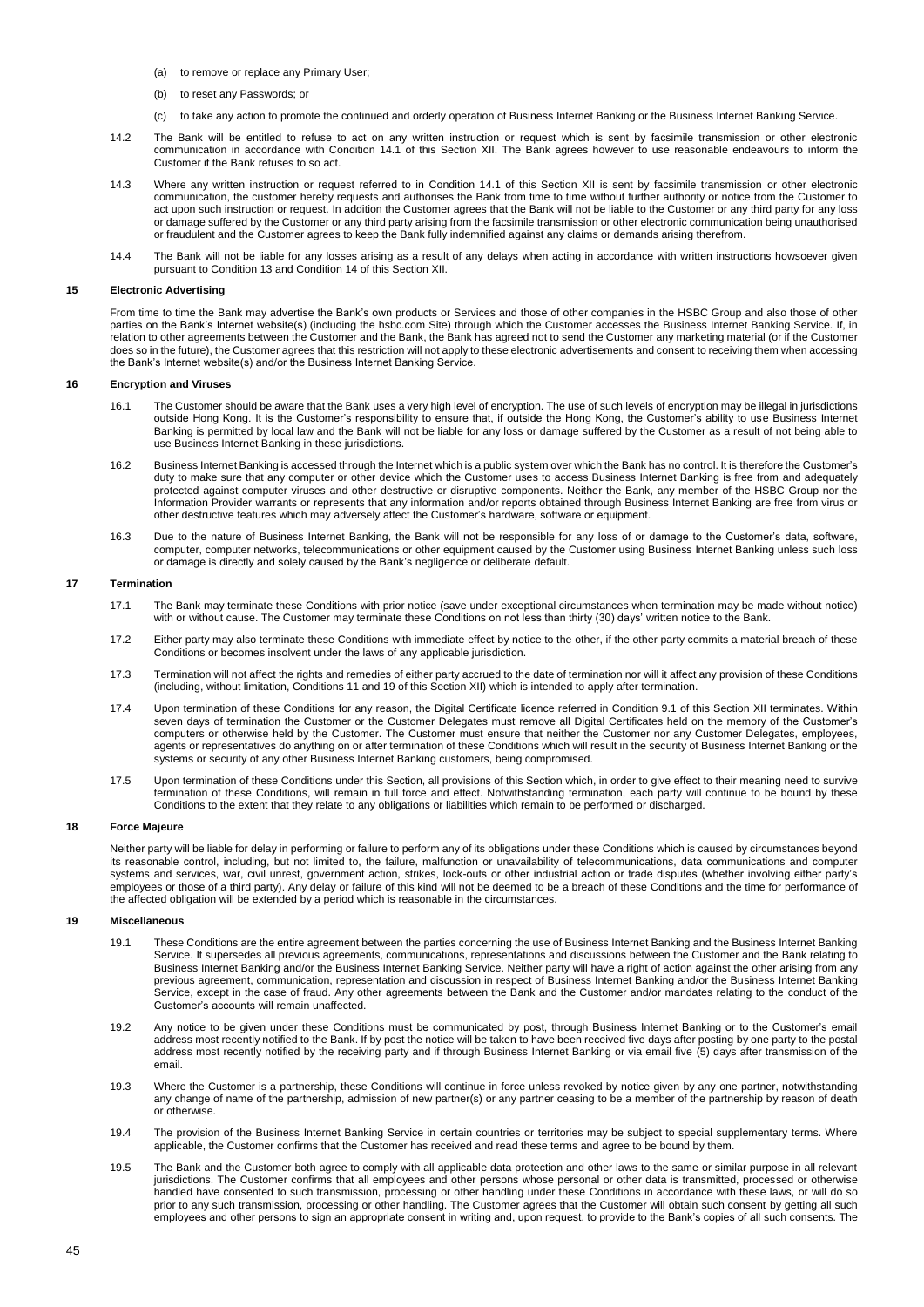Customer further agrees to indemnify and hold the HSBC Group harmless from all costs, penalties, damages and other losses incurred as the result of any breach of this provision.

- 19.6 Each of the terms of these Conditions is severable from the others and if one or more of them becomes void, illegal or unenforceable, the remainder will not be affected in any way.
- 19.7 Subject to the applicable laws of evidence, each party agrees not to object to the admission of the records (including computer records) of the other as evidence in legal proceedings.
- 19.8 Copyright in the pages, screens, information (other than information about the Customer's accounts and financial affairs) and all material in their arrangement included in the Business Internet Banking Service and in the hsbc.com Site (together the "**Material**") is owned by or licensed to the Bank or the HSBC Group unless otherwise noted. Other than in respect of any information and/or reports obtained through Business Internet Banking, the Customer may imprint, copy, download, or temporarily store extracts from the Material for the Customer's own information or when the Customer uses the Business Internet Banking Service. The Customer may not alter or otherwise make any changes to any Material that the Customer prints or downloads including, without limitation, removing any identifying marks or legends from such Material. Any other use is prohibited unless the Customer first requests and obtains the Bank's written permission. HSBC is a trademark of HSBC Holdings plc and all rights in and to HSBC vest in HSBC Holdings plc. Other than as provided above, the Customer may not use or reproduce the HSBC trademark, logo or brand name.
- 19.9 Where tools and other facilities ("**Tools**") are provided to Customer Delegates in connection with the hsbc.com Site, such Tools will not be provided as part of the Business Internet Banking Service but will be provided by the relevant member of the HSBC Group which is providing such Tools. The provision of the Tools will be subject to the Conditions, exclusions and disclaimers relevant to such Tools.
- 19.10 Nothing in these Conditions will affect any right of set-off or combination which the Bank has in relation to any accounts which the Customer accesses Online.

# **ADDITIONAL CONDITIONS FOR BUSINESS INTERNET BANKING MPF SERVICE**

- 1 The Customer remains at all times responsible for compliance with the MPF legislation and by its provision of the MPF Services, the Bank assumes no responsibility.
- 2 If the Mandatory Provident Fund Schemes Authority amends the MPF legislation, the Bank will use its best endeavours to revise the MPF Services in good time to enable the Customer to comply with its MPF obligations but the Bank will accept no responsibility or liability for the continued use by the Customer of the MPF Services meanwhile or for any loss or damage suffered by the Customer as a result of any delay in delivery of a revised MPF Service including any failure by the Customer to comply with its MPF obligations.
- 3 The Bank assumes no responsibility whatsoever in relation to any refusal by the MPF Administrator to accept for any reason the Remittance Statement.

## **ADDITIONAL CONDITIONS FOR MY HSBC SERVICE**

- 1 Where the Customer and/or the Customer Delegate(s) make use of the My HSBC Services, the Customer and the Customer Delegate(s) agree to be bound by the My HSBC Terms and Conditions.
- 2 Identifiers referred to in My HSBC Terms and Conditions will for all purposes be a reference to the Password, Security Code, Security Device and Digital Certificate mentioned in these Conditions.
- 3 In the event of any inconsistency between My HSBC Terms and Conditions and these Conditions, the provisions set out in My HSBC Terms and Conditions will prevail insofar as the subject matter relates My HSBC.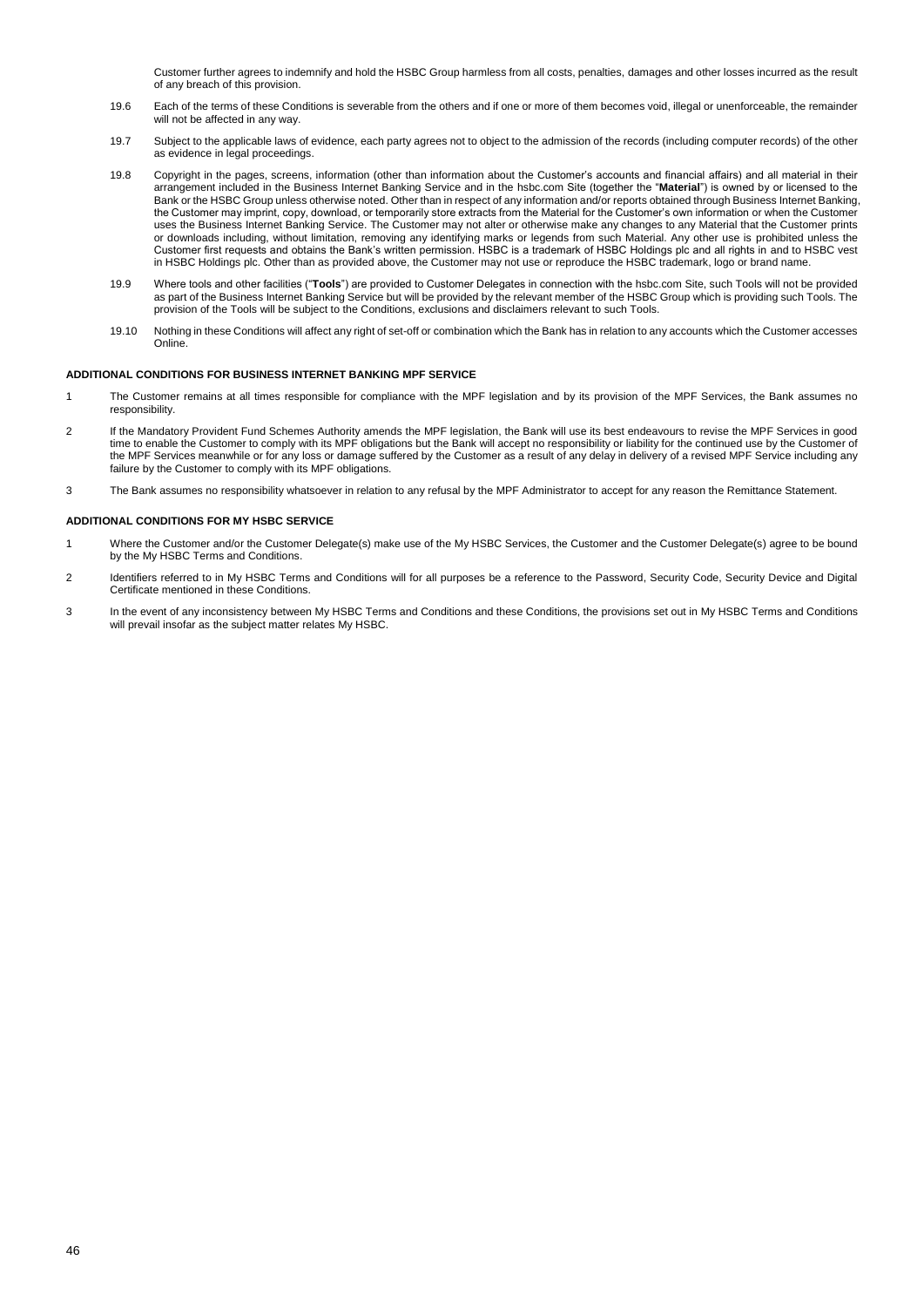# <span id="page-46-0"></span>**Section XIII Auto-sweeping Service**

## **1 The Auto-sweeping Service**

- 1.1 The Bank will determine the Debit Balance at the Cut-off Time on every Business Day. If the Debit Balance does not exceed the Ceiling Amount and at the Transfer Time the amount of available cleared funds in the Savings Account equals or exceeds the Debit Balance, then the Bank will (at the Transfer Time) automatically transfer the Prescribed Sum from the Savings Account to the Current Account.
- 1.2 If any one of the conditions set out in Condition 1.1 of this Section XIII is not satisfied, the Bank will not effect the transfer referred to in that Condition.
- 1.3 Despite any transfer effected by the Bank pursuant to Condition 1.1 in this Section XIII, interest will accrue on the Debit Balance from the date the Current Account becomes overdrawn to the date of full repayment thereof at the same rate(s) that applies to the OD Protection or any unauthorised overdraft, or both (as the case may be).

# **2 Customer's Responsibility**

The Customer acknowledges and agrees that it is its duty to continually monitor and maintain sufficient available cleared funds in the Savings Account to enable all applicable instructions, obligations and liabilities on the Savings Account owed to the Bank or any third party (including any autopay or direct debit instructions) to be met, or discharged, or both, taking into account any automatic transfers which may be effected by the Bank pursuant to the Auto-sweeping Service.

## **3 Exclusion of Liability**

- 3.1 The Bank is not liable or responsible to the Customer or any third party for checking or matching any applicable instructions, obligations or liabilities of the Customer owed to the Bank or any third party on the Savings Account, or for the consequences arising out of or in connection with the provision of the Auto-sweeping Service. For example, the Bank is not liable for any Loss suffered by the Customer or any third party resulting from the lack or insufficiency of funds in the Savings Account to meet or discharge any applicable instructions, obligations or liabilities on the Savings Account.
- 3.2 The Bank is not liable for Losses incurred by the Customer as a result of the provision of the Auto-sweeping Service by the Bank, unless those Losses were caused by the negligence or wilful default of the Bank or its officers or employees.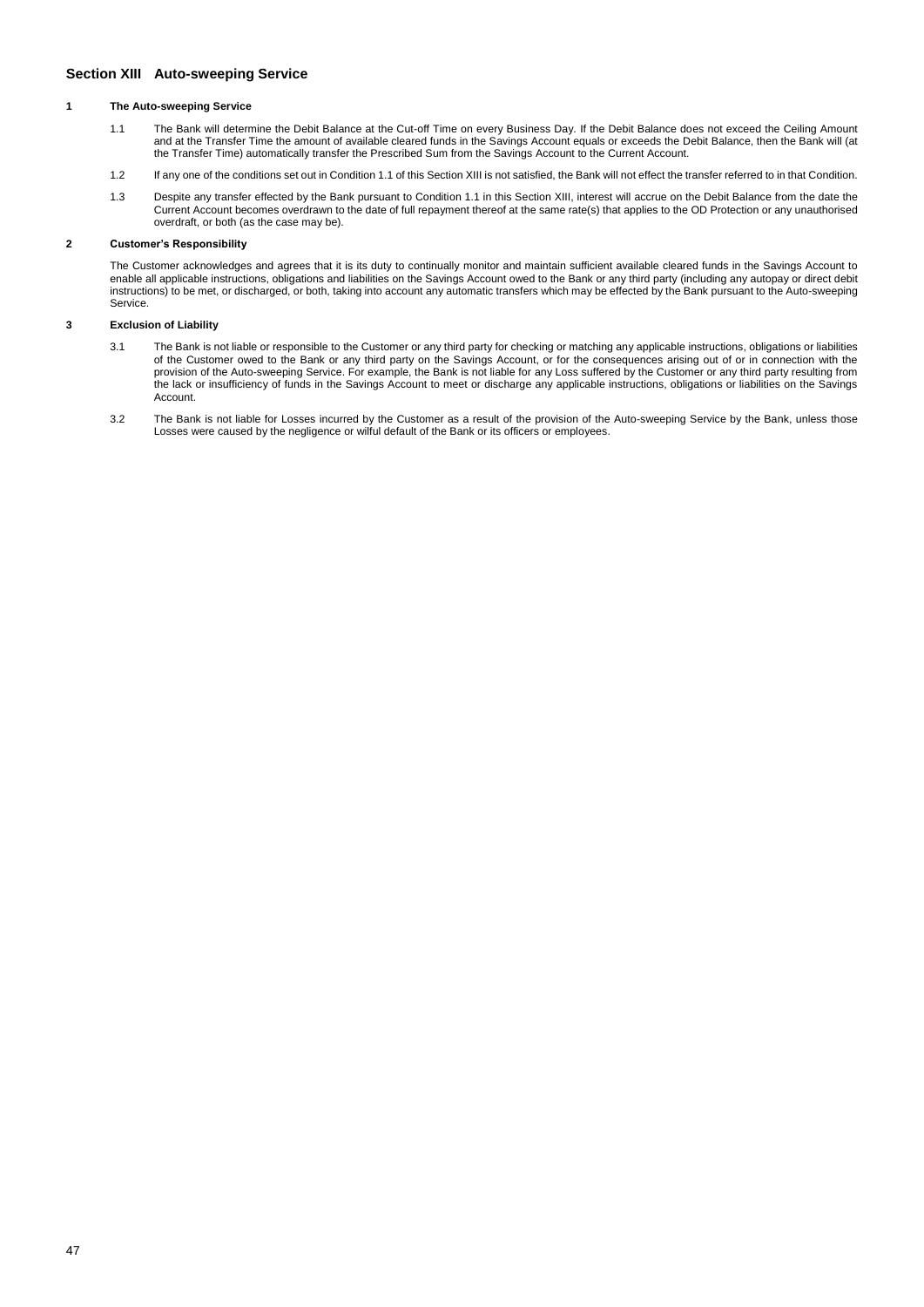# <span id="page-47-0"></span>**Section XIV ForEx Switching Service**

### **1 ForEx Switching Service**

- 1.1 The Bank is appointed and authorised to provide to the Customer the following ForEx Switching Service described in Condition 1.2 of this Section XIV (the "**ForEx Switching Service**"), subject to the Conditions set out in this Section XIV ("**ForEx Terms**"). However, the Bank reserves the right to refuse to provide the ForEx Switching Service, in its sole discretion.
- 1.2 The ForEx Switching Service will enable the Bank to do any of the following, without notice to or consent from, the Customer:
	- (a) debit any and all available credit balances in the Savings Account, the Current Account, or both, maintained by the Customer under the Master Account (whether denominated in HKD or any other currency and whether denominated in one or more currencies) determined in accordance with Condition 2.5 in this Section XIV (the "**Available Balance**") at the intervals elected by the Customer;
	- (b) at the Customer's instruction, use any available pre-arranged overdraft facilities under the debit account (the "**Available Credit Limit**") for the ForEx Switching Service;
	- (c) apply the amount debited to the purchasing of the currencies elected by the Customer subject to the Exchange Rate Criteria (as defined below in this Section XIV) elected by the Customer; and
	- (d) credit any and all amount of each purchased currency to any account maintained by the Customer under the Master Account in the relevant currency denomination.
- 1.3 Notwithstanding any provisions to the contrary in these ForEx Terms, the Bank is entitled to prescribe and vary at its discretion from time to time:
	- (a) the currencies and any minimum or maximum amount of each currency which may be exchanged by the Customer;
	- (b) any minimum or maximum amount which the Customer may elect to transfer pursuant to the ForEx Switching Service;
	- (c) the timing and frequencies at which transfers may be made pursuant to election by the Customer;
	- (d) the criteria determining the availability and amount of Available Balance, or Available Credit Limit, or both (the "**Balance Criteria**"), which the Customer may elect for the purpose of marking the transfer amount (the "**Marked Transfer Amount**");
	- (e) the criteria determining whether actual transfers are to be made to effect purchases of currencies (the "**Exchange Rate Criteria**"), which the Customer may elect;
	- (f) the timing at which the Bank applies the Balance Criteria elected by the Customer to the relevant account to determine the Available Balance and/or Available Credit Limit, and in turn the Marked Transfer Amount;
	- (g) the timing and frequencies at which the Bank checks the Exchange Rate Criteria elected by the Customer against the prevailing buying rate or selling rate applicable to the relevant currencies quoted by the Bank to determine whether any actual transfer will be made to effect a purchase; and
	- (h) any minimum or maximum number of transfer instructions which the Customer may set up under the ForEx Switching Service, whether by reference to an account, a currency or any other criteria.
- 1.4 The Bank reserves the right not to act on any transfer instruction of the Customer if:
	- (a) where (1) the Customer has not instructed the Bank to use any Available Credit Limit, the Available Balance in the debit account is insufficient. at the time of actual transfer, to pay the Marked Transfer Amount determined in accordance with Condition 2.5 of this Section XIV, or (2) where the Customer has instructed the Bank to use any Available Credit Limit, the Available Balance together with the Available Credit Limit in the debit account are insufficient, at the time of actual transfer, to pay the Marked Transfer Amount, whether or not due to any decrease in the Available Balance and/or Available Credit Limit in the account after determining the Marked Transfer Amount; or
	- (b) there are any irregularities concerning the relevant account or other technical or operational reasons not to act on the transfer instruction.

#### **2 Balance Criteria and Exchange Rate Criteria**

- 2.1 The Bank may prescribe Balance Criteria and Exchange Rate Criteria by reference to such factors and/or standards and/or a combination of factors and standards at its discretion.
- 2.2 The Customer will elect his Balance Criteria and Exchange Rate Criteria and notify the Bank of his election in such manner as the Bank may require from time to time.
- 2.3 Subject to the agreement of the Bank, the Customer may instruct the Bank in such manner as the Bank may require from time to time to vary any Balance Criteria or Exchange Rate Criteria elected by the Customer and/or to cancel any transfer instruction or suspend it for a specified period. Any instruction received by the Bank pursuant to this Condition 2.3 will not be effective until after the Bank has been given reasonable time to process it. The Bank will continue to act on any transfer instruction unless and until the Bank has received the Customer's instructions otherwise.
- 2.4 Subject to the agreement of the Bank, the Customer may elect a fixed transfer amount or a variable transfer amount, and the Marked Transfer Amount in each case will be determined in accordance with Condition 2.5 of this Section XIV. The Bank will debit the Marked Transfer Amount from the debit account if the Available Balance (or, if the Customer has instructed the Bank to use the Available Credit Limit, the Available Balance together with the Available Credit Limit) are sufficient, at the time of actual transfer, to pay the Marked Transfer Amount. In case of any insufficiency at the time of actual transfer, no transfer will be made. The Bank will not be under any obligation to ensure that any minimum credit balance remains in the debit account after debiting the Marked Transfer Amount.
- 2.5 The Bank will determine the Available Balance and/or the Available Credit Limit, and in turn the Marked Transfer Amount in the debit account by applying the Balance Criteria elected by the Customer against the day-end balance in the account on the Business Day before the transfer date as reflected in the Bank's records. If the Customer elects a fixed transfer amount and the Available Balance (or, if the Customer has instructed the Bank to use the Available Credit Limit, the Available Balance together with the Available Credit Limit) in the debit account on the previous Business Day exceed the fixed transfer amount specified by the Customer, then the Customer specified amount will be marked as the Marked Transfer Amount. If the Customer elects a variable transfer amount, any and all of the Available Balance (or, if the Customer has instructed the Bank to use the Available Credit Limit, any and all Available Balance together with any and all Available Credit Limit) on the previous Business Day will be marked as the Marked Transfer Amount.
- 2.6 If the day on which the Bank is:
	- (a) to apply the Exchange Rate Criteria to determine whether any transfer and purchase will be made; or
	- (b) to make any transfer or purchase,

is not a Business Day, the Bank will perform the relevant action on the next Business Day except that the Bank will perform the relevant action on the previous Business Day if the next Business Day falls into the next month.

### **3 Transactions**

3.1 The Bank will check the Exchange Rate Criteria elected by the Customer against the prevailing buying rate or selling rate applicable to the relevant currency quoted by the Bank at the time(s) of checking. Unless the Bank has made other arrangements with the Customer, the Bank will be entitled to effect a currency transaction for the Customer at such prevailing rate quoted by the Bank if such rate falls within the Exchange Rate Criteria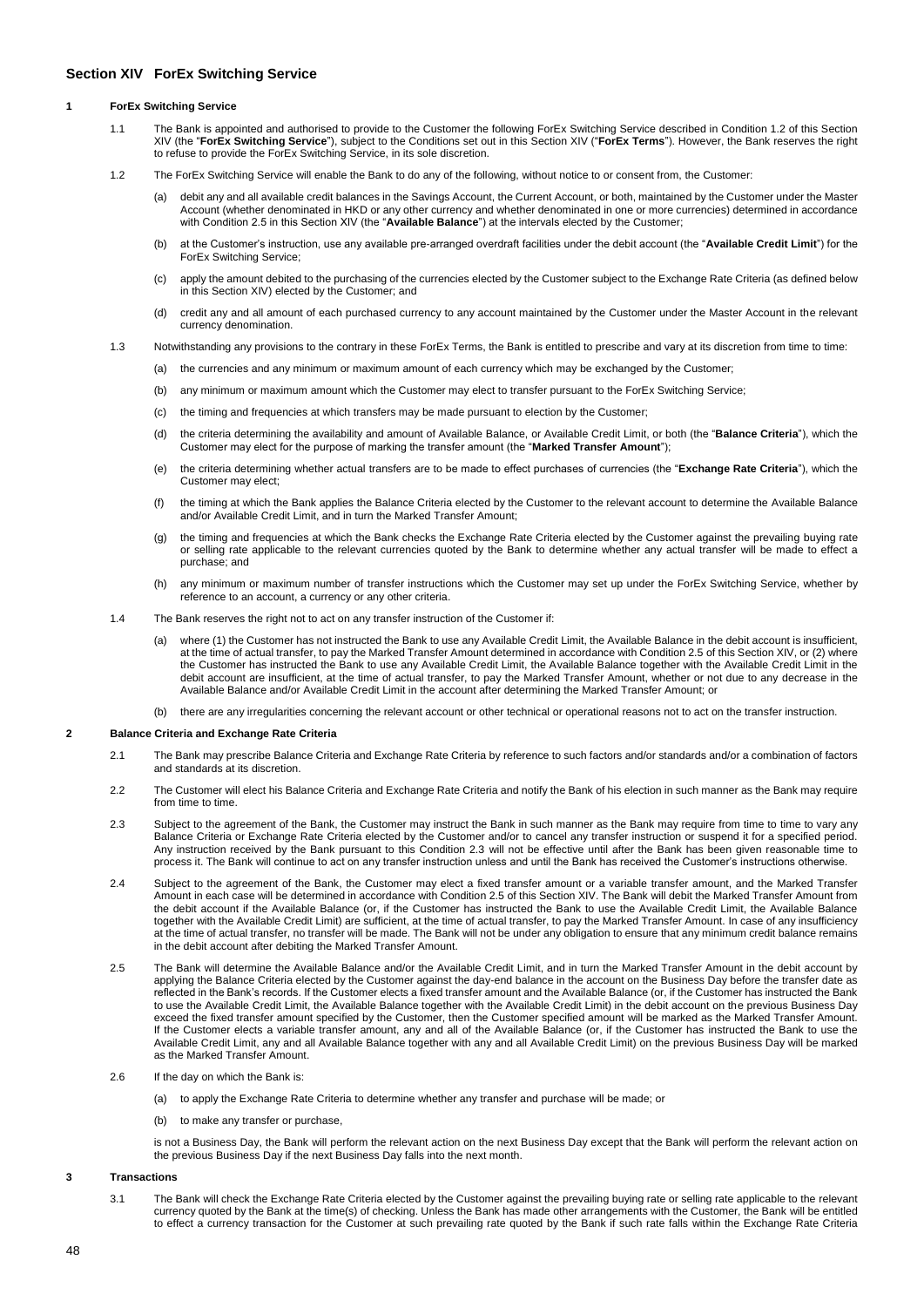elected by the Customer. The Bank will not be under any obligation to check the Exchange Rate Criteria elected by the Customer against the rates prevailing in the relevant foreign exchange market on a real time basis, nor to effect any currency transaction at such rates.

3.2 The Customer acknowledges that no warranty or guarantee is given by the Bank that the Bank will effect any transaction for the Customer pursuant to the ForEx Switching Service. The Bank may be unable to check whether the Exchange Rate Criteria elected by the Customer match the prevailing rates quoted by the Bank or to effect any transaction notwithstanding that the Customer's Exchange Rate Criteria have been matched due to the volume of instructions and transactions, market circumstances or other factors beyond the Bank's reasonable control which may be existing at the relevant time. The Bank will not be liable for any loss or damage which the Customer may suffer or incur as a result of the Customer's Exchange Rate Criteria not being checked or matched or any transaction not being effected due to the above circumstances.

# **4 Fees**

The Bank reserves the right to charge fees in relation to the use and/or termination of the ForEx Switching Service and to revise such fees. The Bank will determine and notify the Customer of the rate of any fee from time to time which will be binding on the Customer if the Customer continues to maintain or use the ForEx Switching Service after the effective date for imposing the fee or the revised fee. Fees may be collected from the Customer in such manner and at such intervals as the Bank may specify. Paid fees are not refundable except otherwise specified by the Bank.

## **5 Variation and Termination**

- 5.1 The Bank has the right to determine and vary from time to time the scope and extent of the ForEx Switching Service.
- 5.2 The Bank may, at any time, without giving notice or reasons suspend or terminate the ForEx Switching Service or its use by the Customer.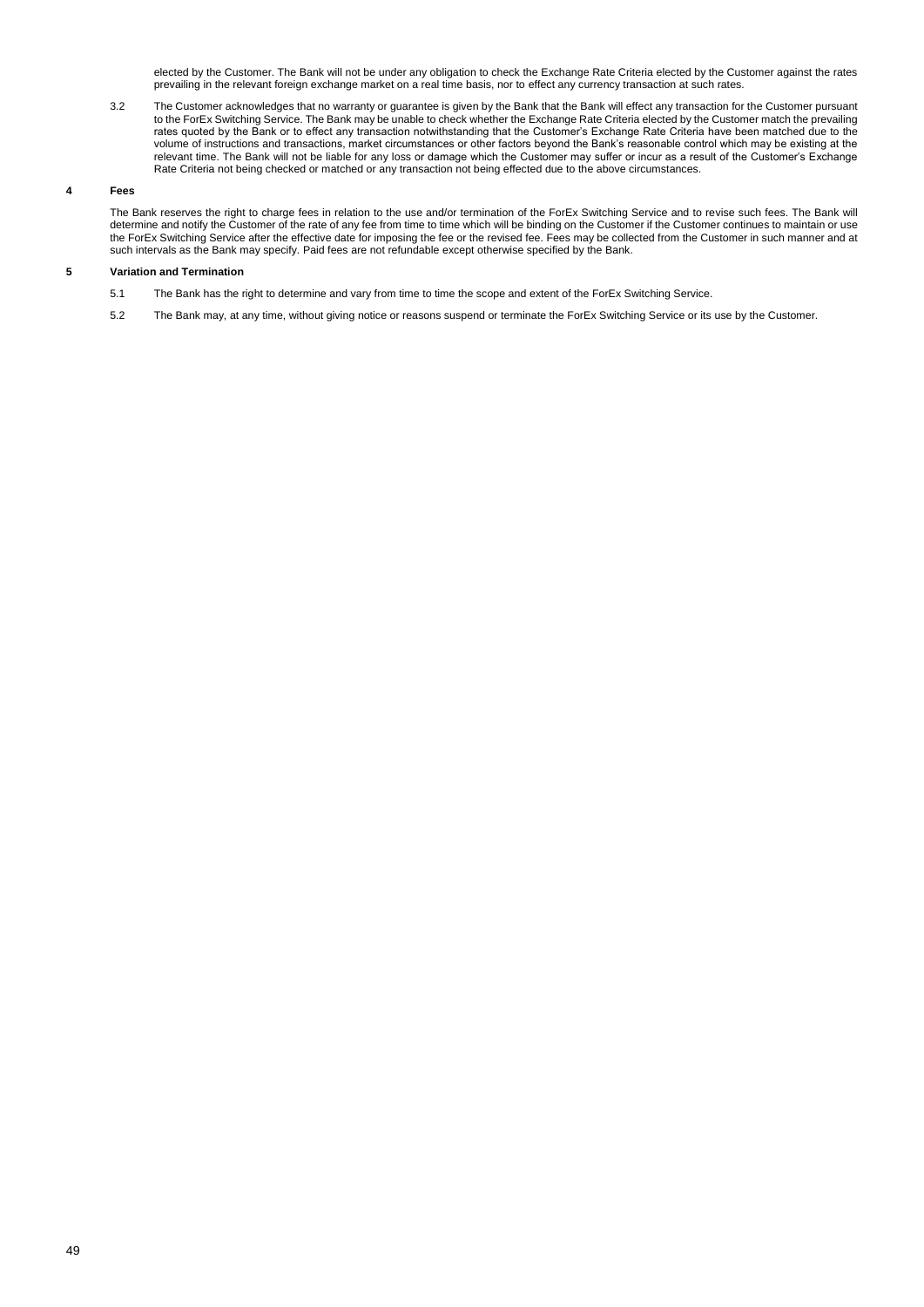# <span id="page-49-0"></span>**Section XV Business Card**

If a Business Card is issued to the Customer or Cardholder, each of the Customer and the Cardholder will be bound by the relevant "Business Card Programme Agreement" and the "Terms and Conditions for using the Services of the 'Credit Cards Customer Service Hotline' for Business Card Programme" for the Customer and the Cardholder and all such other terms relating to credit cards introduced by the Bank from time to time (together, the "Business Card Terms"). All Conditions set out in Section I also apply to the Customer's and/or its Cardholder's use of a Business Card, unless the Bank otherwise agrees. The Business Card Terms prevail over the Conditions in Section I to the extent of any inconsistency between them (save for Condition 19 (Collection and Disclosure of Customer Information) of Section I).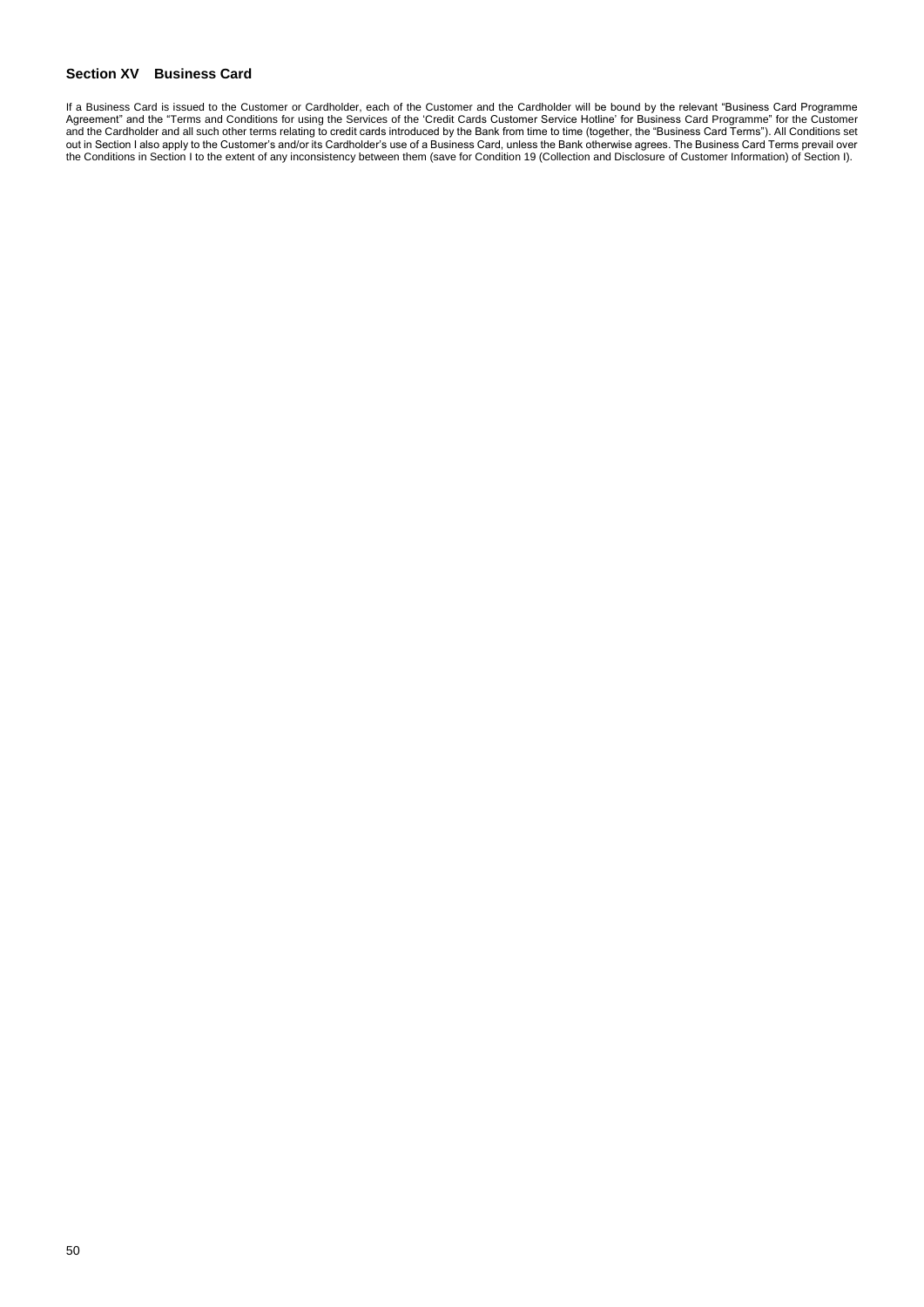# <span id="page-50-0"></span>**Section XVI Business Revolving Credit**

Where the Customer has successfully applied for a business revolving credit facility (the "**Facility**"), the Customer will be notified by a facility setup confirmation letter (the "**Confirmation Letter**") upon approval and granting of the Facility. The use of the Facility will be subject to the following Conditions:

- 1 Subject to Condition 17 of this Section XVI, the Customer will be notified by the Bank of the approved limit of the Facility (the "**Credit Limit**"), and the Facility will be granted to a Current Account (the "**Facility Account**").
- 2 Once the Facility is approved and made available, the overdraft protection feature of the Facility Account will not be available to the Customer.
- 3 A monthly non-refundable facility fee on the Facility in an amount calculated by multiplying the Credit Limit by the rate stated in the relevant business revolving credit application, subject to any alteration as provided in Condition 15 of this Section XVI, will be debited immediately upon approval of the Facility and subsequently on the same day of each succeeding month to the Facility Account.
- 4 The Bank is authorised to debit the Facility Account from time to time in paying such facility fee when due.
- 5 Interest on the Facility will be charged and calculated at the interest rate stated in the business revolving credit application. Interest will accrue on a daily basis on the debit balance outstanding under the Facility Account and will be payable monthly in arrears by debit to the Facility Account.
- 6 A statement will normally be provided to the Customer on a monthly basis (on the statement date as referred to in the Confirmation Letter) and will detail the total amount outstanding on the Facility Account on the statement date (the "**Outstanding Debit Balance**") and the amount due ("**Minimum Amount Payable**") from the Customer, which will be the sum of any payment in arrears, unauthorised debit amount and the minimum monthly repayment, and the date by which<br>payment must be made to the Bank (the "**Payment Due Date**"). The minimu Debit Balance (or, if lower, the credit limit) by 4% or HKD100 (whichever is higher), subject to any alteration as provided in Condition 17 of this Section XVI. The amount of Minimum Amount Payable will be rounded, either up or down, to the nearest dollar. Payment of any part of Outstanding Debit Balance effected by cheque or other means will be accepted subject to the Bank's normal Conditions.
- 7 Without prejudice to the other provisions of these Conditions, if the Customer fails to pay in full the Minimum Amount Payable by the Payment Due Date, the unpaid portion will be included as payment in arrears and a late charge amount calculated at the rate of 5% of such unpaid portion or HKD100 (whichever is higher and subject to a cap of HKD500), subject to any alteration as provided in Condition 15 of this Section XVI, will be debited to the Facility Account after the Payment Due Date. The amount of late charge will be rounded, either up or down, to the nearest dollar.
- 8 In the event the Facility is cancelled, on the Customer's instruction, within the first twelve (12) months from the date on which the Facility was granted, a facility cancellation fee of HKD500, subject to any alteration as provided in Condition 15 of this Section XVI, will be levied and debited to the Facility Account with or without prior notice.
- 9 If the total Outstanding Debit Balance exceeds the Credit Limit, interest will be charged on the excess amount at the rate of:
	- 9.1 10% per annum over the Bank's HKD best lending rate where the Facility is subject to floating interest rate; or
	- 9.2 22% per annum over the Bank's HKD best lending rate where the Facility is subject to a fixed interest rate,

in each case (both before and after judgment) from the date the excess arises until the date of actual settlement.

Such interest will be payable at such intervals as the Bank may determine and at any time upon demand by the Bank. In addition, the Bank reserves the right to charge an unauthorised overdraft handling charge of HKD120 (subjected to any alteration as provided in Condition 15 of this Section XVI) and this will be debited to the Facility Account.

- 10 Without prejudice to Condition 17 of this Section XVI, the Bank reserves the right to suspend further drawing of the Facility if the Minimum Amount Payable is not paid in full by the Payment Due Date.
- 11 All costs and expenses (including legal fees) incurred by the Bank in connection with the extension of the Facility and any matters arising therefrom are to be reimbursed by the Customer on demand. The Customer authorises the Bank to debit the Facility Account from time to time in paying any such costs and expenses when due.
- 12 Where the Customer is a limited company, as security, the Bank requires a guarantee to be provided to the Bank in respect of the approved Facility amount. Where the Customer is a partnership, it is agreed between the partners and the Bank that the partnership will not be dissolved in the event of any of the partners retiring or ceasing to be a partner of the partnership or there being any change to the constitution of the partnership.
- 13 To comply with the Code of Banking Practice and guidance given by the Courts, the Bank needs to obtain the Customer's consent before it can provide a copy or summary of the Facility, or information on the Customer's outstanding liabilities to the Bank, to any guarantor or other third party providing security<br>(the "**Surety**") or to the Surety's advisors. In addition, if settle an amount due following a customary reminder, the Bank will also need to provide the Surety with a copy of its Demand Letter. Whether or not the Bank has made demand, the Bank will also need to provide the Surety with a copy of the latest statement of account and/or to give the Surety details of the Customer's outstanding liabilities to the Bank, whether actual or contingent. The Customer agrees to the Bank providing any of the aforesaid documents or information to the Surety, to the Surety's solicitors and other professional advisers. Where this consent is not given, the Bank will be unable to proceed with the transaction.
- 14 Section 83 of the Banking Ordinance (Cap. 155) of the Laws of Hong Kong has imposed on the Bank as a bank certain limitations on advances to persons related to its directors or employees. The Customer is required to advise the Bank whether the Customer, or any of its directors, partners, managers or agents, is in any way related to any of the Bank's directors or employees within the meaning of Section 83 of the Banking Ordinance (Cap. 155) of the Laws of Hong Kong and in the absence of such advice the Bank will assume that the Customer is not so related. Should the Customer, or any of its directors, partners, managers or agents, becomes so related subsequent to the date of this application, the Customer will immediately advise the Bank in writing.
- 15 The amounts or percentage of fee, charges and interest rate applicable to the Facility will be as set out herein or stipulated in the Confirmation Letter or notified to the Customer by other means. The Bank reserves the right to alter such these Conditions and such amounts, percentage, fee, charges and interest rate, as well as impose new fee and charges, from time to time and may notify the Customer of such alteration or imposition in any manner it thinks fit. The Customer will be bound by such alteration or imposition in any manner it thinks fit. The Customer will be bound by such alteration or imposition unless the Facility is cancelled and repaid in full before the date upon which it is to have effect.
- 16 In case of any dispute in connection with the Facility, the Bank's decision will be final.
- 17 Notwithstanding any other terms herein, the Facility which is granted on an uncommitted basis is subject to review by the Bank at any time and to the Bank's overriding right of suspension and withdrawal at any time. The Bank will have an unrestricted discretion to determine whether or not to permit utilisation of the Facility or to increase or decrease the Facility Limit. The Bank further reserves the right at its absolute discretion to require immediate repayment of all amount outstanding on the Facility Account or with respect to the Loan, together with all accrued interest, at any time.
- 18 In the event of any inconsistency between the provisions of this section and the terms set out in the Confirmation Letter (as the case may be), the latter will prevail.
- 19 In the event that the Customer maintains any other facilities with the Bank, unless otherwise specified by the Bank, such other facilities will not be affected by the granting of the Facility and all Conditions relating to such facilities will remain unchanged.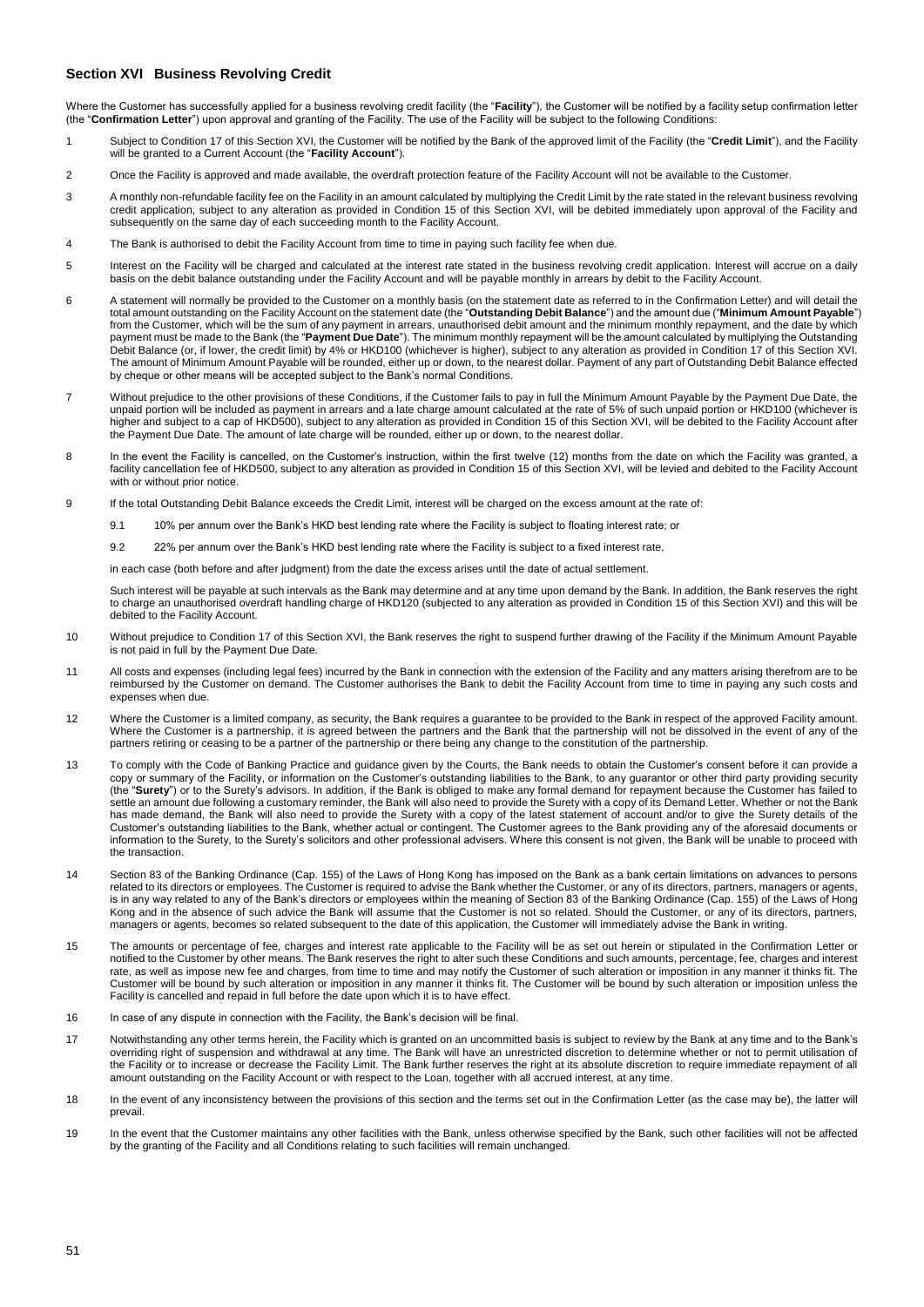# <span id="page-51-0"></span>**Section XVII HSBC's Direct Advice, eStatement and eAdvice Service**

### **1 Terms of Use**

- 1.1 The use of the Direct Advice, eStatement and eAdvice Service (the "**Service**") will at all times be governed by the Conditions in this Section XVII.
- 1.2 These Conditions are not intended to and will not supersede or replace the existing Conditions governing the Master Accounts and the Customer's use of other products and services offered by the Bank, including, without limitation, those concerning the Statements and the Advice (collectively "**Other T&Cs**"), which will continue to apply unless otherwise provided.
- 1.3 In the event of inconsistency or conflict between these Conditions and Other T&Cs, these Conditions will prevail where the Service is concerned.

## **2 Scope of the Service**

- 2.1 The Bank will from time to time determine or specify the scope and features of the Service and are entitled to modify, expand or reduce the same at any time with or without notice.
- 2.2 If the Bank gives notice of a change to the Service, such notice may be made in such manner and by such means of communication as the Bank will deem fit.
- 2.3 The Bank may from time to time include within the Service or send with the eCorrespondence marketing materials relating to the Bank's products and services or those offered by other HSBC members and selected third parties (collectively "**Marketing Materials**") if the Bank has obtained the Customer's consent or no objection or otherwise permitted by law. The Customer may request the Bank to discontinue sending Marketing Materials to the Customer by notifying the Bank.

### **3 Registering / Managing the Service**

- 3.1 Once the Customer has registered for the Service, the Bank will provide the Customer with the eCorrespondence covered by the Service and/or selected by the Customer as the case may be, in one or more of the following ways as the Bank will determine from time to time:
	- (a) by placing the eCorrespondence in the Customer's BIB Profile;
	- (b) by sending the eCorrespondence to the Customer's eAddress.

The corresponding Statements and Advice (i.e., in their paper form) will no longer be sent to the Customer's mailing address or by any other means unless otherwise stipulated, including that set out in Conditions 3.3 and 3.8 under this Section XVII.

- 3.2 Where an eCorrespondence provided under Condition 3.1 in this Section XVII is an eStatement, the Bank may, in the Bank's discretion, send a message to the Customer's email address and/or mobile phone number last registered with the Bank to notify the Customer that the same has been placed in the Customer's BIB Profile.
- 3.3 During such time when the Customer is registered with the Service, the Customer may request for the corresponding Statement/Advice of an eStatement/eAdvice to be sent to the Customer's mailing address last registered with the Bank or be otherwise provided by the Bank in addition to that eStatement/eAdvice, but such a request is at all times subject to the Bank's decision and will also be subject to any limitations that may be imposed by the Bank from time to time and to such charges as the Bank will determine from time to time.
- 3.4 The Service is at all times provided subject to the Customer's having one or more of the following, as applicable:
	- (a) a valid BIB Profile;
	- (b) a valid and up-to-date eAddress that has sufficient capacity at all relevant times to receive the eCorrespondence;
	- (c) an internet service provider, appropriate telecommunications equipment and computer software capable of receiving and reading the eCorrespondence, any or all of which may be determined by the Bank from time to time; and/or
	- (d) a valid and up-to-date mobile phone number to which messages can be sent and viewed.
- 3.5 In order to receive the eCorrespondence, the Customer must maintain such account(s) with the Bank and/or subscribe for such product(s) or service(s) as the Bank may stipulate from time to time.
- 3.6 The Customer will bear any fees, charges or expenses which may be imposed by any telecommunications company (whether or not designated by the Bank) providing or servicing the Customer's telecommunications equipment in connection with the Service.
- 3.7 The Customer warrants that all particulars given to the Bank for the purposes of or in connection with the Service are complete, accurate and up-to-date at all relevant times and undertake to promptly notify the Bank (via such means and in such format and manner as will be acceptable to the Bank) of any changes thereto including, without limitation, the Customer's eAddress.
- 3.8 The Bank may re-send to the eAddress any eCorrespondence which, in the Bank's opinion, has failed to reach the Customer the first time the Bank sent it. This will be done in accordance with the Bank's procedures for re-sending that eCorrespondence, if any, as designated by the Bank from time to time. If, in the Bank's opinion, the eCorrespondence sent or re-sent further to the Customer's eAddress has failed to reach the Customer, the Bank may, in the Bank's sole discretion, notify the Customer of the same using such means as the Bank deems appropriate and the Customer must comply with any instructions the Bank may specify in such notices. The Bank may, but will not be obliged to, forward the corresponding Statement or Advice of that particular eCorrespondence to the mailing address the Customer has last registered with the Bank. The Bank may also, in the Bank's sole discretion, stop sending the said eCorrespondence or even all other eCorrespondence in the future and the Bank may dispose of the said eCorrespondence as the Bank will decide including, without limitation, deleting or removing the same from the Bank's systems and record.
- 3.9 All eCorrespondence placed in the Customer's BIB Profile or sent by email will only be available for a limited period as determined by the Bank from time to time, irrespective of whether or not they have been reviewed and/or saved by the Customer. The Bank will periodically remove past eCorrespondence from its BIB Profile even if the Customer has not viewed, accessed or saved them. The Customer will not be able to open eCorrespondence sent by email to its eAddress after a designated period of time as determined by the Bank from time to time, so the Customer should save a decrypted version of the eCorrespondence (e.g. in pdf format) in its telecommunications equipment for retention and record purposes.
- 3.10 (i) An eCorrespondence placed in the Customer's BIB Profile shall be deemed to be delivered to the Customer at the time it is placed in the Customer's BIB Profile according to the Bank's records. (ii) An eCorrespondence sent or re-sent (if applicable) under the Service to the eAddress will be deemed to be delivered to the Customer at the time when the eCorrespondence was, according to the Bank's record, successfully sent or re-sent by the Bank.
- 3.11 The Customer agrees to open, read or access and carefully review and examine all eCorrespondence sent to the Customer's eAddress in a timely manner and advise the Bank as soon as possible, of any errors, discrepancies, unauthorised transactions or other irregularities arising from whatever cause, including, without limitation, forgery, fraud, lack of authority or the Customer's negligence or negligence of any other person(s) ("**Errors**").
- 3.12 Where the eCorrespondence sent to the Customer's eAddress is an eStatement, the Customer agrees that the eStatement will, as between the Bank and the Customer, be conclusive evidence as to the balance shown therein and that the eStatement will be binding upon the Customer and the Customer will be deemed to have agreed to waive any rights to raise objections or pursue any remedies against the Bank in respect thereof unless the Customer notifies the Bank (via such means and in such format and manner as will be acceptable to the Bank) of any such Errors within 60 days where the eStatement is a monthly credit card eStatement and ninety (90) days for all other eStatements after the Bank has sent the eStatement to the Customer eAddress or placed the same in the Customer's BIB Profile as the case may be. Where the account concerned is a joint account, the reference to "the Customer" in this Condition 3.12 under this Section XVII will mean all account holders of this joint account irrespective of the signing mandate.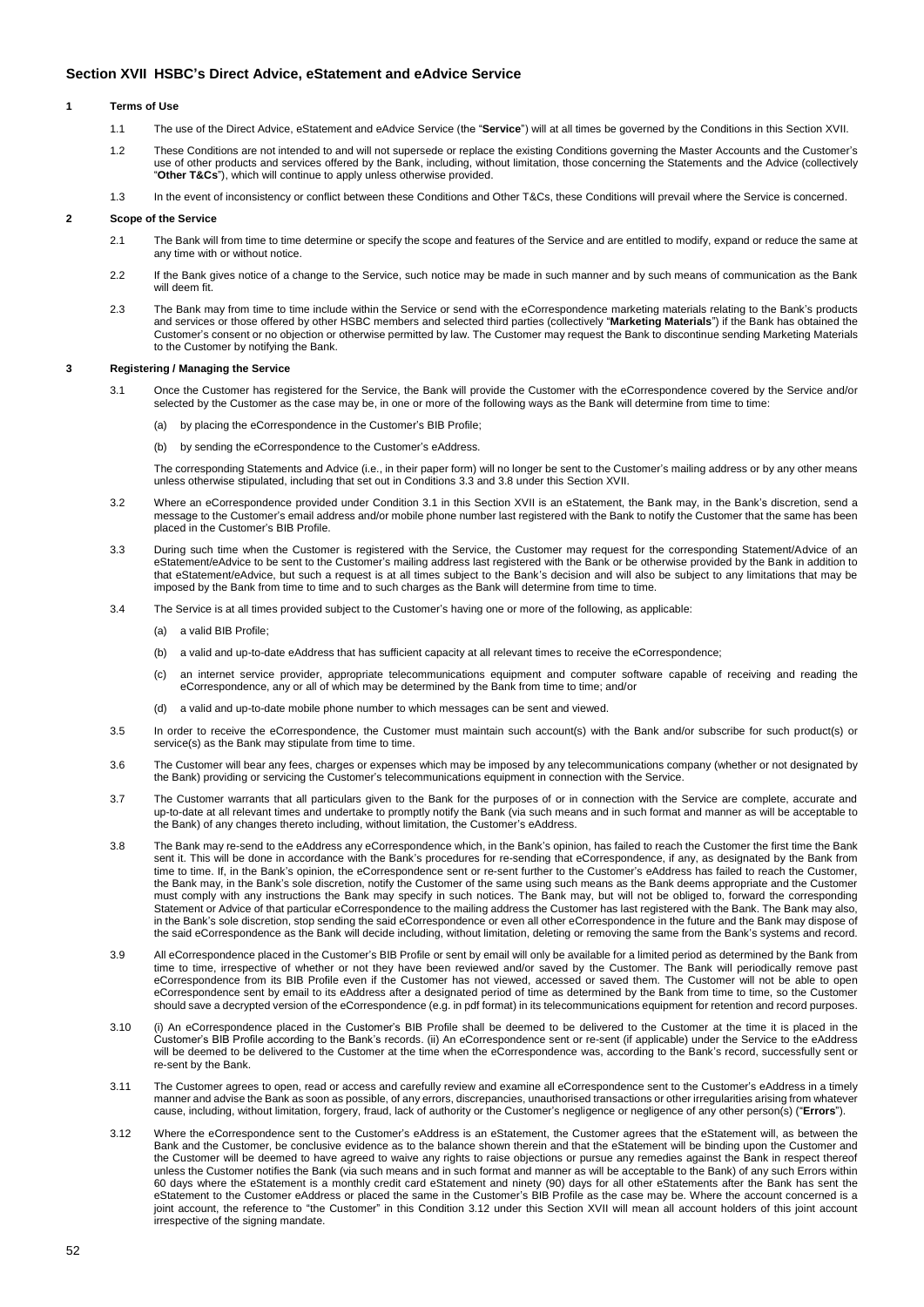- 3.13 It is the Customer's responsibility to frequently and periodically check the Customer's eAddress and/or the Customer's BIB Profile as will be applicable for eCorrespondence. Condition 3.12 will apply irrespective of whether or not the Customer has opened, read, accessed, reviewed and/or examined the eStatements in accordance with Condition 3.11.
- 3.14 Where the Service utilises proprietary software of the Bank, the Bank's affiliates and/or other software supplies, the Bank grants to the Customer a non-exclusive license to use this software solely for the purposes of the Service or such other purposes as the Bank will permit. The Customer agrees not to disassemble, decompile, copy, modify or reverse engineer any such software or permit anyone else to do so.
- 3.15 Where the Customer has selected or that the Bank has designated, as the case may be, a certain type, category or group of eStatements and/or eAdvice to be sent to the Customer's eAddress or placed in the Customer's BIB Profile under the Service, the Bank may without further notice and unless the Bank specifies otherwise, include within the Service the eStatements and eAdvice all new Accounts that the Customer will open with the Bank and the eStatements and eAdvice of all products and services that the Bank will provide to or will be used by the Customer in the future that will, in the Bank's view, fall within the said type, category or group.

### **4 eCorrespondence**

- 4.1 Each eCorrespondence sent by email to the Customer's eAddress will be secured by a Password which the Customer will use to open, read or otherwise access eCorrespondence previously sent by email to the Customer's eAddress using the latest Password.
- 4.2 Any eCorrespondence sent by the Bank is one-way only and the Customer should not reply to the same.
- 4.3 Once an eCorrespondence has, according to the Customer's record, been sent successfully, the Bank will not re-send it again. If the Customer deletes such eCorrespondence, it cannot be sent again.
- 4.4 The Customer confirms that the customer has assessed and analysed and so the Customer understands, acknowledges and accepts all possible risks involved in using the Service including, without limitation, the eCorrespondence being intercepted, monitored, amended, tempered with or being sent or disclosed to other parties without the Customer's authorisation.
- 4.5 Neither the Customer nor any other persons should regard any information or communication contained in an eCorrespondence, the covering email or facsimile or any hyperlink(s) attached as an offer or solicitation to subscribe to any products or services (including, without limitation, investments, deposits, insurance and loans) in any jurisdiction to any person to whom it is unlawful to make such an invitation or solicitation in such jurisdictions.
- 4.6 The Customer must notify the Bank immediately (via such means and in such format and manner as will be acceptable to the Bank) should the Customer fails to receive, or that there is any delay in or other irregularities or problems in connection with any eCorrespondence or the Customer's receiving any eCorrespondence from the Bank.

### **5 Security**

- 5.1 The Customer must keep the Password and all other security details (if any) secure and confidential at all times and take all reasonable precautions to prevent unauthorised or fraudulent use thereof and ensure that unauthorised or fraudulent access to the Customer's eAddress is prevented.
- 5.2 The Customer should change the Customer's Password from time to time to guard against unauthorised or fraudulent access to the eCorrespondence sent by email to the Customer's eAddress.
- 5.3 The Customer should never respond to a request purportedly from the Bank via the Service to provide the Customer's account, Password, security details or the Customer's personal information as the Bank will never make such a request.
- 5.4 The Customer must inform the Bank as soon as possible if any email or facsimile, eCorrespondence, website hyperlink, the Customer's BIB Profile or BIB appears to be irregular.
- 5.5 The Customer is responsible for the security of the Customer's telecommunications equipment and must take all reasonable precautions to prevent any other person from accessing any confidential information including the eCorrespondence sent thereto.
- 5.6 The Customer should never provide the Customer's account or personal information on screen following a website hyperlink from an eCorrespondence. All website hyperlinks authorised by the Bank will be for information only and will not require the inputting of the Customer's account or personal information.
- 5.7 The Customer must inform the Bank as soon as possible of all matters which may have an impact on or otherwise affect the Bank's provision or the Customer's use of the Service including, without limitation, if the Customer knows or suspects that someone knows the Customer's Password or the Customer's BIB Profile log-on credentials or has unauthorised access to the Customer's eAddress, BIB Profile, the eCorrespondence or any telecommunications equipments to which the Customer receives the eCorrespondence or if the Customer's eAddress or other contact details are or will be changed or the Customer's telecommunications equipment or internet service has or will be suspended, expired, disconnected or terminated.
- 5.8 The Customer should check, verify and authenticate the sender of the eCorrespondence including, without limitation, the facsimile number, email or website address of the sender of the eCorrespondence as the case may be to ensure that they are genuine and have been sent by the Bank.

### **6 Liability**

- 6.1 The Customer agrees and undertakes not to hold the Bank liable or in any way responsible for any loss, damages or expenses that the Customer will incur, including, without limitation, any loss or damage caused to the Customer's data, software, computer, telecommunications equipment or other equipment in connection with the Customer's use of the Service unless they are caused solely and directly by the Bank's gross negligence or willful default.
- 6.2 If the Bank can show that the Bank has sent, or attempted to send, to the Customer the eCorrespondence according to the service scope of the Service as will be determined by the Bank from time to time (including, without limitation, any re-sending procedures if the eCorrespondence fails to be sent to the Customer), the Bank has no liability to the Customer if the Customer suffers Loss due to the eCorrespondence not being received accurately or at all.
- 6.3 The Bank will not be liable for any disclosure of confidential information not herein authorised where the Customer has not complied with these Conditions or such other security guidelines or recommendation that the Bank may issue from time to time.
- 6.4 Neither the Bank, any of the Bank's affiliates, nor any of the telecommunications companies designated by the Bank (if any) for the purposes of providing the Service will assume any liability or responsibility for any failure or delay in providing the Service or any error or failure in the eCorrespondence unless this results from gross negligence or wilful default on the Bank's part, any of the Bank's affiliates, or such telecommunications companies. In particular, neither the Bank, any of the Bank's affiliates, nor any such telecommunications companies will assume any liability or responsibility for the consequences arising from any cause beyond the Bank's reasonable control, that of the Bank's affiliates, or such telecommunications companies, including, without limitation, failure of the Customer's telecommunications equipment to receive the eCorrespondence for whatever reason, any telecommunications breakdown, mechanical failure, path failure, malfunction, technical breakdown, interruption or accuracy of equipment or installation.
- 6.5 The third parties supporting the Service (including telecommunications companies designated by the Bank) are neither agencies of the Bank nor representing the Bank. There is no co-operation, partnership, joint venture or other relationship with the Bank. The Bank is not responsible for any Loss caused by such third parties including system operators.
- 6.6 The Customer hereby undertakes to ratify and confirm all things and matters done by the Bank, the Bank's nominees, their respective officers and employees pursuant to or in connection with the provision of the Service to the Customer and agree to indemnify the Bank, the Bank's nominees, their respective officers and employees against all or any losses, liabilities, charges, expenses and penalties of any kind which may be incurred or suffered by the Bank or any of them in connection with or as a result of the provision of the Service to the Customer unless directly and solely caused by or due to the gross negligence or wilful default of the Bank or any of them and then only to the extent of direct and reasonably foreseeable loss and damages (if any) arising directly and solely therefrom.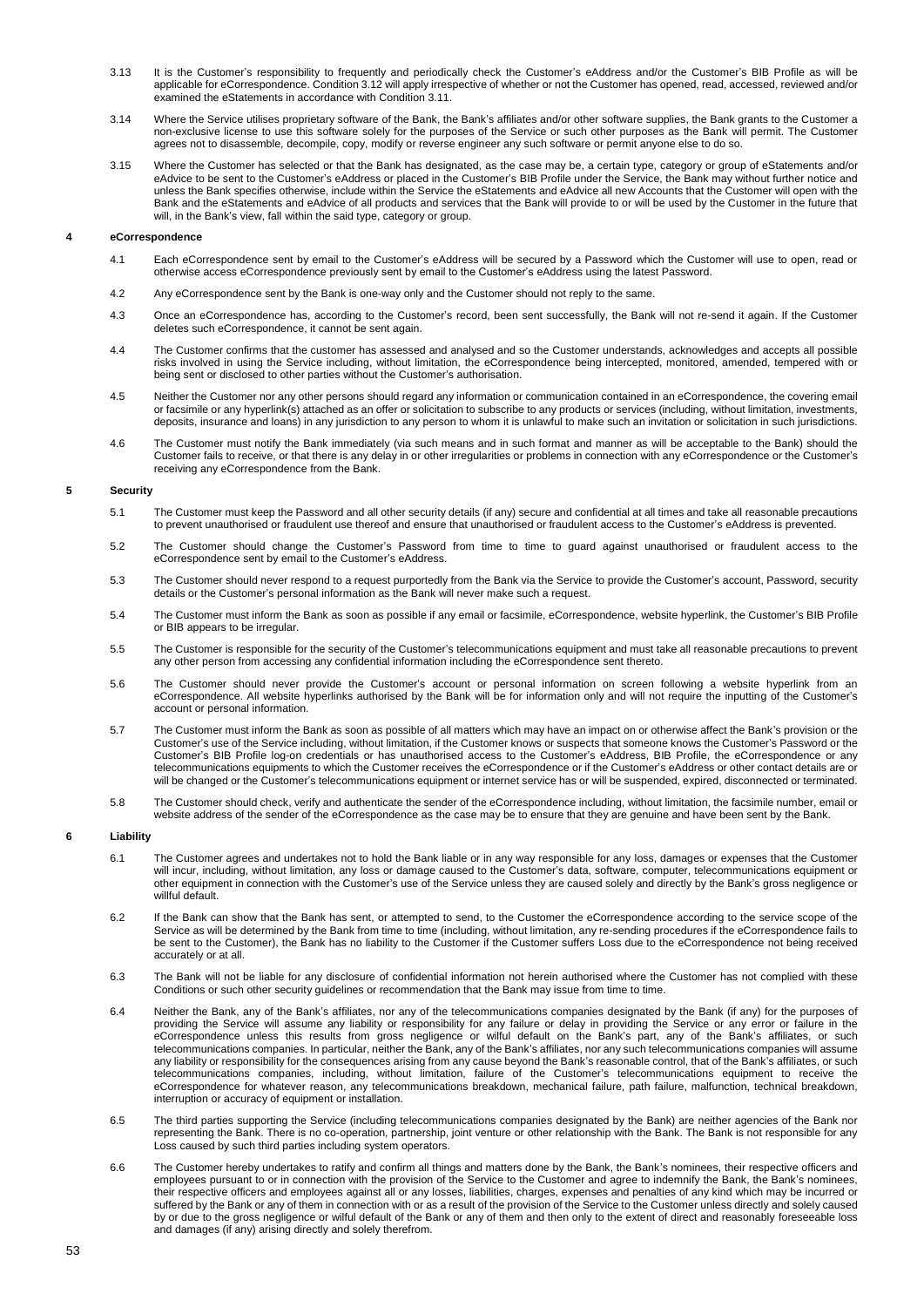# **7 Pricing and Charges**

- 7.1 The Bank reserves the right to at any time and from time to time impose fees and charges for the Service with reasonable notice.
- 7.2 The Customer will bear, and the Customer hereby authorises the Bank to, without further notice to the Customer, debit from any one or more of the Customer's Account(s) any fees, charges or expenses which the Bank may impose under or in connection with this Service, including, without limitation, the Bank's charges for re-sending an eCorrespondence or for sending the corresponding Statement or Advice to the Customer's mailing address in accordance with these Conditions.

## **8 Suspension and Termination**

- 8.1 The Customer may terminate the Service at any time in such manner as the Bank may prescribe from time to time.
- 8.2 The Bank can suspend or terminate all or any part of the Service at any time and in the Bank's absolute discretion with or without notice.
- 8.3 Without prejudice to the generality of Condition 8.2 in this Section XVII, in the event where the Bank has reason(s) to believe that the security of the Customer's BIB Profile or the Customer's eAddress or the eCorrespondence sent to the Customer has been compromised or that the eCorrespondence will no longer reach the Customer at the Customer's BIB Profile or the Customer's eAddress, the Bank may in the Bank's sole discretion and without notice suspend the Service in which case the Bank will forward all future corresponding Statements and Advices to the Customer's mailing address last registered with the Bank until the Service is resumed either by the Bank or by the Customer in accordance with the Bank's procedures applicable at the time.
- 8.4 The Bank will not assume any liabilities or responsibilities for any suspension or termination of the Service under any circumstances.
- 8.5 Any termination or suspension of the Service is without prejudice to and will not affect the liabilities and rights which have accrued between the Customer and the Bank prior to the date of suspension or termination.

## **9 Amendments**

The Bank reserves the right to add to, delete and/or vary any of these Conditions upon notice to the Customer using such means of notification as the Bank will deem appropriate. Use of the Service after the date upon which any changes to these Conditions are to have effect (as specified in the Bank's notice) will deem appropriate. Use of the Service after the date upon which constitute acceptance without reservation by the Customer of such changes. If the Customer does not accept any proposed changes the Customer must cancel or terminate, the Service prior to the date upon which such changes are to have effect.

## **10 Miscellaneous**

- 10.1 No failure or delay by the Bank in exercising any right, power or privilege hereunder will operate as a waiver thereof, nor will any single or partial exercise preclude any other or further exercise thereof or the exercise of any other right, power or privilege. Any remedies provided to the Bank herein is not intended to be exclusive of any other remedy and each and every remedy will be cumulative and in addition to every other remedy given hereunder or now or hereafter existing at law or in equity, by statute or otherwise.
- 10.2 If any provision hereof will be declared or adjudged to be illegal, invalid or unenforceable under any applicable law, such illegality, invalidity or unenforceability will not affect any other provisions hereof which will remain in full force, validity and effect.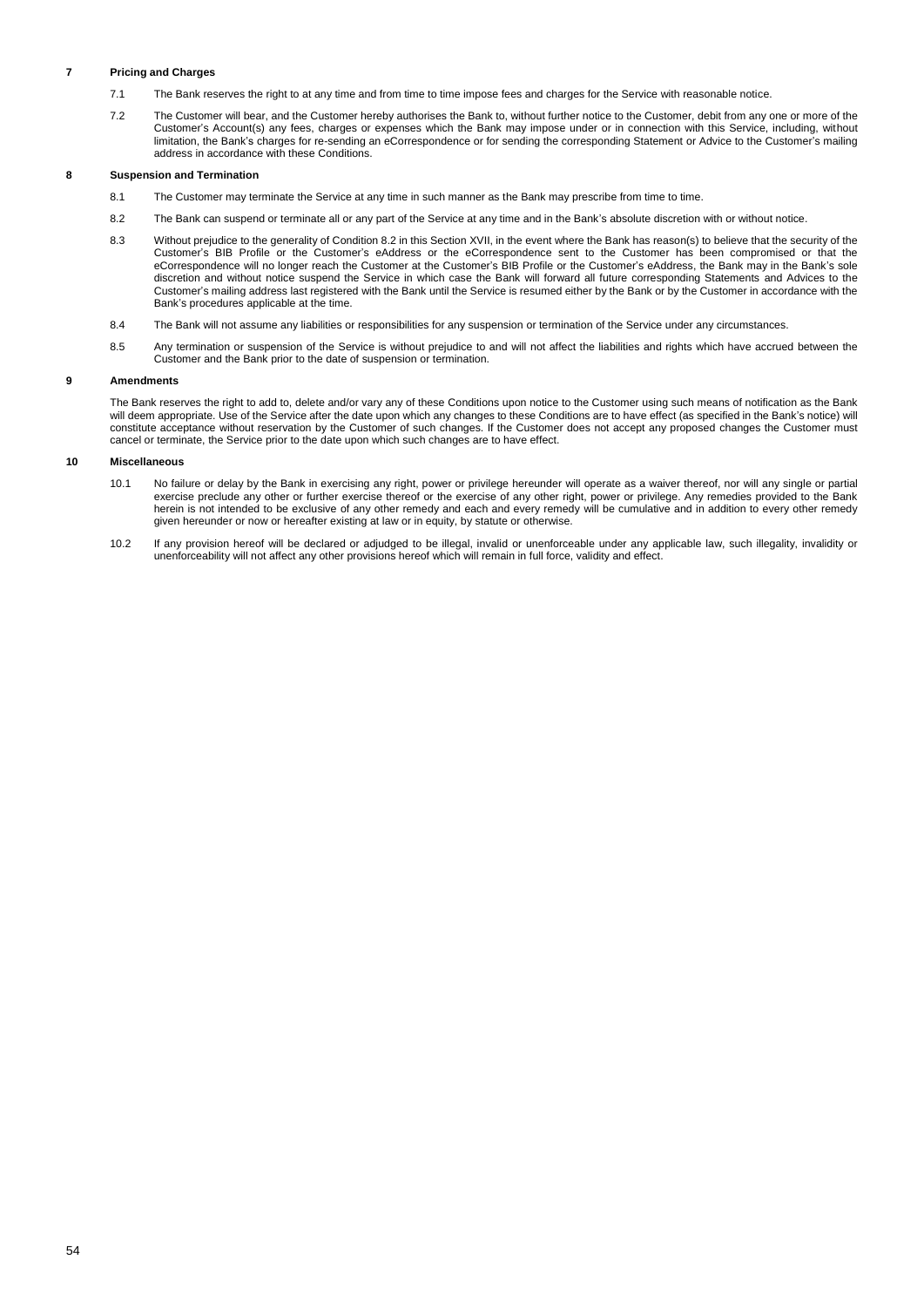# <span id="page-54-0"></span>**Section XVIII BizAlert Service**

## **1 Terms of Use**

- 1.1 This section contains terms of use of the BizAlert Service by using, or continuing to use the BizAlert Service on or after receiving these Conditions the Customer agrees to be bound by them together with all applicable Conditions.
- 1.2 References to "**telecommunications equipment**" will include references to mobile telephones, laptop computers, desktop personal computers, pocket personal computers, personal digital assistants and any other electronic media and/or equipment used to receive the BizAlert Service.

## **2 Customers' Information**

- 2.1 To enable the Bank to provide the Customer with the BizAlert Service, the Customer is required to supply data to the Bank and keep the data updated. Failure to do the same may result in the Bank's inability to provide the Customer with such service.
- 2.2 The data received by the Bank will be used to consider the Customer's request and subject to the Bank agreeing to provide such service, the data and all other details/information relating to the Customer's transactions or dealings with the Bank will be used in connection with the provision of such service to the Customer. The Bank will use, store, disclose, transfer (whether within or outside Hong Kong) obtain and/or exchange such data and such other details and information to, from or with such persons as the Bank may consider necessary (including the members of the HSBC Group or any service provider) for any purposes the Bank deems appropriate.

## **3 Scope of BizAlert Service**

- 3.1 The Bank will from time to time determine or specify the scope and features of the BizAlert Service and is entitled to modify, expand or reduce the same at any time with or without notice.
- 3.2 If the Bank gives notice of a change to the BizAlert Service, such notice may be made in such manner and by such means of communication as the Bank will deem fit, including, without limitation, use of direct mailing material, advertisement, branch display or electronic communications such as e-mail and SMS.
- 3.3 The Bank may from time to time include within the BizAlert Service marketing material relating to the Bank's products and Services ("**Marketing Material**"). Should the Customer decide to opt out of or give instructions to the Bank to discontinue sending the Marketing Materials to the Customer, the Customer notes that the Bank is likely to have to discontinue the provision of the BizAlert Service to the Customer at the same time.

## **4 Opening/Operating BizAlert Service**

- 4.1 Once the Customer has enrolled for the BizAlert Service the Customer may determine the number and frequency of the BizAlert message and specify the type of BizAlert message the Customer requires in such manner as the Bank may prescribe from time to time.
- 4.2 The BizAlert Service is available to the Customer provided the Customer has appropriate telecommunications equipment and a service provider both of which may be determined by the Bank from time to time.
- 4.3 The Bank reserves the right to restrict the number of pieces of telecommunications equipment which may be registered by the Customer for receiving the BizAlert message(s) from time to time and different restrictions may apply to different types of telecommunications equipment and/or customers.
- 4.4 The BizAlert Service may without notice to the Customer be suspended or terminated for any reason including without limitation the reason specified in Condition 3.3 of this Section XVIII, invalid data, Nominated Account closure, insufficient funds within the Nominated Account, non specification of a Nominated Account, breakdown, maintenance, modification, expansion and/or enhancement work caused or initiated by the telecommunications company(ies) concerned in relation to their network or by any service provider in respect of the BizAlert Service. The Bank will not assume any liabilities or responsibilities for any such suspension or termination.
- 4.5 The Customer will promptly notify the Bank of any changes to or in any register maintained by the Bank in connection with or for the purposes of the BizAlert Service including the contact details of the Customer's telecommunications equipment and the telecommunications company providing or servicing it.
- 4.6 The Customer must notify the Bank immediately upon the disconnection or suspension of the Customer's telecommunications equipment/service.
- 4.7 Neither the Bank nor any of the telecommunications companies which may be designated by the Bank for the purposes of providing the BizAlert Service will assume any liability or responsibility for any failure or delay in transmitting information to the Customer or any error or failure in such information unless this results from negligence or wilful default on the Bank's part or such telecommunications companies. In particular, neither the Bank nor any such telecommunications companies will assume any liability or responsibility for the consequences arising from any cause beyond the Bank's or its reasonable control including without limitation failure of the Customer's telecommunications equipment to receive information for whatever reason, any telecommunications breakdown, mechanical failure, path failure, malfunction, breakdown, interruption or accuracy of equipment or installation.
- 4.8 The Customer will bear any fees, charges or expenses which may be imposed by the Customer's telephone service provider and/or any telecommunications company (whether or not designated by the Bank) providing or servicing the Customer's telecommunications equipment in connection with the BizAlert Service.
- 4.9 The Customer warrants that all particulars given to the Bank are to the best of the Customer's knowledge accurate.
- 4.10 The Customer undertakes to notify the Bank in writing of any change of address or other particulars recorded with the Bank. All communications sent or re-sent via the BizAlert Service to the contact details registered by the Customer with the Bank will be deemed to be delivered to the Customer at the time when the communication was sent or re-sent by the Bank.
- 4.11 The Bank may re-send to the contact details registered by the Customer with the Bank any communications via the BizAlert Service which, in the Bank's opinion, has failed to reach the Customer in accordance with the Bank's procedures for re-sending BizAlert message(s) as designated by the Bank from time to time. If in the Bank's opinion the communications sent or re-sent further to the details registered with the Bank have failed to reach the Customer the Bank may in the Bank's sole discretion stop sending further communications.
- 4.12 The Customer undertakes to indemnify the Bank against all actions, claims, demands, liabilities, losses, damages, costs and expenses of whatever nature that may result or which the Bank may sustain, suffer or incur as a result of the Bank agreeing to provide the BizAlert Service.

# **5 Nature of Information Provided**

- 5.1 The Customer acknowledges any information received by the Customer under the BizAlert Service is for the Customer's (and not any other persons') reference only, is not binding, and will not be taken as conclusive evidence of the matter to which it relates.
- 5.2 It is the Customer's sole responsibility to verify any information received under the BizAlert Service before relying or acting on it. In particular, any commentaries, confirmations, financial information and data provided are for reference only and are not intended as investment advice or for trading or other purposes. They may be provided to the Bank by other persons or compiled by the Bank from information and materials of other persons. The Bank does not warrant, represent or guarantee the sequence, accuracy, truth, reliability, adequacy, timeliness or completeness of any commentaries, confirmations, financial information or data or whether it is fit for any purpose. Nor does the Bank assume any liability (whether in tort or contract or otherwise) for any reliance on any commentaries, confirmations, information or data by the Customer or any other person.

# **6 SMS Messaging**

6.1 The Customer may nominate one mobile phone number for each type of BizAlert message to be received and the Bank will only send the BizAlert message to that particular mobile number registered to receive that type of BizAlert message by the Customer. All nominated mobile phones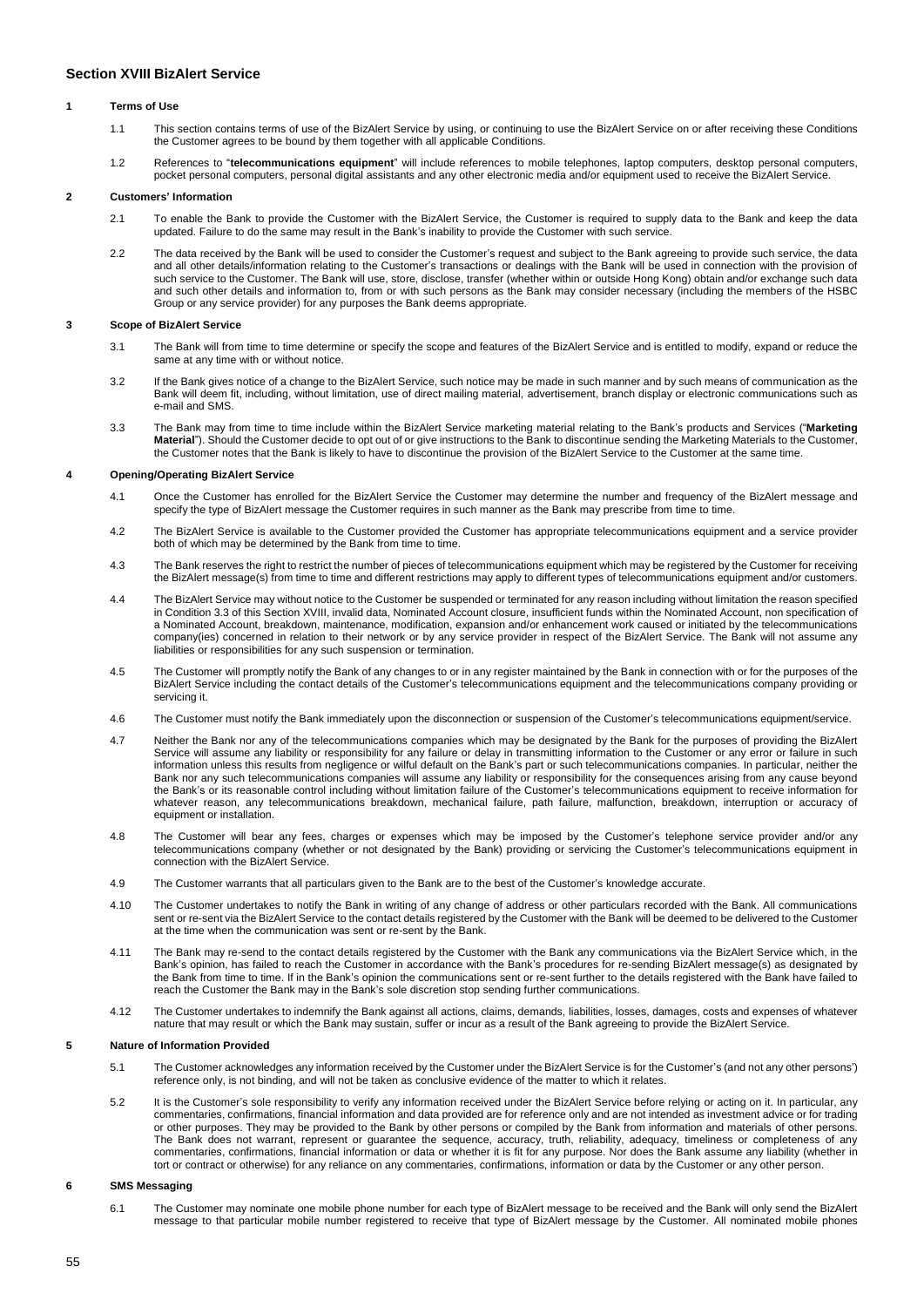registered to receive the different types of BizAlert messages must be a compatible piece of telecommunications equipment capable of receiving such BizAlert message.

- 6.2 The Customer will inform the Bank as soon as possible if any of the SMS messages appear to be irregular.
- 6.3 The Bank will only send SMS messages once. If the Customer deletes the SMS messages which the Bank has sent the Customer they cannot be re-sent.
- 6.4 Any SMS message sent by the Bank is one-way and the Customer should not reply to such SMS message.
- 6.5 The Customer should never respond to a request purportedly from the Bank via the BizAlert Service or BizAlert message to provide the Customer's account or security details by SMS message as the Bank will never make such a request.

## **7 E-mail BizAlert**

- 7.1 If the Customer elects to receive BizAlert message(s) by e-mail, the Customer is responsible for ensuring the Customer has compatible telecommunications equipment capable of receiving such BizAlert message(s).
- 7.2 The Customer must keep any password and security details secret and take all reasonable precautions to prevent unauthorised or fraudulent use of the Customer's password or security details and ensure that unauthorised or fraudulent access to the Customer's e-mail is prevented.
- 7.3 BizAlert message(s) sent by e-mail may not be encrypted and may not be secure from corruption by third party. The Customer is responsible for ensuring that the Customer's password and any other identification used for accessing the Customer's account information is kept secure and secret.
- 7.4 The Customer should never respond to a request purportedly from the Bank via the BizAlert Service to provide the Customer's account or security details by e-mail as the Bank will never make such a request.
- 7.5 The Customer should never provide the Customer's account or personal information on screen following a website hyperlink from an e-mail BizAlert message(s). All website hyperlinks authorised by the Bank will be for information only and will not require the inputting of the Customer's account or personal information.
- 7.6 The Customer must inform the Bank as soon as possible if any e-mail or website hyperlink appears to be irregular.
- 7.7 Any e-mail sent by the Bank is one-way and the Customer should not reply to such e-mails.
- 7.8 The Bank will only send e-mails once. If the Customer deletes the e-mail which the Bank has sent the Customer they cannot be sent again.

### **8 Security**

- 8.1 The Customer is responsible for the security of the Customer's telecommunications equipment and must take all reasonable precautions to prevent anyone else from accessing any confidential information.
- 8.2 For every account the Customer intends to receive information about via the BizAlert Service the Bank recommends that the Customer chooses a nickname personal to such Customer Delegate(s) of the Customer avoiding names easy to guess such as the Customer Delegate's name or the Customer's account number. The Customer Delegate should check that the BizAlert message(s) received on the Customer Delegate's mobile phone or by e-mail containing information about accounts the Customer has nominated contain the Customer Delegate's nicknames for those accounts.
- 8.3 The Customer should use at all times the SIM Card personal identification number ("**SIM Card PIN Code**") on the mobile telephone registered to receive a BizAlert message re-setting any pre-set SIM Card PIN Code and re-setting the SIM Card PIN Code if the Customer knows or suspects someone else knows it. When choosing or using the SIM Card PIN Code avoid numbers which are easy to guess.
- 8.4 The Customer will not tell anyone else the SIM Card PIN Code or nicknames and not write them down in a way that someone else may understand.
- 8.5 The Customer should only use secure private e-mail sites protected by a password which should be kept secret. Avoid passwords which are easy to guess.
- 8.6 The Customer must inform the Bank as soon as possible of all matters which may have an impact on or otherwise affect the Bank's provision or the Customer's use of the BizAlert Service including, without limitation, if the Customer knows or suspects that someone knows the SIM Card PIN Code for the mobile phone registered to receive a BizAlert message or the Customer Delegate's nick-names or has unauthorised access to the Customer's e-mails or if the Customer Delegate's mobile telephone number/e-mail address changes or if the mobile telephone registered to receive a BizAlert message is lost, stolen or no longer under the Customer Delegate' control or if the Customer's contract with the network operator ends.
- 8.7 The Customer should check the telephone number of the sender of SMS message BizAlert and the e-mail/website address for e-mail BizAlert to ensure that they are genuine and have been sent by the Bank.
- 8.8 The Customer should suspend the SMS BizAlert Service if the mobile phone which has been registered to receive a BizAlert message will be taken outside Hong Kong due to the fact that the security of any foreign telephone network through which BizAlert message(s) may be transmitted to the registered mobile telephone cannot be guaranteed.
- 8.9 If the mobile phone registered to receive a BizAlert message is taken outside Hong Kong without suspending the BizAlert Service the Customer/Customer Delegate will be deemed to authorise the Bank, the network operators and any third party to whom information about the Customer/the Customer Delegate and the Customer's account has been passed for the provision of the BizAlert Service to transmit such information and store information in such countries or territories as are necessary to send BizAlert to that mobile phone.

### **9 Liability**

- 9.1 If the Bank can show that the Bank has sent, or attempted to send, to the Customer the BizAlert message(s) according to the service scope of the Bank's BizAlert Service as will be determined by the Bank from time to time (including, without limitation, any re-sending procedures if the BizAlert message(s) fails to be sent to the Customer), the Bank has no liability to the Customer if the Customer suffers Loss due to the BizAlert message(s) not being received accurately or at all.
- 9.2 The Bank will not be liable for any disclosure of confidential information not herein authorised where the Customer has not complied with the provisions of Conditions 4, 7 and/or 8 in this Section XVIII.
- 9.3 The Bank will not be liable to the Customer for any Loss the Customer suffers due to any event or circumstance beyond the Bank's reasonable control which leads to the BizAlert Service being wholly or partly unavailable as a result of but not limited to technical breakdown, strike and industrial action of any party or communications or path failure.
- 9.4 Due to the nature of the BizAlert Service, the Bank will not be responsible for any loss or damage caused to the Customer's data, software, computer, telecommunications equipment or other equipment caused by the Customer's use of the BizAlert Service unless such loss or damage is directly and solely caused by the Bank's negligence or deliberate fault.
- 9.5 The third parties supporting the BizAlert Service (including telecommunications companies designated by the Bank) are neither agencies of the Bank nor representing the Bank. There is no co-operation, partnership, joint venture or other relationship with the Bank. The Bank is not responsible for any losses caused by such third parties including system operators.

### **10 Pricing and Charges**

10.1 The Customer has the right to choose the BizAlert message(s) the Customer wishes to receive but acknowledge some BizAlert message(s) will be charged for at rates determined by the Bank from time to time. The Customer is advised to check with the Bank regularly for any charging changes or updates.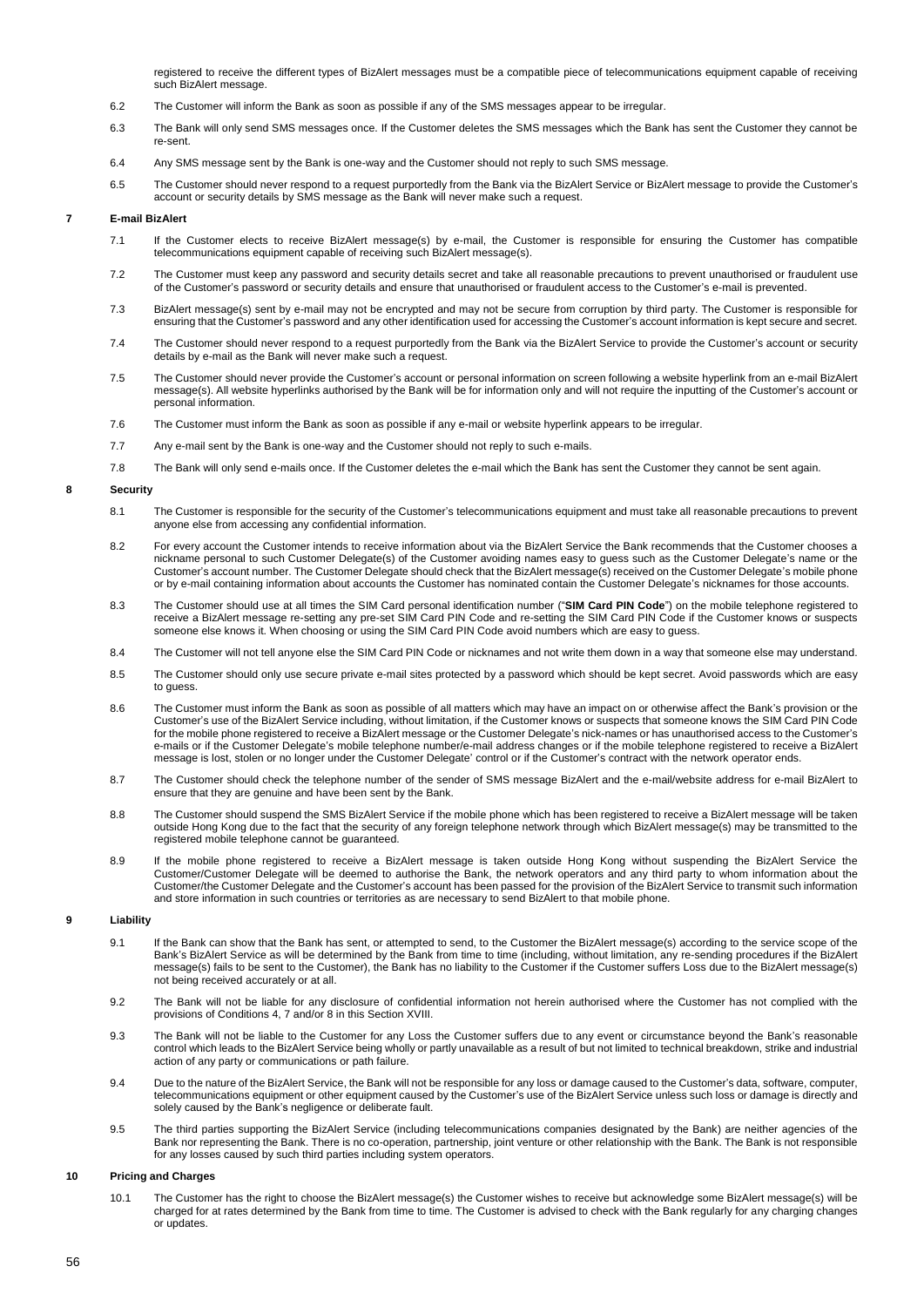- 10.2 In order to receive the BizAlert message(s) the Customer must maintain such account(s) with the Bank as the Bank may stipulate from time to time.
- 10.3 Charges will be made for certain BizAlert message(s) (as determined by the Bank from time to time) ("**Chargeable BizAlert**") sent on an individual basis or by way of subscription to plans/packages made available from time to time.
- 10.4 The Customer may nominate the account the Customer wishes debited to pay for the Chargeable BizAlert ("**Nominated Account**"). Without prejudice to any of the Bank's rights regarding the Customer's account (including any set-off rights) the Customer hereby authorises the Bank to debit the charges incurred by the Customer for the provision of the BizAlert Service on a monthly basis and/ or pursuant to any monthly payment package from the Nominated Account.
- 10.5 All Chargeable BizAlert sent the Customer will be charged regardless of whether the Customer receives them or not so long as the failure to receive such Chargeable BizAlert is not as a result of the wilful default or negligence of HSBC.
- 10.6 Each Chargeable BizAlert sent will be charged for on an individual basis or where applicable in accordance with a plan/package which has been subscribed for. If the same BizAlert message(s) is received via e-mail and SMS message, this will count as two BizAlert message(s) for the purposes of charging and reducing the number of the Customer's available BizAlert message(s).
- 10.7 The Customer will ensure that there are sufficient funds/credit in the Customer's Nominated Account to cover accrued charges.
- 10.8 The Bank reserves the right to revise any existing charging structure and/or make additional charges from time to time.

## **11 BizAlert Suspension and Termination**

- 11.1 The Customer may terminate or suspend service at any time in such manner as the Bank may prescribe from time to time.
- 11.2 Termination, in respect of the calculation of charges, will be effective on the 5th day of the month following the month in which the Customer's termination request was made or the BizAlert Service was terminated by the Bank. However, the Customer will be unable to reactivate or access the Customer's BizAlert Service after the 1st day of the month following the month in which the Customer's termination request was made or the BizAlert Service was terminated by the Bank. Prior to the 1st day of the following month the e Service will be suspended. The Customer may reactivate the BizAlert Service during this time at which charges, if applicable, will accrue again.
- 11.3 If the BizAlert Service is suspended or terminated then, with immediate effect, no BizAlert message(s) will be sent during the period of suspension or at all in the event of termination.
- 11.4 The Customer may reactivate the BizAlert Service after suspension at any time at which point the Customer will receive BizAlert message(s) from the date of reactivation and charges will accrue.
- 11.5 A start date and finish date needs to be provided for suspension of the BizAlert Service and at the end of the suspension term, the BizAlert Service will resume and charges, if applicable, will accrue.
- 11.6 The Bank may suspend or terminate the BizAlert Service if it is suspected it has not been received by the Customer or are being accessed by unauthorised person.
- 11.7 The Bank can suspend or terminate the BizAlert Service at any time and in its absolute discretion and the Bank will be entitled to deduct any outstanding fees or charges from the Nominated Account.
- 11.8 If the Customer is receiving Chargeable BizAlert and/or there are charges outstanding as at the date of termination, these costs will be deducted by the Bank from the Customer's Nominated Account on the 5th day of the month following the month in which the Customer terminated the BizAlert Service.
- 11.9 Payment for the BizAlert Service is in arrears and any sums paid are non-refundable.
- 11.10 Any termination or suspension of the BizAlert Service is without prejudice to and will not affect the liabilities and rights which have accrued between the Customer and the Bank prior to the date of suspension or termination.

# **12 Applicable Terms**

When the Customer uses the BizAlert Service, the Customer must comply with these Conditions and other applicable Conditions including those governing the telecommunications equipment from which the Customer accesses the BizAlert Service.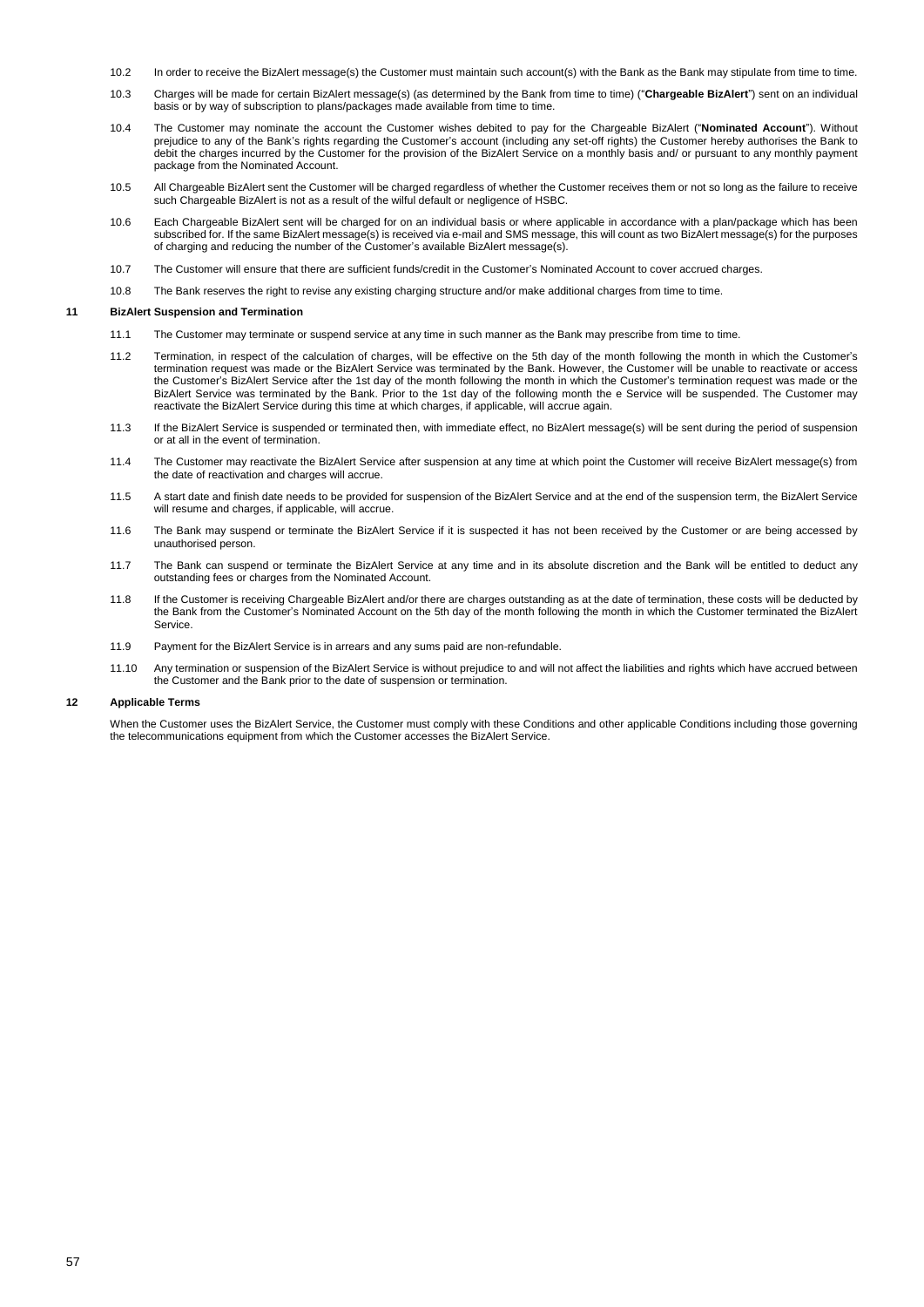# <span id="page-57-0"></span>**Appendix I Definitions**

## **Definitions**

Unless otherwise defined in these Conditions, capitalised terms in these Conditions have the meanings set out below.

**"Account"** means any of the following:

- (a) a Savings Account;
- (b) a Current Account;
- (c) a Time Deposits Account;
- (d) an Investment Services Account;
- (e) a Securities Account;
- (f) a Wayfoong Statement Gold Account; or

(g) any other account opened or to be opened by the Customer under the Master Account and provided for in the Conditions.

**"Account Package"** means a package designated by the Bank as an "Account Package" and allocated to a Customer. An "Account Package" allows the Customer to enjoy certain Features under, or in connection with, the Master Account.

**"Advice"** means any advice, report, message, record, confirmation, receipt, acknowledgement, notice or communication in respect of, or in relation to, one or more Accounts or of the products and services offered by the Bank, as from time to time issued or provided by the Bank in paper form.

**"Applicable Regulations"** means any law, regulation or court order, or any rule, direction, guideline, code, notice or restriction (whether or not having the force of law) issued by any authority, industry or self-regulatory body, whether in Hong Kong or elsewhere, which the Bank or the Customer is expected to comply with.

**"ATM"** means automated teller machine.

**"ATM Card"** means any card in relation to the Master Account issued to the Customer by the Bank which may be used to effect banking transactions by electronic means, whether at automated teller machines, point of sale terminals or such other mediums made available by, or which are acceptable to, the Bank.

**"Authorised Phone Banking Service User"** means the person who is authorised by the Customer or the Debit Accountholder to operate the Master Account or the Debit Account through telephone. References to "Authorised Phone Banking Service User" in these Conditions include references to such Customer and to such Debit Accountholder.

**"Authority"** means the authority given to the Bank by the Customer pursuant to Condition 1 of Section XI.

**"Auto-sweeping Service"** means the automatic fund transfer provided by the Bank to the Customer in accordance with the Conditions in Section XIII.

**"Bank"** means The Hongkong and Shanghai Banking Corporation Limited, including its successors and assigns, of 1 Queen's Road Central, Hong Kong, a registered institution under the Securities and Futures Ordinance (Cap. 571) of the Laws of Hong Kong. The Bank is registered with the Securities and Futures Commission, Hong Kong with central entity number AAA523.

**"BizAlert Service"** means the service described in Section XVIII.

**"Business Card"** means a credit card issued by the Bank under Section XV.

### **"Business Day"** means:

- (a) for the purposes of these Conditions, other than the Conditions in Sections IX, a day (other than a Saturday, Sunday or public holiday) on which banks are open for general business in Hong Kong; or
- (b) for the purposes of Section IX, a day (other than a Saturday, Sunday or public holiday) on which banks are open for business (including dealings in foreign exchange and Foreign Currency deposits) in:
	- (i) Hong Kong; or
	- (ii) if another location is stated or referenced, that location.

**"Business Debit Cards"** means any debit card issued by the Bank to the Customer, which may be used to debit funds from an Account.

**"Business Internet Banking"** or **"BIB"** means the HSBC Groups' business Internet banking available through the Internet.

**"Business Internet Banking Customer Guide"** means the welcome letter, the Business Internet Banking brochure, the welcome guide, the security guide and all customer guides, manuals, help text or similar documents (whether in hard copy or in electronic form) issued by the Bank to the Customer at any time in any format for use with Business Internet Banking Services.

**"Business Internet Banking ID/User ID"** means the user short name for the Business Internet Banking Service designated (whether by the Bank, the Customer or the Customer Delegate as prescribed by the Bank) for use and/or used by the Customer Delegate.

**"Business Internet Banking Service"** means any banking product or service provided the Bank to the Customer using Business Internet Banking.

**"Business Integrated Account Opening Form"** means the account opening form completed and executed by or on behalf of the Customer for the purpose of opening the Master Account.

**"Cardholder"** means any person designated or authorised by the Customer to use the ATM Card, the Business Card, or both (where applicable).

**"Cash Account"** means the account (including but not limited to an Account) maintained with the Bank by the Customer, which has been designated for the purpose of debiting and crediting funds in connection with the Investment Services and which is subject to various restrictions advised by the Bank to the Customer.

**"CCASS"** means the clearing system operated by the Hong Kong Securities Clearing Company Limited.

**"Ceiling Amount"** means the maximum fund transfer amount, prescribed by the Bank in its absolute discretion.

**"Claim"** means actions, proceedings or claims of any Person, for any alleged Losses, whether based in contract, tort, implied or express warranty, strict liability, statute, permit, ordinance, regulation, common law or otherwise.

**"Code of Banking Practice"** means the Code of Banking Practice issued jointly by the HK Association of Banks and the DTC Association in February 2015, and endorsed by the Hong Kong Monetary Authority.

**"Companies Registry"** means the Companies Registry of Hong Kong.

**"Conditions"** means the conditions set out in Section I (General Conditions) to XVIII (BizAlert Service) of this document, as amended, and **"Condition"** means any one of them.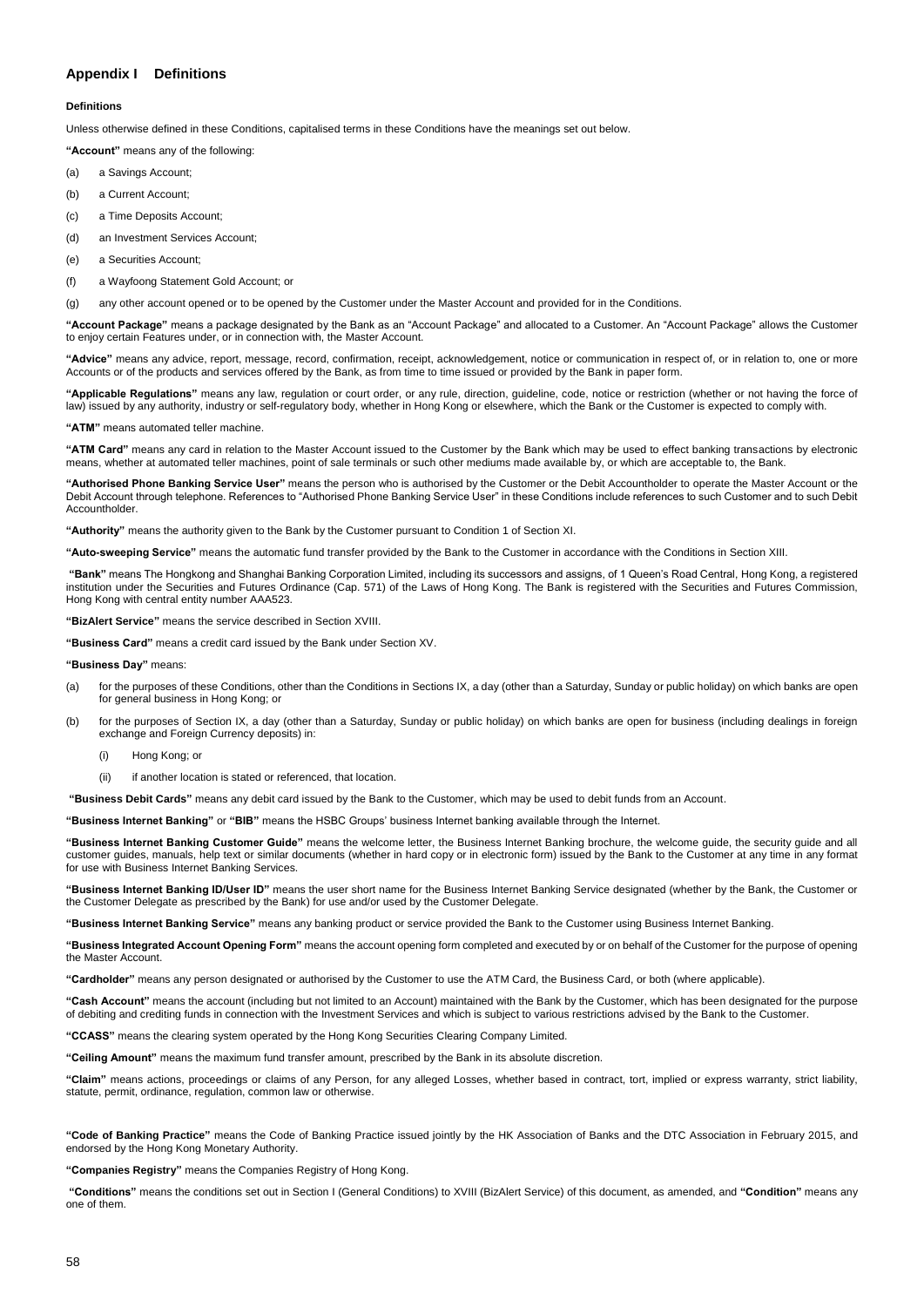**"Confirmation"** means each separate Confirmation issued by the Bank to the Customer in respect of each Deposit Plus deposit pursuant to these Conditions, and "relevant Confirmation" means, in relation to each Deposit Plus deposit, the Confirmation issued by the Bank pursuant to Condition 2.3 of Section X in respect of such Deposit Plus deposit.

**"Consolidated Statement"** means a consolidated statement relating to the Services, the Accounts or such other information determined by the Bank, provided in paper or electronic form or in such other form, format, medium, means or manner determined by the Bank.

**"Conversion Rate"** means, in relation to each Deposit Plus deposit, the Relevant Rate specified as such in the relevant Confirmation.

**"Corporate Action"** means any entitlement attributable to a security and offered by the issuer thereof.

**"CPI Deposit"** means one of the types of investment which the Bank makes available, from time to time, as a Capital Protected Investment Deposit.

**"Credit Account"** means any account (including but not limited to an Account) maintained with the Bank, which is designated for the purposes of receiving a deposit of funds in relation to the Phone Banking Service.

**"Current Account"** means a current account maintained by the Customer with the Bank.

**"Customer"** means the holder of a Master Account. If there is more than one such holder, references to the "Customer" will be construed, as the context requires, to any, all or each of them.

**"Customer Delegate"** means any Primary User or Secondary User who is authorised to use the Business Internet Banking Service.

**"Customer Financial Information"** means, in respect of a Customer, its financial situation, investment experience and investment objectives.

**"Cut-off Time"** in Section IX, in relation to a SID Deposit Period, means the applicable time and date stated in the relevant confirmation or Appendix or, failing which, the Bank's close of business on the second Business Day prior to the relevant scheduled SID Deposit Date.

**"Cut-off Time"** in Section XIII, in relation to the Auto-sweeping Service, means such time of the day designated by the Bank in order to determine the Debit Balance.

**"Debit Account"** means, subject to the relevant Debit Accountholder having agreed to the terms of the relevant Conditions, any account (including but not limited to an Account) maintained with the Bank, which is designated for the purposes of making withdrawals of funds in relation to the Phone Banking Service.

**"Debit Accountholder"** means each holder of a Debit Account, including the Customer.

**"Debit Balance"** means the total amount overdrawn on the Current Account arising from use of any OD Protection or any unauthorised overdraft as at the Cut-off Time of each Business Day.

**"Demand Letter"** means a demand for repayment issued by the Bank to the Customer.

**"Deposit"** means each Deposit Plus deposit lodged with the Bank pursuant to these Conditions, the principal amount of which is set out in the relevant Confirmation.

**"Deposit Currency"** means, in relation to each Deposit Plus deposit, the currency in which such Deposit Plus deposit is denominated when received by the Bank, as set out in the relevant Confirmation.

**"Deposit Date"** means, in relation to each Deposit Plus deposit, the date on which such Deposit Plus deposit is made with the Bank in accordance with these Conditions, such date being a Business Day, and as set out in the relevant Confirmation.

**"Deposit Plus"** means the deposits referred to in Section X.

**"Digital Certificate"** means a security certificate that is issued to each Customer Delegate by the Bank or a member of the HSBC Group, to be used in conjunction with a Password to enable the Customer to access the hsbc.com Site, Business Internet Banking, or to effect Instructions (as applicable).

**"Direct Advice"** means an Advice relating to such types of transactions as may be specified by the Bank from time to time, issued or provided by the Bank in electronic form under the Service, including without limitation by facsimile.

**"Direct Banking Service"** means such support services made available to the Customer in connection with the Business Internet Banking Service.

**"Disposal Account"** means the account (including but not limited to an Account) maintained with the Bank nominated by the Customer for the purpose of holding funds which are not accepted as a SID Deposit or which are withdrawn from a SID Deposit.

**"Drop & Go Counter Service"** means the service described in Condition 16 of Section I.

**"eAddress"** means the email address or facsimile number that the Customer has last registered with the Bank at the time the Bank sends an eCorrespondence to the Customer, whether registered under the Service or in connection with other accounts, products or services offered by the Bank.

**"eAdvice"** means an Advice issued or provided by the Bank in electronic form under a Service, including a Direct Advice.

**"Early Redemption"** has the meaning given to it in Condition 3.2 of Sub-Section (A) of Section IX.

**"eCorrespondence"** means an eStatement and/or an eAdvice.

**"Error"** means:

(a) an error, discrepancy or unauthorised debit; or

(b) a transaction or entry arising from a forgery, forged signature, fraud, lack of authority or negligence of the Customer or any other person.

**"eStatement"** means a Statement issued or provided by the Bank in electronic form under the Service.

**"Facility Limit"** means the limit for a Facility referred to in Section XVI.

**"Features"** means the Services, rewards, benefits, privileges and the like that a Customer is able to enjoy under, or in connection with, an Account Package.

**"Financial Product"** means, any securities, futures contracts or leveraged foreign exchange contracts as defined under the SFO. For the purposes of this definition, "**leveraged foreign exchange contracts**" mean those traded by persons licensed for a Type 3 regulated activity under the relevant regulations in Hong Kong.

**"Final Exchange Rate"** means, in relation to each Deposit Plus deposit, the Relevant Rate as quoted by the Bank in good faith, as of approximately the Fixing Time on the Fixing Date.

**"Financial Crime Risk Management Activity"** has the meaning given to it in Condition 19.1 of Section I.

**"Fixing Date"** means:

- (a) in Section IX, in relation to a SID Deposit, the date specified as such in the relevant Appendix of SID Deposit; and
- (b) in Section X, in relation of a Deposit Plus deposit, the date specified as such in the relevant Confirmation.

**"Fixing Time"** means 2:00 pm Hong Kong time.

**"Foreign Currency"** means a currency other than HKD.

**"HKD or Hong Kong Dollar"** means the lawful currency for the time being in Hong Kong.

**"Hong Kong"** means the Hong Kong Special Administrative Region of the People's Republic of China.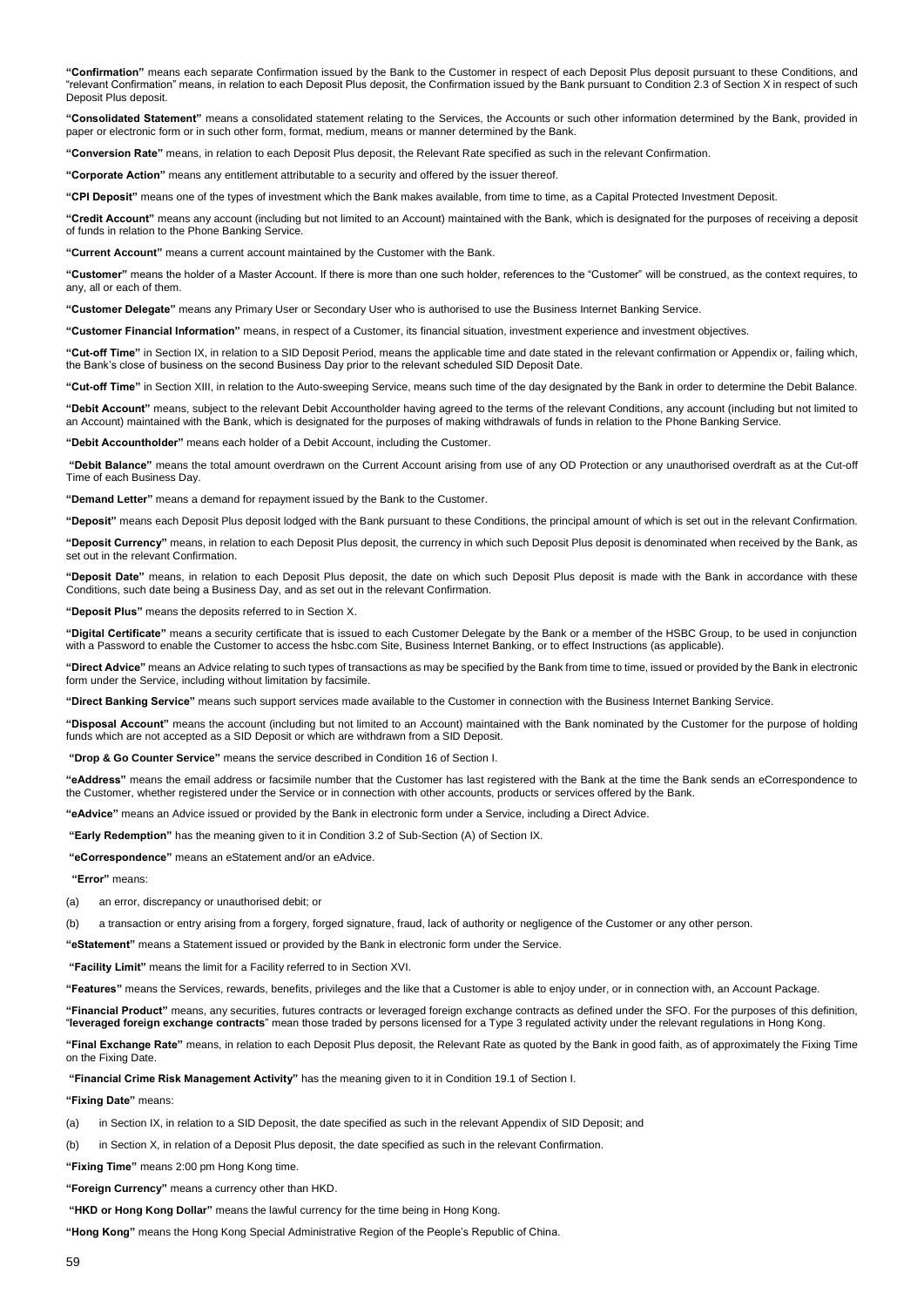**"HSBC Group"** means HSBC Holdings plc and its subsidiary and associate undertaking, or any of their branches.

**"hsbc.com Site"** means the HSBC portal through which the Customer accesses Business Internet Banking.

**"Information"** means any information relating to any Securities, any product or any other investment made available to a Customer or Customer Delegate in connection with the Business Internet Banking Service.

**"Information Provider"** means a provider or author of any Information or Report.

**"Institution"** means any of the following:

(a) any member of the HSBC Group (other than the Bank); and

(b) any third party financial institution which the Customer has notified to the Bank should be treated as an Institution for the purpose of these Conditions.

**"Instruction(s)"** means each and any Instruction given by any means or mediums as may be acceptable to the Bank from time to time and may include by telephone, via the automated teller machines, via point of sale terminals, via Business Internet Banking, by any other electronic means or mediums and any other means or mediums as may be acceptable to the Bank from time to time.

**"Interest Period"** means, in relation to each Deposit Plus deposit, the period from and including the Deposit Date to but excluding the Interest Period End Date relating to such Deposit Plus deposit.

**"Interest Period End Date"** means, in relation to each Deposit Plus deposit, the Maturity Date as specified in the relevant Confirmation (and for the purposes of this definition, no adjustment to the Maturity Date as contemplated in the definition of "Maturity Date" set out below will be made).

**"Interest Year"** means the number of days in a year for the purpose of calculating the accrual of interest determined by the Bank by reference to the current market practice in Hong Kong in respect of the Deposit Currency.

**"Investment Services"** means the investment and custodian services to be provided under the Investment Services Account.

**"Investment Services Account"** means the account described in Section XI.

**"Item"** means a cheque or other monetary instrument.

**"Joint Signatory"** means a Person which maintains an Account or utilise a Service jointly with another Person.

**"Linked Currency"** means, in relation to each Deposit Plus deposit, such currency other than the Deposit Currency selected by the Customer and agreed by the Bank in the relevant Confirmation.

**"Loan Ratio Table"** means the table made available by the Bank in connection with the Secured Credit described in Section VII.

**"Loss"** means any loss, damage, cost or expense of whatever kind or nature, whether based in contract, tort, implied or express warranty, strict liability, statute, permit, ordinance, regulation, common law or otherwise.

**"MPF"** means the Mandatory Provident Fund of Hong Kong.

**"MPF Administrator"** means HSBC Life (International) Limited or such other person as may be appointed to administer the MPF scheme concerned.

**"Mace"** means the unit weight of gold for transactions under these Conditions.

**"Master Account"** means the "Business Integrated Account" maintained by the Customer with the Bank including, where the context requires, a reference to any and each of the Accounts opened under the Master Account.

**"Maturity Date"** means, in relation to each Deposit Plus deposit, the date of maturity of such Deposit as agreed by the Bank and the Customer and set out in the relevant Confirmation, or if such date is not a Business Day the next following date which is a Business Day, or otherwise as determined in accordance with these **Conditions** 

**"OD Protection"** has the meaning set out in Condition 6 of Section III.

**"Online"** means by way of Internet access to Business Internet Banking through the hsbc.com Site.

**"Participation Rate"** means the rate referred to in Condition 6 of Section IX (Sub-Section (A)).

**"Password"** means:

- (a) subject to paragraph (b), any confidential password, phrase, code or number, or any other identification whether issued to the Customer or any Customer Delegate by the Bank or adopted by the Customer or any Customer Delegate (including any Business Internet Banking ID/User ID) which may be used to access the hsbc.com site and/or Business Internet Banking or the Business Internet Banking Service or to effect Instructions; and
- (b) in Section XVII, the password or personal identification number designated by either the Customer or the Bank (as the case may be) from time to time for accessing the eCorrespondence sent by email to the Customer's eAddress.

**"Person"** includes, where the context requires, any public body and any body of persons, corporate or unincorporated.

**"Phone Banking Service"** means the services provided by the Bank to the Customer referred to in Condition 15 of Section I, which may be utilised by the Authorised Phone Banking Service User through the telephone.

**"PIN"** means the personal identification number, the Customer's voice print or other biometric credential for the time being established for a Customer or Authorised Phone Banking Service User for the purpose of identifying that Customer or Authorised Phone Banking Service User in giving instructions to the Bank by telephone or for use with the ATM Card. A "PIN" includes any code number assigned to the Customer or Authorised Phone Banking Service User by the Bank, any number subscribed by the Customer or Authorised Phone Banking Service User and the Customer's voice print generated by the Bank's collecting and analysing the Customer's voice or other biometric credential for that purpose.

**"Prescribed Sum"** means the fixed sum required for the purpose of repaying the Debit Balance in full and which must not exceed the Ceiling Amount.

**"Primary User"** means the Customer Delegate entrusted with responsibility for the initial Business Internet Banking portfolio registration and the Customer's on-going use of Business Internet Banking as described in the Business Internet Banking Customer Guide.

**"Redemption Amount"** means the sum representing the original principal amount of a SID Deposit increased (or reduced, as applicable) in accordance with the relevant Supplemental Conditions or the relevant Appendix of SID Deposit.

### **"Relevant Rate"** means:

(a) in respect of a Table 1 Currency Pair, the amount of the relevant Linked Currency for one unit of the relevant Deposit Currency; and

(b) in respect of a Table 2 Currency Pair, the amount of the relevant Deposit Currency for one unit of the relevant Linked Currency,

### where:

| "Table 1 Currency Pairs" means the      | "Table 2 Currency Pairs" means the      |
|-----------------------------------------|-----------------------------------------|
| following Deposit Currency for Linked   | following Deposit Currency for Linked   |
| Currency pairs (and a "Table 1 Currency | Currency pairs (and a "Table 2 Currency |
| Pair" means such a pair)                | Pair" means such a pair)                |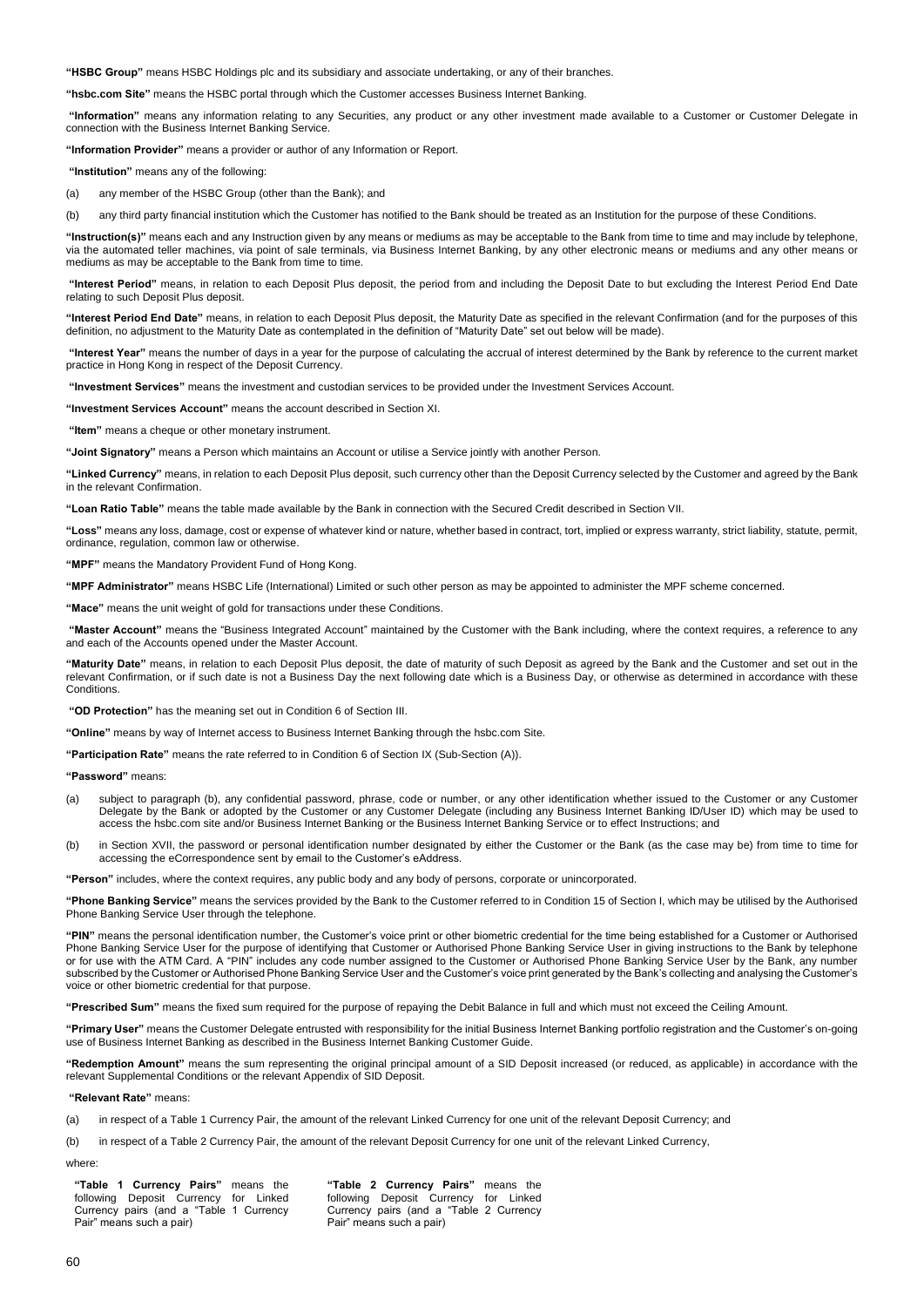| Deposit Currency | <b>Linked Currency</b> | <b>Deposit Currency</b> | <b>Linked Currency</b> |
|------------------|------------------------|-------------------------|------------------------|
| <b>AUD</b>       | <b>USD</b>             | <b>USD</b>              | <b>AUD</b>             |
| <b>NZD</b>       | <b>USD</b>             | <b>USD</b>              | <b>NZD</b>             |
| <b>EUR</b>       | <b>USD</b>             | <b>USD</b>              | <b>EUR</b>             |
| <b>GBP</b>       | <b>USD</b>             | <b>USD</b>              | <b>GBP</b>             |
| <b>USD</b>       | <b>CHF</b>             | <b>CHF</b>              | <b>USD</b>             |
| <b>USD</b>       | <b>JPY</b>             | <b>JPY</b>              | <b>USD</b>             |
| <b>USD</b>       | CAD                    | CAD                     | <b>USD</b>             |
| <b>AUD</b>       | <b>HKD</b>             | <b>HKD</b>              | <b>AUD</b>             |
| <b>NZD</b>       | <b>HKD</b>             | <b>HKD</b>              | <b>NZD</b>             |
| CAD              | <b>HKD</b>             | <b>HKD</b>              | CAD                    |
| <b>GBP</b>       | <b>HKD</b>             | <b>HKD</b>              | <b>GBP</b>             |
| <b>EUR</b>       | <b>HKD</b>             | <b>HKD</b>              | <b>EUR</b>             |
| <b>JPY</b>       | <b>HKD</b>             | <b>HKD</b>              | <b>JPY</b>             |
| <b>CHF</b>       | <b>HKD</b>             | <b>HKD</b>              | <b>CHF</b>             |

Currency Code

| AUD - Australian Dollar  | $EUR - Euro$          | HKD - Hong Kong Dollar |
|--------------------------|-----------------------|------------------------|
| NZD - New Zealand Dollar | CAD - Canadian Dollar | GBP - Pound Sterling   |
| JPY - Japanese Yen       | USD - US Dollar       | CHF – Swiss Franc      |

**"Remittance Statement"** means a statement showing the relevant income and amount of MPF contribution per employee (other than a casual employee in an industry scheme whose contribution is made on the next Business Day immediately after the relevant income is paid).

**"Renminbi"** means the lawful currency of the People's Republic of China.

**"Renminbi Savings Account"** means Renminbi Trade Settlement Savings Account or Renminbi Savings Account (for Designated Business Customer) opened or to be opened by the Customer under the Master Account and provided for in the above Conditions.

**"Report"** means any report, analysis or recommendation relating to any Securities, any product or any other investment, made available to a Customer or Customer Delegate in connection with the Business Internet Banking Service.

**"Reserved Amount"** means the principal amount of the funds placed by the Customer with the Bank which subject to the terms hereof are intended to be placed as a SID Deposit on the relevant SID Deposit Date.

**"Return"** means the sum representing the return on a SID Deposit calculated and payable in accordance with the relevant Supplemental Conditions or the relevant **Appendix** 

**"RTGS"** means interbank funds transfer under Real Time Gross Settlement.

**"Savings Account"** means a savings account maintained by the Customer with the Bank.

**"Secondary User"** means a Customer Delegate appointed by the Primary User.

**"Secured Assets"** has the meaning set out in Condition 3.2 of Section VII.

**"Secured Credit"** means the facility described in Section VII.

**"Secured Indebtedness"** has the meaning set out in Condition 3.2 of Section VII.

**"Securities"** means such stocks, shares, warrants, bonds, notes, derivative instruments, certificates of deposit, collective investment schemes and other interest commonly known as securities held or to be held in the nominee name of the Bank, or the Bank's nominee which the Bank will from time to time allow to be sold, purchased, transferred or deposited pursuant to these Conditions provided that the Securities must be beneficially owned by the Customer or jointly by each of the persons making up the Customer where there is more than one.

**"Securities Account"** means any account maintained by the Customer under the Master Account for the safe-keeping or deposit of Securities.

**"Security Code"** means a one-time password generated by the Security Device for use by a Customer Delegate to access the hsbc.com Site, Business Internet Banking, or certain Business Internet Banking Service.

**"Security Device"** means an electronic device designated by the Bank for use by each Customer Delegate to generate the Security Code.

**"Services"** means any one or more of the services or products made available to the Customer by the Bank at any time and from time to time including without limitation, credit facilities and the Account services, and includes the services set out in Condition 2 of Section XI.

**"Service"** in Section XVII means the eCorrespondence service provided by the Bank under which eStatements and eAdvice are provided.

**"SFO"** means the Securities and Futures Ordinance (Cap. 571) of the Laws of Hong Kong.

**"SID Deposit"** means one of the types of investment which the Bank makes available from time to time as a Structured Investment Deposit in accordance with the relevant terms hereof (including without limitation a CPI Deposit).

**"SID Deposit Date"**, in relation to a SID Deposit and a SID Deposit Period, means the Business Day which is the first day of such SID Deposit Period as set out in the relevant confirmation, subject to the provisions hereof.

**"SID Deposit Period"** means the period of a SID Deposit being the period from, and including, its SID Deposit Date to, but excluding, its SID Maturity Date.

**"SID Maturity Date"**, in relation to a SID Deposit and a SID Deposit Period, means the date set out as such in the relevant confirmation (subject to the provisions hereof) or, if such date is not a Business Day, the next following date which is a Business Day, and on which, subject to the terms applicable thereto, the SID Deposit is repayable together with any Return or any Redemption Amount in respect of the SID Deposit is payable.

**"SID Conditions"** means the Structured Investment Deposit Conditions of the Bank from time to time.

**"SMS"** means short message service.

**"Statement"** means any statement, report, message, record, confirmation, receipt, acknowledgement, notice or communication in respect of or in relation to one or more Account(s) or of the products and services offered by the Bank, as from time to time issued or provided by the Bank in paper form.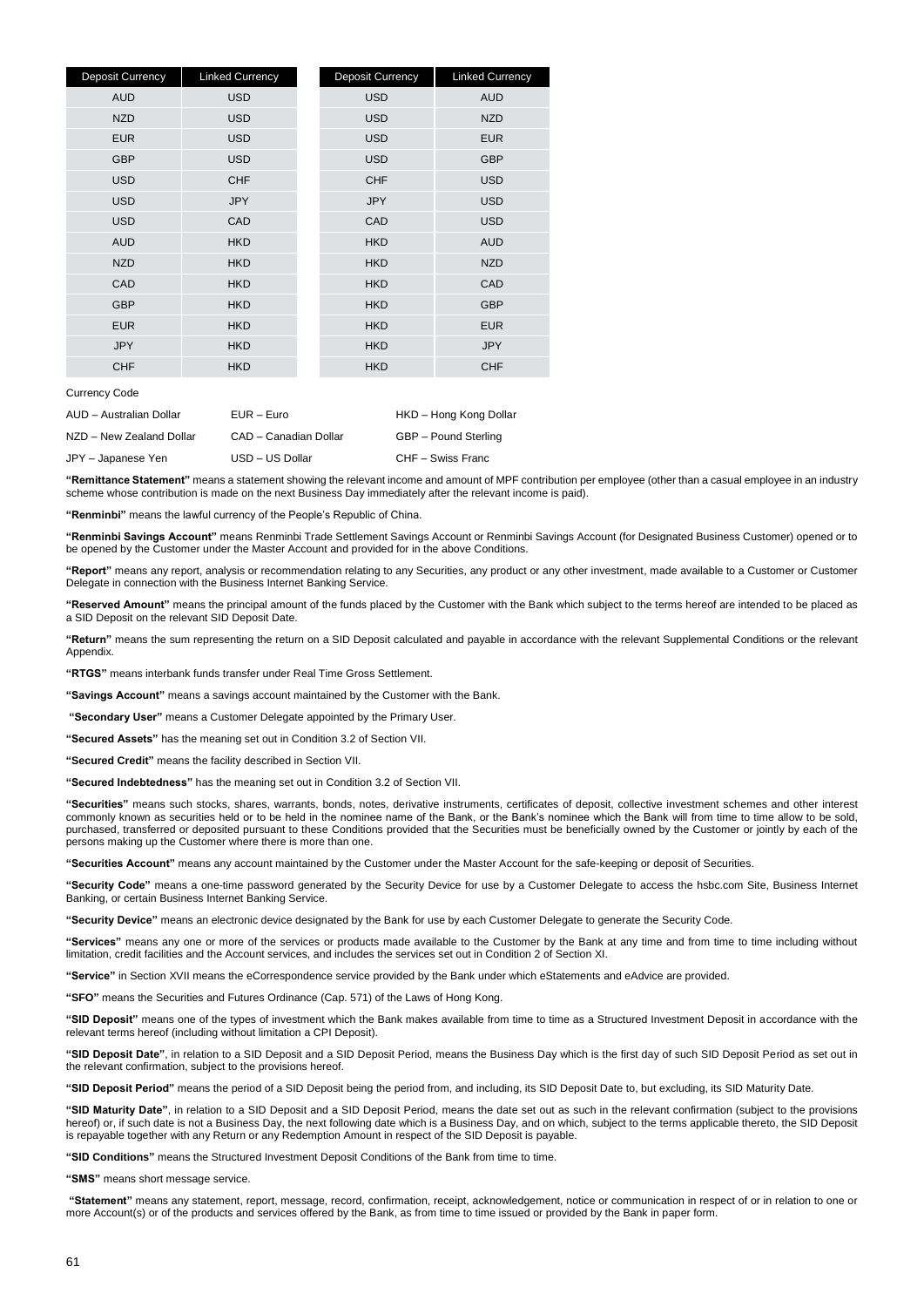**"Supplemental Conditions"** means the supplemental Conditions for Index-Linked CPI Deposits or Currency-Linked CPI Deposits (as the case may be) as set out in Section IX.

**"Tax"** means any direct or indirect tax, levy, impost, duty, or other charge or withholding of a similar nature (including any penalty or interest payable in connection with any failure to pay or any delay in paying any of the same) other than tax on the Bank's net income by reason of being organised under the laws of or having some other connection (other than through providing the services under these Conditions) with the jurisdiction imposing the tax.

**"Telecommunications equipment"** will include references to facsimile machines, mobile telephones, laptop computers, desktop personal computers, pocket personal computers, personal digital assistants and any other electronic media and/or equipment used to receive the Service as the case may be.

**"Telephone Instructions"** means instructions of the Customer and/or the Debit Accountholder given by the Authorised Phone Banking Service User by telephone.

**"Time Deposit"** means a deposit with a fixed maturity date placed by the Customer with the Bank.

**"Time Deposits Account"** means an account into which a Time Deposit is deposited.

**"Transfer Time"** means such time of the day designated by the Bank from time to time to effect the transfer of the Prescribed Sum from the Savings Account to the Current Account.

**"TT"** means telegraphic transfer.

**"US Dollar"** means the lawful currency of the United States of America.

**"US Dollar Clearing House Rules"** means the Clearing House Rules for US Dollar transactions issued by the Hong Kong Interbank Clearing Limited, for the time being in force.

**"USD Operating Procedures"** means the operating procedures referred to in the US Dollar Clearing House Rules, for the time being in force.

**"Wayfoong Statement Gold Account"** means the account maintained for the purposes of Section VIII.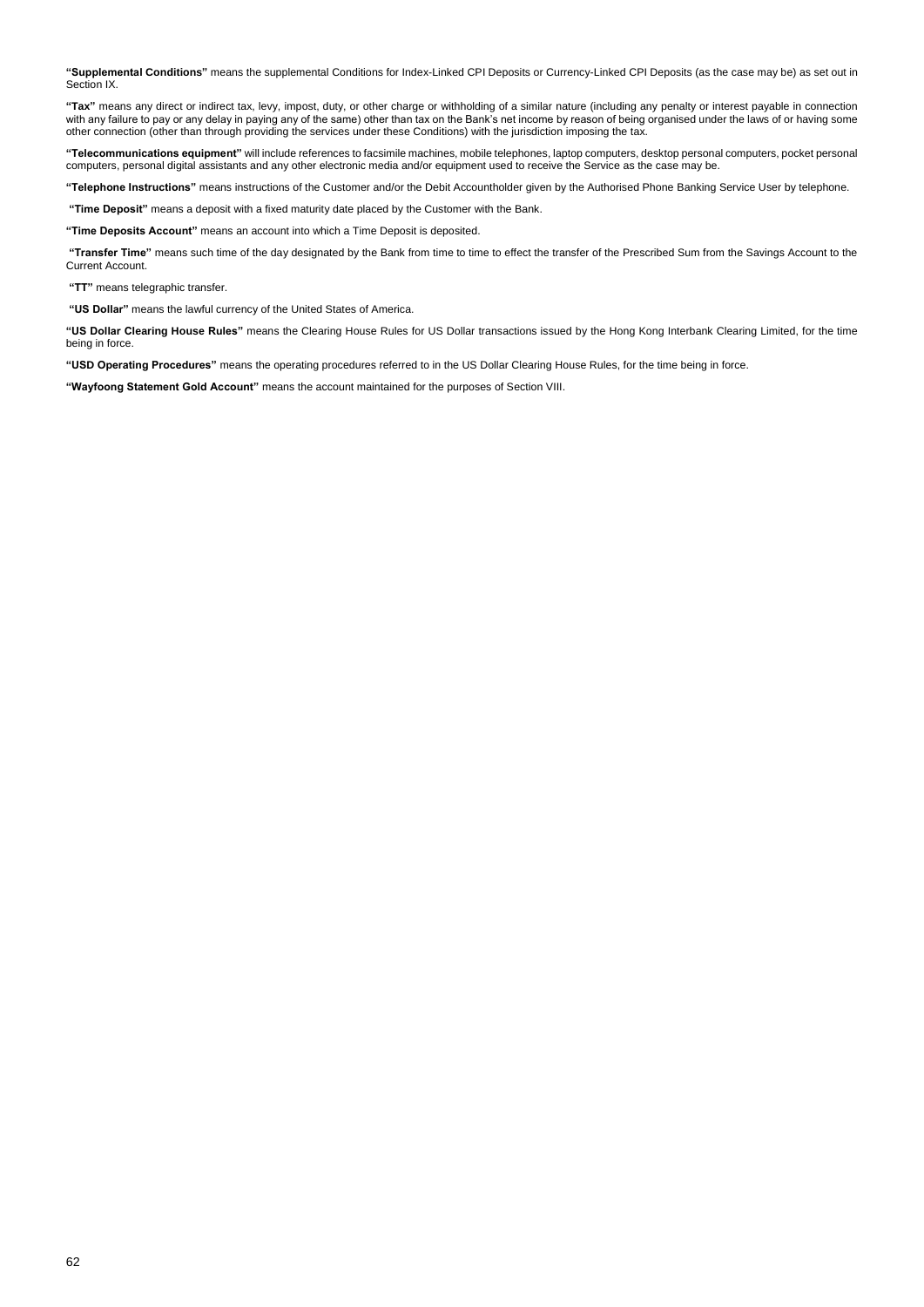# <span id="page-62-0"></span>**Appendix II Notice relating to the Personal Data (Privacy) Ordinance (the "Ordinance")**

### **The Hongkong and Shanghai Banking Corporation Limited ("we", "us", "our", including our successors and assigns)**

### **Collection of Data**

(a)We may collect the data of customers and other individuals in connection with the purposes set out in this Notice. These customers and other individuals may include the following or any of them (collectively "you", "your"):

- applicants for banking or financial services;
- persons giving or proposing to give guarantees or security for obligations owed to us;
- persons linked to a customer or an applicant that is not an individual, including the beneficial owners and officers of that customer or applicant, or in the
- case of a trust, including the trustees, settlors, protectors and beneficiaries of the trust; and
- other persons who are relevant to a customer's relationship with us.

(b)If the data requested by us is not provided, we may be unable to provide (or continue to provide) products or services to you or to the relevant customer or applicant linked to you.

### (c) Data may be:

- 
- (i) collected from you directly, from someone acting on your behalf or from another source; and<br>(ii) combined with other data available to members of the HSBC Group ("HSBC Group" and any "member of the HSBC Group" means HS and/or its affiliates, subsidiaries, associated entities and any of their branches and offices).

## **Use of Data**

(d)We will use data for the following purposes or any of them (which may vary depending on the nature of your relationship with us):

- (i) considering and processing applications for products and services and the daily operation of products and services (including credit facilities provided to you or the relevant customer linked to you);
- (ii) conducting credit checks whenever appropriate (including upon an application for consumer credit (including mortgage loans) and when we review credit which normally takes place one or more times each year);
- (iii) creating and maintaining our credit and risk related models;
- (iv) assisting other financial institutions to conduct credit checks and collect debts;
- (v) ensuring your ongoing credit worthiness and good standing;
- (vi) designing financial products and services (including insurance, credit card, securities, commodities, investment, banking and related products and services) for your use;
- (vii) marketing products, services and other subjects as described in paragraph (f) below;
- (viii) determining the amount of indebtedness owed to or by you;
- (ix) exercising our rights under contracts with you, including collecting amounts outstanding from you;
- (x) meeting our obligations, requirements or arrangements or those of any member of the HSBC Group, whether compulsory or voluntary, to comply with or in connection with:
	- (1) any law, regulation, judgment, court order, voluntary code, sanctions regime, within or outside the Hong Kong Special Administrative Region ("**Hong Kong**") existing currently and in the future ("**Laws**") (e.g. the Inland Revenue Ordinance and its provisions including those concerning automatic exchange of financial account information);
	- (2) any guidelines, guidance or requests given or issued by any legal, regulatory, governmental, tax, law enforcement or other authorities, or selfregulatory or industry bodies or associations of financial services providers within or outside Hong Kong existing currently and in the future (e.g. guidelines, guidance or requests given or issued by the Inland Revenue Department including those concerning automatic exchange of financial account information) and any international guidance, internal policies or procedures;
	- (3) any present or future contractual or other commitment with local or foreign legal, regulatory, judicial, administrative, public or law enforcement body, or governmental, tax, revenue, monetary, securities or futures exchange, court, central bank or other authorities, or self-regulatory or industry bodies or associations of financial service providers or any of their agents with jurisdiction over all or any part of the HSBC Group (together the "**Authorities**" and each an "**Authority**") that is assumed by, imposed on or applicable to us or any member of the HSBC Group; or
	- (4) any agreement or treaty between Authorities;
- (xi) complying with any obligations, requirements, policies, procedures, measures or arrangements for sharing data and information within the HSBC Group and/or any other use of data and information in accordance with any programmes for compliance with sanctions or prevention or detection of money laundering, terrorist financing or other unlawful activities;
- (xii) conducting any action to meet our obligations or those of any member of the HSBC Group to comply with Laws or international guidance or regulatory requests relating to or in connection with the detection, investigation and prevention of money laundering, terrorist financing, bribery, corruption, tax evasion, fraud, evasion of economic or trade sanctions and/or any acts or attempts to circumvent or violate any Laws relating to these matters;
- (xiii) meeting our obligations or those of any member of the HSBC Group to comply with any demand or request from the Authorities;
- (xiv) enabling actual or proposed assignee(s) of all or any part of our business and/or assets, or participant(s) or sub-participant(s) of our rights in respect of you to evaluate the transaction intended to be the subject of the assignment, participation or sub-participation and enabling the actual assignee(s) to use your data in the operation of the business or rights assigned; and
- (xv) any other purposes relating to the purposes listed above.

### **Disclosure of Data**

(e) Data held by us or a member of the HSBC Group will be kept confidential but we or a member of the HSBC Group may provide data to the following parties or any of them (whether within or outside Hong Kong) for the purposes set out in paragraph (d) above:

- (i) any agents, contractors, sub-contractors or associates of the HSBC Group (including their employees, officers, agents, contractors, service providers and professional advisers);
- (ii) any third party service providers who provide services to us or any member of the HSBC Group in connection with the operation or maintenance of our business (including their employees and officers);
- (iii) any Authorities;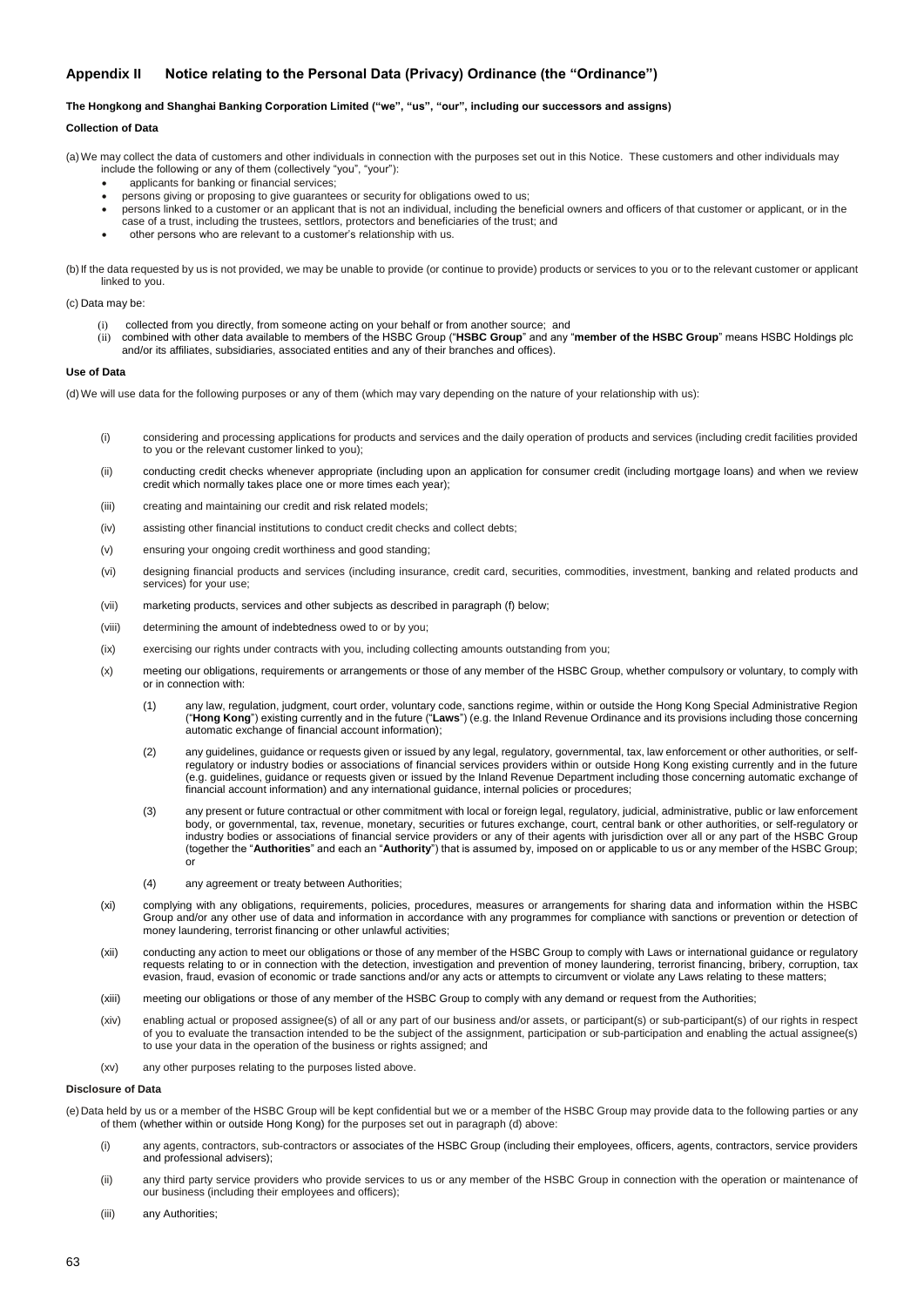- (iv) any persons under a duty of confidentiality to us or a member of the HSBC Group which have undertaken to keep such data confidential;
- (v) the drawee bank providing a copy of a paid cheque (which may contain data about the payee) to the drawer;
- (vi) any persons acting on your behalf whose data are provided, payment recipients, beneficiaries, account nominees, intermediary, correspondent and agent banks, clearing houses, clearing or settlement systems, market counterparties, upstream withholding agents, swap or trade repositories, stock exchanges, companies in which you have an interest in securities (where such securities are held by us or any member of the HSBC Group) or any persons making any payment into a customer's account;
- (vii) credit reference agencies, and, in the event of default, to debt collection agencies;
- (viii) any persons to whom we are or any member of the HSBC Group is under an obligation or required or expected to make disclosure for the purposes set out in, or in connection with, paragraph  $(d)(x)$ ,  $(d)(xi)$  or  $(d)(xii)$  above;
- (ix) any actual or proposed assignee(s) of ours or participant(s) or sub-participant(s) or transferee(s) of our rights in respect of you;
- (x) any persons giving or proposing to give a guarantee or security to guarantee or secure your obligations to us; and
- (xi) (1) any member of the HSBC Group;
	- (2) third party financial institutions, insurers, credit card companies, securities and investment services providers;
	- (3) third party reward, loyalty, co-branding and privileges programme providers;
	- (4) co-branding partners of ours or any member of the HSBC Group (the names of such co-branding partners will be provided during the application process for the relevant products and services, as the case may be);
	- (5) charitable or non-profit making organisations; and
	- (6) external service providers that we or any member of the HSBC Group engage(s) for the purposes set out in paragraph (d)(vii) above.

Such data may be transferred in and to a place outside Hong Kong.

## **Provision of Data to Credit Reference Agencies (CRA) and Debt Collection Agencies**

- A. We may provide the following data relating to you (whether in sole name or joint names with others) to a CRA:
	- full name:
	- ii. capacity in respect of each mortgage (as borrower, mortgagor or guarantor);
	- iii. Hong Kong Identity Card Number or travel document number or certificate of incorporation number;
	- iv. date of birth or date of incorporation;
	- v. correspondence address;
	- vi. mortgage account number in respect of each mortgage;
	- vii. type of the facility in respect of each mortgage;
	- viii. mortgage account status in respect of each mortgage (e.g. active, closed, write-off); and
	- ix. if any, mortgage account closed date in respect of each mortgage.

The CRA will use the above data for the purposes of compiling a count of the number of mortgages from time to time held by you (as borrower, mortgagor or guarantor, whether in sole name or joint names with others) for sharing in the consumer credit database of the CRA by credit providers.

- B. You can instruct us to make a request to the relevant CRA to delete from its database any account data relating to any credit that has been terminated by full repayment provided that there has not been, within five (5) years immediately before such termination, a default in payment under the credit for a period in excess of sixty (60) days according to our records.
- C. If there is any default in payment, unless the amount in default is fully repaid or written off (other than due to bankruptcy order) before the expiry of sixty (60) days from the date of default, your account repayment data may be retained by the CRA until the expiry of five (5) years from the date of final settlement of the amount in default.
- D. In the event of any amount being written off due to a bankruptcy order being made against you, the CRA may retain your account repayment data until the earlier of (i) the expiry of five (5) years from the date of final settlement of the amount in default, or (ii) the expiry of five (5) years from the date of your discharge from bankruptcy as notified to the CRA by you with evidence.
- E. For the purposes of paragraphs C and D above, account repayment data are the amount last due, amount of payment made during the last reporting period, remaining available credit or outstanding balance and default data (being amount past due and number of days past due, date of settlement of amount past due, and date of final settlement of amount in material default (that is, default in payment for a period in excess of sixty (60) days) (if any)).

## **Use of Data in Direct Marketing**

- (f) Where you are a customer, we intend to use your data in direct marketing and we require your consent (which includes an indication of no objection) for that purpose. Please note that:
	- (i) your name, contact details, products and other service portfolio information, transaction pattern and behavior, financial background and demographic data held by us from time to time may be used by us in direct marketing;
	- (ii) the following classes of products, services and subjects may be marketed:
		- (1) financial, insurance, credit card, banking and related products and services;
		- (2) reward, loyalty, co-branding or privileges programmes and related products and services;
		- (3) products and services offered by our co-branding partners (the names of such co-branding partners will be provided during the application for the relevant products and services, as the case may be); and
		- (4) donations and contributions for charitable and/or non-profit making purposes;
	- (iii) the above products, services and subjects may be provided by or (in the case of donations and contributions) solicited by us and/or:
		- (1) any member of the HSBC Group;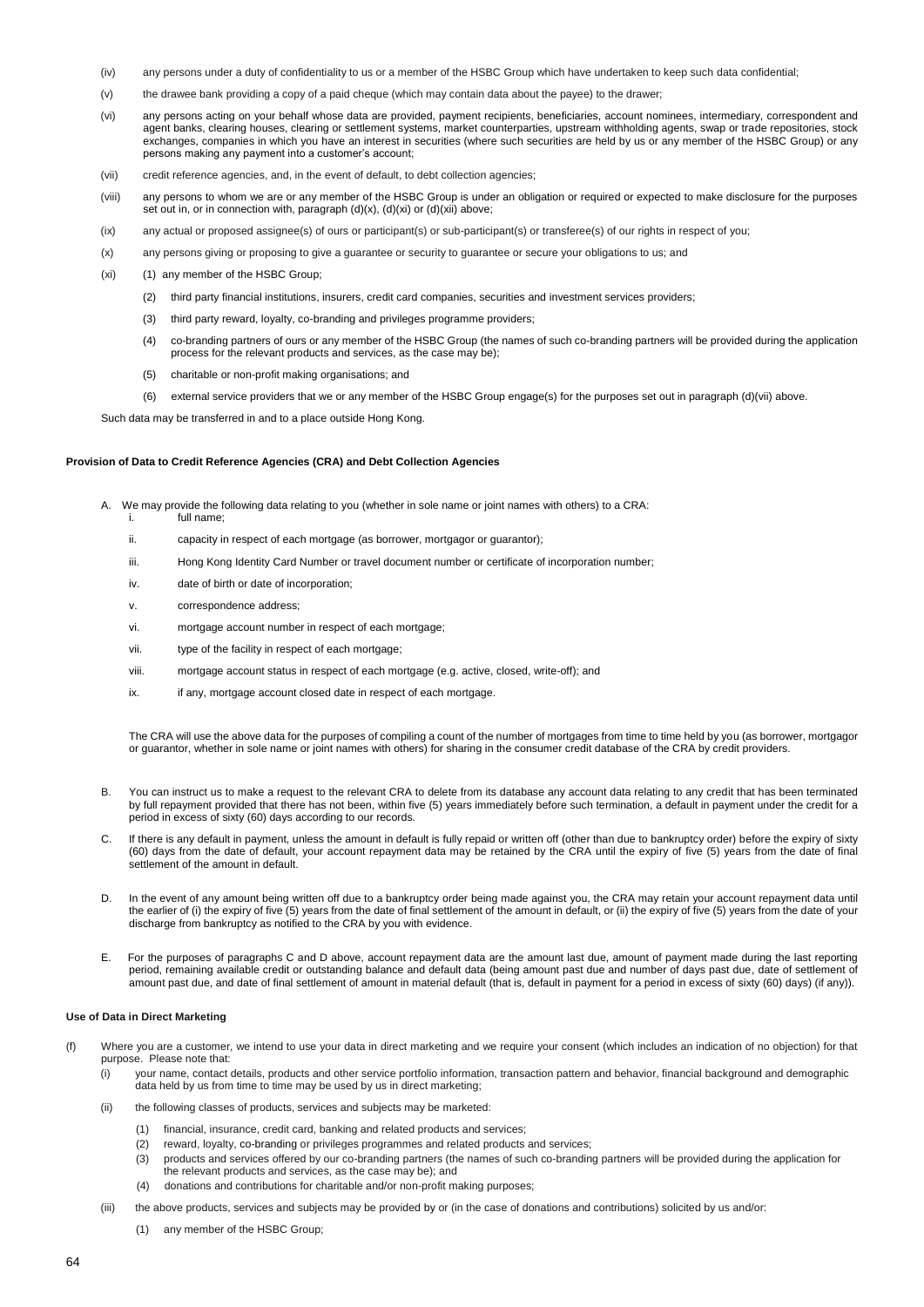- (2) third party financial institutions, insurers, credit card companies, securities and investment services providers;
- (3) third party reward, loyalty, co-branding or privileges programme providers;
- (4) co-branding partners of ours or any member of the HSBC Group (the names of such co-branding partners will be provided during the application of the relevant products and services, as the case may be); and
- (5) charitable or non-profit making organisations;
- (iv) in addition to marketing the above products, services and subjects ourselves, we may provide the data described in paragraph (f)(i) above to all or any of the persons described in paragraph (f)(iii) above for use by them in marketing those products, services and subjects, and we require your written consent (which includes an indication of no objection) for that purpose; and
- (v) we may receive money or other property in return for providing the data to the other persons in paragraph (f)(iv) above and, when requesting your consent or no objection as described in paragraph (f)(iv) above, we will inform you if we will receive any money or other property in return for providing the data to the other persons.

**If you do not wish us to use or provide to other persons your data for use in direct marketing as described above, you may exercise your opt-out right by notifying us.**

## **Provision of Another Person's Data**

(g) Where you provide to us data about another person, you should give to that person a copy of this Notice and, in particular, tell him/her how we may use his/her data.

### **Data Access Requests**

- (h) You have the right:
	- (i) to check whether we hold data about you and to access such data;
	- (ii) to require us to correct any data relating to you which is inaccurate;
	- (iii) to ascertain our policies and practices in relation to data and to be informed of the kind of data held by us; and
	- (iv) in relation to consumer credit, to be informed on request which items of data are routinely disclosed to credit reference agencies or debt collection agencies, and be provided with further information to enable the making of an access and correction request to the relevant credit reference agency or debt collection agency.
- (i) In accordance with the provisions of the Ordinance, we have the right to charge a reasonable fee for the processing of any data access request.
- (j) You should send requests for access to data or correction of data or for information regarding policies and practices and kinds of data held to:

The Data Protection Officer The Hongkong and Shanghai Banking Corporation Limited PO Box 72677 Kowloon Central Post Office Hong Kong E-mail[: dfv.enquiry@hsbc.com.hk](mailto:dfv.enquiry@hsbc.com.hk)

(k) We may have obtained a credit report on you from a credit reference agency in considering any application for credit. In the event you wish to access the credit report, we will advise the contact details of the relevant credit reference agency.

(l) Nothing in this Notice shall limit your rights as a data subject under the Ordinance.

Please contact us if you have any queries about this Notice.